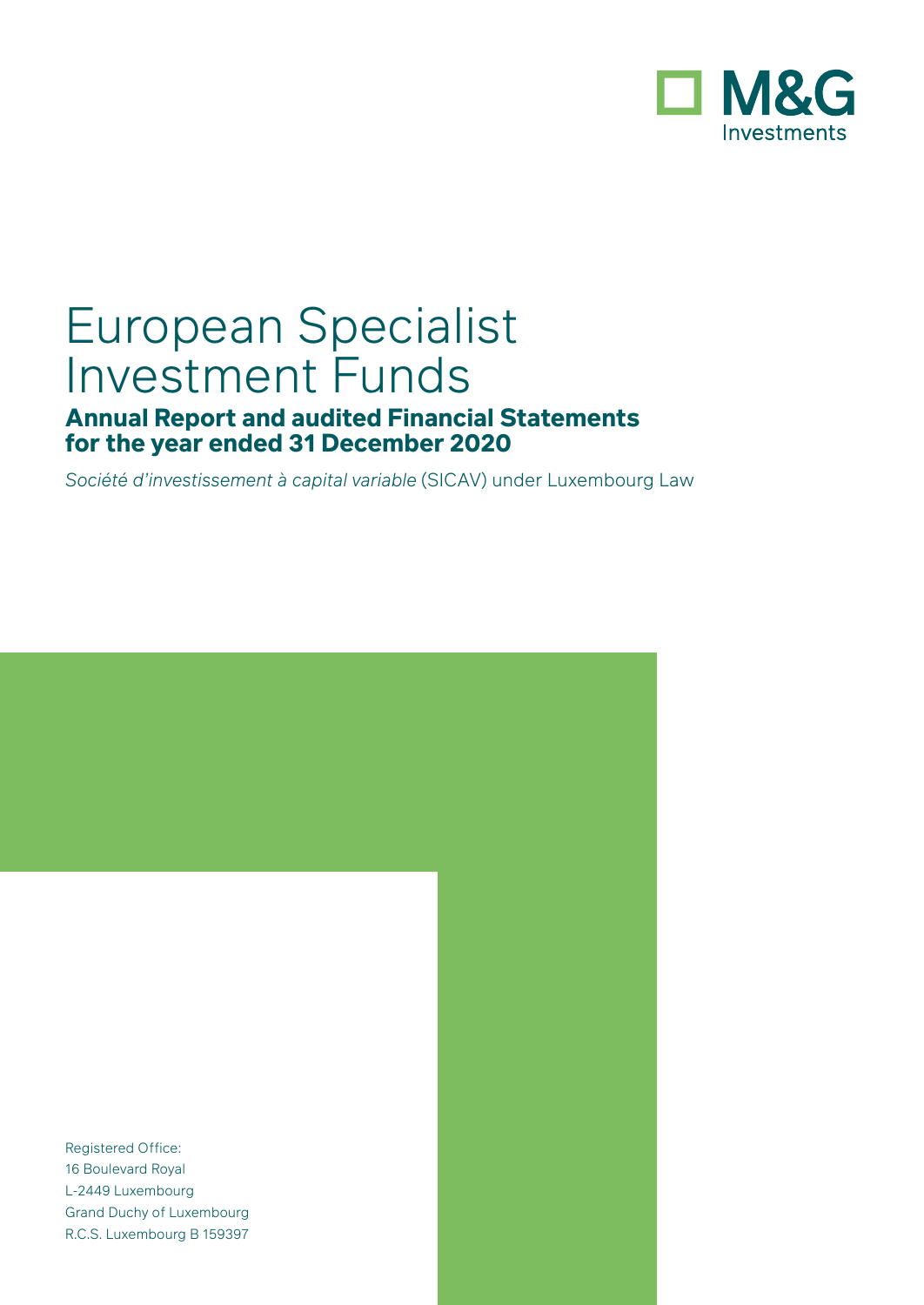### **Contents**

| Management and administration                                               | $\mathbf{1}$   |
|-----------------------------------------------------------------------------|----------------|
| General information                                                         | $\overline{2}$ |
|                                                                             | 5              |
| Investment manager's report                                                 | 10             |
| Report of the Independent Auditor                                           | 14             |
| Portfolio statement                                                         |                |
| M&G European Credit Investment Fund                                         | 16             |
| M&G European High Yield Credit Investment Fund.                             | 35             |
| M&G Senior Asset Backed Credit Fund                                         | 48             |
| M&G Total Return Credit Investment Fund 52                                  |                |
| <b>Financial statements</b>                                                 |                |
|                                                                             |                |
| Statement of operations and change in net assets. 74                        |                |
|                                                                             |                |
| Notes to the financial statements 77                                        |                |
| Other information (unaudited)                                               |                |
| Total Expense Ratio and total fixed fee rates<br>(unaudited)                | 85             |
| Risk management and value at risk methodology<br>(unaudited)                | 86             |
| Securities Financing Transactions and of Reuse<br>Regulation (unaudited) 86 |                |
| ESIF - UCITS disclosure (unaudited)                                         | 87             |
| Appendix (Unaudited)  88                                                    |                |
|                                                                             |                |

Copies of the annual report including audited financial statements for the year ended 31 December 2020 may be obtained from the Registered Office of European Specialist Investment Funds at 16 Boulevard Royal, L-2449 Luxembourg, Grand Duchy of Luxembourg.

No subscription can be made solely on the basis of financial reports. Subscriptions are only valid if made on the basis of the current Prospectus accompanied by the Key Investor Information Document and the most recently published annual report including audited financial statements, or the most recent unaudited semi-annual report, if published thereafter.

Please remember that past performance is not a guide to future performance and it might not be repeated. The value of investments and the income from them may go down as well as up and investors may not get back the amount originally invested. Because of this, investors are not certain to make a profit on their investments and may lose money.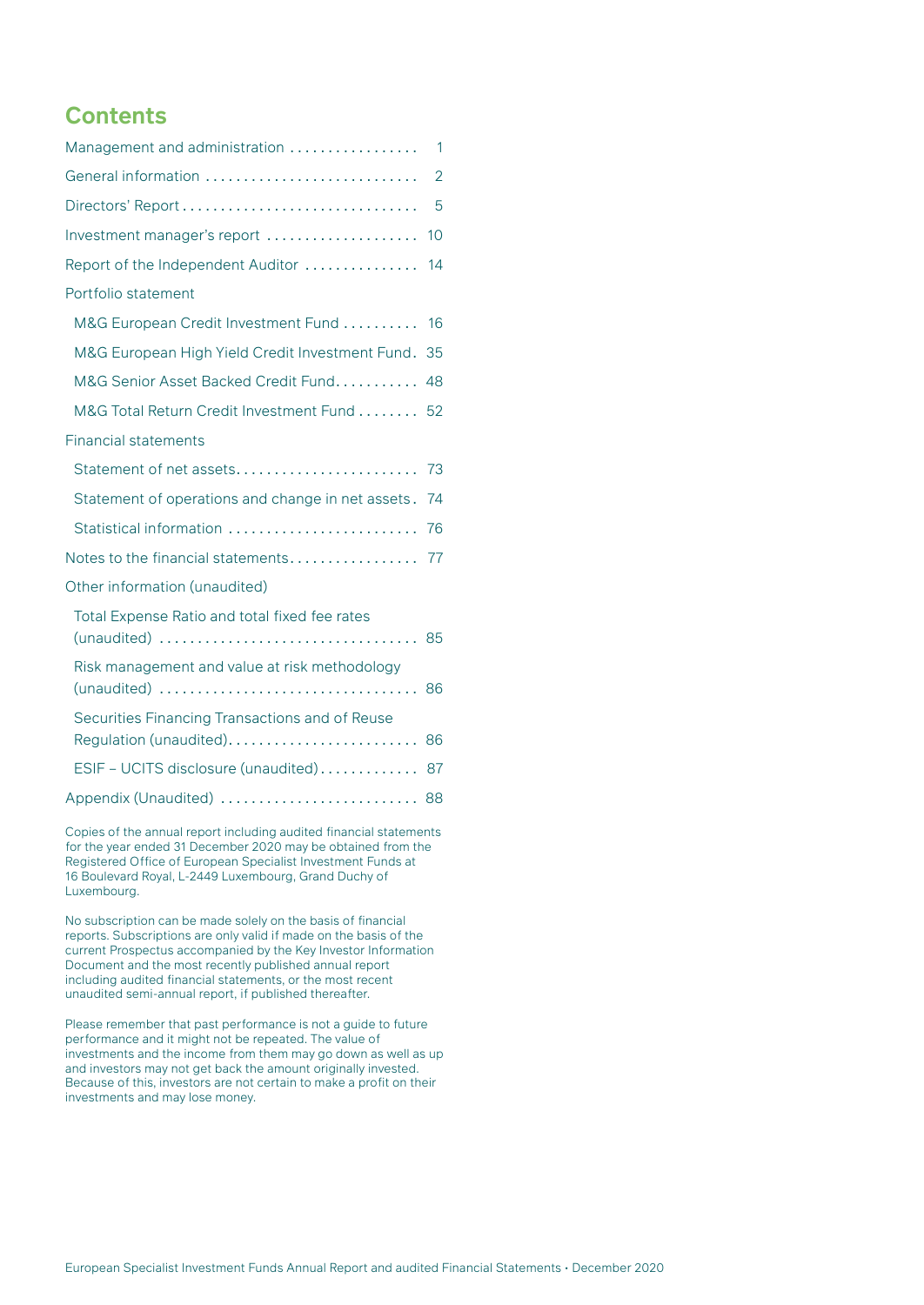# <span id="page-2-0"></span>Management and administration

#### Registered office

16 Boulevard Royal L-2449 Luxembourg Grand Duchy of Luxembourg

#### Management Company

M&G Luxembourg S.A. 16, Boulevard Royal L-2449 Luxembourg Grand Duchy of Luxembourg

#### Investment manager

M&G Investment Management Limited 10 Fenchurch Avenue London EC3M 5AG United Kingdom

#### **Distributor**

M&G International Investments S.A. 16, Boulevard Royal L-2449 Luxembourg Grand Duchy of Luxembourg

### Depositary and paying agent, registrar and transfer agent, domiciliary, administrative

#### and corporate agent

State Street Bank International GmbH, Luxembourg Branch 49, avenue John F. Kennedy L-1855 Luxembourg Grand Duchy of Luxembourg

#### Independent auditor

Deloitte Audit *Société à responsabilité limitée* 20, Boulevard de Kockelscheuer L-1821 Luxembourg Grand Duchy of Luxembourg

#### Legal adviser

Arendt & Medernach S.A. 41A, avenue John F. Kennedy L-2082 Luxembourg Grand Duchy of Luxembourg

#### Board of Directors of the fund

Laurence Mumford (Chairperson) 10 Fenchurch Avenue London EC3M 5AG United Kingdom

Philip Jelfsa 10 Fenchurch Avenue London EC3M 5AG United Kingdom a Jennifer Williams resigned on 23.10.20 and replaced by Philip Jelfs.

Yves Wagner 19, rue de Bitbourg L-1273 Luxembourg Grand Duchy of Luxembourg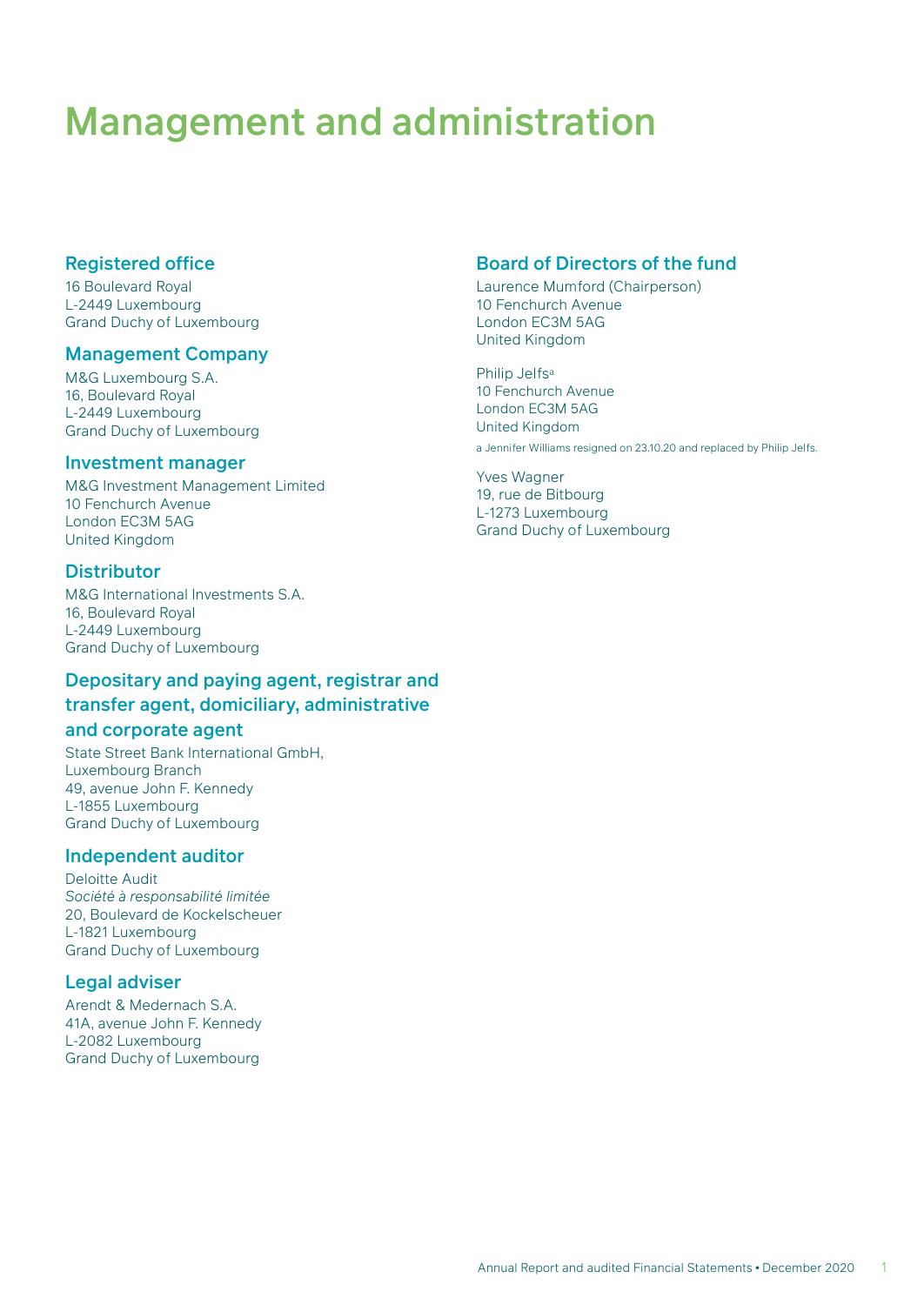# <span id="page-3-0"></span>General information

As at 31 December 2020, European Specialist Investment Funds (the 'fund') consists of four subfunds, the M&G European Credit Investment Fund, the M&G European High Yield Credit Investment Fund, M&G Senior Asset Backed Credit Fund and the M&G Total Return Credit Investment Fund (the 'sub-funds'). The Board of Directors of the fund has determined the investment objective and investment policy of each sub-fund which is described in detail in the fund's Prospectus.

#### Summary investment objective of M&G European Credit Investment Fund

Benchmark - ICE BofAML Euro Corporate Index

The sub-fund aims to provide a higher total return (the combination of income and capital growth and net of fees) than that of the Benchmark over any five-year period.

The sub-fund invests at least 70% of its Net Asset Value in EUR-denominated Investment Grade corporate and government bonds and Asset-Backed Securities.

The sub-fund may invest up to a maximum of 20% of its Net Asset Value in Asset- Backed Securities. Issuers of these securities may be located in any country, including emerging markets.

The sub-fund does not take currency views and aims to hedge any non-EUR assets back to EUR.

The sub-fund may invest up to 15% of its Net Asset Value in below Investment Grade debt securities.

The sub-fund may invest in Convertible Bonds including up to 10% of its Net Asset Value in Contingent Convertible Debt Securities.

The sub-fund may hold up to 5% of its Net Asset Value in equity securities received as a result of debt securities being restructured or converting. This limit does not include investment in preference shares.

The sub-fund will typically invest directly. The sub-fund may also invest indirectly via derivatives instruments to take both long and short positions to meet the subfund's investment objective, for efficient portfolio management and for the purposes of hedging. These

instruments may include, but are not limited to, spot and forward contracts, exchange traded futures, options, credit default swaps, interest rate swaps.

The sub-fund may also invest in other assets including Collective Investment Schemes, cash and near cash, deposits, and other debt instruments.

#### Summary investment objective of M&G European High Yield Credit Investment Fund

Benchmark - ICE BofAML European Currency Developed Markets High Yield Index

The sub-fund aims to provide a higher total return (the combination of income and capital growth and net of fees) than that of the Benchmark over any five-year period.

The sub-fund invests at least 70% of its Net Asset Value in below Investment Grade corporate and government bonds and Asset-Backed Securities, denominated in any European currency.

The sub-fund may invest up to a maximum of 20% of its Net Asset Value in Asset-Backed Securities.

Issuers of these securities may be located in any country, including emerging markets.

The sub-fund does not take any currency views and aims to hedge any non-EUR assets back to EUR.

The sub-fund may invest in Convertible Bonds including up to 10% of its Net Asset Value in Contingent Convertible Debt Securities.

The sub-fund may hold up to 5% of its Net Asset Value in equity securities received as a result of debt securities being restructured or converting. This limit does not include investment in preference shares.

The sub-fund will typically invest directly. The sub-fund may also invest indirectly via derivative instruments to take both long and short positions to meet the subfund's investment objective, for efficient portfolio Management and for the purposes of hedging. These instruments may include, but are not limited to spot and forward contracts, exchange traded futures, credit default swaps, and interest rate swaps.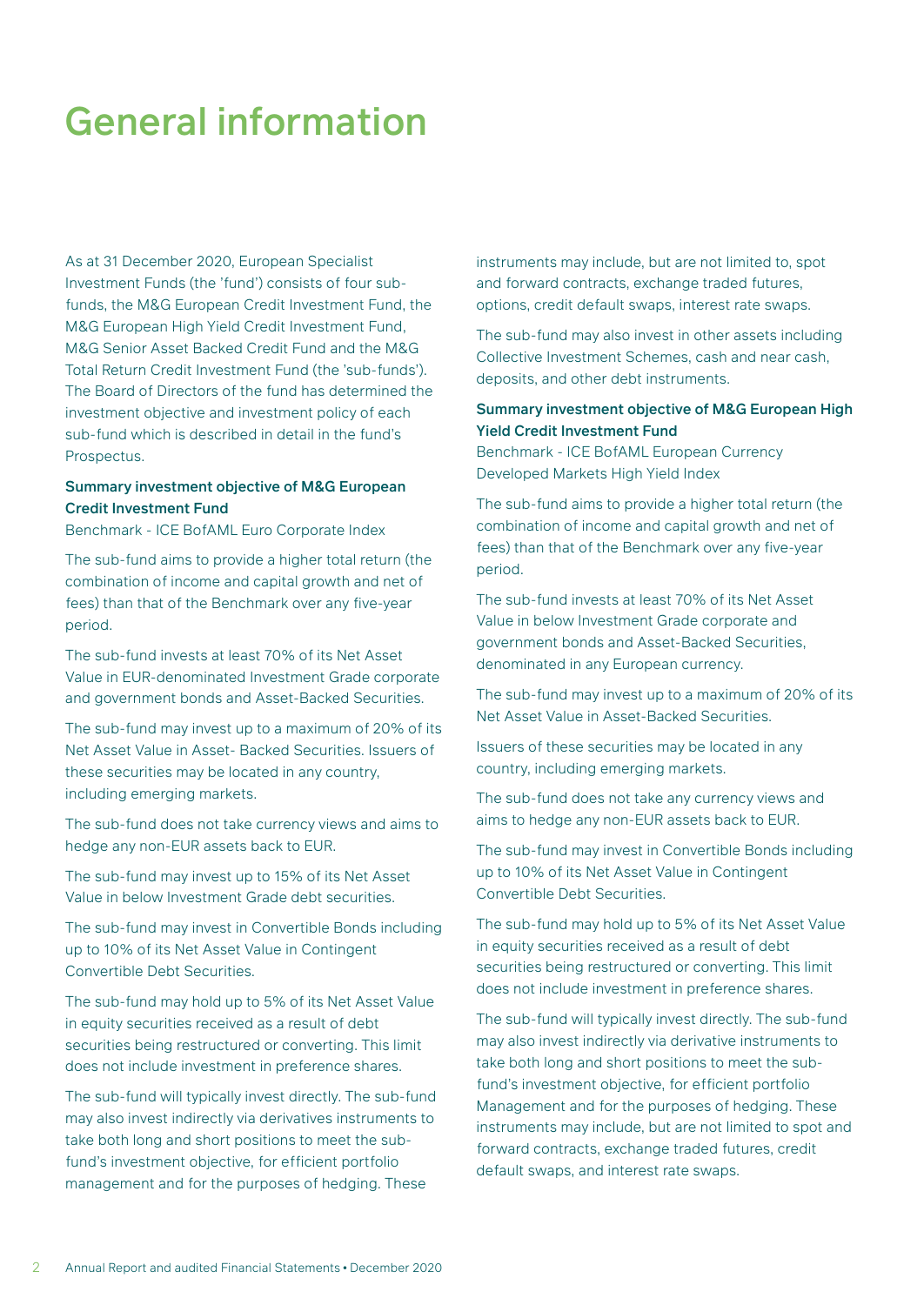# General information

The sub-fund may also invest in other assets including, Collective Investment Schemes, cash and near cash, deposits and other debt instruments.

#### Summary investment objective of M&G Senior Asset Backed Credit Fund

Benchmark - 3-Month GBP LIBOR

The sub-fund aims to provide a higher total return (the combination of income and capital growth) than that of the Benchmark over any three-year period, net of fees.

The sub-fund invests in Asset-Backed Securities and other floating rate instruments that are Investment Grade (i.e. at the time of investment are rated at least BBB- or equivalent by a recognised rating agency, such as Standard & Poor's, Fitch or Moody's, or in the case of unrated securities, securities which are deemed to be of comparable credit quality by the Investment Manager) and denominated in any currency. In usual market conditions, at least 70% of the portfolio will be invested in Asset Backed Securities and at least 80% of the portfolio is expected to be subject to a credit rating of at least AA-; this is a credit rating which is above that included in the definition of "Investment Grade" in the Prospectus and will mean that these are usually in the senior tranches for Asset Backed Securities which are towards the top of the capital structure. The sub-fund may invest up to 10% of its assets in securities that are not rated by any recognised rating agency, in which case a comparable internal credit rating will be used.

Asset-Backed Securities (ABS) are debt securities originated by corporations or other entities (including public or local authorities) and collateralised (or "backed") by cashflows from an underlying pool of assets. The underlying assets may include, but are not limited to, commercial and residential mortgages, loans, leases or receivables (such as credit card debt, automobile loans and student loans) but exclude physical assets.

The types of ABS the sub-fund will invest in may include, but are not limited to, Residential Mortgage-Backed Securities (RMBS), Commercial Mortgage-Backed Securities (CMBS), Collateralised Loan Obligations (CLO), hole-Business Securitisation (WBS), Consumer ABS backed by such receivables as consumer loans, credit card debt, auto or equipment loans and leases and student loans. Other ABS may be backed by loans or receivables to corporates.

Issuers of these securities may be located in any country, including emerging markets. The investment manager expects to invest mainly in the United Kingdom, Europe and the United States but may also invest in other geographies on a global basis.

The sub-fund does not take currency views and aims to hedge any non-GBP assets back to GBP.

The sub-fund may use derivatives to meet its investment objective, for efficient portfolio management and for the purposes of hedging. These instruments may include but are not limited to spot and forward contracts, options, exchange traded futures, credit default swaps, and interest rate swaps.

The sub-fund may also invest in other assets including, Collective Investment Schemes, cash and near cash, deposits and other debt instruments.

#### Summary investment objective of M&G Total Return Credit Investment Fund

Benchmark - 1-Month EURIBOR

The sub-fund aims to provide a higher total return (the combination of income and capital growth and net of fees) than that of the Benchmark over any five-year period.

The sub-fund invests at least 70% of its Net Asset Value in corporate and government bonds, cash and cash equivalents and Asset-Backed Securities, denominated in any currency.

The sub-fund may invest a significant portion of its assets in Asset-Backed Securities. Issuers of these securities may be located in any country, including emerging markets. At least 75% of the sub-fund's assets will be denominated in EUR or hedged back to EUR.

The sub-fund may invest in Convertible Bonds including up to 20% of its Net Asset Value in Contingent Convertible Debt Securities.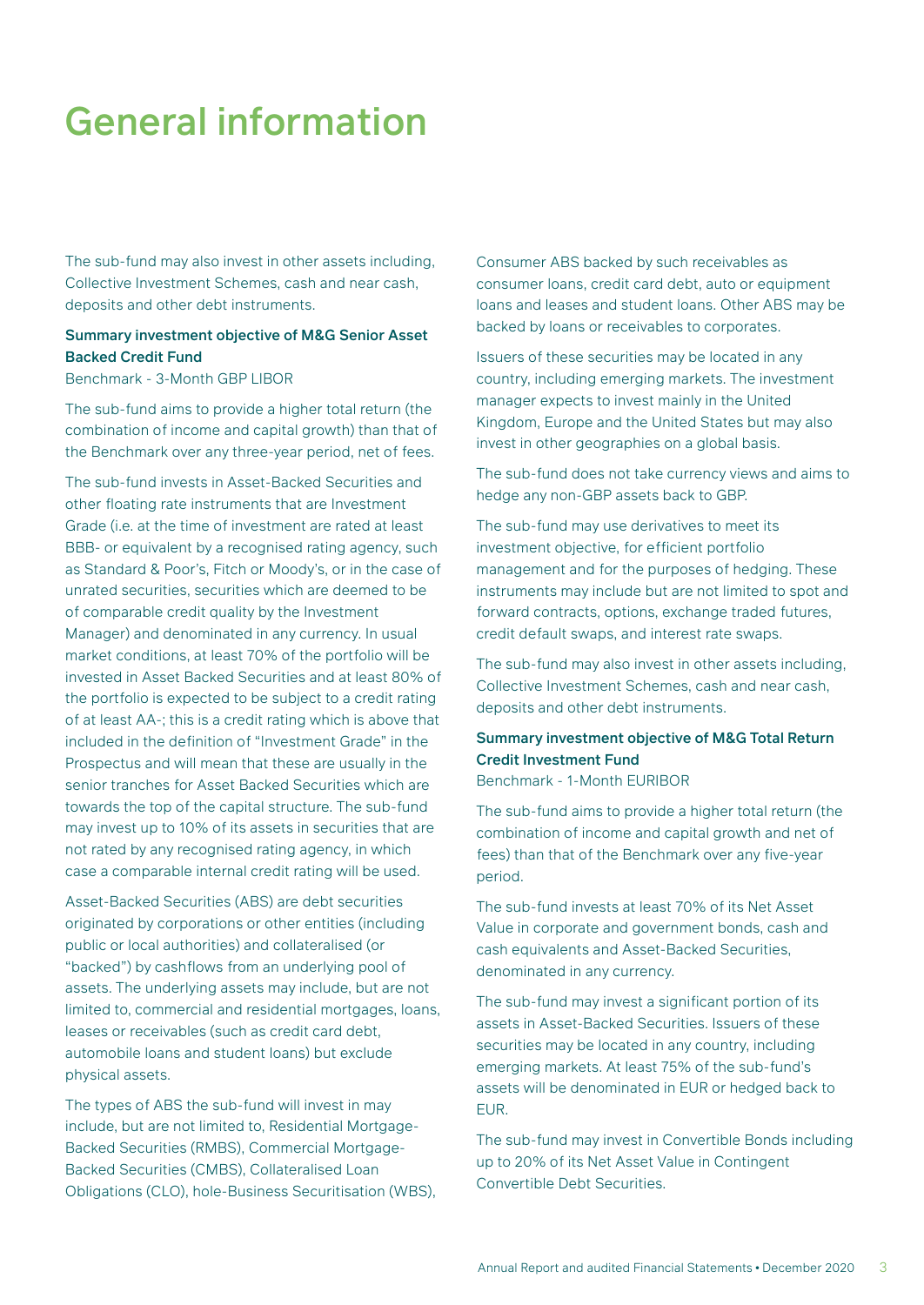# General information

The sub-fund may hold up to 5% of its Net Asset Value in equity securities received as a result of debt securities being restructured or converting. This limit does not include investment in preference shares.

The sub-fund will typically invest directly. The sub-fund may also invest indirectly via derivatives instruments to take both long and short positions to meet the fund's investment objective, for efficient portfolio management and for the purposes of hedging. These instruments may include, but are not limited to, spot and forward contracts, exchange traded futures, options, credit default swaps, and interest rate swaps.

The sub-fund may also invest in other assets including Collective Investment Schemes and other debt instruments.

#### Statement of changes in portfolio composition

A statement giving the changes in the portfolio of investments for the year ended 31 December 2020 can be obtained free of charge from the registered office of the fund as disclosed on page 1.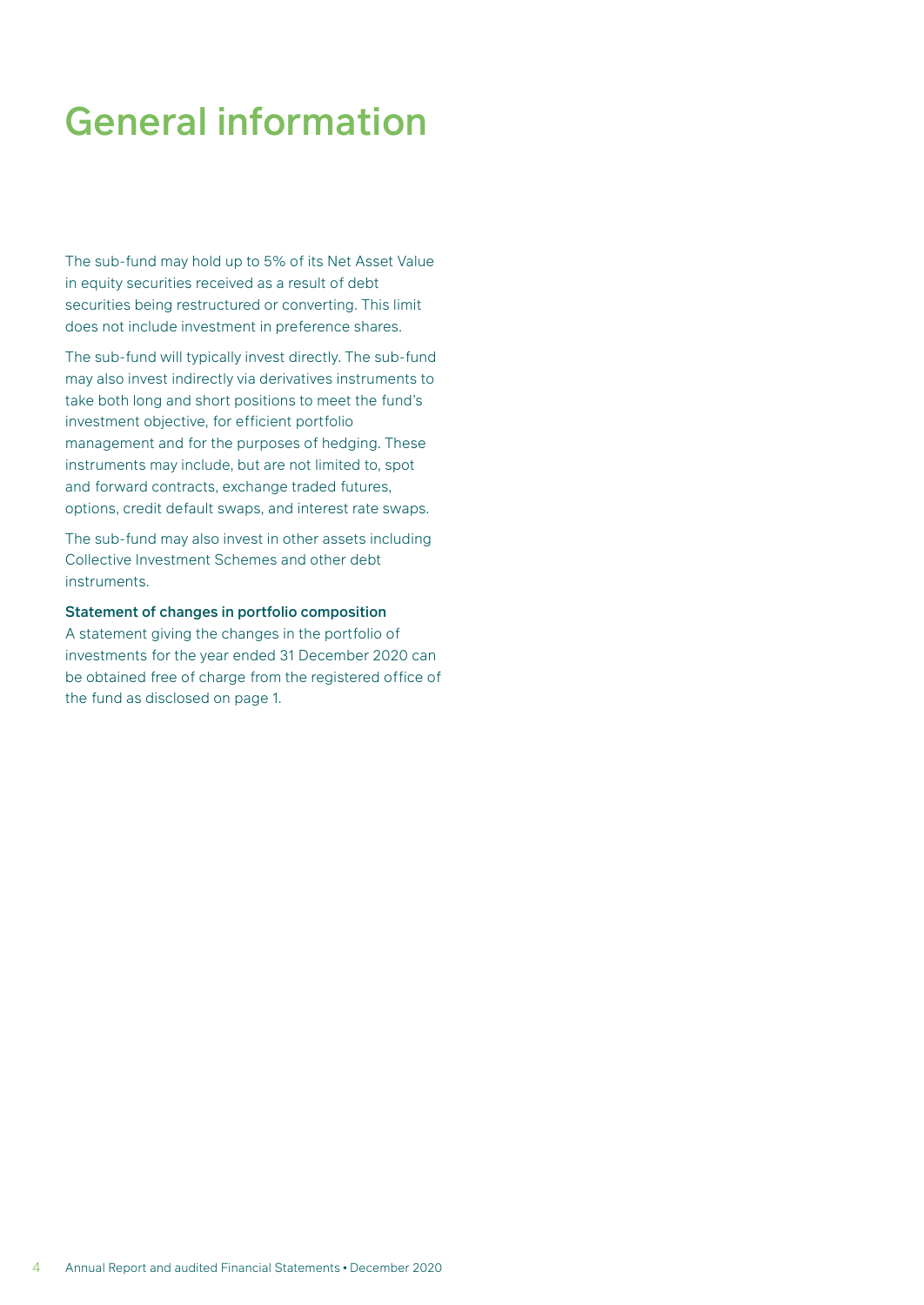### <span id="page-6-0"></span>**Introduction**

The Board of Directors of the Company (the "Board of Directors") submit their report and the audited Financial Statements for the year ended 31 December 2020.

### **Activities during the year**

During the year, the Company followed the normal activities of an Investment company. The Investment Manager's Report that follows provides an overview of performance.

### **Product changes during the year**

#### Changes to the Prospectus

- Appointment of M&G Luxembourg SA as the management company of the fund;
- Various formatting and other minor disclosure updates including address updates, Director updates and the change of State Street Bank Luxembourg SCA's legal entity

### **Changes to Investment Strategies, Investment Objectives and Policies and Names**

- Change of VAR from 5% to 10% for the M&G Total Return Credit Fund and updates to the Prospectus Risk disclosures as detailed in the communication to Shareholders on the 26 March 2020;
- New wholesale discretionary share classes (Q/QI) added for the M&G Total Return Credit Fund;
- Renaming of the 'A' share class in the M&G European Credit Investment Fund as new 'F' share classes and launch of new 'A' share class with updated eligibility criteria;
- New share classes (Q/QI) added for the M&G European Credit Investment Fund;
- New share classes (A, A-H) added for the M&G Senior Asset Backed Credit Fund;

• Changes to the sub-fund Investment Objectives to include enhanced benchmark wording in line with updated ESMA guidance.

### **Product changes after the yearend**

#### Changes to the Prospectus

The below changes took effect in the updated Prospectus as per 14 April 2020.

• Various formatting and other minor disclosure updates to the Prospectus including address updates, Director updates and the change of State Street's Legal entity as detailed in the communication to Shareholders on the 26 March 2020.

Changes to investment strategies, investment objectives, policies and names.

• Change of VAR from 5% to 10% for the M&G Total Return Credit Fund and updates to the Prospectus Risk disclosures as detailed in the communication to Shareholders on the 26 March 2020.

### **The below changes are pending the approval of the CSSF**

#### Changes to the Prospectus

• Appointment of M&G Luxembourg as the Management Company for the fund.

Changes to investment strategies, investment objectives, policies and names.

• Amendments to the sub-fund investment objectives to include enhanced wording in line with Sustainable Finance Disclosure Requirement regulations.

### **Board of Directors**

The Board of Directors has overall responsibility for the management and administration of the fund, the subfunds and the corresponding Share Classes, for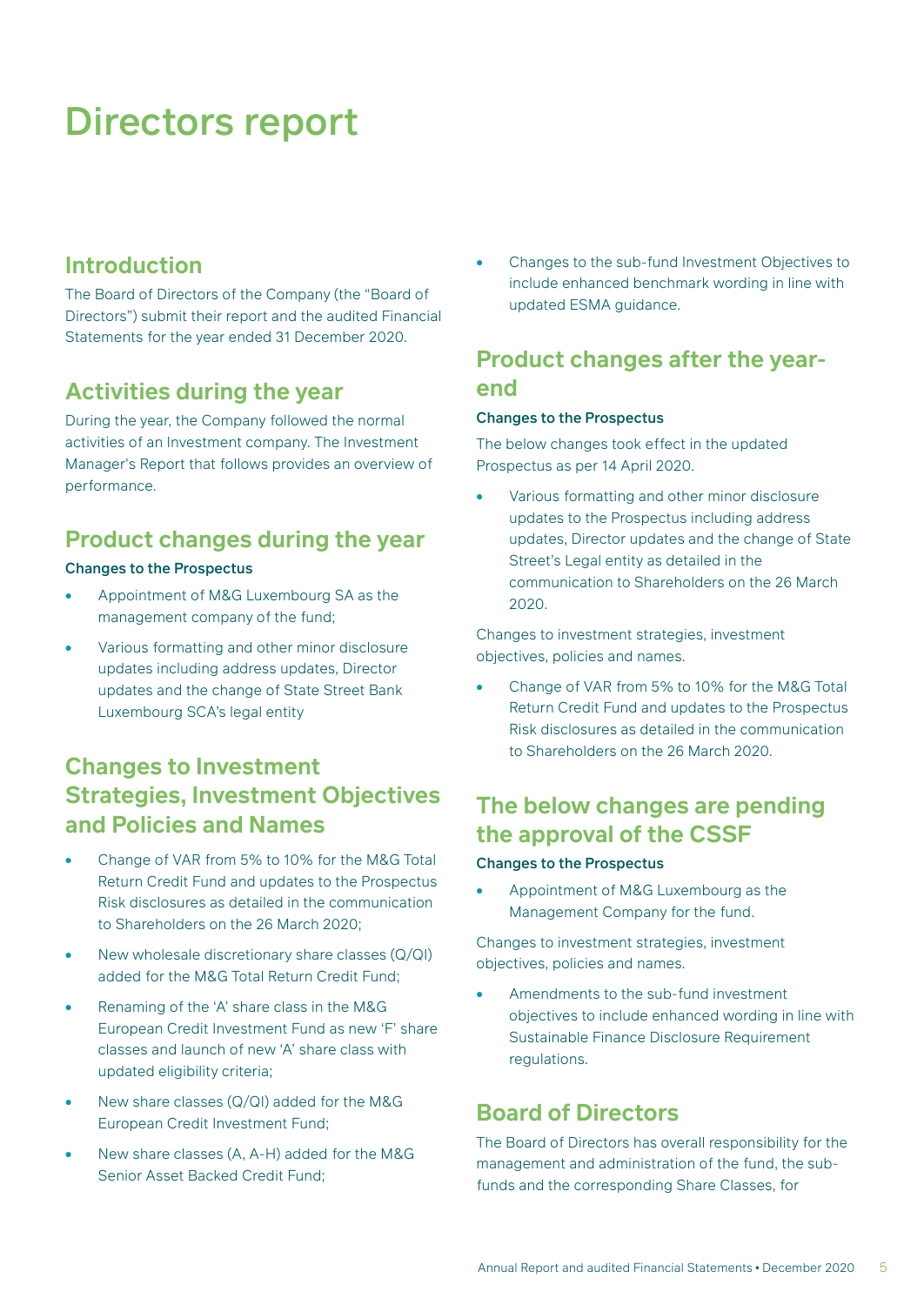authorising the creation of new sub-funds and Share Classes and for establishing and monitoring their investment policies and restrictions.

During the period under review, the Board of Directors comprised of the following individuals:

#### Mr Laurence Mumford (Chairperson) Mrs Jennifer Williamsa Mr Philip Jelfsb

#### Dr Yves Wagner (Independent)

a Mrs Jennifer Williams stepped down from the Board in March 2020.

b Mr Philip Jelfs' appointment as Director, approved by Shareholders on 26 June 2020, was approved by the CSSF with effect from 23 October 2020.

The biographies of the Directors are available in the fund Prospectus.

In appointing a new Director, the Board takes into account the current Board composition experience relative to the fund's business, investment knowledge. The appointment of new Directors is subject to the approval of the CSSF and the approval by Shareholders at the Annual General Meeting.

### **Directors Interests**

| <b>Date</b><br>declared | <b>Director</b>      | <b>Conflict of Interest</b>                                                  | <b>Date removed</b> |
|-------------------------|----------------------|------------------------------------------------------------------------------|---------------------|
| 30/06/2011              | <b>Yves Wagner</b>   | Shareholding in<br>MDO, contractual<br>party to the<br>Company               | 09/09/2020          |
| 22/01/2013              | Jennifer<br>Williams | Employee of an<br>associate of the<br>Company's<br><b>Investment Manager</b> | 23/10/2020          |
| 28/10/2019              | Laurence<br>Mumford  | Employee of the<br>Company's<br><b>Investment Manager</b>                    | n/a                 |
| 23/10/2020              | <b>Philip Jelfs</b>  | Employee of the<br>Company's<br><b>Investment Manager</b>                    | n/a                 |

#### **Directors attendance at meetings**

Attendance of Board Meetings by the Directors during the year ended 31 December 2020 was as follows:

| <b>Director:</b>                   | <b>Quarterly -</b><br><b>Board of</b><br><b>Directors</b><br><b>Meeting</b><br>attendance: | <b>Ad-Hoc Board</b><br><b>Meeting</b> |
|------------------------------------|--------------------------------------------------------------------------------------------|---------------------------------------|
| Mr Laurence Mumford                | 4/4                                                                                        | 3/3                                   |
| Mrs Jennifer Williams <sup>a</sup> | 1/3                                                                                        | 0/3                                   |
| Mr Philip Jelfsb                   | 1/1                                                                                        | 0/3                                   |
| Dr Yves Wagner (Independent)       | 4/4                                                                                        | 3/3                                   |

a Stepped down from the Board in March 2020.

b Approved as a Director by the CSSF with effect from 23 October 2020.

#### **Board remuneration**

The Directors are entitled to receive fees of €35,000 per annum. Mr Laurence Mumford and Mr Philip Jelfs have waived their entitlement to Director fees.

### **Structure of the fund**

The fund is an investment company organised as a *société* anonyme under the laws of the Grand Duchy of Luxembourg and qualifies as a *société d'investissement à capitalvariable* (SICAV).

#### **Distribution of funds**

The four ESIF sub-funds are currently registered for Distribution in the below countries;

United Kingdom, Belgium, Denmark, Finland, France, Italy, Austria, Iceland, Netherlands, Norway, Sweden, Luxembourg &, Switzerland

### **Annual General Meeting**

Annual General Meetings of Shareholders are held at the registered office of the fund in Luxembourg on the last Thursday of June at 14:00 or, if that day is not a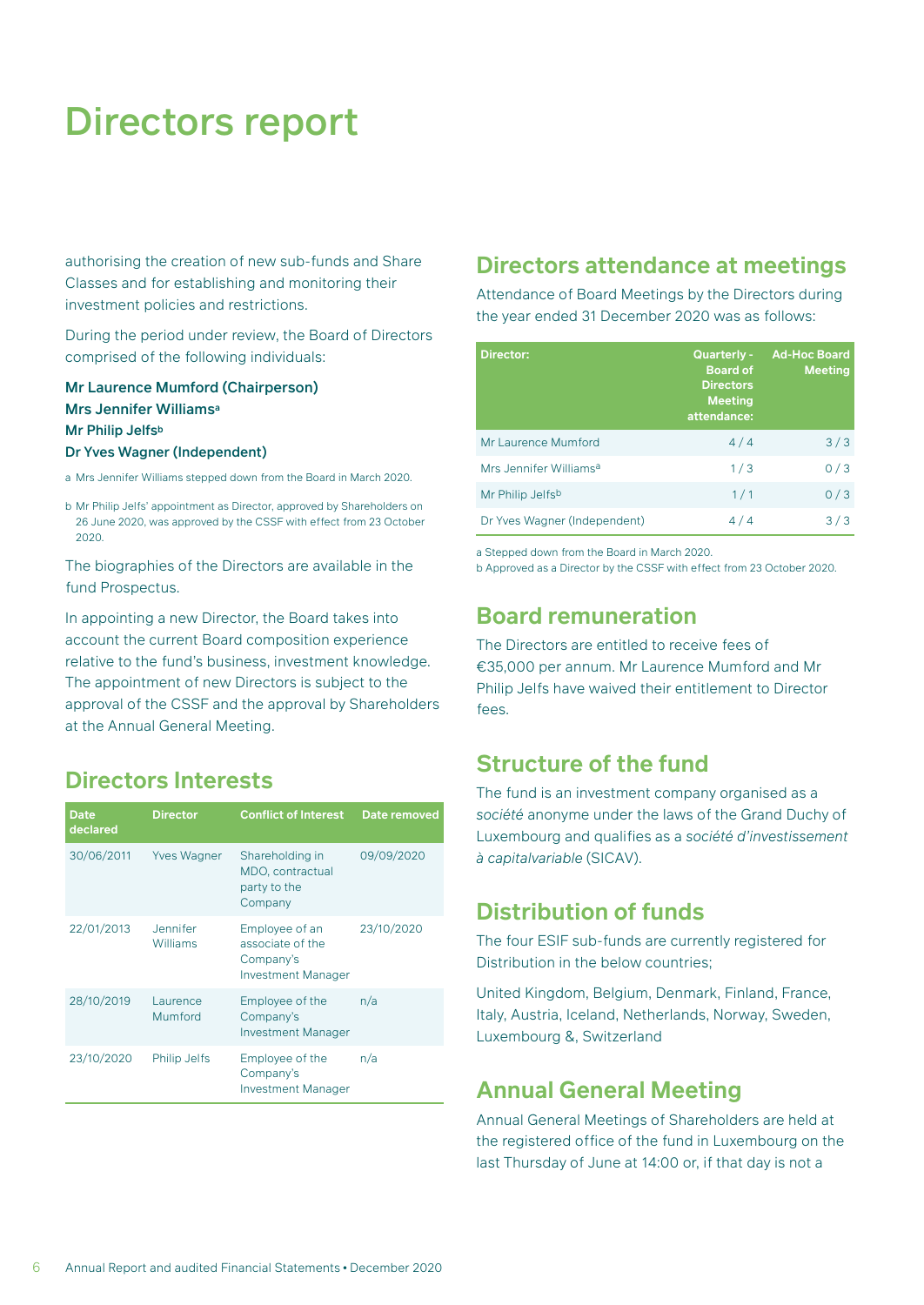Business Day, on the next following Business Day, unless otherwise stated in the notice of convocation.

The last Annual General Meeting was held on 25 June 2020. The resolutions proposed at that meeting were as follows:

- The approval of the annual report comprising the audited accounts of the Company for the financial year ended 31 December 2019 and the approval of the authorised independent auditors report thereon.
- The granting of full and complete discharge to the members of the Board of Directors with respect to the performance of their duties during the financial year ended 31 December 2019.
- The election/re-election of the Directors.
- The approval and fixing of the annual remuneration for the independent Director for the period until the next Annual General Meeting.
- The re-appointment of Deloitte Audit S.à r.l. as authorised independent auditors of the Company for the financial year ending 31 December 2020.
- The transaction of such other business that may properly come before the Meeting.

All proposed resolutions were passed.

### **Board evaluation**

The Board carries out an annual review of its performance.

### **Proxy voting policy**

The fund has a strategy for determining when and how voting rights attached to ownership of the fund's investments are to be exercised for the exclusive benefit of the fund. A summary of this strategy as well as the details of the actions taken on the basis of this strategy in relation to each sub-fund may be obtained free of charge during normal office hours at the registered office of the fund in Luxembourg, and is also available on the website of M&G Investment

Management Limited at http://www.mandg.lu/ institutions/product-literature/

### **Corporate Governance & ALFI Code of Conduct**

The Board is responsible for ensuring that a high level of corporate governance is met. In particular the Board has adopted the ALFI Code of Conduct (the "Code") which sets out principles of good governance.

These principles are as follows:

- I. The Board should ensure that high standards of corporate governance are applied at all times
- II. The Board should have good professional standing and appropriate experience and to ensure that it is collectively competent to fulfil its responsibilities
- III. The Board should act fairly and independently in the best interests of the investors
- IV. The Board should act with due care and diligence in the performance of their duties
- V. The Board should ensure compliance with all applicable laws and regulations and with the fund's constitutional documents
- VI. The Board should ensure that investors are properly informed, are fairly and equitably treated, and receive the benefits and services to which they are entitled
- VII. The Board should ensure that an effective risk management process and appropriate internal controls are in place
- VIII. The Board should identify and manage fairly and effectively, to the best of its ability, any actual, potential or apparent conflict of interest and ensure appropriate disclosure
- IX. The Board should ensure that shareholder rights are exercised in a considered way and in the best interests of the fund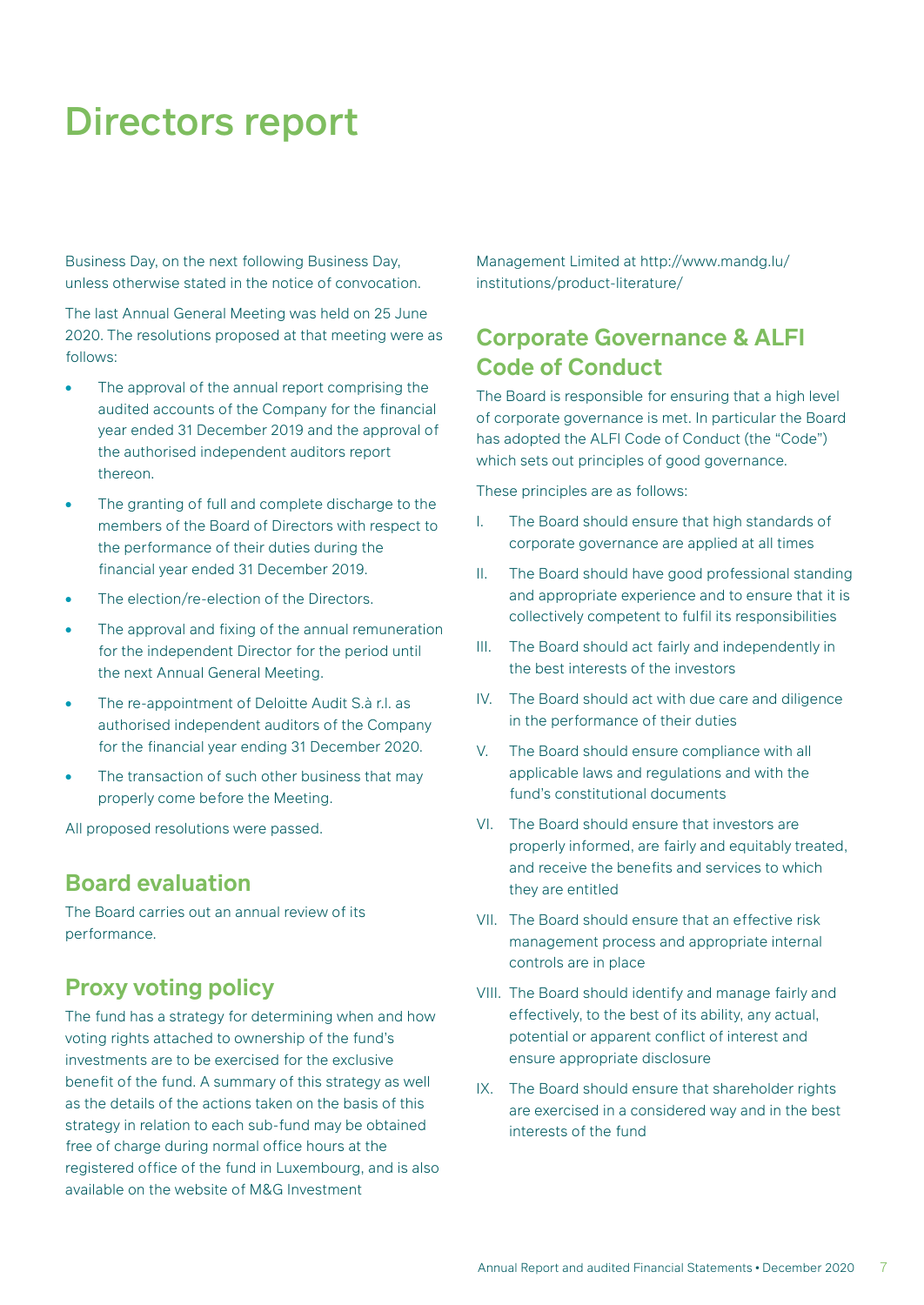X. The Board should ensure that the remuneration of the Board members is reasonable and fair and adequately disclosed.

The Board considers that the fund has been in compliance with the principles of the Code in all material aspects throughout the financial year ended 31 December 2020. The Board undertakes an annual review of ongoing compliance with the principles of the Code and considers that the fund has to date complied with the best practices in the Luxembourg funds industry.

### **Management of the Company Delegation of Functions**

Management Company: The Company has appointed M&G Luxembourg SA to serve as its management company within the meaning of the UCI Law of 17 December 2010, as amended. The Management Company performs certain functions, subject to the overall supervision of the Directors, for the provision of investment management services, administrative services and marketing services to the Company. The Management Company acts as the management company of the Company under the freedom to provide services organised by the UCITS Directive. In accordance with the relevant provisions of the UCI Law, the Management Company will be required to comply with the CSSF Rules (being the rules of the Management Company's 'home member state' for the purposes of the UCI Law) in relation to the organisation of the Management Company, including its delegation arrangements, risk management procedures, prudential rules and supervision, applicable prudential rules regarding the Management Company's management of UCITS authorised under the UCITS Directive and the Management Company's reporting requirements. The Management Company shall comply with the UCI Law as regards the constitution and functioning of the Company.

Investment Manager: The Board of Directors is responsible for the oversight of the fund's investment activities. In order to implement the investment policy of each sub-fund, the Board of Directors has delegated, under its permanent supervision and responsibility, the management of the assets of the sub-funds to M&G Investment Management Limited.

#### Dividend distributions

Details of Dividend Distributions are included in the 'Notes to Financial Statements' section below.

#### **Going concern**

In preparing the financial statements, the Board of Directors of the Fund is responsible for assessing the Fund's ability to continue as a going concern, disclosing, as applicable, matters related to going concern and using the going concern basis of accounting unless the Board of Directors of the Fund either intends to liquidate the Fund or to cease operations, or has no realistic alternative but to do so.

### **Significant events during the year**

Details of significant events are included in the 'Notes to financial statements' section below.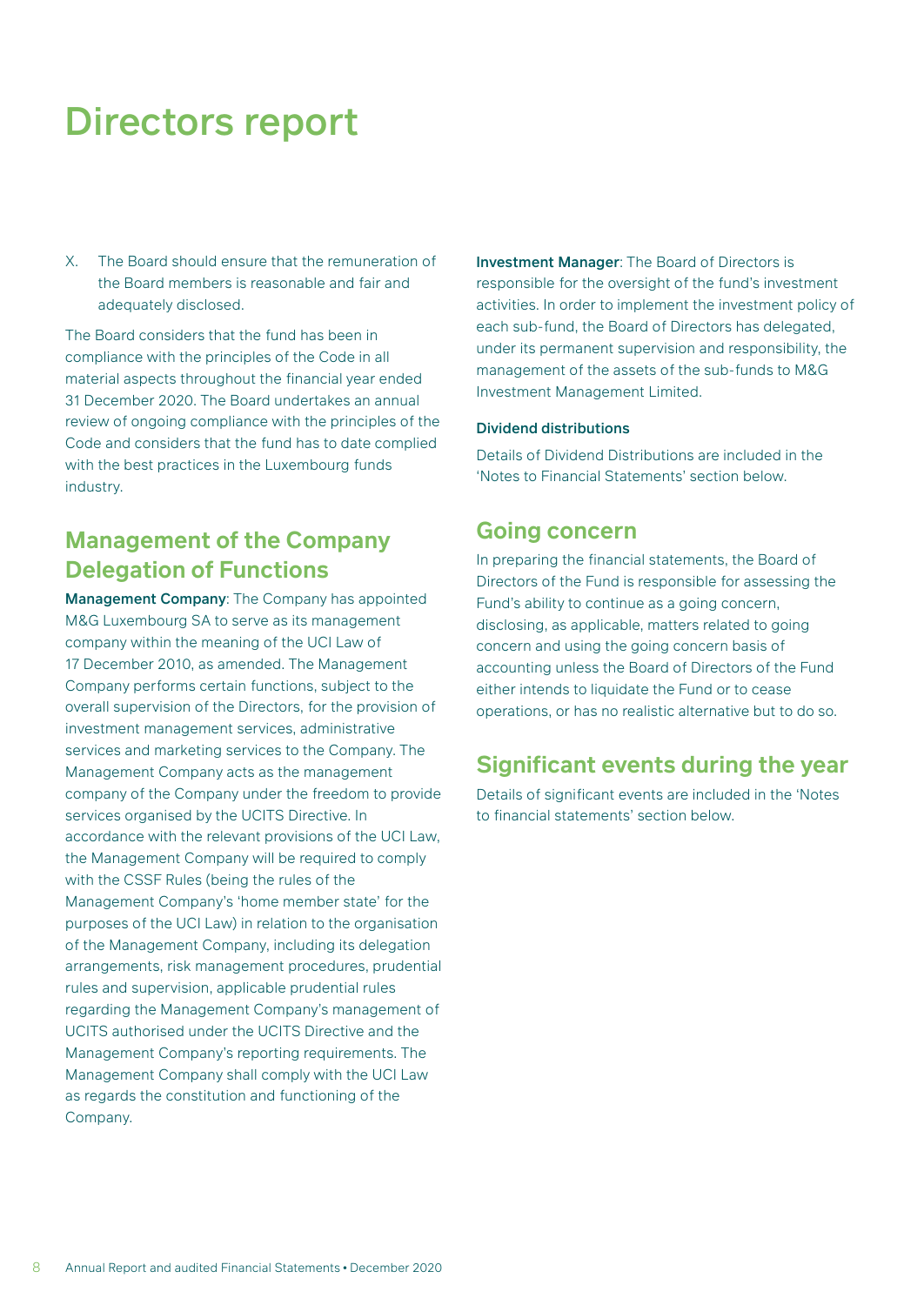### **Directors' responsibility**

The preparation of the financial statements of the fund is carried out by State Street Bank International GmbH, Luxembourg Branch as Administrative Agent under the supervision of the Board of Directors of the fund. In accordance with Luxembourg laws and regulations, the Board of Directors have taken reasonable steps to ensure that appropriate internal controls relevant to the preparation and fair presentation of these financial statements are in place by the fund's service providers, and otherwise to exercise oversight with respect to accounting estimates and judgments made in connection with the preparation of the financial statements. The Board of Directors is satisfied that it has fully complied with these requirements.

LJNwford

Board of Directors Luxembourg, 21 April 2021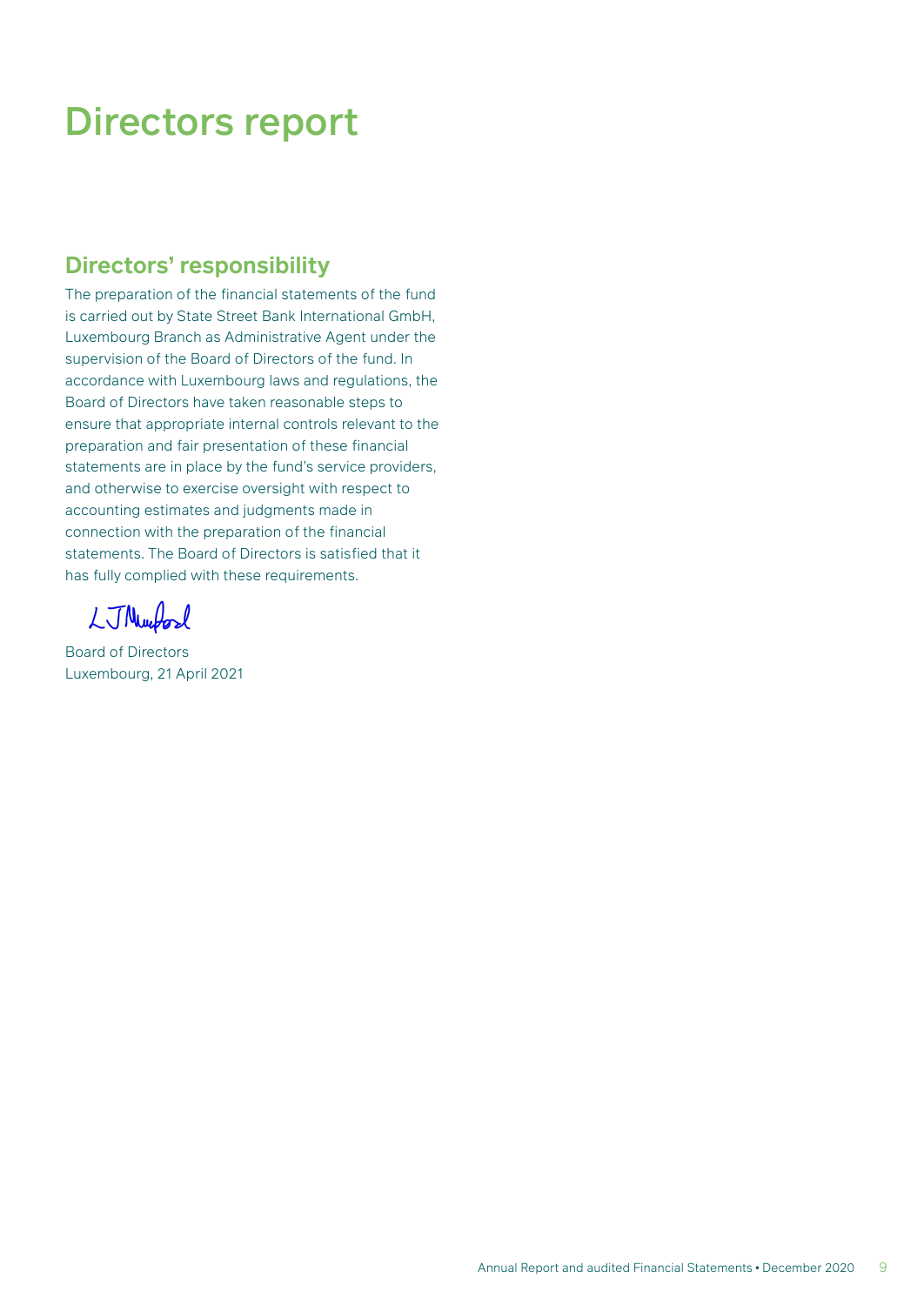### <span id="page-11-0"></span>**M&G European Credit Investment Fund**

The M&G European Credit Investment Fund ('The fund') aims to take advantage of opportunities primarily in investment grade corporate bonds denominated in Euros. The fund may also invest in GBP, USD and CHF denominated debt, and use futures and swaps for efficient portfolio management. The fund utilises M&G's global research and fund management capabilities to identify fundamental value in corporate and asset backed bonds. The fund focuses on credit management; currency, interest rate, and other macroeconomic risks are closely controlled. The fund aims to outperform the ICE BofA Euro Corporate Index.

The Euro E (Acc) share class of the fund outperformed the benchmark by +0.83% (gross of fees) during the first quarter. We came into the year underweight spread duration versus the benchmark, including underweight positions in banking, basic industrials and energy. These contributed positively from a sector selection perspective. Overweight positions in the automotive and real estate sectors were a negative contributor. Stock selection, including overweight positions in General Electric and Ford contributed negatively to relative performance. However we remain comfortable in our long term positioning as at quarter end. Please note that due to the recent spike in volatility there is a large difference between official custodian pricing and the pricing used by our attribution system. This has led to higher than usual residual figures in our attribution reporting.

The Euro E (Acc) share class of the fund outperformed the benchmark by +2.03% (gross of fees) during the second quarter. The fund benefitted from being overweight automotive, subordinated insurance and energy companies versus the index. Being underweight banking was a marginal detractor. In terms of security selection, overweight positions in Ford, Schaeffler and General Electric contributed positively to the outperformance. An underweight position in Rabobank contributed negatively. In addition, the fund benefitted from holding off-benchmark (but fully currency and

interest rate hedged) positions in USD credit, with a long dated new issue from Oracle being a notable positive contributor.

The fund outperformed the index by 28 basis points (Euro E (Acc) shareclass, gross of fees) in Q3 2020. The outperformance was driven by credit related decisions within security and sector selection. The fund benefitted from being overweight automotive, real estate and energy companies versus the index. Being underweight banks was a marginal detractor. In terms of individual positions, overweight exposure to General Motors, Ford and General Electric boosted performance whilst an overweight position in Energy Transfer Partners was a minor drag on returns. As yield curve, duration and currency exposures are hedged to index levels, there was no material impact on performance from these factors.

The fund outperformed the index by 39 basis points (Euro E (Acc) share class, gross of fees) in Q4 2020. The outperformance was driven by credit related decisions within security and sector selection. The fund benefitted from being overweight real estate, energy and capital goods companies versus the index. Being underweight consumer goods was a marginal detractor. In terms of individual positions, overweight exposures to General Electric, Energy Transfer Partners and Rolls-Royce were positive contributors to performance, whilst an underweight position in Eni SpA was a small drag on returns. As yield curve, duration and currency exposures are fully hedged to index levels, there was no material impact on performance from these factors.

We believe that the current environment will continue to provide attractive opportunities to capture value as we move through 2021, with companies facing varying combinations of supportive tailwinds and challenging headwinds, both individually and collectively. Having reduced credit risk during the last quarter, we believe the fund is well positioned to take advantage of any market volatility that may arise.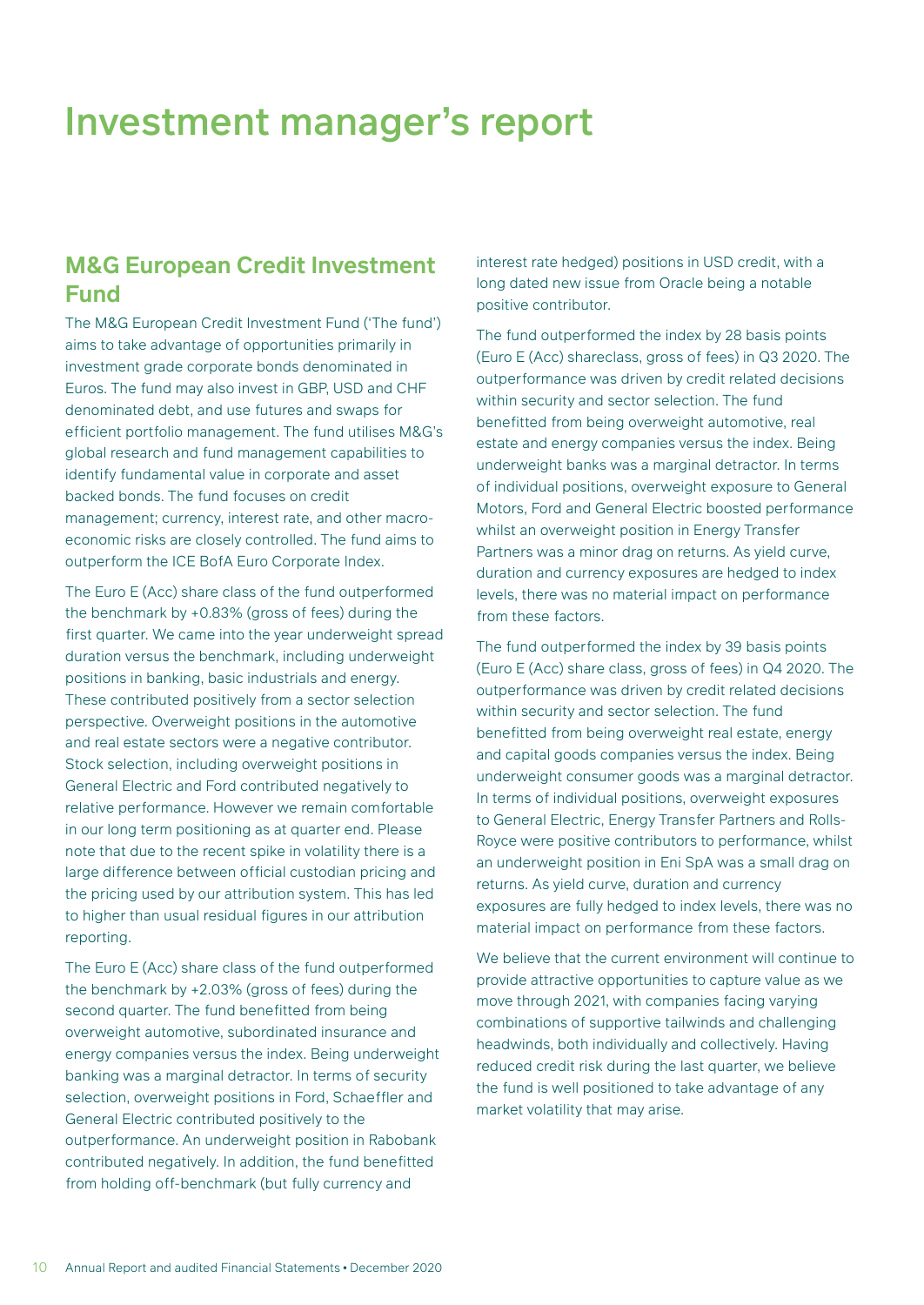### **M&G European High Yield Credit Investment Fund**

The M&G European High Yield Credit Investment Fund ('the fund') invests in a diversified portfolio of high yield bonds primarily denominated in Euros. The fund utilises M&G's global research and fixed income fund management capabilities to identify fundamental value in Euro corporate and asset backed bonds, and may allocate to non-Euro denominated debt (USD, GBP and CHF). The fund aims to outperform the benchmark ICE BofA European Currency Developed Markets Non-Financial High Yield 2% Constrained Index. The fund focuses on credit management, while currency, interest rate, and other macroeconomic risks are closely controlled.

The Euro E (Acc) share class outperformed the benchmark by 0.71% (gross of fees) during the first quarter. From a sector perspective, the fund's underweight position relative to the benchmark in the Services and Transportation sectors contributed positively to performance whilst the overweight positions relative to the benchmark in the Leisure and Financial Services sectors were detractors to performance. From a stock selection perspective, underweight positions in Loxam and K&S were positive selections, whilst overweight positions in Vallourec and Selecta Group detracted from performance. However, the attribution of returns for March, and the quarter, contains a larger than usual unattributed component. This is a result of differing price sources used by M&G and the custodian, and the wide bid/offer spread of the portfolio and benchmark securities – these factors are directly attributable to the increased market volatility during March.

The Euro E (Acc) share class underperformed the benchmark by -0.26% (gross of fees) during the second quarter. From a sector perspective, the fund's overweight position relative to the benchmark in the Financial Services, Leisure and Telecommunications sectors contributed positively to performance whilst the underweight position relative to the benchmark in the Transportation and Automotive sectors were. From a

stock selection perspective, overweight positions in LMHC Finco and Playtech were positive selections, whilst an underweight position in Loxam, K&S and EG Global Finance detracted from performance. Despite this short term underperformance, we remain confident that the positioning of the fund should result in outperformance versus the benchmark in the future.

Please note that the attribution of returns for June, and the second quarter, contains a larger than usual unattributed component as result of differing price sources used by our attribution system and the custodian as well as the wide bid/offer spread of the portfolio and benchmark securities. The size of these factors is a consequence of increased market volatility during the quarter.

The Euro E (Acc) share class posted a gross return of 2.49% in line with its benchmark. From January to September it outperformed the benchmark by +0.58%.

From a sector perspective in Q3, the fund's overweight position relative to the benchmark in the Media, Financial Services and Telecommunications sectors contributed positively to performance, whilst the underweight position relative to the benchmark in the Services and Utility sectors were negative contributors. From a stock selection perspective, an underweight positions in Eurocar and an overweight position in Iron Mountain were positive selections, whilst underweight positions in Loxam, Carnival and Selecta Group detracted from performance. The fund also has exposure to a number of recent 'fallen angels' that we believe expect to perform well as the market recovers.

Please note that the attribution of returns for September, and the quarter, contains a larger than usual unattributed component as result of differing price sources used by our attribution system and the custodian as well as the wide bid/offer spread of the portfolio and benchmark securities. The size of these factors is a consequence of the increased market volatility during the third quarter.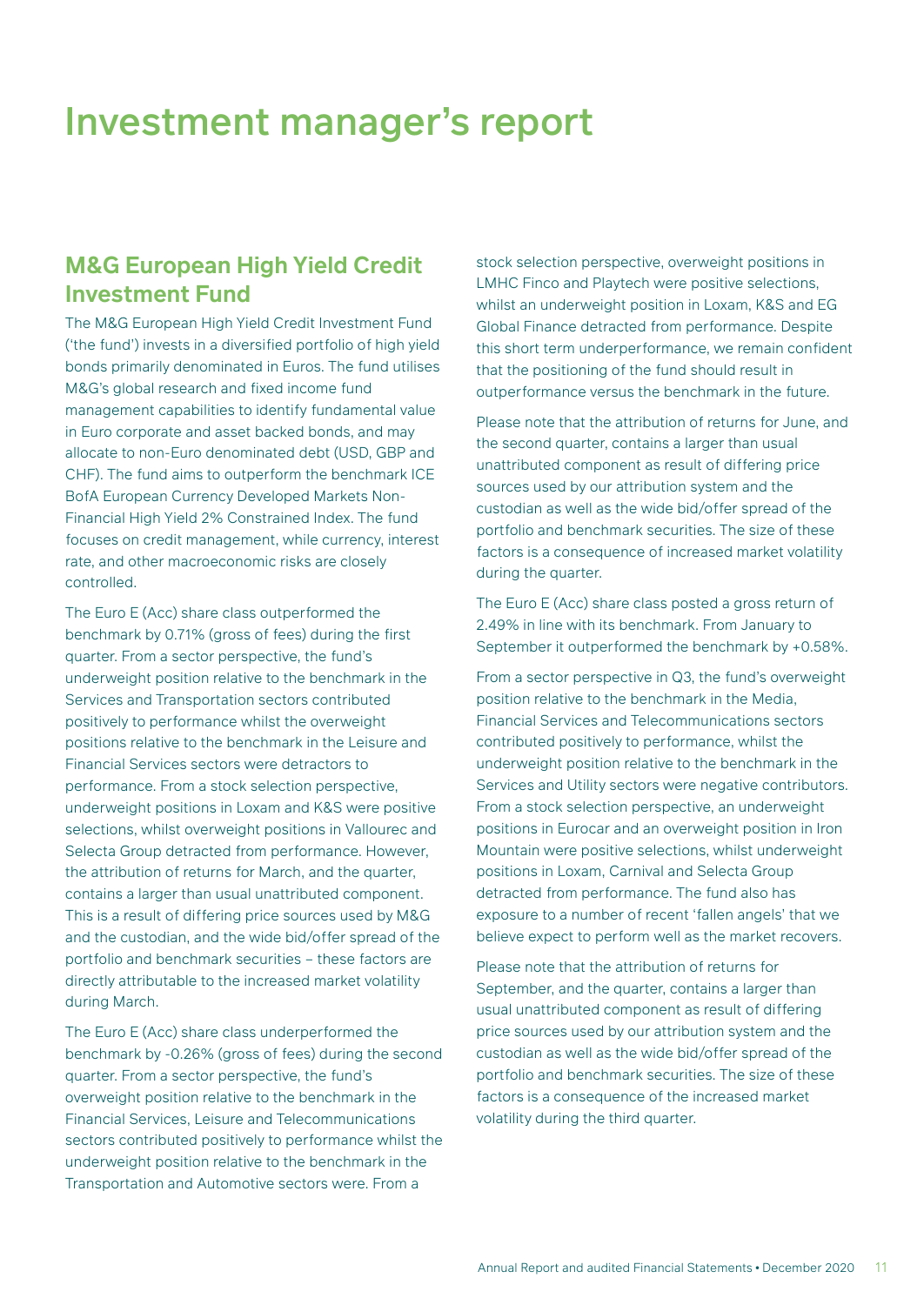The Euro E (Acc) share class posted a gross return of 5.78% for the fourth quarter, which was +0.44% relative to its benchmark index. The fund returned 3.34% for 2020, and on a relative basis +1.03% ahead of benchmark for the year. From a sector perspective in Q4, the fund's overweight position relative to the benchmark in the Utilities, Real Estate and Media sectors contributed positively to performance, whilst the underweight position relative to the benchmark in the Leisure and Capital Goods sectors were negative contributors. From a stock selection perspective, the manager's overweight positions in Casino Guichard and Vallourec were positive contributors, whilst underweight positions in Eurocar and Schaeffler Group detracted modestly from performance.

We believe that the current environment will continue to provide attractive opportunities to capture value as we move through 2021, with companies facing varying combinations of supportive tailwinds and challenging headwinds, both individually and collectively.

### **M&G Senior Asset Backed Credit Fund**

The M&G Senior Asset Backed Credit Fund aims to provide investors with a higher total return than that of the benchmark over any three-year period, net of fees. The fund invests in a diversified pool of investment grade Asset-Backed Securities (ABS) and other floating rate instruments denominated in any currency. The types of ABS the fund invests in may include, but are not limited to, Residential Mortgage-Backed Securities (RMBS), Commercial Mortgage-Backed Securities (CMBS), Collateralised Loan Obligations (CLO), Whole-Business Securitisations (WBS), Consumer ABS backed by such receivables as consumer loans, credit card debt, auto or equipment loans and leases and student loans. Other ABS may be backed by loans or receivables to corporates. In usual market conditions, the fund will invest predominantly in senior traches of ABS, with 80% expected to be of a credit rating of at least AA– or higher.

The GBP A (Dis) share class launched on 28th August 2020. During the initial build-up period of the fund, it outperformed 3 month GBP Libor by 6 basis points (gross of fees). This performance was primarily driven by the AAA RMBS positions held within the fund.

The fund outperformed 3m Libor by 40 basis points (A GBP (Dis) share class, gross of fees) in Q4 2020.

This Q4 performance was primarily driven by the AAA RMBS and European CLO positions held within the fund, with Auto ABS also being a positive contributor.

Following high level discussions with a number of arranging banks, we are expecting relatively meaningful and varied primary market issuance in European ABS in Q1 2021. We believe the relative value argument for European ABS remains compelling and expect 2021 to get off to a strong start fuelled by a resolution on Brexit and positive vaccine progress compounded by nearterm expectations of primary market supply to underwhelm investor demand.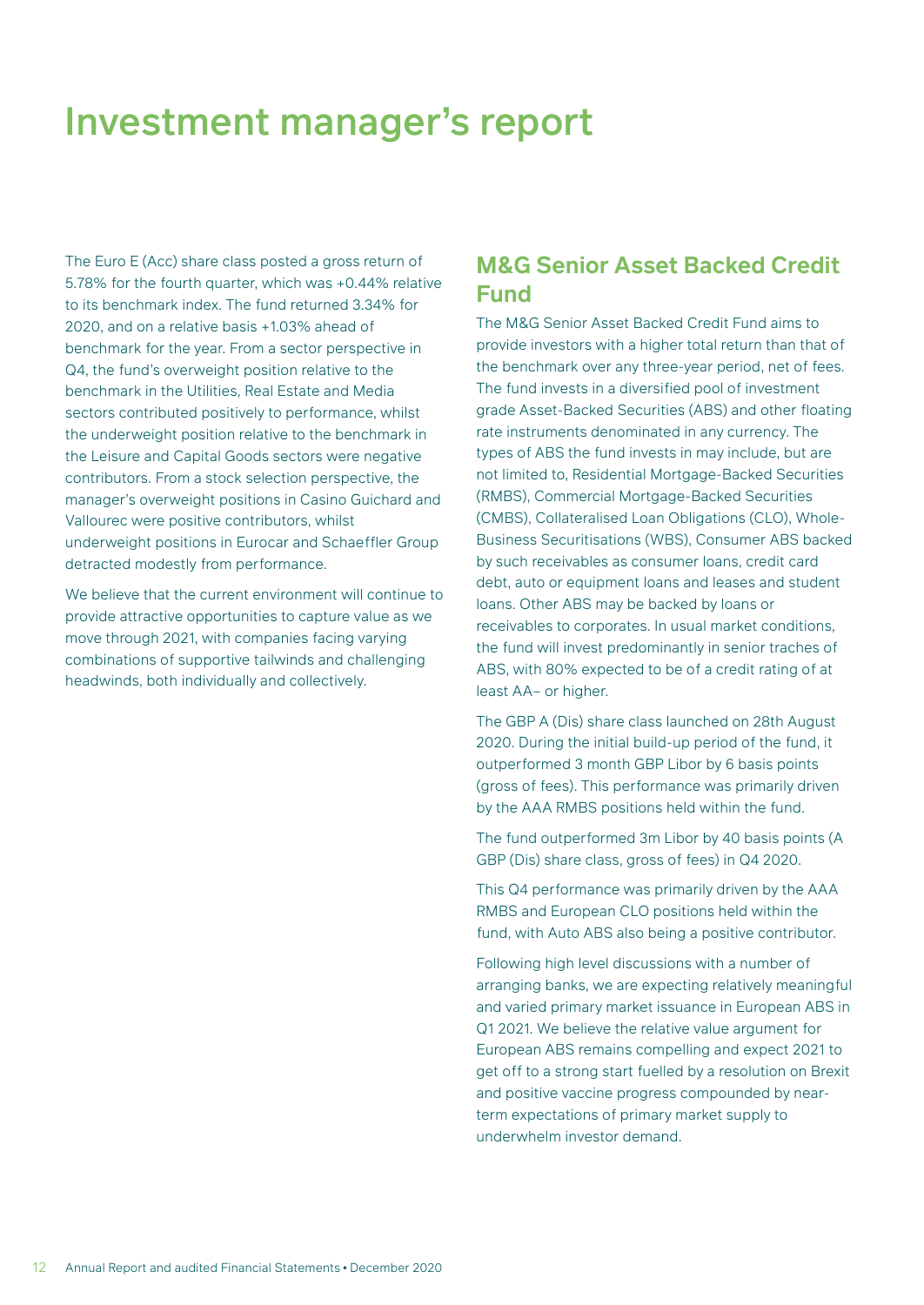### **M&G Total Return Credit Investment Fund**

The M&G Total Return Credit Investment Fund ('the fund') aims to maximise total return principally by exploiting long-term risk premia. The fund will aim to provide investors with attractive returns from capital and income from a diversified pool of debt and debt like assets. These will include, but are not limited to, debt instruments with a fixed, variable or floating rate coupon. The investment manager will identify opportunities at the market, sector, issuer or security level to enhance returns amongst fixed income asset classes, such as investment grade and high yield corporate bonds and on occasion, government bonds. Duration, yield curve and currency investment strategies may also be used. There is no geographic limitation to the investment universe.

The GBP A (Dis) share class posted gross performance of -6.18%, underperforming 1-month Libor by -6.33% for the first quarter.

During Q1, as the fund was buying into the market weakness, the fund suffered from corporate bond selection however we remain comfortable in the overall positioning. The largest detractors were bonds in the Industrial and Financial sectors including those issued by Intrum, Commerzbank, Banca Monte Dei Paschi Di Siena, Saga Plc, Legal and General, Hertz, Selecta Group, Ford, Dell and Co-Operative. Please note that due to the recent spike in volatility there is a large difference between official custodian pricing and the pricing used by our attribution system. This has led to higher than usual residual figures in our attribution reporting.

The GBP A (Dis) share class posted gross performance of 7.11%, outperforming 1-month Libor by +7.07% for the second quarter. The fund has now more than recouped all of the losses from the first quarter of this year.

The fund benefitted from purchasing attractively priced assets during the market weakness of Q1, many of which rallied strongly in the second quarter. Industrials

and financials were the key contributors to the strong performance in Q2, with only cash being a marginal drag on returns. This is a consequence of the manager wishing to retain dry powder to take advantage of any further market weakness. At security level, the key contributors were Ford, General Motors, Banca Monte Dei Paschi Di Siena, FedEx, Energy Transfer Partners and RBS.

The GBP A (Dis) share class posted gross performance of 2.30%, outperforming 1-month Libor by +2.29% for the third quarter.

The fund continued to benefit from a strong rally in credit markets during the third quarter. Industrials and financials were the key contributors to the strong performance in Q3, with only cash being a marginal drag on returns. This is a consequence of the manager wishing to retain dry powder to take advantage of any further market weakness. At security level, the key contributors were Signify , General Motors, AT&T, TelecomItalia, RAC, Virgin Media Finance and WPP finance.

The GBP A (Dis) share class posted gross performance of 3.92%, outperforming 1-month Libor by +3.92% for the fourth quarter.

The fund continued to benefit from a strong rally in credit markets during the fourth quarter. Industrials and financials were the key contributors to the strong performance in Q4, with only cash being a marginal drag on returns. This is a consequence of the manager wishing to retain dry powder to take advantage of any further market weakness. At security level, the key contributors were Groupe Ecore, General Electric , General Motors, GKN, Grupo Antolin Irausa and Ford.

We believe that the current environment will continue to provide attractive opportunities to capture value as we move through 2021, with companies facing varying combinations of supportive tailwinds and challenging headwinds, both individually and collectively.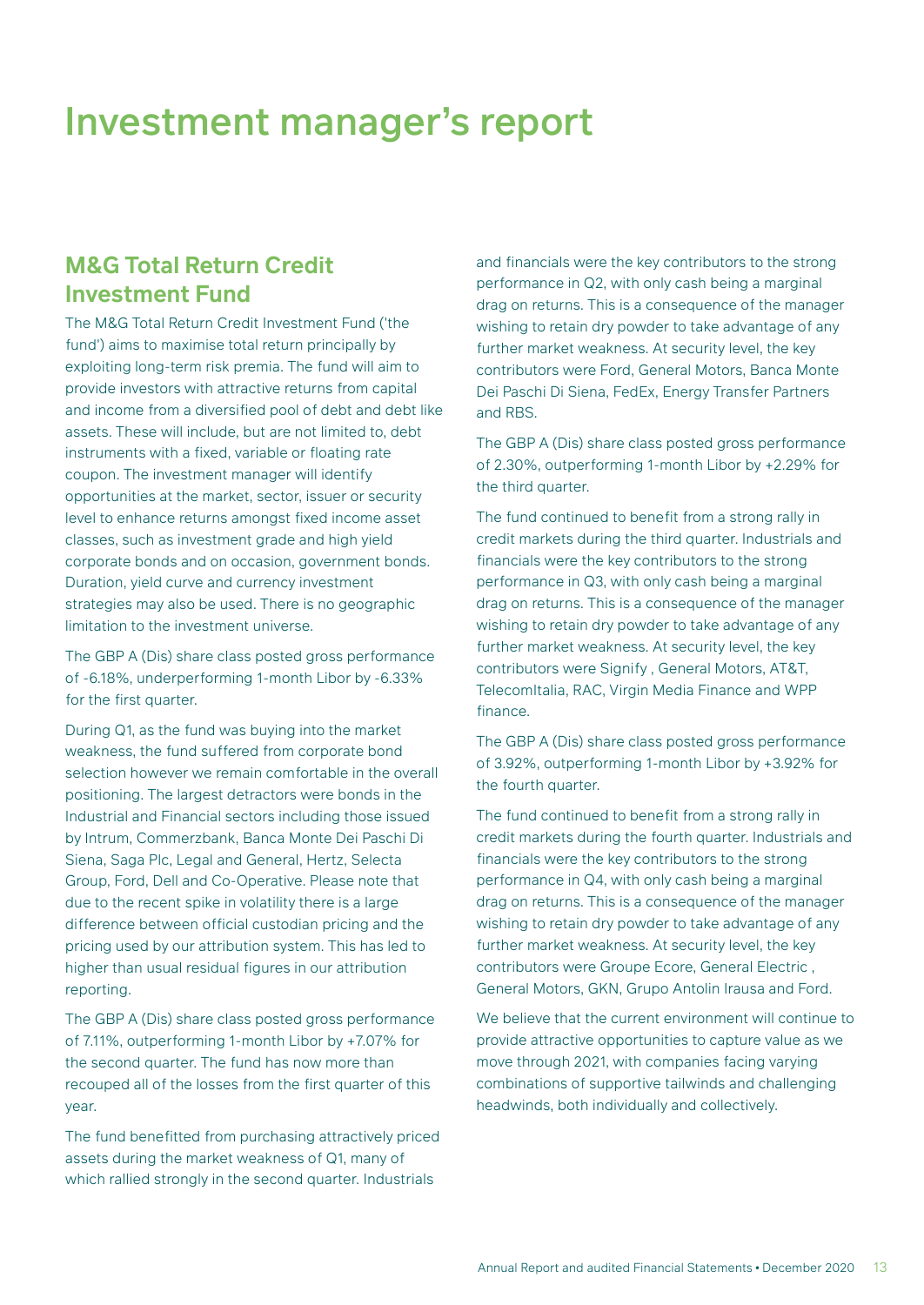# <span id="page-15-0"></span>Deloitte.

Deloitte Audit Société à responsabilité limitée 20, Boulevard de Kockelscheuer L-1821 Luxembourg

Tel: +352 451 451 www.deloitte.lu

# Report of the Independent Auditor

# **Report of the Independent Auditor for European Specialist Investment Funds**

#### **Opinion**

We have audited the financial statements of European Specialist Investments Funds (the "Fund") and of each of its sub-funds, which comprise the statement of net assets and the portfolio statement as at 31 December 2020 and the statement of operations and changes in net assets for the year then ended and notes to the financial statements, including a summary of significant accounting policies.

In our opinion, the accompanying financial statements give a true and fair view of the financial position of the Fund and of each of its sub-funds as at 31 December 2020 and of the results of their operations and changes in their net assets for the year then ended in accordance with Luxembourg legal and regulatory requirements relating to the preparation and presentation of the financial statements.

#### Basis for Opinion

We conducted our audit in accordance with the Law of 23 July 2016 on the audit profession (Law of 23 July 2016) and with International Standards on Auditing (ISAs) as adopted for Luxembourg by the "*Commission de Surveillance du Secteur Financier*" (CSSF). Our responsibilities under the Law of 23 July 2016 and ISAs as adopted for Luxembourg by the CSSF are further described in the "Responsibilities of the independent auditor for the Audit of the Financial statements" section of our report. We are also independent of the Fund in accordance with the International Code of Ethics for Professional Accountants, including International Independence Standards, issued by the International Ethics Standards Board for Accountants (IESBA Code) as adopted for Luxembourg by the CSSF together with the ethical requirements that are relevant to our audit of the financial statements, and have fulfilled our other ethical responsibilities under those ethical requirements. We believe that the audit

Société à responsabilité limitée au capital de 360.000 € RCS Luxembourg B 67.895 Autorisation d'établissement 10022179

© Deloitte Audit, SARL

evidence we have obtained is sufficient and appropriate to provide a basis for our opinion.

#### Other information

The Board of Directors of the Fund is responsible for the other information. The other information comprises the information stated in the annual report but does not include the financial statements and our report of the independent auditor thereon.

Our opinion on the financial statements does not cover the other information and we do not express any form of assurance conclusion thereon.

ln connection with our audit of the financial statements, our responsibility is to read the other information and, in doing so, consider whether the other information is materially inconsistent with the financial statements or our knowledge obtained in the audit or otherwise appears to be materially misstated. If, based on the work we have performed, we conclude that there is a material misstatement of this other information we are required to report this fact. We have nothing to report in this regard.

#### Responsibilities of the Board of Directors of the fund for the financial statements

The Board of Directors of the Fund is responsible for the preparation and fair presentation of the financial statements in accordance with Luxembourg legal and regulatory requirements relating to the preparation and presentation of the financial statements, and for such internal control as the Board of Directors of the Fund determines is necessary to enable the preparation of financial statements that are free from material misstatement, whether due to fraud or error.

In preparing the financial statements, the Board of Directors is responsible for assessing the Fund's ability to continue as a going concern, disclosing, as applicable, matters related to going concern and using the going concern basis of accounting unless the Board of Directors either intends to liquidate the Fund or to cease operations, or has no realistic alternative but to do so.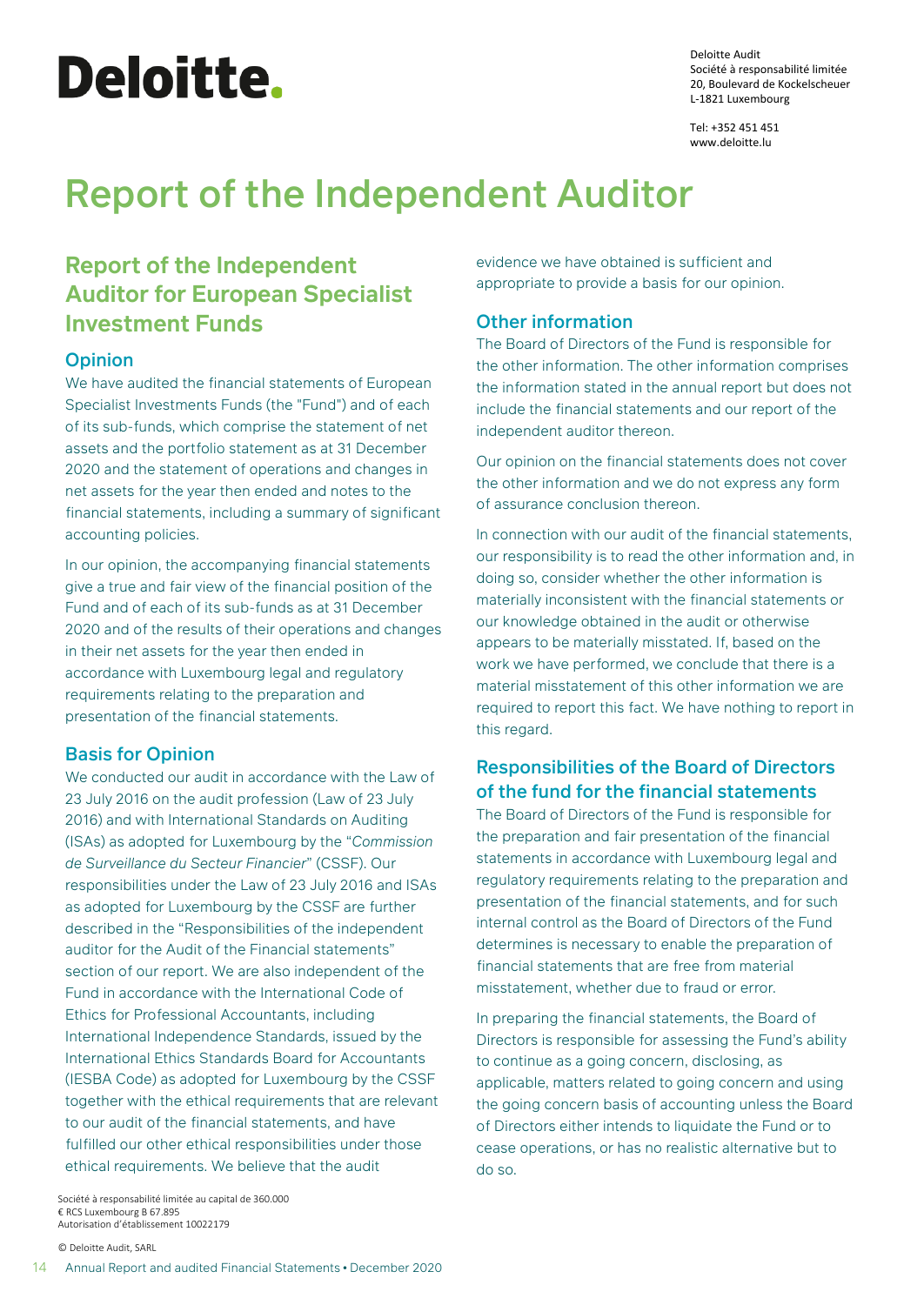# Deloitte.

# Report of the Independent Auditor

#### Responsibilities of the Réviseur d'Entreprises Agréé for the Audit of the Financial Statements

Our objectives are to obtain reasonable assurance about whether the financial statements as a whole are free from material misstatement, whether due to fraud or error, and to issue a report of the independent auditor that includes our opinion. Reasonable assurance is a high level of assurance, but is not a guarantee that an audit conducted in accordance with the Law of 23 July 2016 and with ISAs as adopted for Luxembourg by the CSSF will always detect a material misstatement when it exists. Misstatements can arise from fraud or error and are considered material if, individually or in the aggregate, they could reasonably be expected to influence the economic decisions of users taken on the basis of these financial statements.

As part of an audit in accordance with the Law of 23 July 2016 and with ISAs as adopted for Luxembourg by the CSSF, we exercise professional judgment and maintain professional skepticism throughout the audit. We also:

- Identify and assess the risks of material misstatement of the financial statements, whether due to fraud or error, design and perform audit procedures responsive to those risks, and obtain audit evidence that is sufficient and appropriate to provide a basis for our opinion. The risk of not detecting a material misstatement resulting from fraud is higher than for one resulting from error, as fraud may involve collusion, forgery, intentional omissions, misrepresentations, or the override of internal control.
- Obtain an understanding of internal control relevant to the audit in order to design audit procedures that are appropriate in the circumstances, but not for the purpose of expressing an opinion on the effectiveness of the Funds internal control.
- Evaluate the appropriateness of accounting policies used and the reasonableness of accounting estimates and related disclosures made by the Board of Directors of the Fund.
- Conclude on the appropriateness of the Board of Directors of the Fund's use of the going concern basis of accounting and, based on the audit evidence obtained, whether a material uncertainty exists related to events or conditions that may cast significant doubt on the Fund's ability to continue as a going concern. If we conclude that a material uncertainty exists, we are required to draw attention in our report of the independent auditor to the related disclosures in the financial statements or, if such disclosures are inadequate, to modify our opinion. Our conclusions are based on the audit evidence obtained up to the date of our "report of the independent auditor". However, future events or conditions may cause the Fund to cease to continue as a going concern.
- Evaluate the overall presentation, structure and content of the financial statements, including the disclosures, and whether the financial statements represent the underlying transactions and events in a manner that achieves fair presentation.

We communicate with those charged with governance regarding, among other matters, the planned scope and timing of the audit and significant audit findings, including any significant deficiencies in internal control that we identify during our audit.

For Deloitte Audit, *Cabinet de révision agréé*



Justin Griffiths, *Réviseur d'entreprises agréé* Partner

Luxembourg 21 April 2021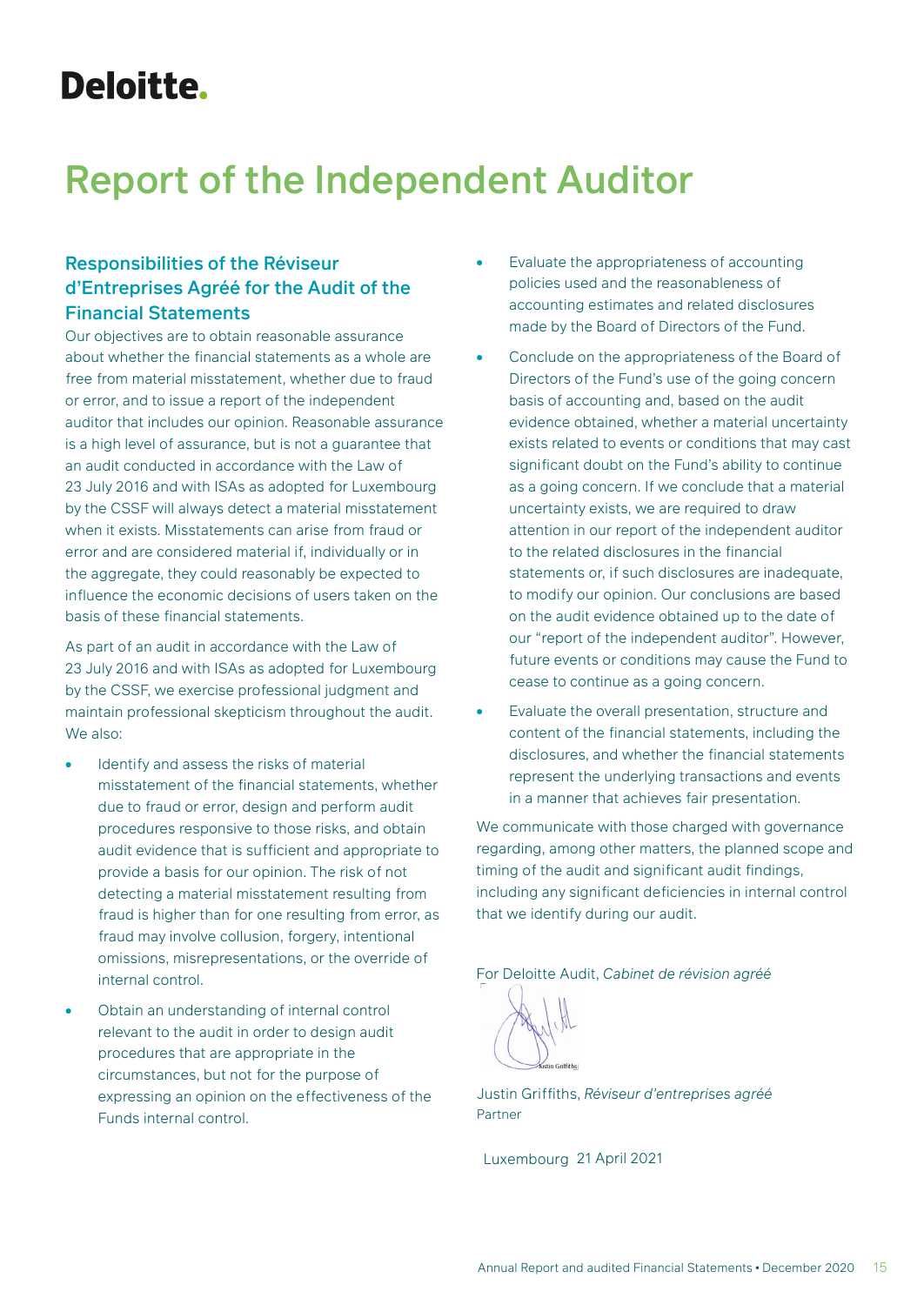# <span id="page-17-0"></span>Portfolio statement

#### Portfolio statement

| <b>Investment description</b>                              | Holdings/<br>contracts | <b>Currency</b> | <b>Maturity date</b> | Commitment<br>value €'000 | <b>Market value</b><br>€'000 | % of net<br>assets |
|------------------------------------------------------------|------------------------|-----------------|----------------------|---------------------------|------------------------------|--------------------|
| <b>Corporate bonds</b>                                     |                        |                 |                      |                           | 1,818,700                    | 88.49              |
| <b>Australia</b>                                           |                        |                 |                      |                           | 23,787                       | 1.16               |
| AusNet Services Holdings Pty Ltd, EMTN 0.625%              | 1,942,000              | €               | 25.08.2030           |                           | 2,019                        | 0.10               |
| BHP Billiton Finance Ltd, 13 3.125%                        | 1,250,000              | €               | 29.04.2033           |                           | 1,672                        | 0.08               |
| National Australia Bank Ltd, GMTN 0.625%                   | 5,500,000              | €               | 30.08.2023           |                           | 5,636                        | 0.27               |
| National Australia Bank Ltd, GMTN 0.25%                    | 7,700,000              | €               | 20.05.2024           |                           | 7,829                        | 0.38               |
| Origin Energy Finance Ltd, EMTN 1%                         | 3,400,000              | €               | 17.09.2029           |                           | 3,403                        | 0.17               |
| Scentre Group Trust 1/Scentre Group Trust 2, EMTN<br>1.75% | 1,700,000              | €               | 11.04.2028           |                           | 1,841                        | 0.09               |
| Toyota Finance Australia Ltd, EMTN 2.28%                   | 1,200,000              | €               | 21.10.2027           |                           | 1,387                        | 0.07               |
| <b>Austria</b>                                             |                        |                 |                      |                           | 19,311                       | 0.94               |
| IMMOFINANZ AG 2.625%                                       | 2,600,000              | €               | 27.01.2023           |                           | 2,689                        | 0.13               |
| Mondi Finance Europe GmbH, EMTN 2.375%                     | 5,100,000              | €               | 01.04.2028           |                           | 5,854                        | 0.29               |
| OMV AG FRN                                                 | 4,500,000              | €               | 29.12.2049           |                           | 5,524                        | 0.27               |
| OMV AG, EMTN 2.375%                                        | 1,900,000              | €               | 09.04.2032           |                           | 2,308                        | 0.11               |
| Raiffeisen Bank International AG, EMTN 0.25%               | 2,900,000              | €               | 22.01.2025           |                           | 2,936                        | 0.14               |
| <b>Belgium</b>                                             |                        |                 |                      |                           | 53,225                       | 2.59               |
| <b>AG Insurance FRN</b>                                    | 1,700,000              | €               | 30.06.2047           |                           | 1,947                        | 0.09               |
| Ageas SA/NV FRN                                            | 3,500,000              | €               | 02.07.2049           |                           | 4,003                        | 0.20               |
| Anheuser-Busch InBev 3.7%                                  | 3,520,000              | €               | 02.04.2040           |                           | 4,991                        | 0.24               |
| Anheuser-Busch InBev SA/NV, EMTN 1.15%                     | 4,530,000              | €               | 22.01.2027           |                           | 4,838                        | 0.24               |
| Anheuser-Busch InBev SA/NV, EMTN 3.25%                     | 6,500,000              | €               | 24.01.2033           |                           | 8,521                        | 0.41               |
| Anheuser-Busch InBev SA/NV, EMTN 2.75%                     | 2,000,000              | €               | 17.03.2036           |                           | 2,525                        | 0.12               |
| Cofinimmo SA 0.875%                                        | 1,600,000              | €               | 02.12.2030           |                           | 1,629                        | 0.08               |
| Elia Transmission Belgium SA, EMTN 1.375%                  | 2,400,000              | €               | 14.01.2026           |                           | 2,561                        | 0.12               |
| Elia Transmission Belgium SA, EMTN 0.875%                  | 2,100,000              | €               | 28.04.2030           |                           | 2,215                        | 0.11               |
| FLUVIUS System Operator CVBA, EMTN 0.25%                   | 2,600,000              | €               | 02.12.2030           |                           | 2,638                        | 0.13               |
| Groupe Bruxelles Lambert 1.375%                            | 4,900,000              | €               | 23.05.2024           |                           | 5,138                        | 0.25               |
| Groupe Bruxelles Lambert 1.875%                            | 4,200,000              | €               | 19.06.2025           |                           | 4,537                        | 0.22               |
| KBC Group NV, EMTN 0.875%                                  | 3,900,000              | €               | 27.06.2023           |                           | 4,009                        | 0.20               |
| <b>KBC Group NV, EMTN FRN</b>                              | 500,000                | €               | 11.03.2027           |                           | 510                          | 0.03               |
| <b>KBC Group NV, EMTN FRN</b>                              | 3,100,000              | €               | 16.06.2027           |                           | 3,163                        | 0.15               |
| <b>Bermuda</b>                                             |                        |                 |                      |                           | 5,536                        | 0.27               |
| Bacardi Ltd 2.75%                                          | 5,260,000              | €               | 03.07.2023           |                           | 5,536                        | 0.27               |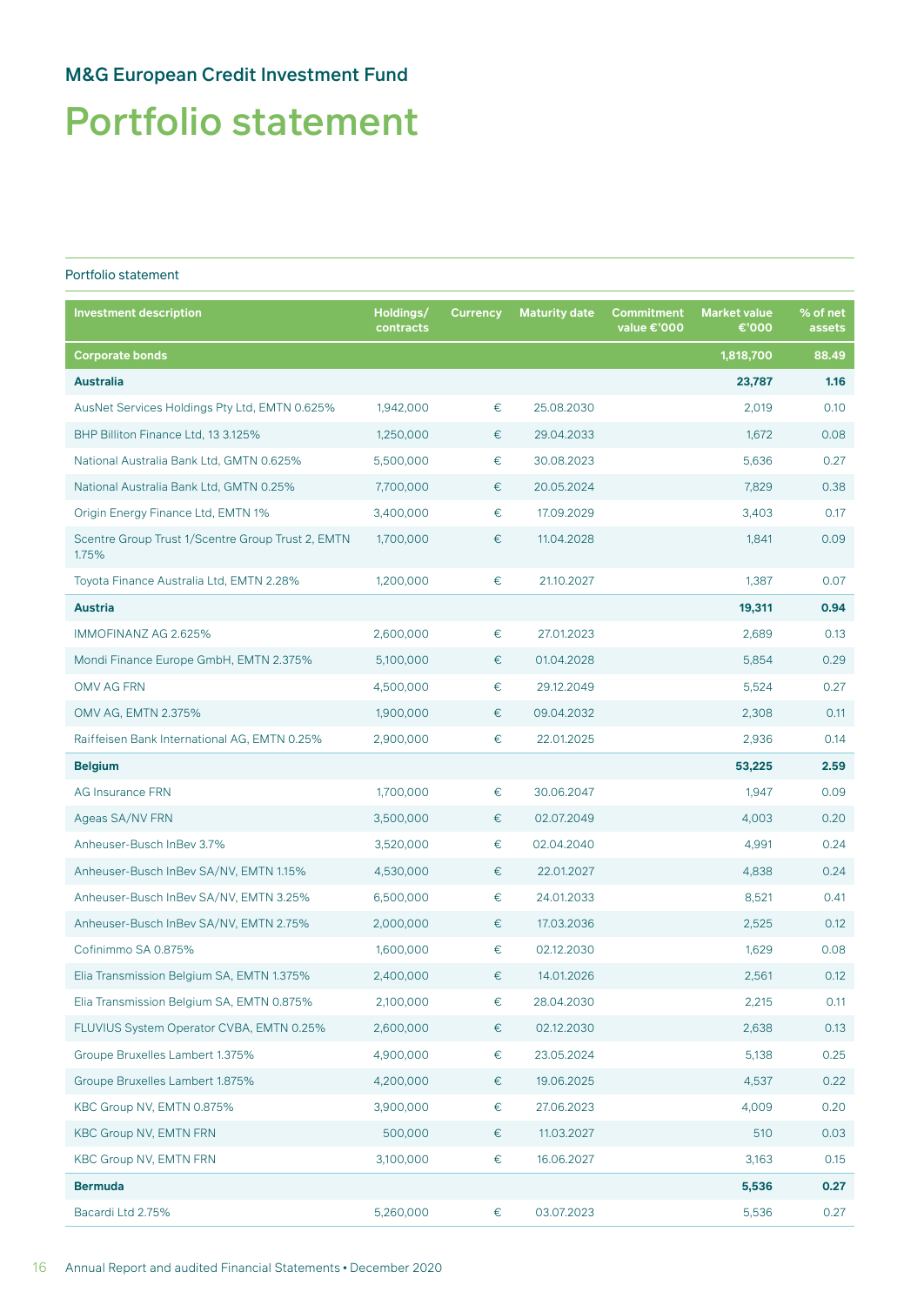# Portfolio statement

| <b>Investment description</b>                         | Holdings/<br>contracts | <b>Currency</b> | <b>Maturity date</b> | <b>Commitment</b><br>value €'000 | <b>Market value</b><br>€'000 | % of net<br>assets |
|-------------------------------------------------------|------------------------|-----------------|----------------------|----------------------------------|------------------------------|--------------------|
| <b>Corporate bonds (continued)</b>                    |                        |                 |                      |                                  |                              |                    |
| Canada                                                |                        |                 |                      |                                  | 15,990                       | 0.78               |
| Great-West Lifeco Inc 2.5%                            | 4,600,000              | €               | 18.04.2023           |                                  | 4,886                        | 0.24               |
| Great-West Lifeco Inc 1.75%                           | 2,300,000              | €               | 07.12.2026           |                                  | 2,547                        | 0.12               |
| Magna International Inc 1.5%                          | 2,600,000              | €               | 25.09.2027           |                                  | 2,827                        | 0.14               |
| Toronto-Dominion Bank/The, EMTN 0.625%                | 5,600,000              | €               | 20.07.2023           |                                  | 5,730                        | 0.28               |
| <b>Finland</b>                                        |                        |                 |                      |                                  | 35,315                       | 1.72               |
| Elenia Finance Oyj, EMTN 0.375%                       | 2,560,000              | $\in$           | 06.02.2027           |                                  | 2,586                        | 0.13               |
| Fingrid Oyj, EMTN 3.5%                                | 3,640,000              | €               | 03.04.2024           |                                  | 4,067                        | 0.20               |
| Kojamo Oyj, EMTN 1.875%                               | 6,780,000              | €               | 27.05.2027           |                                  | 7,333                        | 0.36               |
| Metso Outotec Oyj, EMTN 0.875%                        | 1,479,000              | €               | 26.05.2028           |                                  | 1,496                        | 0.07               |
| Nordea Bank Abp, EMTN 0.875%                          | 2,500,000              | €               | 26.06.2023           |                                  | 2,569                        | 0.12               |
| Nordea Bank Abp, EMTN 0.375%                          | 5,200,000              | €               | 28.05.2026           |                                  | 5,352                        | 0.26               |
| Nordea Bank Abp, EMTN 0.5%                            | 1,600,000              | €               | 14.05.2027           |                                  | 1,656                        | 0.08               |
| Sampo Oyj FRN                                         | 5,150,000              | €               | 23.05.2049           |                                  | 5,931                        | 0.29               |
| SATO Oyj 1.375%                                       | 2,900,000              | €               | 24.02.2028           |                                  | 2,981                        | 0.14               |
| SATO Oyj, EMTN 1.375%                                 | 1,300,000              | €               | 31.05.2024           |                                  | 1,344                        | 0.07               |
| <b>France</b>                                         |                        |                 |                      |                                  | 391,996                      | 19.07              |
| Aeroports de Paris 1%                                 | 4,300,000              | €               | 13.12.2027           |                                  | 4,599                        | 0.22               |
| Aeroports de Paris 2.75%                              | 5,800,000              | €               | 02.04.2030           |                                  | 7,058                        | 0.34               |
| Altarea 1.875%                                        | 4,400,000              | €               | 17.01.2028           |                                  | 4,570                        | 0.22               |
| APRR SA, EMTN 1.25%                                   | 4,200,000              | €               | 14.01.2027           |                                  | 4,545                        | 0.22               |
| Auchan Holding SA, EMTN 2.875%                        | 3,200,000              | €               | 29.01.2026           |                                  | 3,547                        | 0.17               |
| Banque Federative du Credit Mutuel SA 1.25%           | 5,000,000              | €               | 03.06.2030           |                                  | 5,416                        | 0.26               |
| Banque Federative du Credit Mutuel SA, EMTN<br>0.75%  | 8,300,000              | €               | 15.06.2023           |                                  | 8,515                        | 0.41               |
| Banque Federative du Credit Mutuel SA, EMTN<br>0.1%   | 4,800,000              | $\in$           | 08.10.2027           |                                  | 4,836                        | 0.24               |
| Banque Federative du Credit Mutuel SA, EMTN<br>1.875% | 6,300,000              | €               | 18.06.2029           |                                  | 6,949                        | 0.34               |
| <b>BNP Paribas FRN</b>                                | 1,725,000              | €               | 20.03.2026           |                                  | 1,735                        | 0.08               |
| BNP Paribas SA, EMTN FRN                              | 12,200,000             | €               | 23.01.2027           |                                  | 13,386                       | 0.65               |
| <b>BNP Paribas SA, EMTN FRN</b>                       | 11,700,000             | €               | 15.01.2032           |                                  | 11,891                       | 0.58               |
| <b>BPCE SA, EMTN 2.875%</b>                           | 6,200,000              | €               | 16.01.2024           |                                  | 6,788                        | 0.33               |
| BPCE SA, EMTN 0.875%                                  | 2,300,000              | €               | 31.01.2024           |                                  | 2,366                        | 0.12               |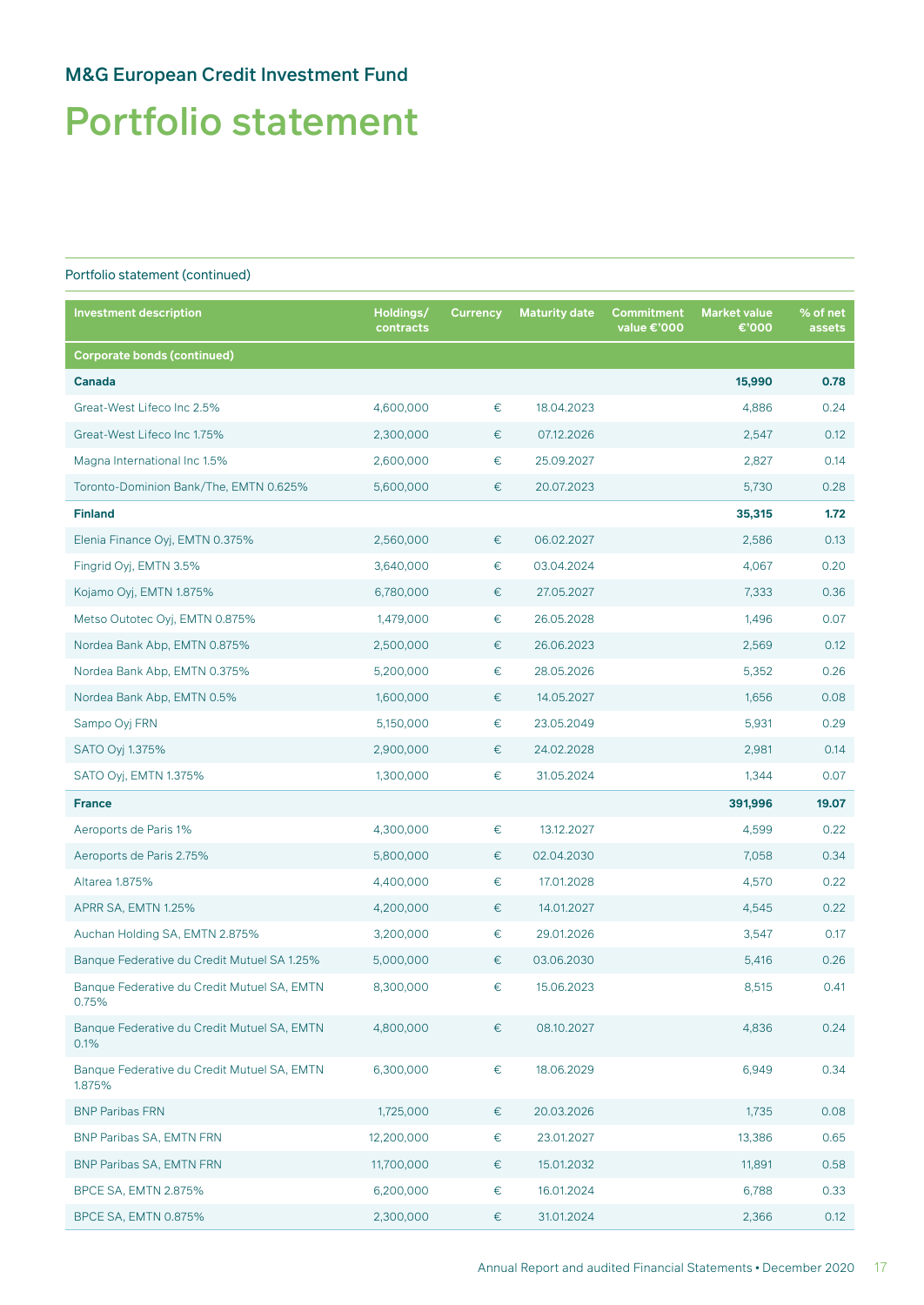# Portfolio statement

| <b>Investment description</b>                                       | Holdings/<br>contracts | <b>Currency</b> | <b>Maturity date</b> | <b>Commitment</b><br>value €'000 | <b>Market value</b><br>€'000 | % of net<br>assets |
|---------------------------------------------------------------------|------------------------|-----------------|----------------------|----------------------------------|------------------------------|--------------------|
| <b>Corporate bonds (continued)</b>                                  |                        |                 |                      |                                  |                              |                    |
| <b>France (continued)</b>                                           |                        |                 |                      |                                  |                              |                    |
| BPCE SA, EMTN 0.625%                                                | 5,700,000              | €               | 26.09.2024           |                                  | 5,831                        | 0.28               |
| <b>BPCE SA, EMTN 2.875%</b>                                         | 3,700,000              | €               | 22.04.2026           |                                  | 4,202                        | 0.21               |
| Bureau Veritas 1.875%                                               | 4,600,000              | €               | 06.01.2025           |                                  | 4,895                        | 0.24               |
| Caisse Nationale de Reassurance Mutuelle Agricole<br>Groupama FRN   | 2,500,000              | €               | 29.05.2049           |                                  | 2,888                        | 0.14               |
| Capgemini SE 2.375%                                                 | 8,600,000              | €               | 15.04.2032           |                                  | 10,262                       | 0.50               |
| Carrefour 2.625%                                                    | 2,500,000              | €               | 15.12.2027           |                                  | 2,922                        | 0.14               |
| Christian Dior SE 0.75%                                             | 1,500,000              | €               | 24.06.2021           |                                  | 1,503                        | 0.07               |
| Cie de Saint-Gobain 2.375%                                          | 3,300,000              | €               | 04.10.2027           |                                  | 3,775                        | 0.18               |
| Cie Financiere et Industrielle des Autoroutes SA,<br><b>EMTN 1%</b> | 1,900,000              | €               | 19.05.2031           |                                  | 2,053                        | 0.10               |
| <b>CNP Assurances FRN</b>                                           | 1,600,000              | €               | 27.07.2050           |                                  | 1,703                        | 0.08               |
| Coentreprise de Transport d'Electricite SA 0.875%                   | 3,300,000              | €               | 29.09.2024           |                                  | 3,424                        | 0.17               |
| Coentreprise de Transport d'Electricite SA 2.125%                   | 3,600,000              | €               | 29.07.2032           |                                  | 4,315                        | 0.21               |
| Covivio 1.625%                                                      | 1,900,000              | €               | 23.06.2030           |                                  | 2,046                        | 0.10               |
| Crédit Agricole Assurances FRN                                      | 3,900,000              | €               | 29.01.2048           |                                  | 4,231                        | 0.21               |
| Credit Agricole SA, EMTN 2%                                         | 4,900,000              | €               | 25.03.2029           |                                  | 5,425                        | 0.26               |
| Credit Agricole SA/London 1%                                        | 3,700,000              | €               | 03.07.2029           |                                  | 4,008                        | 0.20               |
| Credit Agricole SA/London, EMTN 2.375%                              | 8,500,000              | €               | 20.05.2024           |                                  | 9,252                        | 0.45               |
| Credit Agricole SA/London, EMTN 0.5%                                | 7,800,000              | €               | 24.06.2024           |                                  | 7,956                        | 0.39               |
| Credit Agricole SA/London, EMTN 1.25%                               | 11,300,000             | €               | 14.04.2026           |                                  | 12,120                       | 0.59               |
| Credit Agricole SA/London, EMTN 1.75%                               | 6,100,000              | €               | 05.03.2029           |                                  | 6,830                        | 0.33               |
| Credit Mutuel Arkea SA, EMTN 1.125%                                 | 3,400,000              | €               | 23.05.2029           |                                  | 3,694                        | 0.18               |
| Credit Mutuel Arkea SA, EMTN FRN                                    | 1,600,000              | €               | 25.10.2029           |                                  | 1,667                        | 0.08               |
| Electricite de France SA FRN                                        | 1,400,000              | €               | 31.12.2099           |                                  | 1,494                        | 0.07               |
| Electricite de France SA, EMTN 2%                                   | 1,900,000              | €               | 02.10.2030           |                                  | 2,218                        | 0.11               |
| Electricite de France SA, EMTN 5.625%                               | 1,470,000              | €               | 21.02.2033           |                                  | 2,383                        | 0.12               |
| Electricite de France SA, EMTN 4.5%                                 | 1,650,000              | €               | 12.11.2040           |                                  | 2,727                        | 0.13               |
| Engie SA 1.25%                                                      | 2,700,000              | €               | 24.10.2041           |                                  | 3,034                        | 0.15               |
| Engie SA FRN                                                        | 2,900,000              | €               | 31.12.2099           |                                  | 3,187                        | 0.16               |
| Engie SA, EMTN 1.375%                                               | 2,600,000              | €               | 22.06.2028           |                                  | 2,848                        | 0.14               |
| Engie SA, EMTN 2.125%                                               | 2,400,000              | €               | 30.03.2032           |                                  | 2,886                        | 0.14               |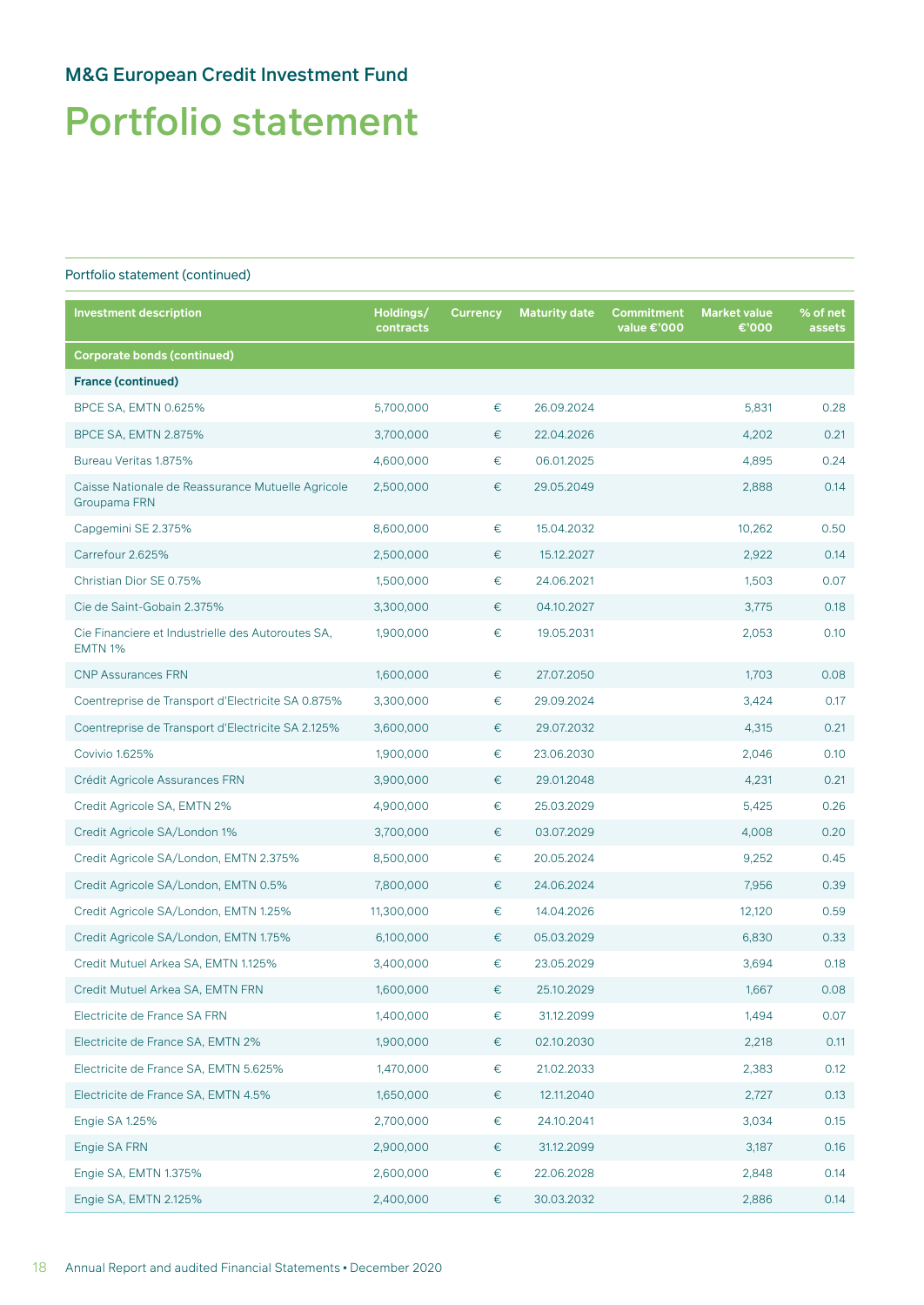# Portfolio statement

| Investment description                                      | Holdings/<br>contracts | <b>Currency</b> | <b>Maturity date</b> | Commitment<br>value €'000 | <b>Market value</b><br>€'000 | % of net<br>assets |
|-------------------------------------------------------------|------------------------|-----------------|----------------------|---------------------------|------------------------------|--------------------|
| <b>Corporate bonds (continued)</b>                          |                        |                 |                      |                           |                              |                    |
| <b>France (continued)</b>                                   |                        |                 |                      |                           |                              |                    |
| EssilorLuxottica SA, EMTN 0.25%                             | 6,500,000              | $\in$           | 05.01.2024           |                           | 6,583                        | 0.32               |
| FFP 1.875%                                                  | 2,900,000              | €               | 30.10.2026           |                           | 2,777                        | 0.14               |
| Firmenich Productions Participations SAS 1.75%              | 886,000                | €               | 30.04.2030           |                           | 986                          | 0.05               |
| HSBC Continental Europe SA, EMTN 0.6%                       | 4,100,000              | €               | 20.03.2023           |                           | 4,180                        | 0.20               |
| Iliad 1.875%                                                | 4,100,000              | €               | 25.04.2025           |                           | 4,182                        | 0.20               |
| Iliad 2.375%                                                | 4,400,000              | €               | 17.06.2026           |                           | 4,573                        | 0.22               |
| Imerys SA, EMTN 2%                                          | 2,200,000              | €               | 10.12.2024           |                           | 2,336                        | 0.11               |
| Imerys SA, EMTN 1.5%                                        | 500,000                | €               | 15.01.2027           |                           | 522                          | 0.03               |
| La Banque Postale SA, EMTN FRN                              | 1,900,000              | €               | 23.04.2026           |                           | 1,916                        | 0.09               |
| La Banque Postale SA, EMTN FRN                              | 3,700,000              | €               | 17.06.2026           |                           | 3,764                        | 0.18               |
| La Poste SA, EMTN 1.375%                                    | 3,700,000              | €               | 21.04.2032           |                           | 4.107                        | 0.20               |
| LVMH Moet Hennessy Louis Vuitton SE, EMTN<br>0.125%         | 7,100,000              | €               | 28.02.2023           |                           | 7,161                        | 0.35               |
| Mercialys SA 1.8%                                           | 400,000                | $\in$           | 27.02.2026           |                           | 394                          | 0.02               |
| Orange FRN                                                  | 2,700,000              | €               | 29.10.2049           |                           | 3,277                        | 0.16               |
| Orange SA, EMTN 1.625%                                      | 5,700,000              | €               | 07.04.2032           |                           | 6,540                        | 0.32               |
| Orange SA, EMTN 8.125%                                      | 1,150,000              | €               | 28.01.2033           |                           | 2,196                        | 0.11               |
| Pernod Ricard SA 1.75%                                      | 4,000,000              | €               | 08.04.2030           |                           | 4,578                        | 0.22               |
| PSA Banque France SA, EMTN 0.625%                           | 3,860,000              | €               | 10.10.2022           |                           | 3,912                        | 0.19               |
| Quadient 2.25%                                              | 6,000,000              | €               | 03.02.2025           |                           | 5,912                        | 0.29               |
| RCI Banque SA, EMTN 1.625%                                  | 3,000,000              | €               | 26.05.2026           |                           | 3,152                        | 0.15               |
| RCI Banque SA, EMTN 1.125%                                  | 2,170,000              | €               | 15.01.2027           |                           | 2,220                        | 0.11               |
| RTE Reseau de Transport d'Electricite SADIR, EMTN<br>1.875% | 2,400,000              | €               | 23.10.2037           |                           | 2,973                        | 0.15               |
| RTE Reseau de Transport d'Electricite SADIR, EMTN<br>2.125% | 900,000                | €               | 27.09.2038           |                           | 1,162                        | 0.06               |
| RTE Reseau de Transport d'Electricite SADIR, EMTN<br>1.125% | 1,800,000              | €               | 09.09.2049           |                           | 1,989                        | 0.10               |
| Sanofi, EMTN 0%                                             | 1,300,000              | €               | 21.03.2022           |                           | 1,306                        | 0.06               |
| Sanofi, EMTN 0%                                             | 3,700,000              | €               | 13.09.2022           |                           | 3,721                        | 0.18               |
| Sanofi, EMTN 1.125%                                         | 4,500,000              | €               | 05.04.2028           |                           | 4,933                        | 0.24               |
| <b>SCOR SE FRN</b>                                          | 3,300,000              | €               | 29.10.2049           |                           | 3,734                        | 0.18               |
| <b>SCOR SE FRN</b>                                          | 2,000,000              | €               | 17.09.2051           |                           | 2,034                        | 0.10               |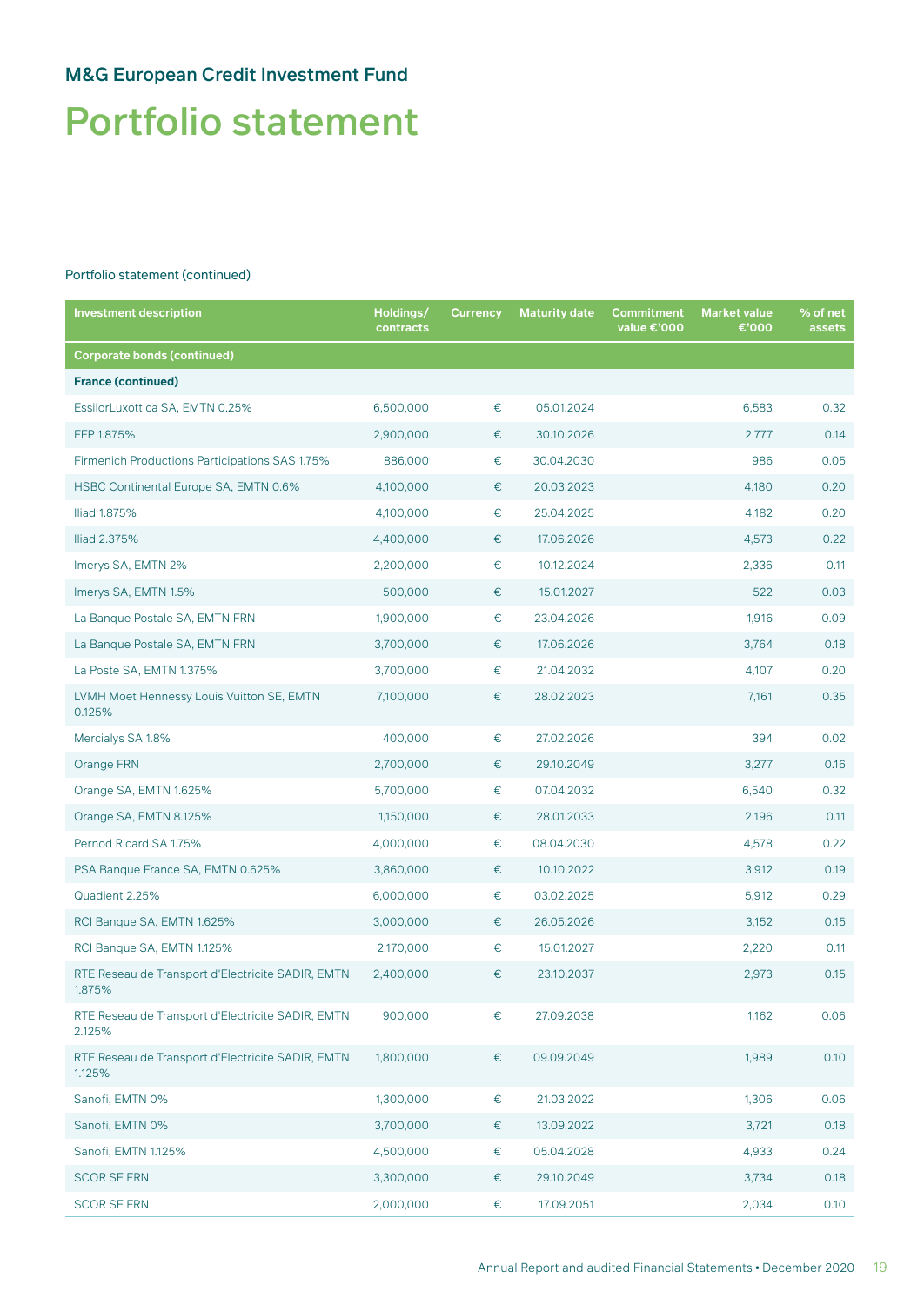# Portfolio statement

| <b>Investment description</b>               | Holdings/<br>contracts | <b>Currency</b> | <b>Maturity date</b> | Commitment<br>value €'000 | <b>Market value</b><br>€'000 | % of net<br>assets |
|---------------------------------------------|------------------------|-----------------|----------------------|---------------------------|------------------------------|--------------------|
| <b>Corporate bonds (continued)</b>          |                        |                 |                      |                           |                              |                    |
| <b>France (continued)</b>                   |                        |                 |                      |                           |                              |                    |
| SEB SA 1.375%                               | 1,900,000              | $\in$           | 16.06.2025           |                           | 1,961                        | 0.10               |
| Societe Fonciere Lyonnaise SA 1.5%          | 4,500,000              | €               | 05.06.2027           |                           | 4,796                        | 0.23               |
| Société Générale 1.25%                      | 2,800,000              | €               | 12.06.2030           |                           | 2,967                        | 0.14               |
| Societe Generale SA FRN                     | 4,400,000              | €               | 16.09.2026           |                           | 4,473                        | 0.22               |
| Societe Generale SA, EMTN 1.25%             | 7,900,000              | €               | 15.02.2024           |                           | 8,205                        | 0.40               |
| Societe Generale SA, EMTN 1.375%            | 3,900,000              | €               | 13.01.2028           |                           | 4,159                        | 0.20               |
| Sogecap SA FRN                              | 900,000                | €               | 29.12.2049           |                           | 1,008                        | 0.05               |
| Suez SA, EMTN 1.25%                         | 2,900,000              | €               | 02.04.2027           |                           | 3,107                        | 0.15               |
| Suez SA, EMTN 1.25%                         | 7,200,000              | €               | 19.05.2028           |                           | 7,770                        | 0.38               |
| Total Capital International SA, EMTN 1.375% | 2,000,000              | €               | 04.10.2029           |                           | 2,245                        | 0.11               |
| Total Capital International SA, EMTN 1.491% | 1,800,000              | €               | 04.09.2030           |                           | 2,050                        | 0.10               |
| Total Capital International SA, EMTN 1.994% | 2,600,000              | €               | 08.04.2032           |                           | 3,116                        | 0.15               |
| Total Capital International SA, EMTN 1.535% | 4,800,000              | €               | 31.05.2039           |                           | 5,630                        | 0.27               |
| TOTAL SE, EMTN FRN                          | 6,500,000              | €               | 29.12.2049           |                           | 6,944                        | 0.34               |
| Unibail-Rodamco-Westfield SE FRN            | 2,200,000              | €               | 31.12.2099           |                           | 2,100                        | 0.10               |
| Unibail-Rodamco-Westfield SE, EMTN 2.625%   | 4,500,000              | €               | 09.04.2030           |                           | 5,122                        | 0.25               |
| Unibail-Rodamco-Westfield SE, EMTN 2%       | 3,800,000              | €               | 29.06.2032           |                           | 4,077                        | 0.20               |
| Veolia Environnement SA, EMTN 0.664%        | 3,300,000              | €               | 15.01.2031           |                           | 3,428                        | 0.17               |
| Vilmorin 2.375%                             | 4,100,000              | €               | 26.05.2021           |                           | 4,124                        | 0.20               |
| WPP Finance 2.375%                          | 5,000,000              | €               | 19.05.2027           |                           | 5,614                        | 0.27               |
| Germany                                     |                        |                 |                      |                           | 146,890                      | 7.15               |
| adidas AG 0.625%                            | 1,800,000              | €               | 10.09.2035           |                           | 1,889                        | 0.09               |
| Allianz SE FRN                              | 4,000,000              | €               | 06.07.2047           |                           | 4,634                        | 0.23               |
| BASF SE, REGS 2%                            | 6,400,000              | $\in$           | 05.12.2022           |                           | 6,682                        | 0.32               |
| Bayer AG FRN                                | 3,100,000              | $\in$           | 12.11.2079           |                           | 3,263                        | 0.16               |
| Bertelsmann FRN                             | 5,500,000              | €               | 23.04.2075           |                           | 5,947                        | 0.29               |
| Clearstream Banking AG 0%                   | 1,000,000              | €               | 01.12.2025           |                           | 1,007                        | 0.05               |
| Commerzbank AG, EMTN 0.5%                   | 3,200,000              | €               | 28.08.2023           |                           | 3,259                        | 0.16               |
| Commerzbank AG, EMTN 0.625%                 | 5,060,000              | €               | 28.08.2024           |                           | 5,199                        | 0.25               |
| Commerzbank AG, EMTN 4%                     | 2,000,000              | €               | 30.03.2027           |                           | 2,267                        | 0.11               |
| Daimler AG, EMTN 1%                         | 4,830,000              | €               | 15.11.2027           |                           | 5,096                        | 0.25               |
| Daimler AG, EMTN 0.75%                      | 4,030,000              | €               | 08.02.2030           |                           | 4,161                        | 0.20               |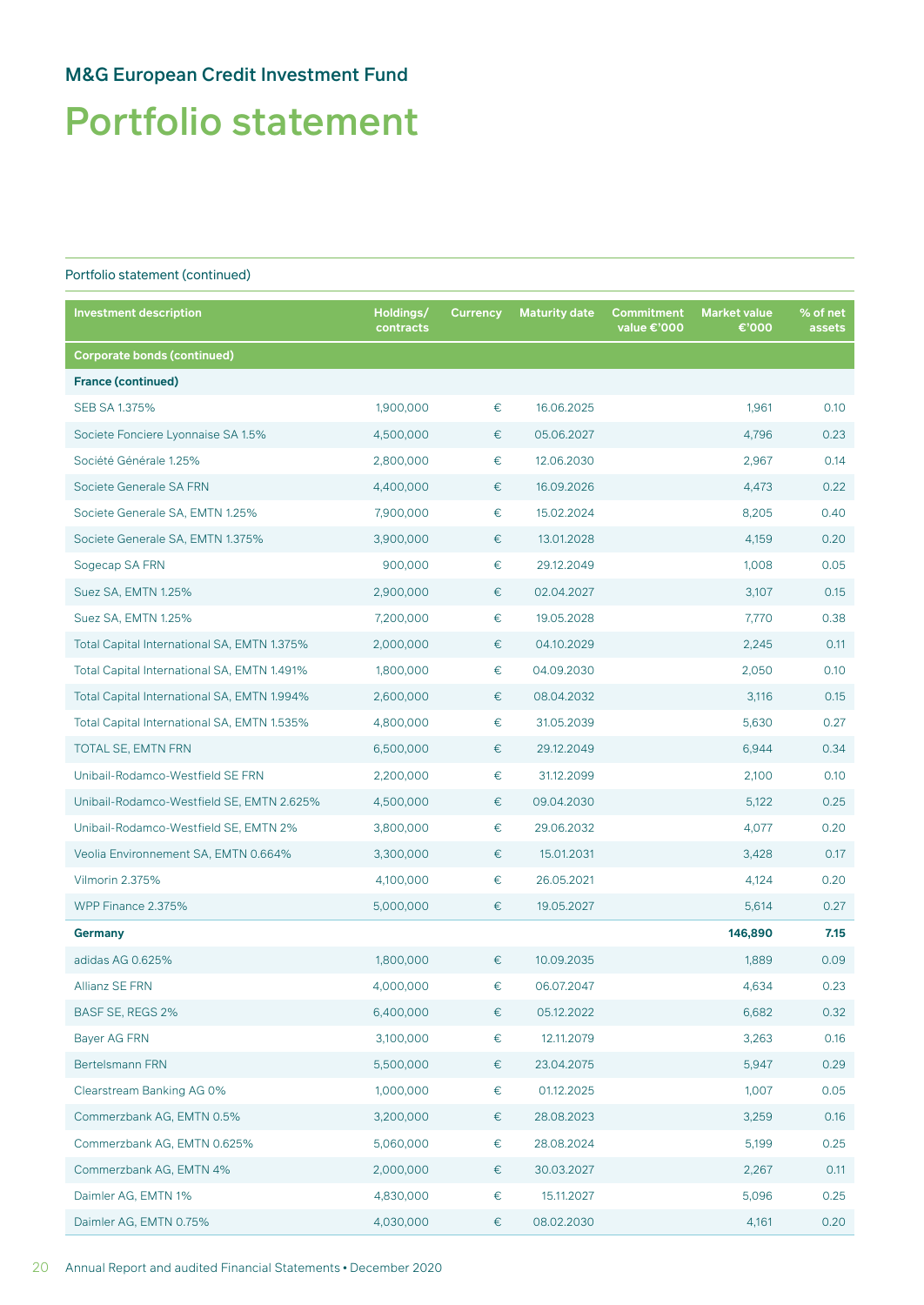# Portfolio statement

| <b>Investment description</b>                             | Holdings/<br>contracts | <b>Currency</b> | <b>Maturity date</b> | <b>Commitment</b><br>value €'000 | <b>Market value</b><br>€'000 | % of net<br>assets |
|-----------------------------------------------------------|------------------------|-----------------|----------------------|----------------------------------|------------------------------|--------------------|
| <b>Corporate bonds (continued)</b>                        |                        |                 |                      |                                  |                              |                    |
| <b>Germany (continued)</b>                                |                        |                 |                      |                                  |                              |                    |
| Deutsche Bahn Finance GMBH, EMTN 0.875%                   | 2,000,000              | €               | 11.07.2031           |                                  | 2,188                        | 0.11               |
| Deutsche Bahn Finance GMBH, EMTN 1.5%                     | 1,950,000              | €               | 08.12.2032           |                                  | 2,281                        | 0.11               |
| Deutsche Bahn Finance GMBH, EMTN 0.75%                    | 1,920,000              | €               | 16.07.2035           |                                  | 2,075                        | 0.10               |
| Deutsche Bahn Finance GMBH, EMTN 1.375%                   | 3,400,000              | €               | 16.04.2040           |                                  | 4,022                        | 0.20               |
| Deutsche Bahn Finance GMBH, EMTN 0.625%                   | 1,734,000              | €               | 08.12.2050           |                                  | 1,746                        | 0.08               |
| Deutsche Boerse AG 1.125%                                 | 2,900,000              | €               | 26.03.2028           |                                  | 3,157                        | 0.15               |
| Deutsche Pfandbriefbank AG, EMTN 0.125%                   | 2,600,000              | €               | 05.09.2024           |                                  | 2,621                        | 0.13               |
| Deutsche Wohnen SE 1.5%                                   | 6,300,000              | €               | 30.04.2030           |                                  | 6,993                        | 0.34               |
| DVB Bank SE, EMTN 1.25%                                   | 1,600,000              | €               | 15.09.2021           |                                  | 1,614                        | 0.08               |
| E.ON SE, EMTN 1%                                          | 1,950,000              | €               | 07.10.2025           |                                  | 2,052                        | 0.10               |
| E.ON SE. EMTN 1.625%                                      | 5,350,000              | €               | 22.05.2029           |                                  | 6,015                        | 0.29               |
| EnBW Energie Baden-Wuerttemberg AG FRN                    | 1,800,000              | €               | 05.08.2079           |                                  | 1,825                        | 0.09               |
| Fresenius Medical Care AG & Co KGaA, EMTN<br>1.25%        | 2,250,000              | €               | 29.11.2029           |                                  | 2,401                        | 0.12               |
| Fresenius Medical Care AG & Co KGaA, EMTN 1.5%            | 3,100,000              | €               | 29.05.2030           |                                  | 3,367                        | 0.16               |
| Fresenius SE & Co KGaA, EMTN 1.625%                       | 4,550,000              | €               | 08.10.2027           |                                  | 4,977                        | 0.24               |
| Landesbank Baden-Wuerttemberg, EMTN FRN                   | 1,000,000              | €               | 27.05.2026           |                                  | 1,009                        | 0.05               |
| Landesbank Hessen-Thueringen Girozentrale,<br>EMTN 0.375% | 8,000,000              | €               | 12.05.2025           |                                  | 8,200                        | 0.40               |
| LEG Immobilien AG, EMTN 0.875%                            | 1,500,000              | €               | 28.11.2027           |                                  | 1,572                        | 0.08               |
| Mahle GmbH, EMTN 2.375%                                   | 5,300,000              | €               | 20.05.2022           |                                  | 5,374                        | 0.26               |
| Robert Bosch GmbH, DIP 2.95%                              | 1,800,000              | €               | 11.07.2039           |                                  | 2,543                        | 0.12               |
| Santander Consumer Bank 0.25%                             | 2,600,000              | €               | 15.10.2024           |                                  | 2.620                        | 0.13               |
| Santander Consumer Bank AG, EMTN 0.75%                    | 1,200,000              | $\in$           | 17.10.2022           |                                  | 1,220                        | 0.06               |
| SAP 0.75%                                                 | 4,000,000              | €               | 10.12.2024           |                                  | 4,151                        | 0.20               |
| SAP SE 0.25%                                              | 3,300,000              | €               | 10.03.2022           |                                  | 3,321                        | 0.16               |
| TLG Immobilien AG 0.375%                                  | 2,200,000              | €               | 23.09.2022           |                                  | 2,215                        | 0.11               |
| Vier Gas Transport GmbH, DIP 1.5%                         | 1,700,000              | €               | 25.09.2028           |                                  | 1,904                        | 0.09               |
| Volkswagen Bank GmbH, EMTN 1.25%                          | 7,100,000              | $\in$           | 10.06.2024           |                                  | 7,363                        | 0.36               |
| Volkswagen Bank GmbH, EMTN 2.5%                           | 2,200,000              | €               | 31.07.2026           |                                  | 2,459                        | 0.12               |
| Volkswagen Financial Services AG, EMTN 1.5%               | 2,500,000              | €               | 01.10.2024           |                                  | 2,623                        | 0.13               |
| Volkswagen Leasing 2.625%                                 | 3,400,000              | €               | 15.01.2024           |                                  | 3,660                        | 0.18               |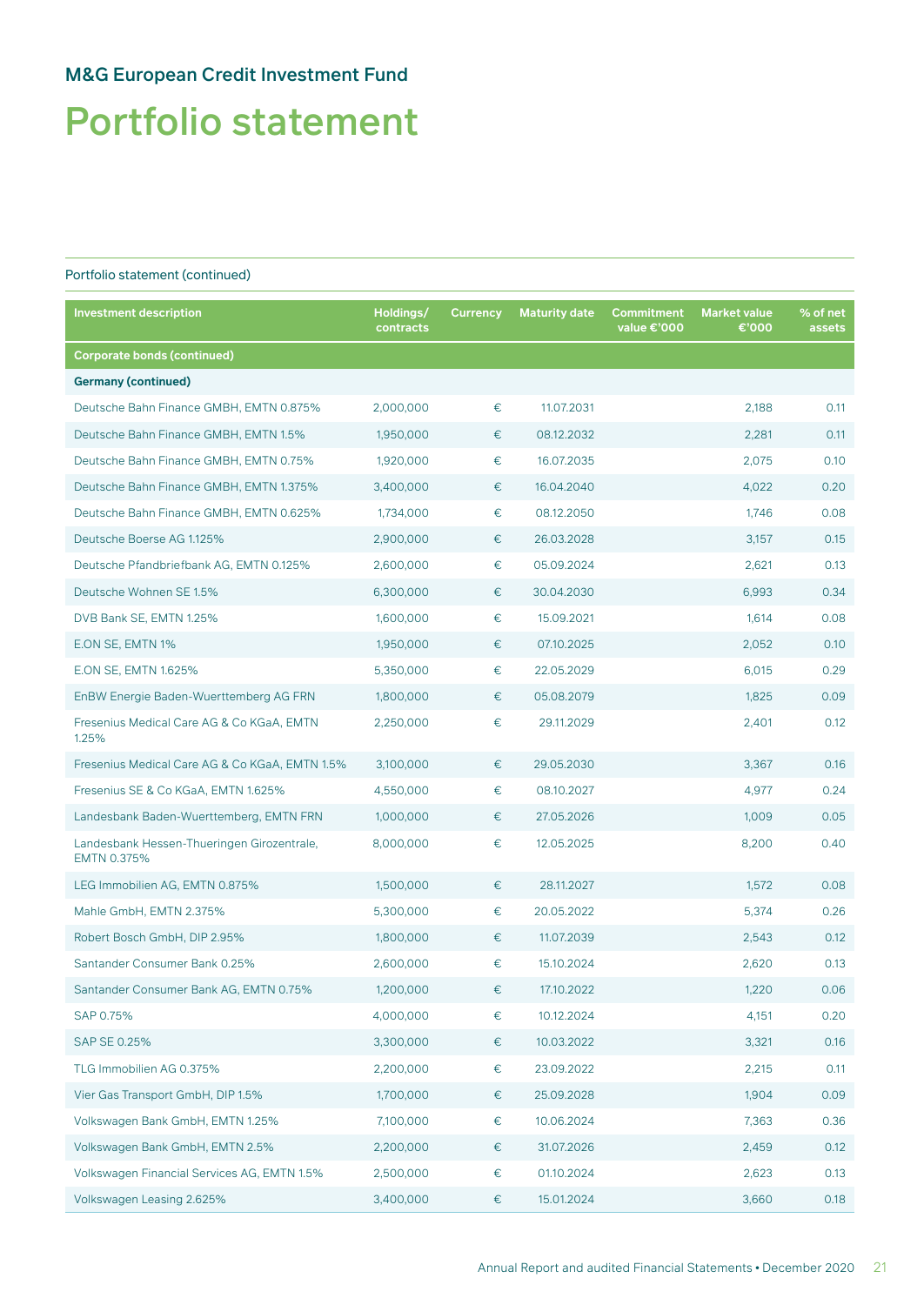# Portfolio statement

| <b>Investment description</b>                                      | Holdings/<br>contracts | <b>Currency</b> | <b>Maturity date</b> | <b>Commitment</b><br>value €'000 | <b>Market value</b><br>€'000 | % of net<br>assets |
|--------------------------------------------------------------------|------------------------|-----------------|----------------------|----------------------------------|------------------------------|--------------------|
| <b>Corporate bonds (continued)</b>                                 |                        |                 |                      |                                  |                              |                    |
| <b>Germany (continued)</b>                                         |                        |                 |                      |                                  |                              |                    |
| Volkswagen Leasing GmbH, EMTN 1.375%                               | 5,650,000              | €               | 20.01.2025           |                                  | 5,918                        | 0.29               |
| <b>Iceland</b>                                                     |                        |                 |                      |                                  | 16,979                       | 0.83               |
| Arion Banki HF, EMTN 0.625%                                        | 10,000,000             | €               | 27.05.2024           |                                  | 10,002                       | 0.49               |
| Islandsbanki HF, GMTN FRN                                          | 6,900,000              | €               | 19.01.2024           |                                  | 6,977                        | 0.34               |
| <b>Ireland</b>                                                     |                        |                 |                      |                                  | 32,782                       | 1.59               |
| Aon 2.875%                                                         | 2,100,000              | €               | 14.05.2026           |                                  | 2,405                        | 0.12               |
| ESB Finance DAC, EMTN 1.875%                                       | 1,550,000              | $\in$           | 14.06.2031           |                                  | 1,804                        | 0.09               |
| ESB Finance DAC, EMTN 2.125%                                       | 2,900,000              | €               | 05.11.2033           |                                  | 3,537                        | 0.17               |
| GAS Networks Ireland, EMTN 0.125%                                  | 3,500,000              | $\in$           | 04.12.2024           |                                  | 3,528                        | 0.17               |
| GE Capital European Funding Unlimited 6.025%                       | 2,100,000              | €               | 01.03.2038           |                                  | 3,242                        | 0.16               |
| GE Capital European Funding Unlimited Co, EMTN<br>4.625%           | 2,850,000              | €               | 22.02.2027           |                                  | 3,568                        | 0.17               |
| Lunar Funding V for Swisscom AG 1.125%                             | 5,200,000              | €               | 12.10.2026           |                                  | 5,580                        | 0.27               |
| Silverback Finance 3.1261%                                         | 8,578,848              | €               | 25.02.2037           |                                  | 9,118                        | 0.44               |
| <b>Italy</b>                                                       |                        |                 |                      |                                  | 67,696                       | 3.29               |
| Aeroporti di Roma SpA, EMTN 1.625%                                 | 833,000                | €               | 02.02.2029           |                                  | 841                          | 0.04               |
| Assicurazioni Generali FRN                                         | 3,700,000              | €               | 27.10.2047           |                                  | 4,568                        | 0.22               |
| Autostrade per l'Italia SpA, EMTN 5.875%                           | 2,100,000              | $\in$           | 09.06.2024           |                                  | 2,406                        | 0.12               |
| Autostrade per l'Italia SpA, EMTN 4.375%                           | 7,760,000              | €               | 16.09.2025           |                                  | 8,737                        | 0.42               |
| Enel SpA FRN                                                       | 2,000,000              | €               | 24.05.2080           |                                  | 2,190                        | 0.11               |
| Eni SpA, EMTN 0.625%                                               | 2,500,000              | €               | 23.01.2030           |                                  | 2,585                        | 0.12               |
| Esercizi Aeroportuali SEA SpA 3.5%                                 | 7,600,000              | €               | 09.10.2025           |                                  | 8,056                        | 0.39               |
| FCA Bank SpA/Ireland, EMTN 1%                                      | 5,100,000              | €               | 21.02.2022           |                                  | 5,165                        | 0.25               |
| FCA Bank SpA/Ireland, EMTN 0.25%                                   | 3,000,000              | €               | 28.02.2023           |                                  | 3,012                        | 0.15               |
| FCA Bank SpA/Ireland, EMTN 0.5%                                    | 3,910,000              | €               | 13.09.2024           |                                  | 3,953                        | 0.19               |
| Intesa Sanpaolo 1%                                                 | 2,300,000              | €               | 19.11.2026           |                                  | 2,390                        | 0.12               |
| Intesa Sanpaolo SpA, EMTN 4%                                       | 6,600,000              | €               | 30.10.2023           |                                  | 7,347                        | 0.36               |
| Intesa Sanpaolo SpA, EMTN 1.75%                                    | 1,500,000              | €               | 20.03.2028           |                                  | 1,629                        | 0.08               |
| Mediobanca Banca di Credito Finanziario SpA,<br>EMTN 0.625%        | 2,160,000              | €               | 27.09.2022           |                                  | 2,190                        | 0.11               |
| Mediobanca Banca di Credito Finanziario SpA,<br><b>EMTN 1.625%</b> | 1,300,000              | €               | 07.01.2025           |                                  | 1,374                        | 0.07               |
| UniCredit SpA, EMTN FRN                                            | 7,000,000              | €               | 25.06.2025           |                                  | 7,237                        | 0.35               |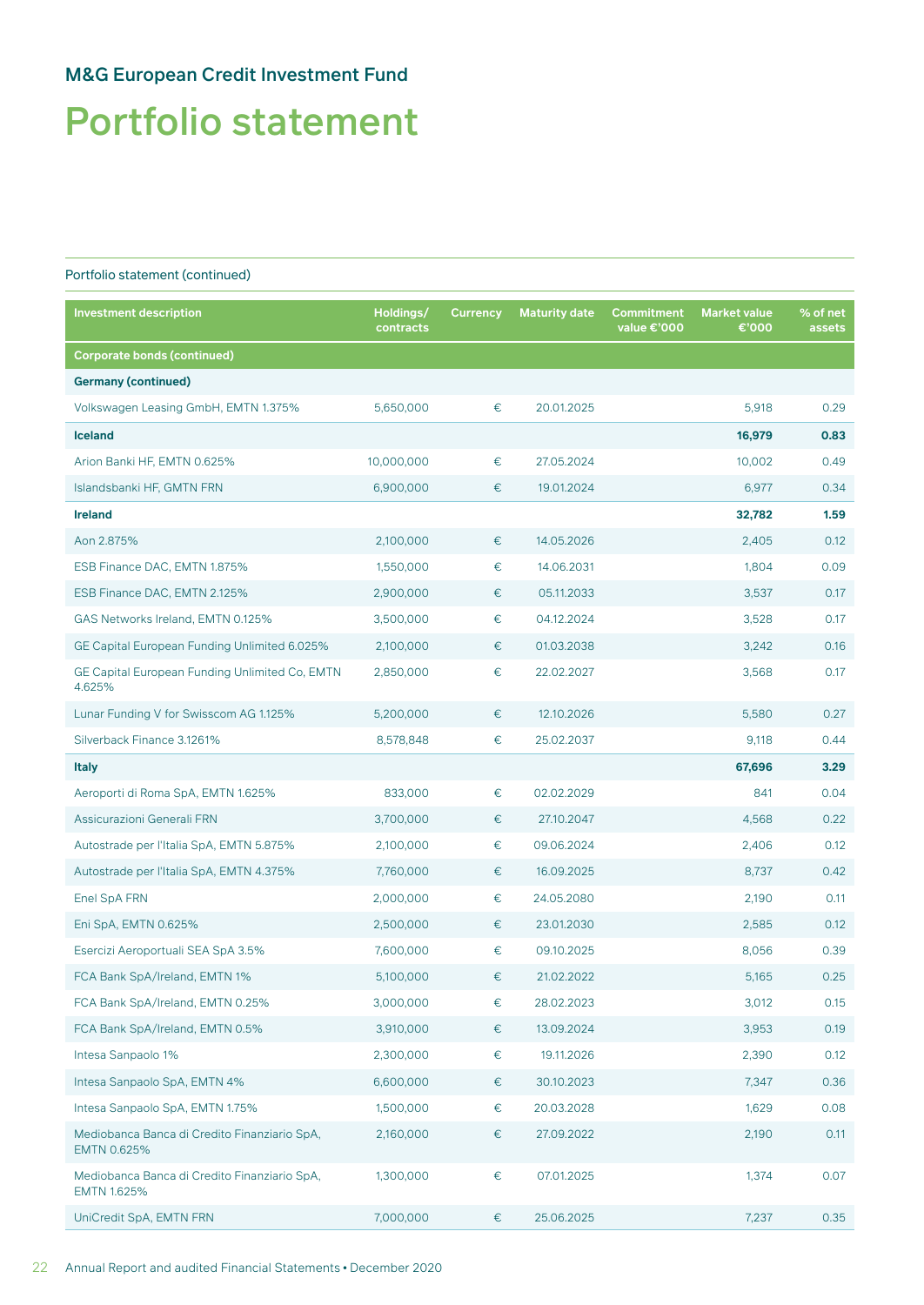# Portfolio statement

| <b>Investment description</b>                                          | Holdings/<br>contracts | <b>Currency</b> | <b>Maturity date</b> | <b>Commitment</b><br>value €'000 | <b>Market value</b><br>€'000 | % of net<br>assets |
|------------------------------------------------------------------------|------------------------|-----------------|----------------------|----------------------------------|------------------------------|--------------------|
| <b>Corporate bonds (continued)</b>                                     |                        |                 |                      |                                  |                              |                    |
| Italy (continued)                                                      |                        |                 |                      |                                  |                              |                    |
| UniCredit SpA, EMTN FRN                                                | 2,000,000              | €               | 22.07.2027           |                                  | 2,126                        | 0.10               |
| Unione di Banche Italiane SpA, EMTN 1.5%                               | 1,800,000              | €               | 10.04.2024           |                                  | 1,890                        | 0.09               |
| Japan                                                                  |                        |                 |                      |                                  | 20,209                       | 0.98               |
| Mitsubishi UFJ Financial Group Inc, EMTN 0.872%                        | 7,300,000              | €               | 07.09.2024           |                                  | 7,558                        | 0.37               |
| Sumitomo Mitsui Financial Group Inc, EMTN 0.819%                       | 5,900,000              | €               | 23.07.2023           |                                  | 6,052                        | 0.29               |
| Takeda Pharmaceutical Co Ltd, REGS 3%                                  | 5,350,000              | €               | 21.11.2030           |                                  | 6,599                        | 0.32               |
| <b>Jersey</b>                                                          |                        |                 |                      |                                  | 13,549                       | 0.66               |
| Glencore Finance Europe Ltd, EMTN 3.75%                                | 4,600,000              | €               | 01.04.2026           |                                  | 5,377                        | 0.26               |
| Heathrow Funding Ltd 1.5%                                              | 1,103,000              | €               | 12.10.2027           |                                  | 1,155                        | 0.06               |
| Kennedy Wilson Europe Real Estate Ltd, EMTN<br>3.25%                   | 6,900,000              | €               | 12.11.2025           |                                  | 7,017                        | 0.34               |
| Luxembourg                                                             |                        |                 |                      |                                  | 113,547                      | 5.52               |
| Aroundtown SA FRN                                                      | 1,600,000              | €               | 31.12.2099           |                                  | 1,610                        | 0.08               |
| Aroundtown SA, EMTN 2%                                                 | 6,900,000              | €               | 02.11.2026           |                                  | 7,526                        | 0.37               |
| Blackstone Property Partners Europe Holdings Sarl,<br><b>EMTN 2%</b>   | 2,850,000              | €               | 15.02.2024           |                                  | 2,992                        | 0.15               |
| Blackstone Property Partners Europe Holdings Sarl,<br><b>EMTN 2.2%</b> | 5,500,000              | €               | 24.07.2025           |                                  | 5,902                        | 0.29               |
| CK Hutchison Group Telecom Finance SA 0.75%                            | 6,000,000              | €               | 17.04.2026           |                                  | 6,187                        | 0.30               |
| CNH Industrial Finance Europe SA, EMTN 1.75%                           | 2,200,000              | €               | 25.03.2027           |                                  | 2,338                        | 0.11               |
| CPI Property Group SA FRN                                              | 5,340,000              | €               | 31.12.2099           |                                  | 5,657                        | 0.27               |
| CPI Property Group SA, EMTN 1.625%                                     | 2,600,000              | €               | 23.04.2027           |                                  | 2,675                        | 0.13               |
| DH Europe Finance II Sarl 0.2%                                         | 3,240,000              | €               | 18.03.2026           |                                  | 3,274                        | 0.16               |
| DH Europe Finance II Sarl 0.45%                                        | 2,700,000              | €               | 18.03.2028           |                                  | 2,755                        | 0.13               |
| DH Europe Finance II Sarl 0.75%                                        | 3,240,000              | €               | 18.09.2031           |                                  | 3,344                        | 0.16               |
| DH Europe Finance II Sarl 1.35%                                        | 2,350,000              | €               | 18.09.2039           |                                  | 2,535                        | 0.12               |
| Euroclear Investments 1.5%                                             | 2,100,000              | €               | 11.04.2030           |                                  | 2,378                        | 0.12               |
| Euroclear Investments SA 1.125%                                        | 2,500,000              | €               | 07.12.2026           |                                  | 2,695                        | 0.13               |
| GELF Bond Issuer I SA, EMTN 1.125%                                     | 2,100,000              | €               | 18.07.2029           |                                  | 2,179                        | 0.11               |
| Grand City Properties SA, EMTN 1.375%                                  | 7,600,000              | €               | 03.08.2026           |                                  | 8,100                        | 0.39               |
| Holcim Finance Luxembourg SA, EMTN 2.25%                               | 2,600,000              | €               | 26.05.2028           |                                  | 2,970                        | 0.14               |
| John Deere Cash Management SA, EMTN 2.2%                               | 2,800,000              | €               | 02.04.2032           |                                  | 3,400                        | 0.17               |
| Logicor Financing Sarl, EMTN 2.25%                                     | 5,700,000              | €               | 13.05.2025           |                                  | 6,174                        | 0.30               |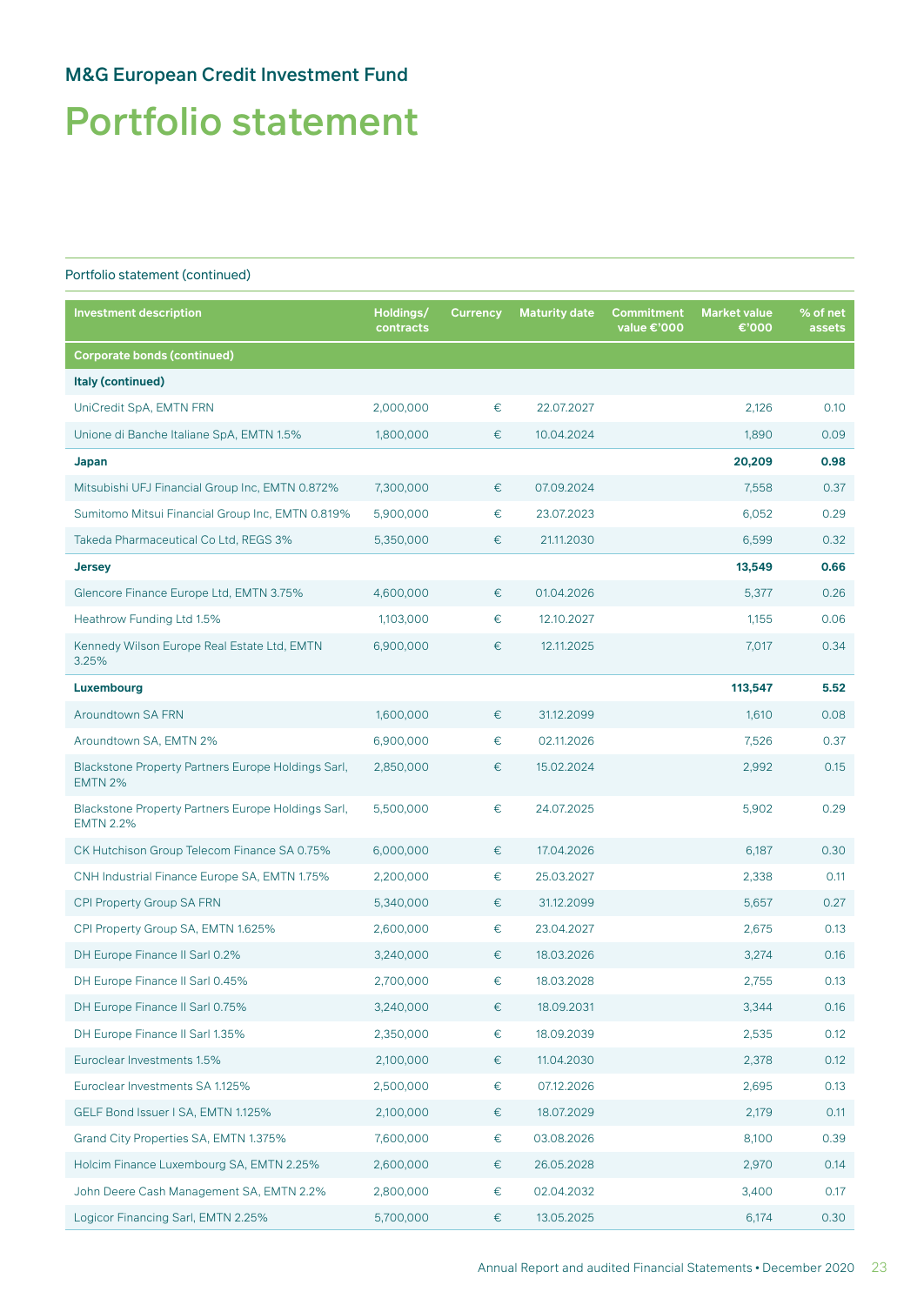# Portfolio statement

| <b>Investment description</b>                 | Holdings/<br>contracts | <b>Currency</b> | <b>Maturity date</b> | Commitment<br>value €'000 | <b>Market value</b><br>€'000 | % of net<br>assets |
|-----------------------------------------------|------------------------|-----------------|----------------------|---------------------------|------------------------------|--------------------|
| <b>Corporate bonds (continued)</b>            |                        |                 |                      |                           |                              |                    |
| <b>Luxembourg (continued)</b>                 |                        |                 |                      |                           |                              |                    |
| Logicor Financing Sarl, EMTN 3.25%            | 3,100,000              | $\in$           | 13.11.2028           |                           | 3,654                        | 0.18               |
| Medtronic Global Holdings SCA 2.25%           | 2,900,000              | €               | 07.03.2039           |                           | 3,604                        | 0.18               |
| Medtronic Global Holdings SCA 1.5%            | 2,200,000              | €               | 02.07.2039           |                           | 2,458                        | 0.12               |
| Mohawk Capital Finance 1.75%                  | 6,600,000              | €               | 12.06.2027           |                           | 6,817                        | 0.33               |
| Nestle Finance International Ltd, EMTN 1.5%   | 5,000,000              | €               | 01.04.2030           |                           | 5,706                        | 0.28               |
| Nestle Finance International Ltd, EMTN 0%     | 3,006,000              | €               | 03.03.2033           |                           | 2,967                        | 0.14               |
| Novartis Finance SA 1.375%                    | 2,500,000              | €               | 14.08.2030           |                           | 2,835                        | 0.14               |
| Prologis International Funding II 1.625%      | 1,350,000              | €               | 17.06.2032           |                           | 1,527                        | 0.07               |
| Richemont International Holding SA 0.75%      | 4,300,000              | $\in$           | 26.05.2028           |                           | 4,552                        | 0.22               |
| SELP Finance 1.25%                            | 3,600,000              | €               | 25.10.2023           |                           | 3,721                        | 0.18               |
| Swiss Re Finance Luxembourg FRN               | 900,000                | €               | 30.04.2050           |                           | 1,015                        | 0.05               |
| <b>Mexico</b>                                 |                        |                 |                      |                           | 3,612                        | 0.18               |
| America Movil 0.75%                           | 3,500,000              | €               | 26.06.2027           |                           | 3,612                        | 0.18               |
| <b>Netherlands (The)</b>                      |                        |                 |                      |                           | 326,038                      | 15.86              |
| ABN AMRO Bank 0.6%                            | 7,500,000              | $\in$           | 15.01.2027           |                           | 7,729                        | 0.38               |
| ABN AMRO Bank NV, EMTN 7.125%                 | 400,000                | €               | 06.07.2022           |                           | 443                          | 0.02               |
| ABN AMRO Bank NV, EMTN 0.875%                 | 8,800,000              | €               | 15.01.2024           |                           | 9,093                        | 0.44               |
| Achmea BV, EMTN FRN                           | 1,600,000              | €               | 29.12.2049           |                           | 1,766                        | 0.09               |
| Aegon Bank 0.625%                             | 900,000                | €               | 21.06.2024           |                           | 927                          | 0.04               |
| Aegon NV FRN                                  | 7,100,000              | US\$            | 11.04.2048           |                           | 6,608                        | 0.32               |
| Airbus SE, EMTN 1.625%                        | 2,100,000              | €               | 09.06.2030           |                           | 2,311                        | 0.11               |
| Airbus SE, EMTN 2.375%                        | 6,400,000              | €               | 07.04.2032           |                           | 7,599                        | 0.37               |
| Akzo Nobel NV, EMTN 1.625%                    | 6,100,000              | €               | 14.04.2030           |                           | 6,902                        | 0.34               |
| Alliander NV, EMTN 0.875%                     | 3,600,000              | €               | 24.06.2032           |                           | 3,930                        | 0.19               |
| Allianz Finance II BV, EMTN 0.25%             | 7,000,000              | $\in$           | 06.06.2023           |                           | 7,098                        | 0.34               |
| Argentum Netherlands BV for Swiss Life AG FRN | 1,120,000              | €               | 29.12.2049           |                           | 1,275                        | 0.06               |
| <b>ASR Nederland NV FRN</b>                   | 1,200,000              | €               | 02.05.2049           |                           | 1,347                        | 0.07               |
| Bayer Capital Corp BV 2.125%                  | 3,900,000              | €               | 15.12.2029           |                           | 4,468                        | 0.22               |
| BMW Finance NV, EMTN 0%                       | 4,200,000              | €               | 24.03.2023           |                           | 4,216                        | 0.20               |
| BMW Finance NV, EMTN 0.375%                   | 4,500,000              | €               | 10.07.2023           |                           | 4,565                        | 0.22               |
| BMW Finance NV, EMTN 2.625%                   | 5,900,000              | €               | 17.01.2024           |                           | 6,402                        | 0.31               |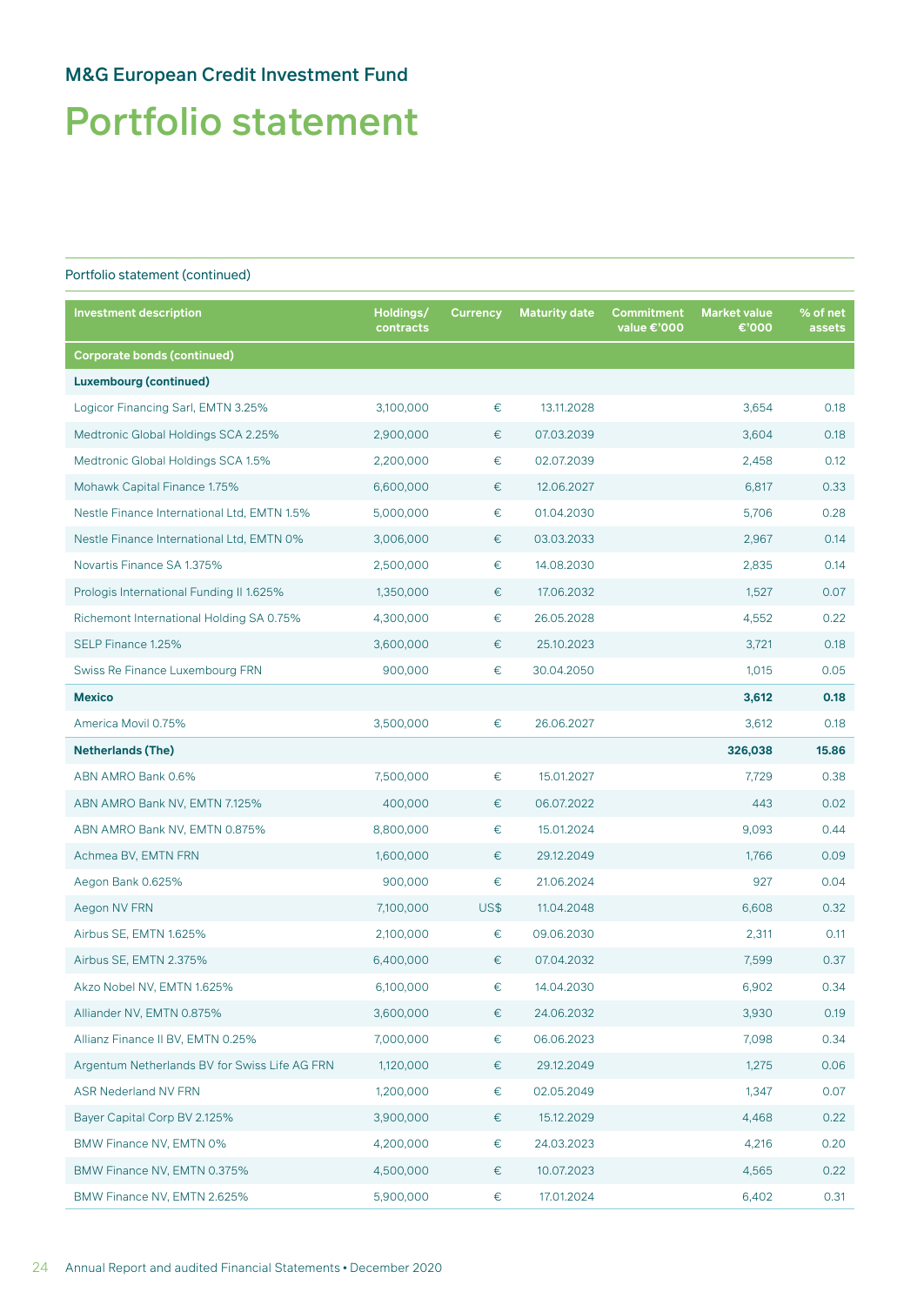# Portfolio statement

| <b>Investment description</b>                             | Holdings/<br>contracts | <b>Currency</b> | <b>Maturity date</b> | Commitment<br>value €'000 | <b>Market value</b><br>€'000 | % of net<br>assets |
|-----------------------------------------------------------|------------------------|-----------------|----------------------|---------------------------|------------------------------|--------------------|
| <b>Corporate bonds (continued)</b>                        |                        |                 |                      |                           |                              |                    |
| <b>Netherlands (The) (continued)</b>                      |                        |                 |                      |                           |                              |                    |
| BMW Finance NV, EMTN 1%                                   | 6,000,000              | $\in$           | 29.08.2025           |                           | 6,321                        | 0.31               |
| BMW Finance NV, EMTN 1.5%                                 | 1,260,000              | €               | 06.02.2029           |                           | 1,407                        | 0.07               |
| Bunge Finance Europe BV 1.85%                             | 4,500,000              | €               | 16.06.2023           |                           | 4,640                        | 0.23               |
| Cooperatieve Rabobank UA, GMTN 1.25%                      | 6,650,000              | €               | 23.03.2026           |                           | 7,123                        | 0.35               |
| Cooperatieve Rabobank UA, GMTN FRN                        | 4,300,000              | €               | 05.05.2028           |                           | 4,514                        | 0.22               |
| CRH Funding BV 1.625%                                     | 1,800,000              | €               | 05.05.2030           |                           | 2,023                        | 0.10               |
| CTP BV, EMTN 0.625%                                       | 2,400,000              | $\in$           | 27.11.2023           |                           | 2,420                        | 0.12               |
| CTP BV, EMTN 2.125%                                       | 3,200,000              | €               | 01.10.2025           |                           | 3,388                        | 0.16               |
| Daimler International Finance BV, EMTN 0.875%             | 3,700,000              | €               | 09.04.2024           |                           | 3,802                        | 0.18               |
| Daimler International Finance BV, EMTN 1.5%               | 4,000,000              | €               | 09.02.2027           |                           | 4,316                        | 0.21               |
| Daimler International Finance BV, EMTN 0.625%             | 1,220,000              | €               | 06.05.2027           |                           | 1,251                        | 0.06               |
| Deutsche Telekom International Finance BV, EMTN<br>0.625% | 4,500,000              | €               | 01.12.2022           |                           | 4,578                        | 0.22               |
| Deutsche Telekom International Finance BV, EMTN<br>0.875% | 6,400,000              | €               | 30.01.2024           |                           | 6,621                        | 0.32               |
| Deutsche Telekom International Finance BV, EMTN<br>0.625% | 4,100,000              | €               | 13.12.2024           |                           | 4,243                        | 0.21               |
| ELM BV for Firmenich International SA FRN                 | 1,700,000              | €               | 31.12.2099           |                           | 1,842                        | 0.09               |
| EnBW International Finance BV, EMTN 6.125%                | 750,000                | €               | 07.07.2039           |                           | 1,501                        | 0.07               |
| Enel Finance International NV, EMTN 0%                    | 6,950,000              | €               | 17.06.2024           |                           | 6,989                        | 0.34               |
| Enel Finance International NV, EMTN 0.375%                | 3,350,000              | €               | 17.06.2027           |                           | 3,420                        | 0.17               |
| Enexis Holding NV, EMTN 0.875%                            | 1,500,000              | €               | 28.04.2026           |                           | 1,578                        | 0.08               |
| Enexis Holding NV, EMTN 0.75%                             | 2,710,000              | €               | 02.07.2031           |                           | 2,883                        | 0.14               |
| Givaudan Finance Europe BV 1.625%                         | 900,000                | €               | 22.04.2032           |                           | 1,028                        | 0.05               |
| Heineken NV, EMTN 2.25%                                   | 4,700,000              | €               | 30.03.2030           |                           | 5,561                        | 0.27               |
| Heineken NV, EMTN 1.75%                                   | 4,300,000              | €               | 17.03.2031           |                           | 4,948                        | 0.24               |
| ING Groep 2.125%                                          | 2,200,000              | €               | 10.01.2026           |                           | 2,432                        | 0.12               |
| ING Groep NV, EMTN 1%                                     | 3,400,000              | €               | 20.09.2023           |                           | 3,512                        | 0.17               |
| ING Groep NV, EMTN 1.375%                                 | 4,500,000              | $\in$           | 11.01.2028           |                           | 4,919                        | 0.24               |
| ING Groep NV, EMTN FRN                                    | 3,300,000              | €               | 26.05.2031           |                           | 3,531                        | 0.17               |
| innogy Finance BV, EMTN 5.75%                             | 870,000                | €               | 14.02.2033           |                           | 1,414                        | 0.07               |
| JAB Holdings BV 1.75%                                     | 1,600,000              | €               | 25.06.2026           |                           | 1,721                        | 0.08               |
| JAB Holdings BV 3.375%                                    | 3,300,000              | €               | 17.04.2035           |                           | 4,200                        | 0.20               |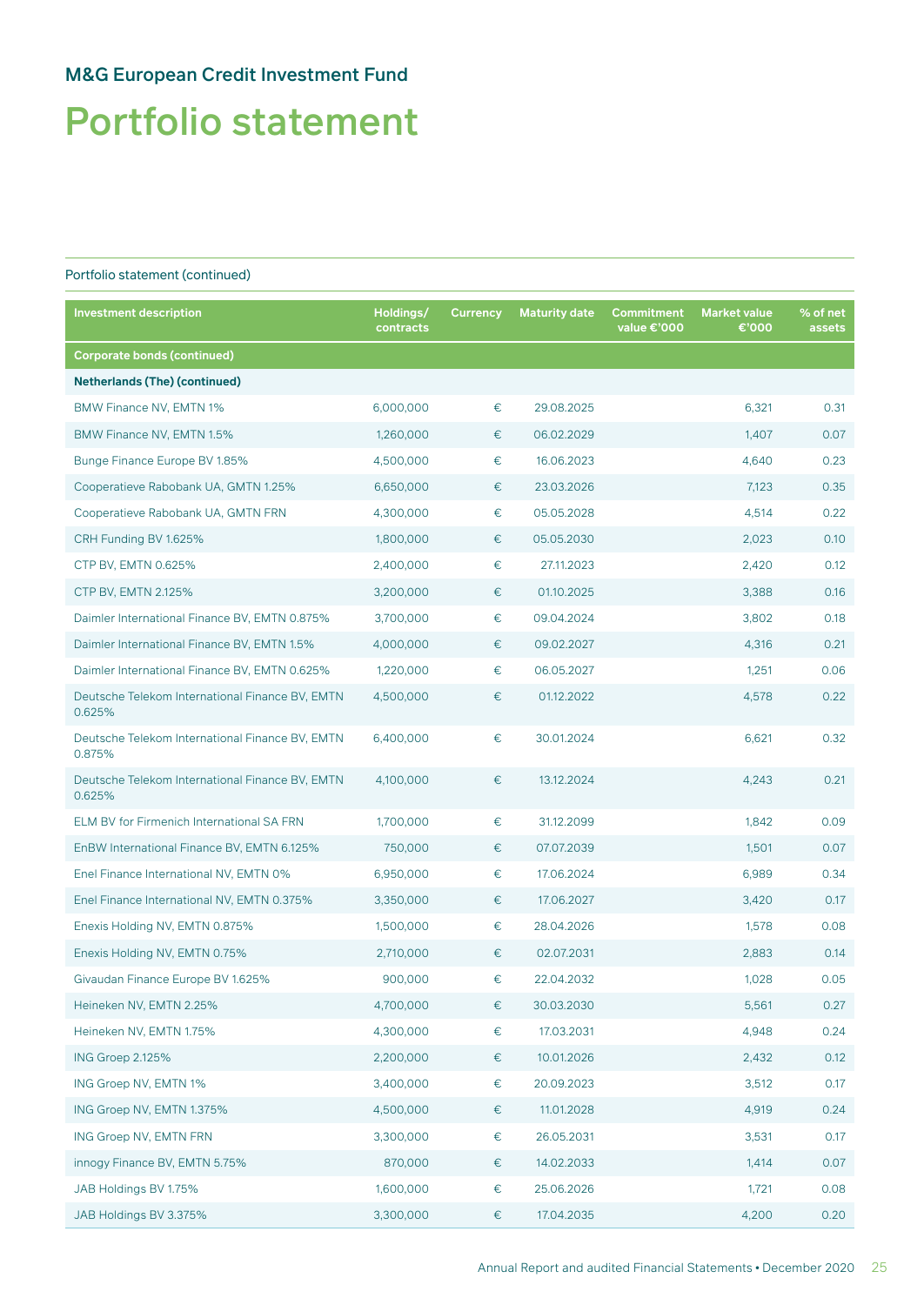# Portfolio statement

| <b>Investment description</b>                                          | Holdings/<br>contracts | <b>Currency</b> | <b>Maturity date</b> | Commitment<br>value €'000 | <b>Market value</b><br>€'000 | % of net<br>assets |
|------------------------------------------------------------------------|------------------------|-----------------|----------------------|---------------------------|------------------------------|--------------------|
| <b>Corporate bonds (continued)</b>                                     |                        |                 |                      |                           |                              |                    |
| <b>Netherlands (The) (continued)</b>                                   |                        |                 |                      |                           |                              |                    |
| JAB Holdings BV 2.25%                                                  | 1,800,000              | €               | 19.12.2039           |                           | 2,016                        | 0.10               |
| JAB Holdings BV, 11Y 2.5%                                              | 900,000                | €               | 25.06.2029           |                           | 1,033                        | 0.05               |
| Koninklijke Ahold Delhaize NV 1.75%                                    | 1,780,000              | €               | 02.04.2027           |                           | 1,976                        | 0.10               |
| Koninklijke KPN NV, GMTN 1.125%                                        | 2,000,000              | €               | 11.09.2028           |                           | 2,076                        | 0.10               |
| Koninklijke Philips NV, EMTN 2%                                        | 1,300,000              | €               | 30.03.2030           |                           | 1,510                        | 0.07               |
| LeasePlan Corp NV, EMTN 1%                                             | 6,600,000              | €               | 02.05.2023           |                           | 6,759                        | 0.33               |
| LeasePlan Corp NV, EMTN 1.375%                                         | 1,312,000              | €               | 07.03.2024           |                           | 1,368                        | 0.07               |
| Mylan NV 2.25%                                                         | 3,600,000              | €               | 22.11.2024           |                           | 3,881                        | 0.19               |
| Nationale-Nederlanden Bank NV/The Netherlands,<br>EMTN 0.375%          | 4,900,000              | €               | 31.05.2023           |                           | 4,971                        | 0.24               |
| NE Property BV, EMTN 2.625%                                            | 6,700,000              | €               | 22.05.2023           |                           | 6,978                        | 0.34               |
| Nederlandse Gasunie NV, EMTN 1.375%                                    | 1,300,000              | €               | 16.10.2028           |                           | 1,435                        | 0.07               |
| <b>NN Group FRN</b>                                                    | 3,060,000              | €               | 15.07.2049           |                           | 3,537                        | 0.17               |
| PACCAR Financial Europe BV, EMTN 0%                                    | 5,220,000              | €               | 03.03.2023           |                           | 5,230                        | 0.25               |
| Reckitt Benckiser Treasury Services Nederland BV,<br><b>REGS 0.75%</b> | 3,600,000              | €               | 19.05.2030           |                           | 3,823                        | 0.19               |
| Redexis Gas Finance BV, EMTN 1.875%                                    | 1,300,000              | €               | 28.05.2025           |                           | 1,386                        | 0.07               |
| RELX Finance BV 0.5%                                                   | 2,150,000              | €               | 10.03.2028           |                           | 2,195                        | 0.11               |
| Repsol International Finance BV, EMTN 2.625%                           | 3,300,000              | €               | 15.04.2030           |                           | 3,942                        | 0.19               |
| Royal Schiphol Group NV, EMTN 1.5%                                     | 4,300,000              | €               | 05.11.2030           |                           | 4,823                        | 0.23               |
| Shell International Finance BV, EMTN 0.5%                              | 2,900,000              | €               | 08.11.2031           |                           | 2,975                        | 0.14               |
| Shell International Finance BV, EMTN 1.875%                            | 1,500,000              | €               | 07.04.2032           |                           | 1.764                        | 0.09               |
| Shell International Finance BV, EMTN 0.875%                            | 7,400,000              | €               | 08.11.2039           |                           | 7,584                        | 0.37               |
| Siemens Financieringsmaatschappij NV 0%                                | 4,100,000              | €               | 05.09.2024           |                           | 4,139                        | 0.20               |
| Siemens Financieringsmaatschappij NV 1.25%                             | 5,700,000              | €               | 28.02.2031           |                           | 6,451                        | 0.31               |
| Siemens Financieringsmaatschappij NV, EMTN<br>0.375%                   | 1,700,000              | €               | 05.06.2026           |                           | 1,751                        | 0.08               |
| <b>Signify 2.375%</b>                                                  | 5,510,000              | $\in$           | 11.05.2027           |                           | 6,114                        | 0.30               |
| Stedin Holding NV, EMTN 0.875%                                         | 1,600,000              | €               | 24.10.2025           |                           | 1,675                        | 0.08               |
| Stedin Holding NV, EMTN 1.375%                                         | 2,000,000              | €               | 19.09.2028           |                           | 2,197                        | 0.11               |
| Stedin Holding NV, EMTN 0.5%                                           | 2,400,000              | €               | 14.11.2029           |                           | 2,474                        | 0.12               |
| TenneT Holding BV, EMTN 0.75%                                          | 1,300,000              | €               | 26.06.2025           |                           | 1,354                        | 0.07               |
| TenneT Holding BV, EMTN 1.375%                                         | 1,850,000              | €               | 05.06.2028           |                           | 2,044                        | 0.10               |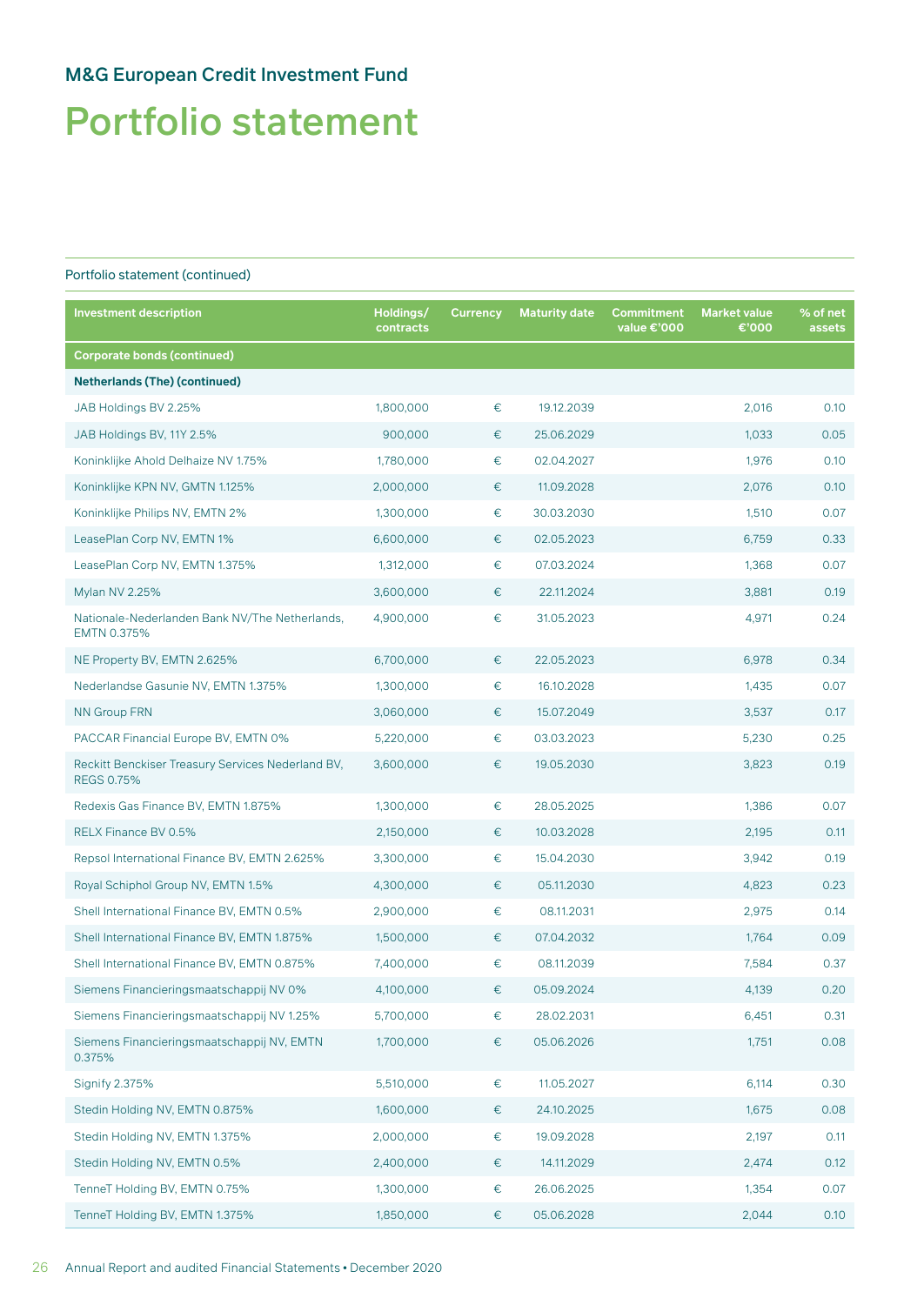# Portfolio statement

| <b>Investment description</b>                   | Holdings/<br>contracts | <b>Currency</b> | <b>Maturity date</b> | <b>Commitment</b><br>value €'000 | <b>Market value</b><br>€'000 | % of net<br>assets |
|-------------------------------------------------|------------------------|-----------------|----------------------|----------------------------------|------------------------------|--------------------|
| <b>Corporate bonds (continued)</b>              |                        |                 |                      |                                  |                              |                    |
| <b>Netherlands (The) (continued)</b>            |                        |                 |                      |                                  |                              |                    |
| TenneT Holding BV, EMTN 0.125%                  | 2,400,000              | €               | 30.11.2032           |                                  | 2,390                        | 0.12               |
| Unilever NV 1.75%                               | 2,800,000              | €               | 25.03.2030           |                                  | 3,238                        | 0.16               |
| Unilever NV, EMTN 1.125%                        | 2,800,000              | €               | 29.04.2028           |                                  | 3,055                        | 0.15               |
| Upjohn Finance 1.362%                           | 2,700,000              | €               | 23.06.2027           |                                  | 2,865                        | 0.14               |
| Volkswagen International Finance NV FRN         | 3,700,000              | €               | 31.12.2099           |                                  | 3,986                        | 0.19               |
| Volkswagen International Finance NV FRN         | 10,800,000             | €               | 31.12.2099           |                                  | 12,195                       | 0.59               |
| Vonovia Finance BV 2.25%                        | 4,200,000              | €               | 07.04.2030           |                                  | 4,935                        | 0.24               |
| Wintershall Dea Finance BV 1.332%               | 2,500,000              | €               | 25.09.2028           |                                  | 2,590                        | 0.13               |
| WPC Eurobond BV 2.125%                          | 5,970,000              | €               | 15.04.2027           |                                  | 6,518                        | 0.32               |
| <b>New Zealand</b>                              |                        |                 |                      |                                  | 4,152                        | 0.20               |
| Chorus Ltd, EMTN 0.875%                         | 4,000,000              | €               | 05.12.2026           |                                  | 4,152                        | 0.20               |
| <b>Norway</b>                                   |                        |                 |                      |                                  | 26,554                       | 1.29               |
| Avinor AS, EMTN 1.25%                           | 7,000,000              | €               | 09.02.2027           |                                  | 7,529                        | 0.36               |
| <b>DNB Bank 0.05%</b>                           | 12,000,000             | €               | 14.11.2023           |                                  | 12,102                       | 0.59               |
| Equinor ASA, EMTN 2.875%                        | 4,100,000              | €               | 10.09.2025           |                                  | 4,709                        | 0.23               |
| Telenor ASA, EMTN 0.875%                        | 2,100,000              | €               | 14.02.2035           |                                  | 2,214                        | 0.11               |
| <b>Spain</b>                                    |                        |                 |                      |                                  | 49,442                       | 2.41               |
| Abertis Infraestructuras SA 1%                  | 1,200,000              | €               | 27.02.2027           |                                  | 1,241                        | 0.06               |
| Abertis Infraestructuras SA 1.125%              | 1,400,000              | €               | 26.03.2028           |                                  | 1,426                        | 0.07               |
| Abertis Infraestructuras SA, EMTN 2.25%         | 1,500,000              | €               | 29.03.2029           |                                  | 1,649                        | 0.08               |
| Amadeus IT Group SA, EMTN 2.875%                | 1,600,000              | €               | 20.05.2027           |                                  | 1,802                        | 0.09               |
| Banco Bilbao Vizcaya Argentaria SA, GMTN 0.375% | 3,900,000              | €               | 15.11.2026           |                                  | 3,984                        | 0.19               |
| Banco Bilbao Vizcaya Argentaria SA, GMTN 3.5%   | 1,900,000              | €               | 10.02.2027           |                                  | 2,223                        | 0.11               |
| Banco de Sabadell SA FRN                        | 3,900,000              | €               | 11.03.2027           |                                  | 4,039                        | 0.20               |
| Banco Santander 2.125%                          | 2,500,000              | €               | 08.02.2028           |                                  | 2,733                        | 0.13               |
| Banco Santander SA, DIP 3.25%                   | 4,800,000              | €               | 04.04.2026           |                                  | 5,463                        | 0.26               |
| CaixaBank 1.375%                                | 4,400,000              | €               | 19.06.2026           |                                  | 4,644                        | 0.23               |
| Merlin Properties Socimi SA, EMTN 2.375%        | 2,600,000              | €               | 13.07.2027           |                                  | 2,804                        | 0.14               |
| Prosegur Cash SA, EMTN 1.375%                   | 1,700,000              | €               | 04.02.2026           |                                  | 1,793                        | 0.09               |
| Santander Consumer Finance 0.375%               | 3,900,000              | €               | 27.06.2024           |                                  | 3,957                        | 0.19               |
| Santander Consumer Finance SA, EMTN 1.125%      | 3,200,000              | €               | 09.10.2023           |                                  | 3,316                        | 0.16               |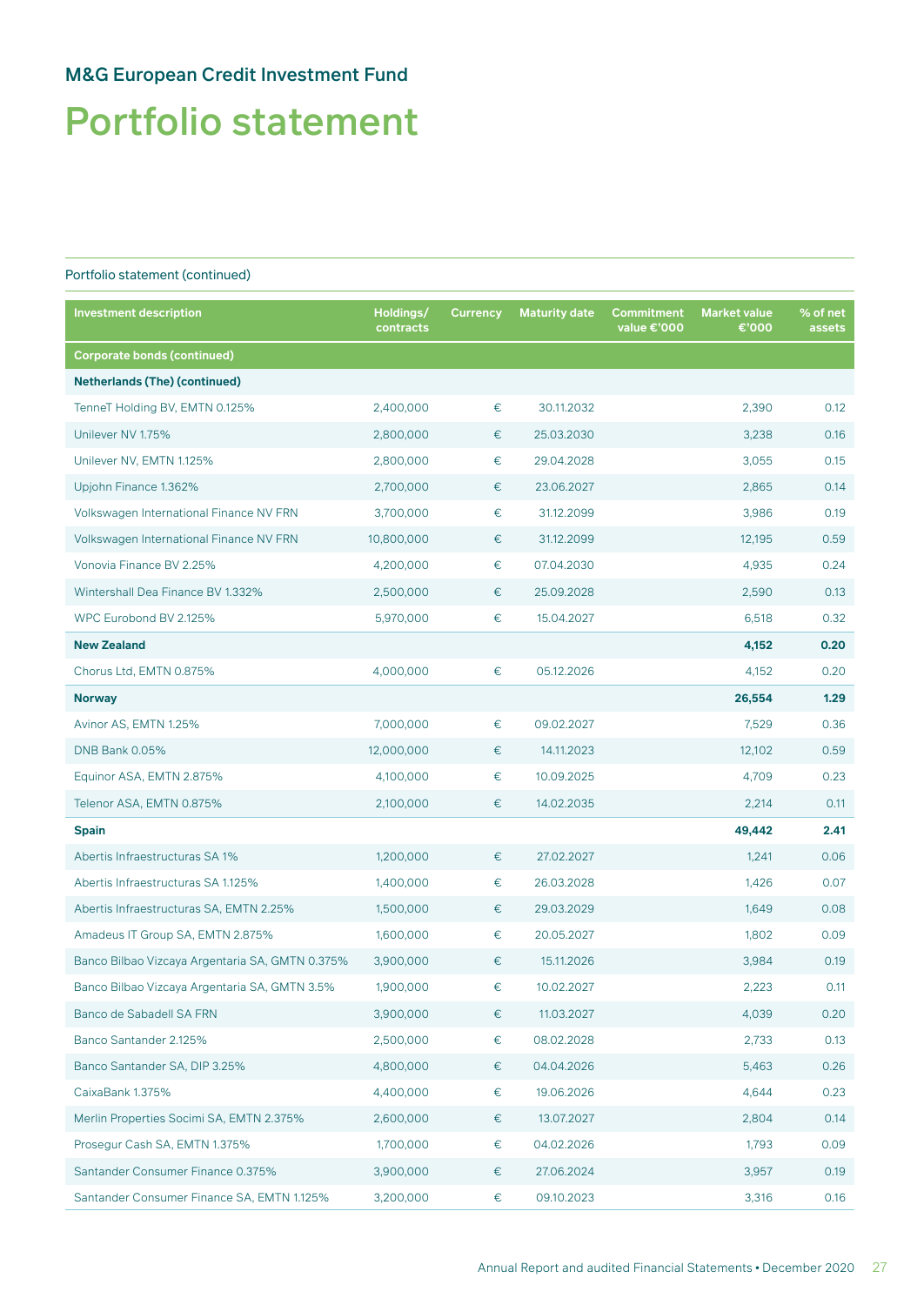# Portfolio statement

| <b>Investment description</b>               | Holdings/<br>contracts | <b>Currency</b> | <b>Maturity date</b> | Commitment<br>value €'000 | <b>Market value</b><br>€'000 | % of net<br>assets |
|---------------------------------------------|------------------------|-----------------|----------------------|---------------------------|------------------------------|--------------------|
| <b>Corporate bonds (continued)</b>          |                        |                 |                      |                           |                              |                    |
| <b>Spain (continued)</b>                    |                        |                 |                      |                           |                              |                    |
| Telefonica Emisiones SA, EMTN 1.069%        | 5,900,000              | €               | 05.02.2024           |                           | 6,114                        | 0.30               |
| Telefonica Emisiones SA, EMTN 1.864%        | 2,000,000              | €               | 13.07.2040           |                           | 2,254                        | 0.11               |
| <b>Sweden</b>                               |                        |                 |                      |                           | 40,884                       | 1.99               |
| Akelius Residential Property AB FRN         | 5,050,000              | €               | 17.05.2081           |                           | 5,114                        | 0.25               |
| Akelius Residential Property AB, EMTN 1.75% | 2,530,000              | €               | 07.02.2025           |                           | 2,679                        | 0.13               |
| Castellum AB, EMTN 2.125%                   | 2,700,000              | €               | 20.11.2023           |                           | 2,856                        | 0.14               |
| Castellum AB, EMTN 0.75%                    | 600,000                | €               | 04.09.2026           |                           | 604                          | 0.03               |
| Fastighets AB Balder, EMTN 1.125%           | 4,700,000              | €               | 29.01.2027           |                           | 4,770                        | 0.23               |
| Fastighets Balder 1.875%                    | 1,130,000              | €               | 23.01.2026           |                           | 1,195                        | 0.06               |
| Investor AB, EMTN 1.5%                      | 2,180,000              | €               | 12.09.2030           |                           | 2,477                        | 0.12               |
| Samhallsbyggnadsbolaget i Norden AB FRN     | 6,000,000              | €               | 31.12.2099           |                           | 6,006                        | 0.29               |
| Svenska Handelsbanken AB 0.5%               | 4,500,000              | €               | 18.02.2030           |                           | 4,639                        | 0.23               |
| Svenska Handelsbanken AB, EMTN 0.125%       | 8,300,000              | €               | 18.06.2024           |                           | 8,409                        | 0.41               |
| Swedbank AB, EMTN 0.4%                      | 2,100,000              | €               | 29.08.2023           |                           | 2,135                        | 0.10               |
| <b>Switzerland</b>                          |                        |                 |                      |                           | 25,876                       | 1.26               |
| Credit Suisse AG/London, EMTN 0.45%         | 3,000,000              | €               | 19.05.2025           |                           | 3,075                        | 0.15               |
| Credit Suisse Group AG, EMTN FRN            | 7,950,000              | €               | 02.04.2026           |                           | 8,995                        | 0.44               |
| UBS AG/London, EMTN 0.75%                   | 11,250,000             | €               | 21.04.2023           |                           | 11,505                       | 0.56               |
| UBS Group AG 1.5%                           | 2,200,000              | €               | 30.11.2024           |                           | 2,301                        | 0.11               |
| <b>United Kingdom</b>                       |                        |                 |                      |                           | 97,493                       | 4.74               |
| Anglo American Capital PLC, EMTN 1.625%     | 2,000,000              | €               | 11.03.2026           |                           | 2,128                        | 0.10               |
| Annington Funding PLC, EMTN 1.65%           | 6,320,000              | €               | 12.07.2024           |                           | 6,638                        | 0.32               |
| Aviva FRN                                   | 1,330,000              | €               | 05.07.2043           |                           | 1,525                        | 0.07               |
| Babcock International Group 1.375%          | 5,200,000              | €               | 13.09.2027           |                           | 5,386                        | 0.26               |
| Babcock International Group PLC, EMTN 1.75% | 2,900,000              | $\in$           | 06.10.2022           |                           | 2,973                        | 0.14               |
| Barclays PLC, EMTN FRN                      | 2,500,000              | €               | 24.01.2026           |                           | 2,622                        | 0.13               |
| BP Capital Markets PLC 2.822%               | 4,100,000              | €               | 07.04.2032           |                           | 5,183                        | 0.25               |
| <b>BP Capital Markets PLC FRN</b>           | 4,100,000              | €               | 31.12.2099           |                           | 4,495                        | 0.22               |
| BP Capital Markets PLC, EMTN 1.231%         | 3,000,000              | €               | 08.05.2031           |                           | 3,256                        | 0.16               |
| Diageo Finance 2.5%                         | 1,870,000              | €               | 27.03.2032           |                           | 2,290                        | 0.11               |
| GlaxoSmithKline Capital PLC 1.375%          | 4,100,000              | €               | 12.09.2029           |                           | 4,577                        | 0.22               |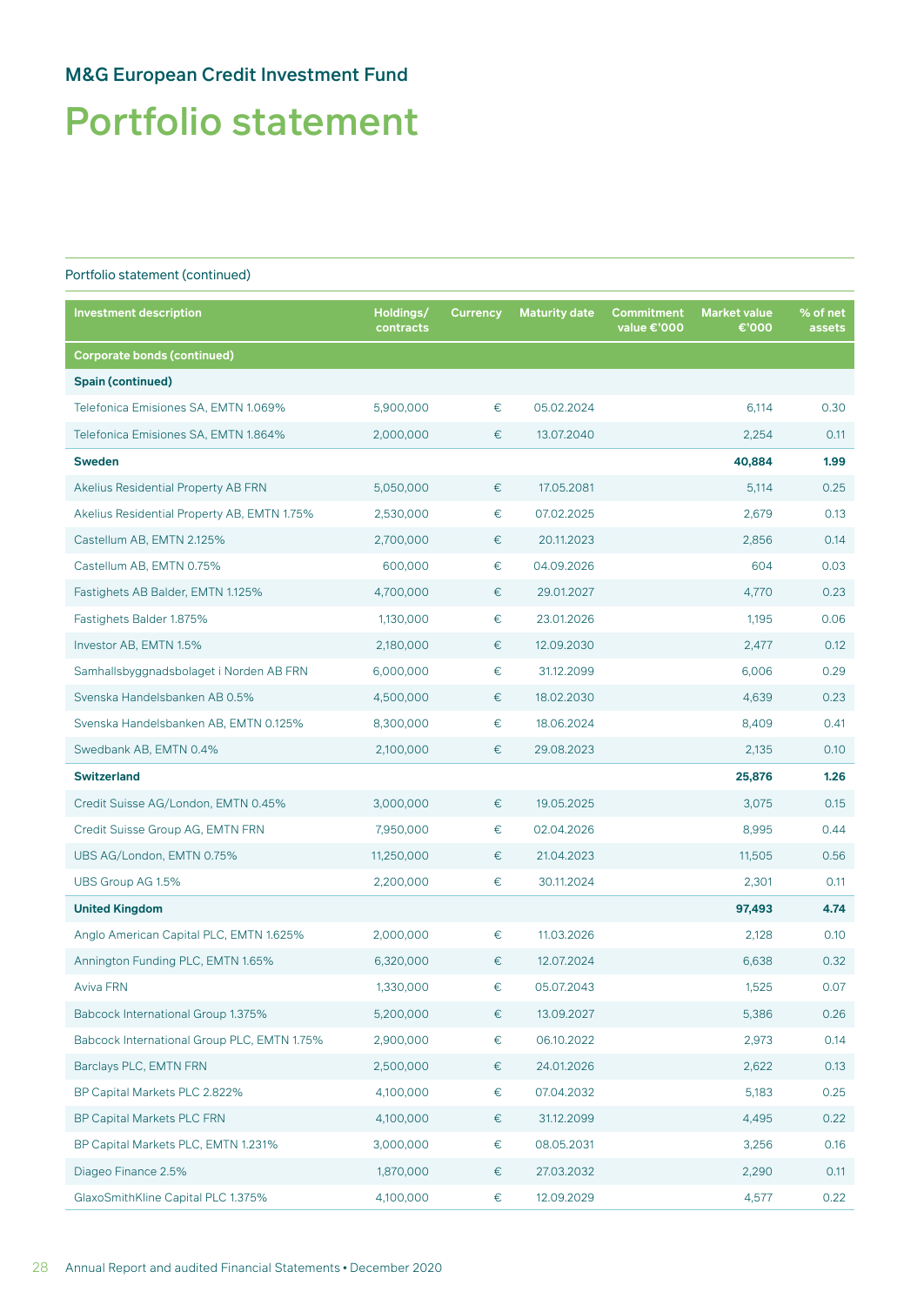# Portfolio statement

| <b>Investment description</b>                  | Holdings/<br>contracts | <b>Currency</b> | <b>Maturity date</b> | Commitment<br>value €'000 | <b>Market value</b><br>€'000 | % of net<br>assets |
|------------------------------------------------|------------------------|-----------------|----------------------|---------------------------|------------------------------|--------------------|
| <b>Corporate bonds (continued)</b>             |                        |                 |                      |                           |                              |                    |
| <b>United Kingdom (continued)</b>              |                        |                 |                      |                           |                              |                    |
| Lloyds Bank Corporate Markets PLC, EMTN 0.375% | 2,800,000              | $\in$           | 28.01.2025           |                           | 2,840                        | 0.14               |
| Lloyds Banking Group PLC, EMTN 0.75%           | 3,200,000              | €               | 09.11.2021           |                           | 3,226                        | 0.16               |
| Lloyds Banking Group PLC, EMTN 1%              | 5,700,000              | €               | 09.11.2023           |                           | 5,886                        | 0.29               |
| <b>NGG Finance PLC FRN</b>                     | 670,000                | €               | 05.09.2082           |                           | 694                          | 0.03               |
| Omnicom Finance Holdings PLC, EMTN 0.8%        | 2,500,000              | €               | 08.07.2027           |                           | 2,579                        | 0.13               |
| Rolls-Royce PLC, EMTN 0.875%                   | 4,600,000              | €               | 09.05.2024           |                           | 4,347                        | 0.21               |
| Rolls-Royce PLC, REGS 4.625%                   | 1,423,000              | €               | 16.02.2026           |                           | 1,544                        | 0.08               |
| Royal Bank of Scotland Group FRN               | 3,850,000              | €               | 04.03.2025           |                           | 4,070                        | 0.20               |
| Royal Bank of Scotland Group FRN               | 800,000                | €               | 02.03.2026           |                           | 850                          | 0.04               |
| Royal Mail PLC 2.375%                          | 1,900,000              | €               | 29.07.2024           |                           | 2,044                        | 0.10               |
| Santander UK Group Holdings PLC 1.125%         | 7,900,000              | €               | 08.09.2023           |                           | 8,139                        | 0.40               |
| Sky Ltd, GMTN 2.25%                            | 3,300,000              | $\in$           | 17.11.2025           |                           | 3,680                        | 0.18               |
| Smiths Group PLC, EMTN 2%                      | 4,350,000              | $\in$           | 23.02.2027           |                           | 4,724                        | 0.23               |
| SSE PLC, EMTN 1.75%                            | 3,100,000              | €               | 16.04.2030           |                           | 3,477                        | 0.17               |
| Standard Chartered PLC, EMTN FRN               | 2,400,000              | $\in$           | 27.01.2028           |                           | 2,487                        | 0.12               |
| Vodafone Group PLC, EMTN 2.875%                | 1,570,000              | €               | 20.11.2037           |                           | 2,019                        | 0.10               |
| Wellcome Trust 1.125%                          | 2,500,000              | €               | 21.01.2027           |                           | 2,695                        | 0.13               |
| Yorkshire Building Society 1.25%               | 1,100,000              | €               | 17.03.2022           |                           | 1,119                        | 0.05               |
| <b>United States</b>                           |                        |                 |                      |                           | 287,837                      | 14.01              |
| Air Products and Chemicals Inc, EMTN 0.8%      | 2,000,000              | €               | 05.05.2032           |                           | 2,131                        | 0.10               |
| American International Group 1.875%            | 706,000                | €               | 21.06.2027           |                           | 779                          | 0.04               |
| Apple Inc 0%                                   | 6,300,000              | €               | 15.11.2025           |                           | 6,372                        | 0.31               |
| Apple Inc 1.625%                               | 3,700,000              | €               | 10.11.2026           |                           | 4,090                        | 0.20               |
| Apple Inc 0.5%                                 | 1,750,000              | $\in$           | 15.11.2031           |                           | 1,840                        | 0.09               |
| AT&T Inc 2.5%                                  | 4,460,000              | €               | 15.03.2023           |                           | 4,695                        | 0.23               |
| AT&T Inc 2.6%                                  | 4,500,000              | €               | 17.12.2029           |                           | 5,344                        | 0.26               |
| AT&T Inc 2.6%                                  | 1,770,000              | €               | 19.05.2038           |                           | 2,105                        | 0.10               |
| Bank of America Corp, EMTN FRN                 | 4,350,000              | €               | 25.04.2028           |                           | 4,757                        | 0.23               |
| Bank of America Corp, EMTN FRN                 | 5,300,000              | €               | 31.03.2029           |                           | 6,597                        | 0.32               |
| Bank of America Corp, EMTN FRN                 | 3,180,000              | €               | 26.10.2031           |                           | 3,262                        | 0.16               |
| Baxter International Inc 1.3%                  | 4,600,000              | €               | 15.05.2029           |                           | 5,009                        | 0.24               |
| Booking Holdings Inc 2.375%                    | 2,200,000              | €               | 23.09.2024           |                           | 2,383                        | 0.12               |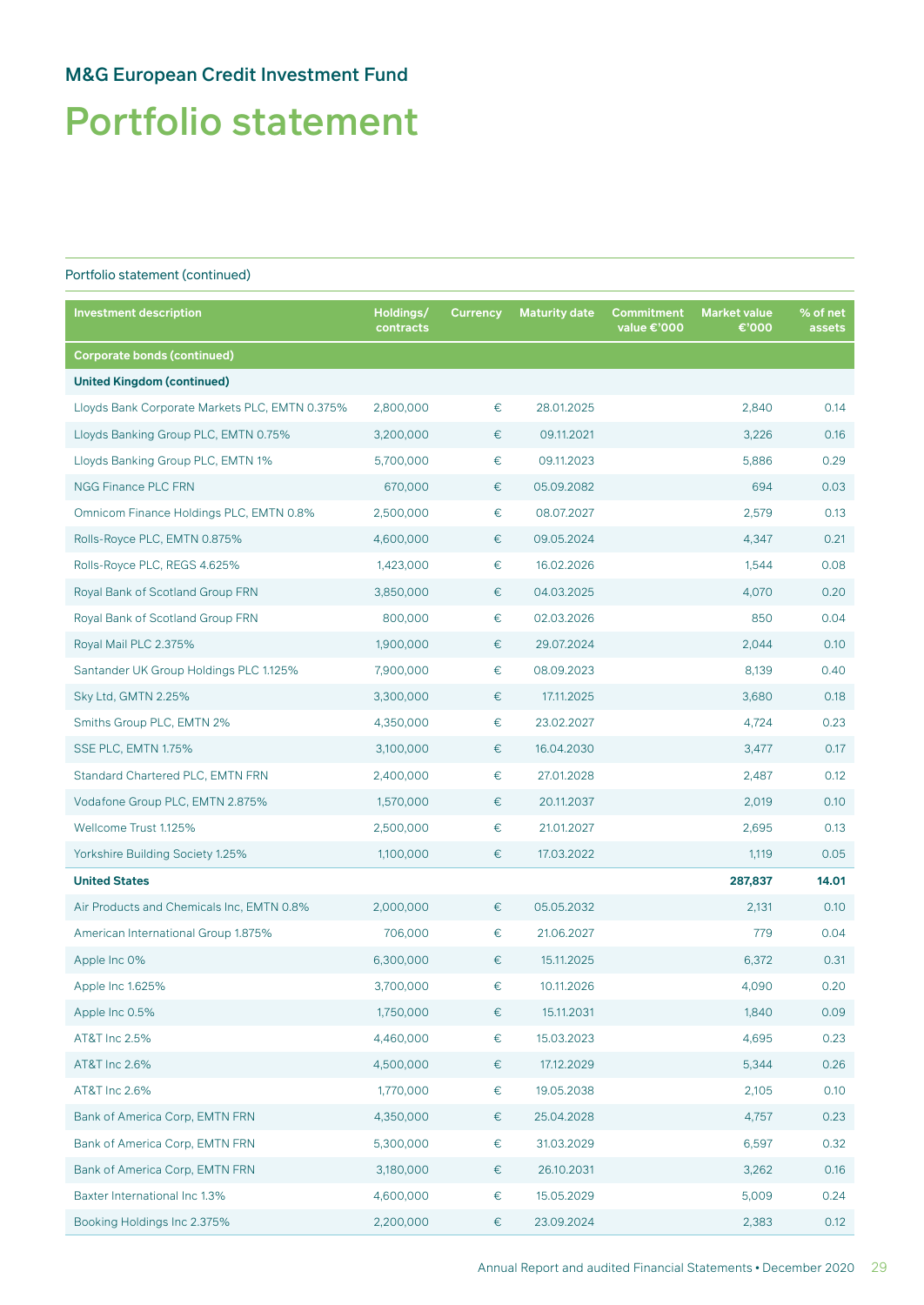# Portfolio statement

| <b>Investment description</b>                 | Holdings/<br>contracts | <b>Currency</b> | <b>Maturity date</b> | Commitment<br>value €'000 | <b>Market value</b><br>€'000 | % of net<br>assets |
|-----------------------------------------------|------------------------|-----------------|----------------------|---------------------------|------------------------------|--------------------|
| <b>Corporate bonds (continued)</b>            |                        |                 |                      |                           |                              |                    |
| <b>United States (continued)</b>              |                        |                 |                      |                           |                              |                    |
| Chubb INA Holdings 1.55%                      | 3,700,000              | $\in$           | 15.03.2028           |                           | 4,074                        | 0.20               |
| Chubb INA Holdings Inc 0.875%                 | 2,600,000              | €               | 15.06.2027           |                           | 2,737                        | 0.13               |
| Citigroup 1.5%                                | 8,000,000              | $\in$           | 26.10.2028           |                           | 8,756                        | 0.43               |
| Coca-Cola Co/The 0.75%                        | 7,300,000              | €               | 22.09.2026           |                           | 7,671                        | 0.37               |
| Comcast Corp 0.25%                            | 4,100,000              | €               | 20.05.2027           |                           | 4,167                        | 0.20               |
| Comcast Corp 0.75%                            | 1,900,000              | €               | 20.02.2032           |                           | 1,980                        | 0.10               |
| Digital Euro Finco LLC 2.5%                   | 1,642,000              | €               | 16.01.2026           |                           | 1,831                        | 0.09               |
| Dow Chemical Co/The 1.875%                    | 2,300,000              | €               | 15.03.2040           |                           | 2,572                        | 0.13               |
| DXC Technology Co 1.75%                       | 5,300,000              | €               | 15.01.2026           |                           | 5,450                        | 0.27               |
| Energy Transfer Operating LP, F FRN           | 6,900,000              | US\$            | 31.12.2099           |                           | 5,167                        | 0.25               |
| Euronet Worldwide Inc 1.375%                  | 3,900,000              | $\in$           | 22.05.2026           |                           | 3,890                        | 0.19               |
| Exxon Mobil 0.142%                            | 5,900,000              | €               | 26.06.2024           |                           | 5,960                        | 0.29               |
| Exxon Mobil Corp 0.835%                       | 2,500,000              | €               | 26.06.2032           |                           | 2,573                        | 0.13               |
| FedEx 1.625%                                  | 2,200,000              | €               | 11.01.2027           |                           | 2,405                        | 0.12               |
| Ford Motor Credit 2.386%                      | 5,010,000              | €               | 17.02.2026           |                           | 5,108                        | 0.25               |
| General Electric 1.5%                         | 8,550,000              | €               | 17.05.2029           |                           | 9,130                        | 0.45               |
| General Electric Co, EMTN 4.125%              | 780,000                | €               | 19.09.2035           |                           | 1,025                        | 0.05               |
| <b>General Motors Financial 2.2%</b>          | 2,330,000              | €               | 01.04.2024           |                           | 2,470                        | 0.12               |
| Goldman Sachs Group Inc/The 3.375%            | 3,750,000              | €               | 27.03.2025           |                           | 4,274                        | 0.21               |
| Goldman Sachs Group Inc/The, EMTN 1.25%       | 2,600,000              | €               | 01.05.2025           |                           | 2,705                        | 0.13               |
| Goldman Sachs Group Inc/The, EMTN 0.875%      | 4,270,000              | €               | 21.01.2030           |                           | 4,489                        | 0.22               |
| Harley-Davidson Financial Services Inc 3.875% | 3,650,000              | €               | 19.05.2023           |                           | 3,958                        | 0.19               |
| Honeywell International Inc 0%                | 1,500,000              | €               | 10.03.2024           |                           | 1,508                        | 0.07               |
| Illinois Tool Works Inc 1%                    | 2,950,000              | €               | 05.06.2031           |                           | 3,233                        | 0.16               |
| International Business Machines Corp 0.95%    | 5,300,000              | €               | 23.05.2025           |                           | 5,566                        | 0.27               |
| International Business Machines Corp 1.5%     | 4,400,000              | €               | 23.05.2029           |                           | 4,919                        | 0.24               |
| International Business Machines Corp 0.65%    | 4,300,000              | €               | 11.02.2032           |                           | 4,453                        | 0.22               |
| Johnson & Johnson 1.15%                       | 1,700,000              | €               | 20.11.2028           |                           | 1,883                        | 0.09               |
| Johnson & Johnson 1.65%                       | 1,000,000              | €               | 20.05.2035           |                           | 1,230                        | 0.06               |
| JPMorgan Chase FRN                            | 10,980,000             | €               | 24.02.2028           |                           | 11,172                       | 0.54               |
| JPMorgan Chase & Co, EMTN FRN                 | 5,100,000              | €               | 04.11.2032           |                           | 5,501                        | 0.27               |
| KKR Group Finance Co V LLC, REGS 1.625%       | 800,000                | €               | 22.05.2029           |                           | 877                          | 0.04               |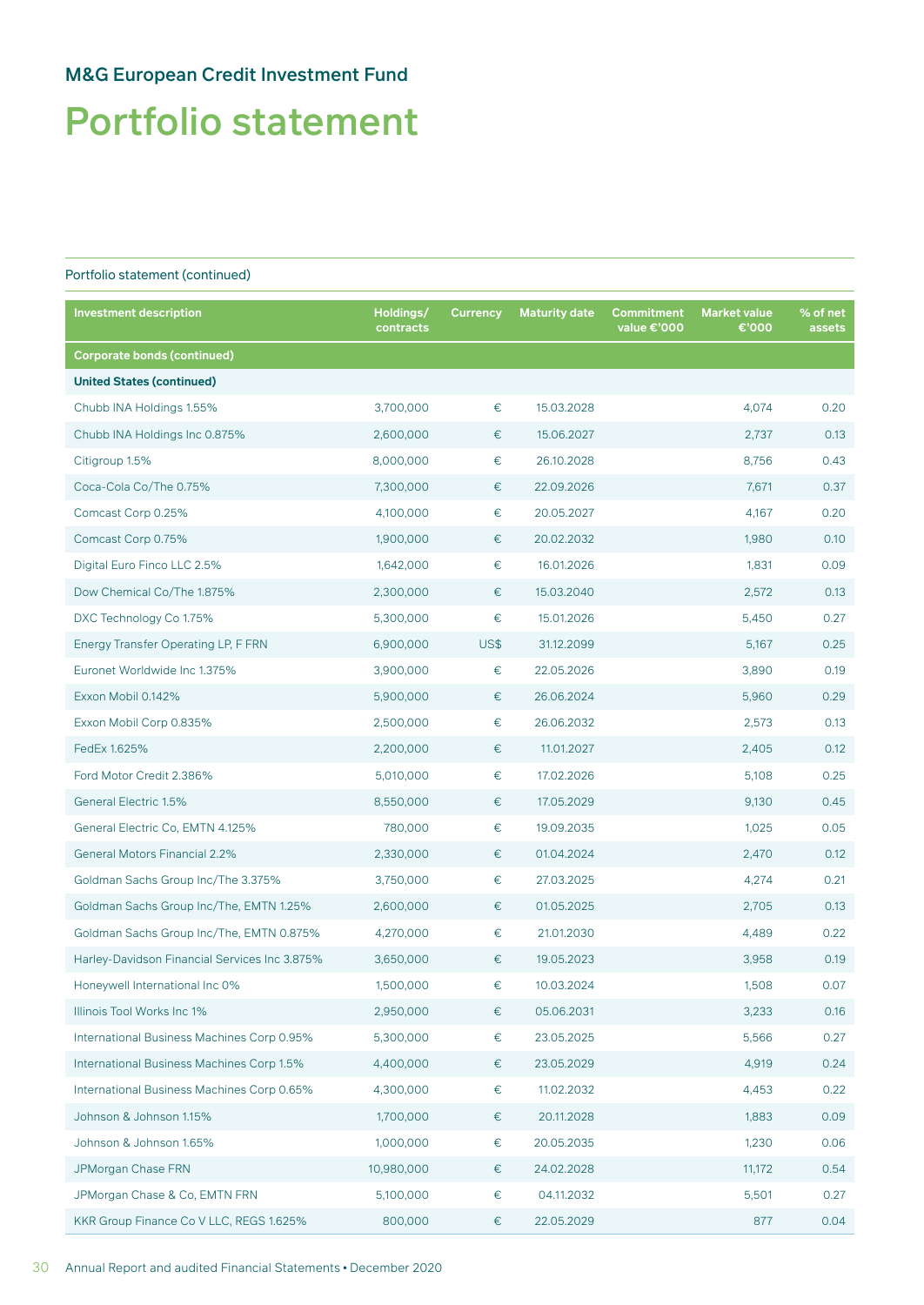# Portfolio statement

| <b>Investment description</b>               | Holdings/<br>contracts | <b>Currency</b> | <b>Maturity date</b> | Commitment<br>value €'000 | <b>Market value</b><br>€'000 | % of net<br>assets |
|---------------------------------------------|------------------------|-----------------|----------------------|---------------------------|------------------------------|--------------------|
| <b>Corporate bonds (continued)</b>          |                        |                 |                      |                           |                              |                    |
| <b>United States (continued)</b>            |                        |                 |                      |                           |                              |                    |
| Mastercard Inc 1.1%                         | 7,500,000              | $\in$           | 01.12.2022           |                           | 7,688                        | 0.37               |
| Merck & Co Inc 1.875%                       | 3,200,000              | €               | 15.10.2026           |                           | 3,564                        | 0.17               |
| Metropolitan Life Global Funding I 0.375%   | 2,400,000              | €               | 09.04.2024           |                           | 2,444                        | 0.12               |
| Microsoft Corp 2.625%                       | 1,900,000              | €               | 02.05.2033           |                           | 2,538                        | 0.12               |
| MMS USA Investments Inc, EMTN 1.25%         | 1,500,000              | €               | 13.06.2028           |                           | 1,576                        | 0.08               |
| Morgan Stanley, EMTN FRN                    | 4,200,000              | €               | 26.07.2024           |                           | 4,277                        | 0.21               |
| National Grid North America Inc, EMTN 0.75% | 2,000,000              | €               | 08.08.2023           |                           | 2,046                        | 0.10               |
| New York Life Global Funding 0.25%          | 10,900,000             | €               | 23.01.2027           |                           | 11,172                       | 0.54               |
| PepsiCo Inc 0.4%                            | 5,100,000              | €               | 09.10.2032           |                           | 5,180                        | 0.25               |
| Prologis Euro Finance LLC 1.875%            | 3,400,000              | €               | 05.01.2029           |                           | 3,852                        | 0.19               |
| PVH 3.625%                                  | 4,350,000              | €               | 15.07.2024           |                           | 4,759                        | 0.23               |
| Thermo Fisher Scientific Inc 0.125%         | 2,650,000              | €               | 01.03.2025           |                           | 2,671                        | 0.13               |
| Thermo Fisher Scientific Inc 1.45%          | 4,400,000              | €               | 16.03.2027           |                           | 4,782                        | 0.23               |
| Thermo Fisher Scientific Inc 2.875%         | 370,000                | €               | 24.07.2037           |                           | 492                          | 0.02               |
| Toyota Motor Credit Corp, EMTN 0.25%        | 2,750,000              | €               | 16.07.2026           |                           | 2,801                        | 0.14               |
| United Parcel Service Inc 0.375%            | 3,900,000              | €               | 15.11.2023           |                           | 3,969                        | 0.19               |
| US Bancorp, EMTN 0.85%                      | 3,200,000              | €               | 07.06.2024           |                           | 3,315                        | 0.16               |
| Verizon Communications 2.875%               | 3,400,000              | €               | 15.01.2038           |                           | 4,479                        | 0.22               |
| Verizon Communications Inc 1.3%             | 7,900,000              | €               | 18.05.2033           |                           | 8,612                        | 0.42               |
| Walmart 4.875%                              | 2,500,000              | €               | 21.09.2029           |                           | 3,571                        | 0.17               |
| Wells Fargo 1.625%                          | 1,900,000              | €               | 02.06.2025           |                           | 2,027                        | 0.10               |
| Wells Fargo 1.741%                          | 5,230,000              | €               | 04.05.2030           |                           | 5,812                        | 0.28               |
| Wells Fargo & Co, EMTN 2.125%               | 4,300,000              | $\in$           | 04.06.2024           |                           | 4,606                        | 0.22               |
| Wells Fargo & Co, EMTN 1%                   | 6,020,000              | €               | 02.02.2027           |                           | 6,299                        | 0.31               |
| Westlake Chemical Corp 1.625%               | 3,070,000              | €               | 17.07.2029           |                           | 3,207                        | 0.16               |
| <b>Equities</b>                             |                        |                 |                      |                           | $\mathbf{O}$                 | 0.00               |
| New World Resources 'A'a                    | 6,376,386              | £               |                      |                           | $\circ$                      | 0.00               |
| <b>Government bonds</b>                     |                        |                 |                      |                           | 197,541                      | 9.61               |
| <b>France</b>                               |                        |                 |                      |                           | 5,205                        | 0.25               |
| Societe Nationale SNCF SA 1%                | 1,100,000              | €               | 25.05.2040           |                           | 1,182                        | 0.06               |
| Societe Nationale SNCF SA, EMTN 0.625%      | 3,800,000              | €               | 17.04.2030           |                           | 4,023                        | 0.19               |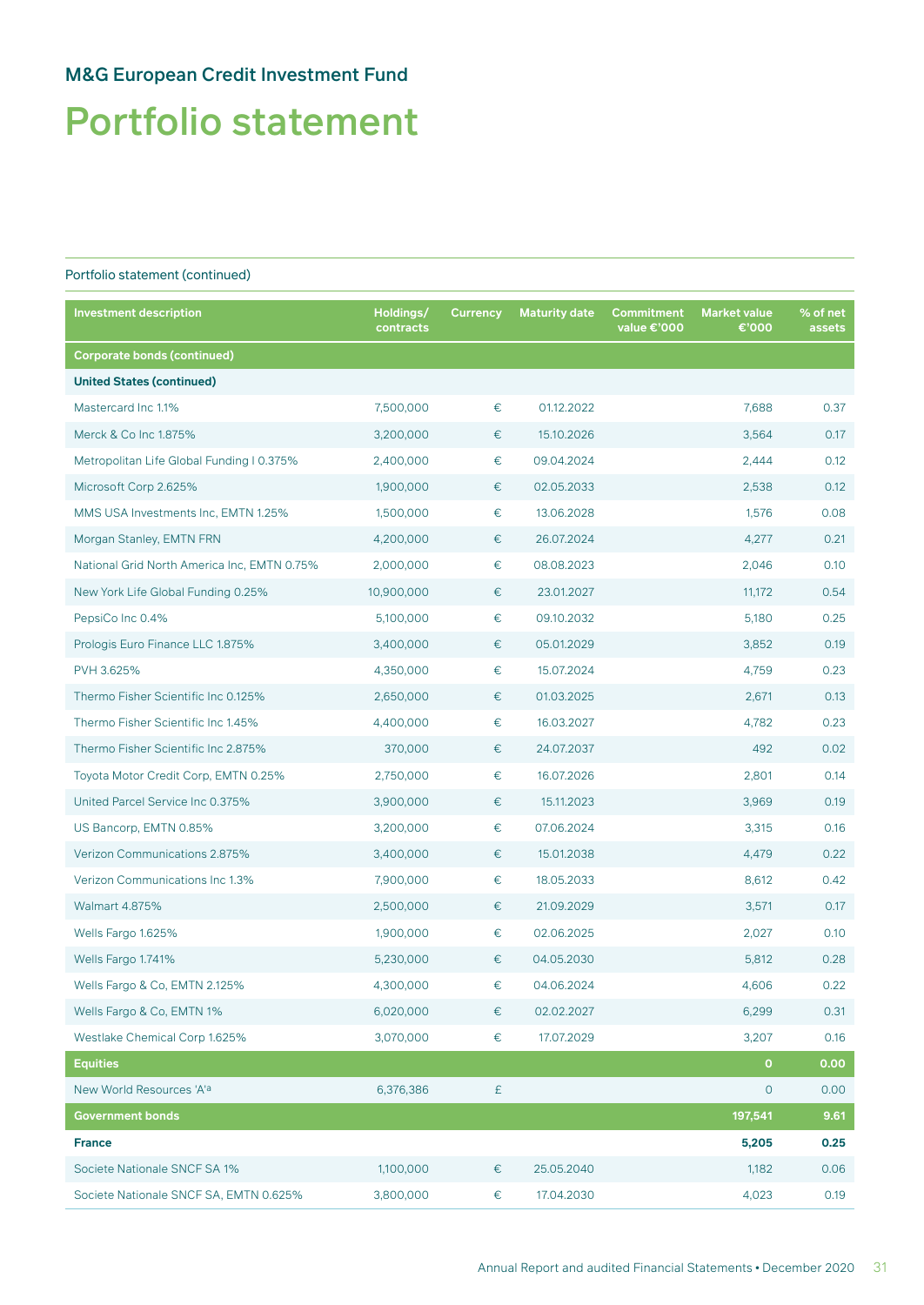# Portfolio statement

| <b>Investment description</b>                           | Holdings/<br>contracts | <b>Currency</b> | <b>Maturity date</b> | Commitment<br>value €'000 | <b>Market value</b><br>€'000 | % of net<br>assets |
|---------------------------------------------------------|------------------------|-----------------|----------------------|---------------------------|------------------------------|--------------------|
| <b>Government bonds (continued)</b>                     |                        |                 |                      |                           |                              |                    |
| <b>Germany</b>                                          |                        |                 |                      |                           | 192,336                      | 9.36               |
| Bundesrepublik Deutschland Bundesanleihe 0.25%          | 26,000,000             | €               | 15.02.2029           |                           | 27,969                       | 1.36               |
| Germany (Federal Republic of) 1.75%                     | 148,000,000            | €               | 04.07.2022           |                           | 153,525                      | 7.47               |
| Germany (Federal Republic of) 0%                        | 10,400,000             | €               | 15.08.2026           |                           | 10,842                       | 0.53               |
| <b>Interest rate futures</b>                            |                        |                 |                      |                           | (293)                        | (0.01)             |
| Deutscher Bund 10 year Futures                          | (44)                   | €               | 08.03.2021           | 76                        | (97)                         | (0.00)             |
| Deutscher Bund 10 year Futures                          | (325)                  | €               | 08.03.2021           | 343                       | (130)                        | (0.01)             |
| EURO-BOBL MAR21                                         | 254                    | €               | 08.03.2021           | 263                       | (21)                         | (0.00)             |
| EURO-SCHATZ FUT                                         | 846                    | €               | 08.03.2021           | $\overline{O}$            | (55)                         | (0.00)             |
| US 5YR NOTE (CBT) MAR21                                 | (51)                   | US\$            | 31.03.2021           | 42                        | (11)                         | (0.00)             |
| US Treasury Notes 10 year Futures                       | (33)                   | US\$            | 22.03.2021           | 26                        | 21                           | 0.00               |
| <b>Currency</b>                                         |                        |                 |                      |                           | 1,776                        | 0.09               |
| <b>Forward currency contracts</b>                       |                        |                 |                      |                           | 1,776                        | 0.09               |
| Bought for £114,720,423.63, Sold for €126,724,389.41    |                        |                 | 15.01.2021           |                           | 1,420                        | 0.07               |
| Bought for € 867,380.77, Sold for £786,720.40           |                        |                 | 15.01.2021           |                           | (11)                         | 0.00               |
| Bought for CHF 2,517,375.98, Sold for € 2,334,769.03    |                        |                 | 15.01.2021           |                           | (7)                          | 0.00               |
| Bought for € 1,114,226.01, Sold for £ 1,004,917.10      |                        |                 | 03.02.2021           |                           | (8)                          | 0.00               |
| Bought for € 10,663,355.83, Sold for US\$ 12,588,474.71 |                        |                 | 04.02.2021           |                           | 382                          | 0.02               |
| <b>Portfolio of investments</b>                         |                        |                 |                      |                           | 2,017,724                    | 98.18              |
| <b>Total portfolio</b>                                  |                        |                 |                      |                           | 2,017,724                    | 98.18              |
| Net other assets/(liabilities)                          |                        |                 |                      |                           | 37,404                       | 1.82               |
| <b>Net assets</b>                                       |                        |                 |                      |                           | 2,055,128                    | 100.00             |
| Portfolio summary                                       |                        |                 |                      |                           |                              |                    |
| <b>Investment assets</b>                                |                        |                 |                      |                           |                              |                    |
| Debt securities                                         |                        |                 |                      |                           | 2,016,241                    | 98.11              |
| Unrealised gains on futures contracts                   |                        |                 |                      |                           | 21                           | 0.00               |
| Unrealised gains on forward currency contracts          |                        |                 |                      |                           | 1,802                        | 0.09               |
| <b>Total Investment assets</b>                          |                        |                 |                      |                           | 2,018,064                    | 98.20              |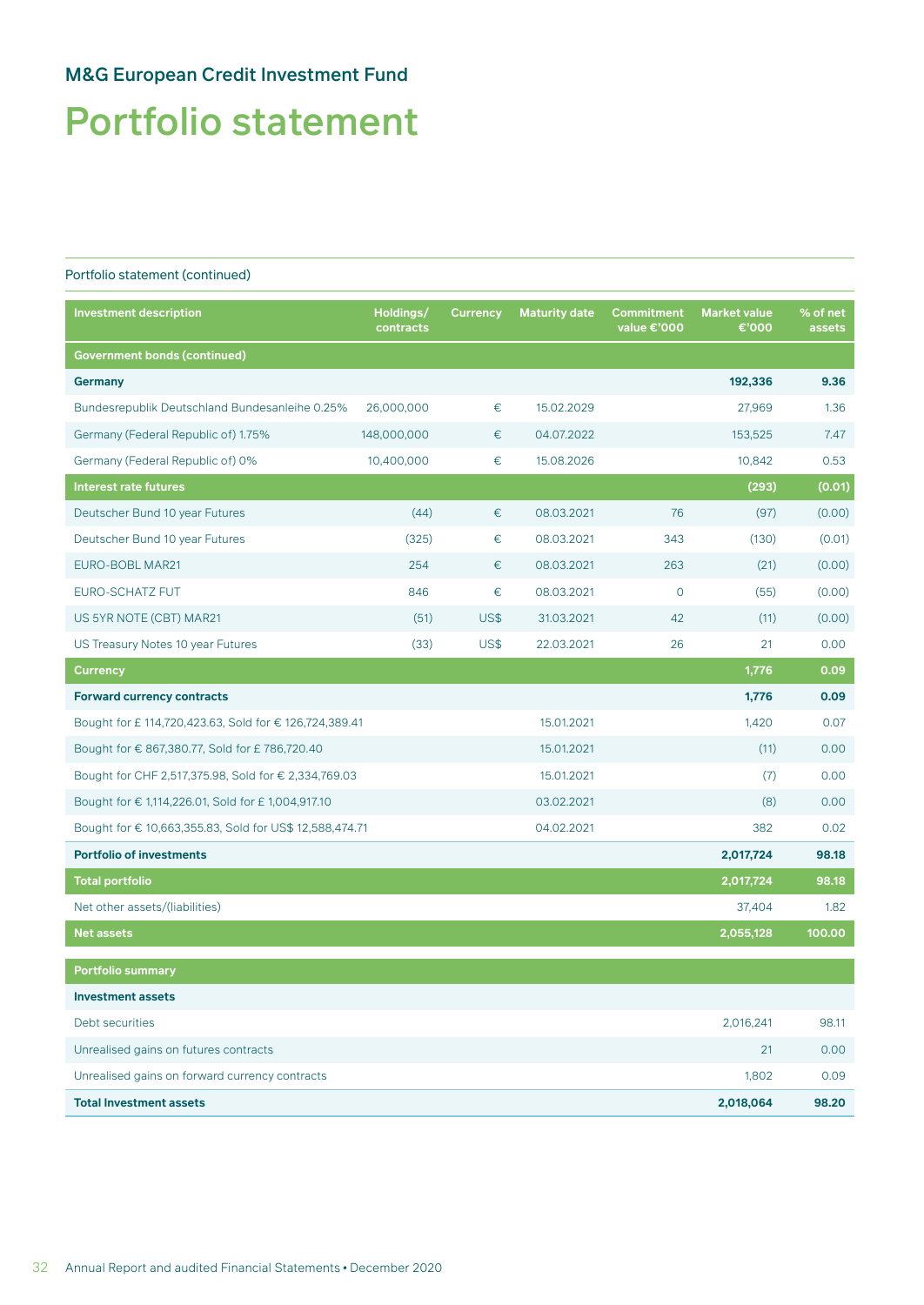# Portfolio statement

Portfolio statement (continued)

| Portfolio summary                               |           |        |
|-------------------------------------------------|-----------|--------|
| <b>Investment liabilities</b>                   |           |        |
| Unrealised losses on futures contracts          | (314)     | (0.02) |
| Unrealised losses on forward currency contracts | (26)      | 0.00   |
| <b>Total Investment liabilities</b>             | (340)     | (0.02) |
| <b>Portfolio of investments</b>                 | 2,017,724 | 98.18  |
| Net other assets/(liabilities)                  | 37,404    | 1.82   |
| <b>Net assets</b>                               | 2,055,128 | 100.00 |

a Suspended.

All securities are on an official stock exchange listing except where referenced.

Interest rates represent either the stated coupon rate or, for floating rate securities, the current reset rate which is based upon interest rates indices.

Maturity dates represent either the stated date on the security, or the next interest reset date for floating rate securities or the prerefunded date for those types of securities.

Variable and floating coupon rates are those quoted as of 31 December 2020.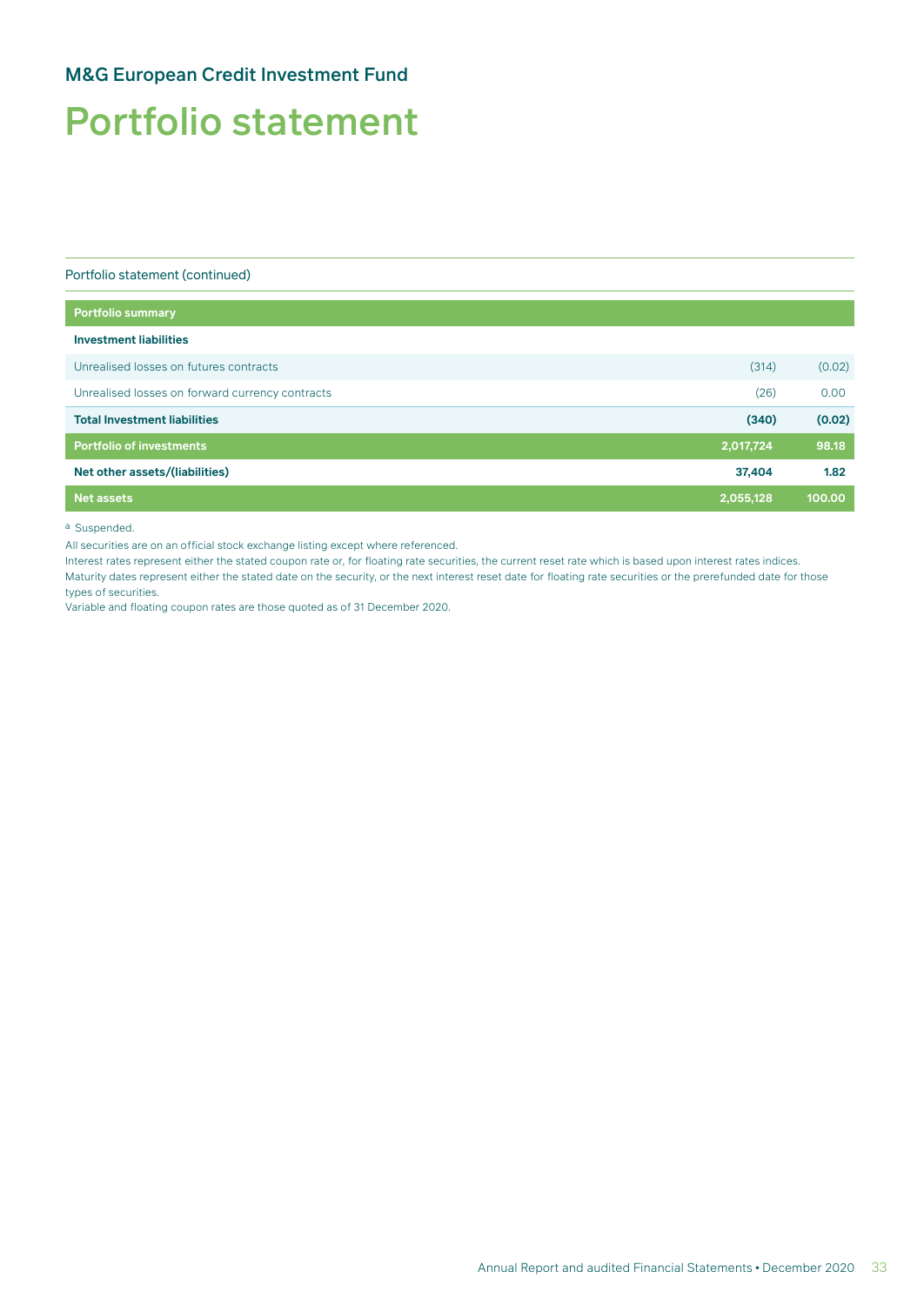# Portfolio statement

#### Counterparty exposure

| <b>Counterparty</b>                        |                                                  |                         | <b>Derivative exposures</b>                   |                                                  |  |  |
|--------------------------------------------|--------------------------------------------------|-------------------------|-----------------------------------------------|--------------------------------------------------|--|--|
|                                            | <b>Forward</b><br>currency<br>contracts<br>€'000 | <b>Futures</b><br>€'000 | <b>Collateral</b><br>held as<br>cash<br>€'000 | <b>Collateral</b><br>held as<br>deposit<br>€'000 |  |  |
| Bank of America Merrill Lynch              | $\overline{0}$                                   | $\circ$                 | 123                                           | $\circ$                                          |  |  |
| Barclays Bank London                       | 1,436                                            | $\mathsf{O}$            | $\circ$                                       | $\circ$                                          |  |  |
| <b>BNP Paribas</b>                         | $\overline{0}$                                   | $\overline{0}$          | $\circ$                                       | $\mathbf{1}$                                     |  |  |
| Citigroup Global Markets Limited           | $\Omega$                                         | $\circ$                 | 1                                             | $\circ$                                          |  |  |
| <b>Citibank New York</b>                   | $\circ$                                          | $\circ$                 | $\mathbf{1}$                                  | $\mathbf{1}$                                     |  |  |
| Crédit Suisse First Boston                 | $\mathbf{O}$                                     | $\overline{O}$          | $\overline{2}$                                | $\circ$                                          |  |  |
| Crédit Suisse, London Branch               | $\overline{0}$                                   | $\circ$                 | $\circ$                                       | 12                                               |  |  |
| <b>HSBC Bank Plc</b>                       | 495                                              | $\circ$                 | $\circ$                                       | $\mathsf{O}$                                     |  |  |
| JP Morgan Chase                            | 1,114                                            | 206,440                 | $\circ$                                       | $\mathbf 0$                                      |  |  |
| <b>State Street Bank and Trust Company</b> | 129,927                                          | $\circ$                 | $\Omega$                                      | $\overline{O}$                                   |  |  |
| <b>State Street Bank London</b>            | 696                                              | $\circ$                 | $\overline{0}$                                | $\circ$                                          |  |  |
| <b>UBS AG London</b>                       | 8,037                                            | $\circ$                 | $\circ$                                       | $\overline{O}$                                   |  |  |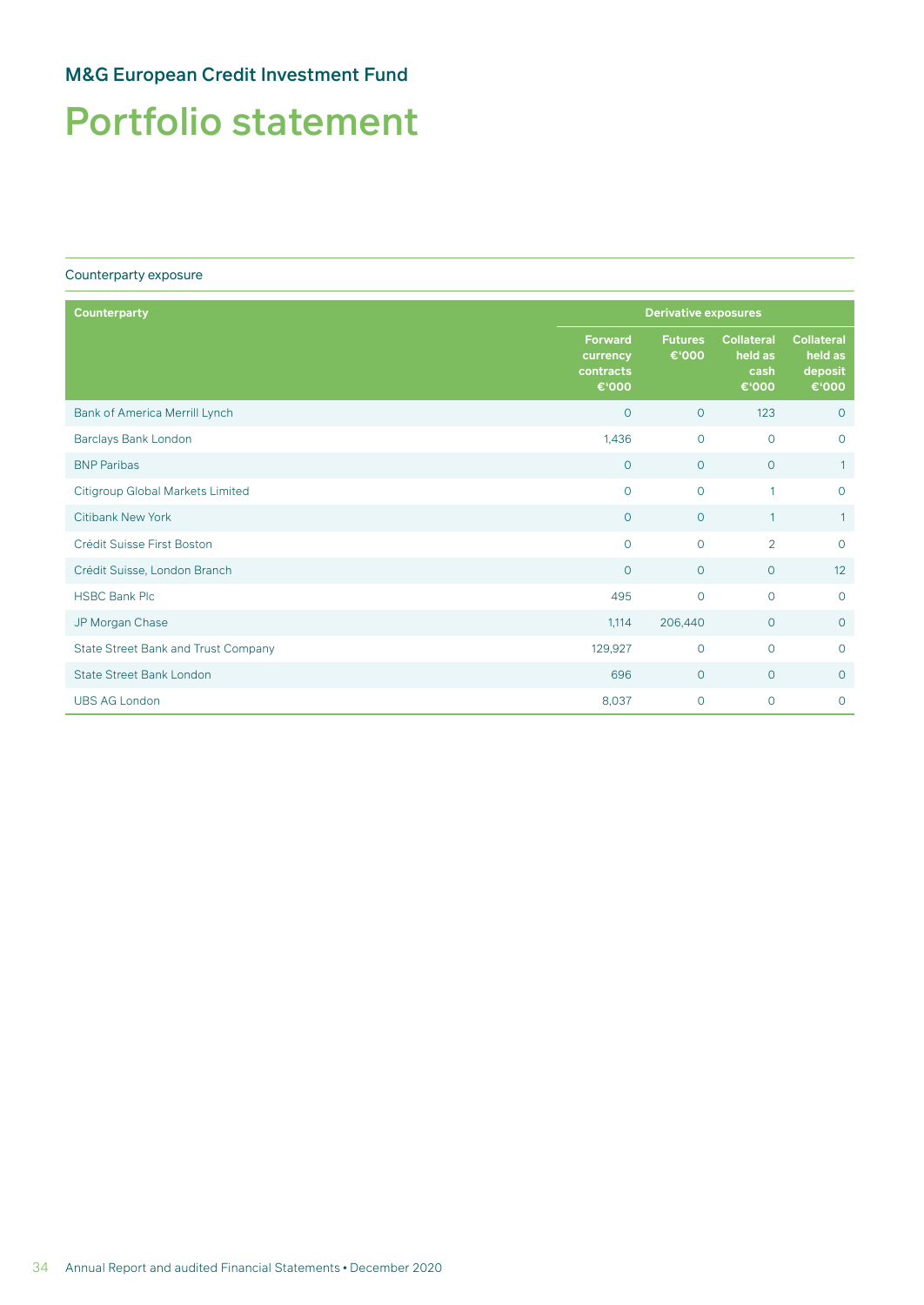## Portfolio statement

### Portfolio statement

| <b>Investment description</b>             | Holdings/<br>contracts | <b>Currency</b> | <b>Maturity date</b> | <b>Commitment</b><br>value €'000 | <b>Market value</b><br>€'000 | % of net<br>assets |
|-------------------------------------------|------------------------|-----------------|----------------------|----------------------------------|------------------------------|--------------------|
| <b>Corporate bonds</b>                    |                        |                 |                      |                                  | 254,768                      | 94.05              |
| <b>Belgium</b>                            |                        |                 |                      |                                  | 434                          | 0.16               |
| Solvay SA FRN                             | 400,000                | €               | 31.12.2099           |                                  | 434                          | 0.16               |
| <b>Cayman Islands</b>                     |                        |                 |                      |                                  | 3,686                        | 1.36               |
| Punch Taverns Finance B Ltd, REGS 7.369%  | 232,306                | £               | 30.09.2021           |                                  | 257                          | 0.09               |
| UPCB Finance IV Ltd, REGS 4%              | 684,000                | €               | 15.01.2027           |                                  | 698                          | 0.26               |
| UPCB Finance VII Ltd, REGS 3.625%         | 2,625,000              | €               | 15.06.2029           |                                  | 2,731                        | 1.01               |
| <b>Czech Republic</b>                     |                        |                 |                      |                                  | 413                          | 0.15               |
| Sazka Group AS, REGS 3.875%               | 426,000                | €               | 15.02.2027           |                                  | 413                          | 0.15               |
| <b>Denmark</b>                            |                        |                 |                      |                                  | 1,901                        | 0.70               |
| DKT Finance ApS, REGS 7%                  | 1,840,000              | €               | 17.06.2023           |                                  | 1,901                        | 0.70               |
| <b>Finland</b>                            |                        |                 |                      |                                  | 771                          | 0.28               |
| Nokia Oyj, EMTN 3.125%                    | 700,000                | €               | 15.05.2028           |                                  | 771                          | 0.28               |
| <b>France</b>                             |                        |                 |                      |                                  | 43,068                       | 15.90              |
| Altice France 5.875%                      | 1,035,000              | €               | 01.02.2027           |                                  | 1,105                        | 0.41               |
| Altice France SA/France, REGS 2.5%        | 500,000                | €               | 15.01.2025           |                                  | 492                          | 0.18               |
| Altice France SA/France, REGS 2.125%      | 300,000                | €               | 15.02.2025           |                                  | 290                          | 0.11               |
| Altice France SA/France, REGS 3.375%      | 950,000                | €               | 15.01.2028           |                                  | 942                          | 0.35               |
| Altice France SA/France, REGS 4.125%      | 1,034,000              | €               | 15.01.2029           |                                  | 1,058                        | 0.39               |
| Banijay Group SAS, REGS 6.5%              | 1,530,000              | €               | 01.03.2026           |                                  | 1,542                        | 0.57               |
| Burger King France 6%                     | 868,000                | €               | 01.05.2024           |                                  | 888                          | 0.33               |
| Casino Guichard Perrachon 4.498%          | 1,300,000              | €               | 07.03.2024           |                                  | 1,272                        | 0.47               |
| Casino Guichard Perrachon SA 6.625%       | 853,000                | €               | 15.01.2026           |                                  | 864                          | 0.32               |
| Casino Guichard Perrachon SA, EMTN 1.865% | 400,000                | €               | 13.06.2022           |                                  | 405                          | 0.15               |
| Casino Guichard Perrachon SA, EMTN 3.58%  | 800,000                | €               | 07.02.2025           |                                  | 724                          | 0.27               |
| Casino Guichard Perrachon SA, EMTN 4.048% | 600,000                | €               | 05.08.2026           |                                  | 533                          | 0.20               |
| <b>CMA CGM 5.25%</b>                      | 1,325,000              | €               | 15.01.2025           |                                  | 1,325                        | 0.49               |
| CMA CGM SA, REGS 7.5%                     | 1,000,000              | €               | 15.01.2026           |                                  | 1,074                        | 0.40               |
| Electricite de France SA FRN              | 1,200,000              | €               | 31.12.2099           |                                  | 1,311                        | 0.48               |
| Electricite de France SA, EMTN FRN        | 500,000                | €               | 22.01.2049           |                                  | 576                          | 0.21               |
| Electricite de France SA, EMTN FRN        | 700,000                | €               | 29.01.2049           |                                  | 805                          | 0.30               |
| Electricite de France SA, EMTN FRN        | 1,300,000              | £               | 22.07.2049           |                                  | 1,690                        | 0.62               |
| Electricite de France SA, EMTN FRN        | 1,600,000              | £               | 29.12.2049           |                                  | 2,042                        | 0.75               |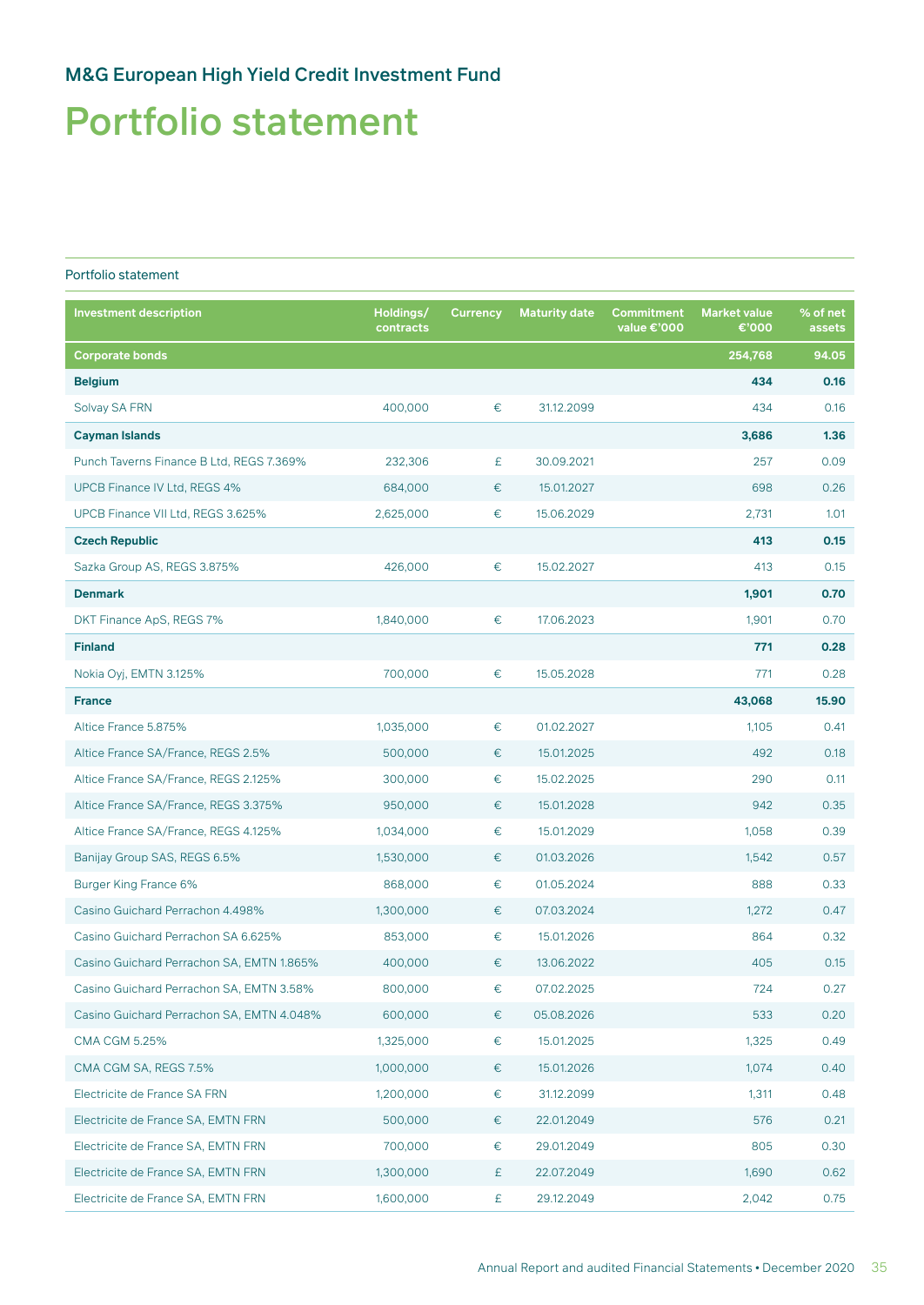## Portfolio statement

| <b>Investment description</b>           | Holdings/<br>contracts | <b>Currency</b> | <b>Maturity date</b> | <b>Commitment</b><br>value €'000 | <b>Market value</b><br>€'000 | % of net<br>assets |
|-----------------------------------------|------------------------|-----------------|----------------------|----------------------------------|------------------------------|--------------------|
| <b>Corporate bonds (continued)</b>      |                        |                 |                      |                                  |                              |                    |
| <b>France (continued)</b>               |                        |                 |                      |                                  |                              |                    |
| Elis SA, EMTN 2.875%                    | 300,000                | $\in$           | 15.02.2026           |                                  | 321                          | 0.12               |
| Elis SA, EMTN 1.625%                    | 300,000                | €               | 03.04.2028           |                                  | 296                          | 0.11               |
| Faurecia SE 3.125%                      | 150,000                | €               | 15.06.2026           |                                  | 155                          | 0.06               |
| Faurecia SE 2.375%                      | 500,000                | €               | 15.06.2027           |                                  | 506                          | 0.19               |
| Faurecia SE 3.75%                       | 1,600,000              | $\in$           | 15.06.2028           |                                  | 1,685                        | 0.62               |
| Iliad 1.875%                            | 500,000                | €               | 25.04.2025           |                                  | 510                          | 0.19               |
| Iliad 2.375%                            | 600,000                | $\in$           | 17.06.2026           |                                  | 624                          | 0.23               |
| La Financiere Atalian SASU, REGS 4%     | 856,000                | €               | 15.05.2024           |                                  | 795                          | 0.29               |
| La Financiere Atalian SASU, REGS 5.125% | 315,000                | €               | 15.05.2025           |                                  | 293                          | 0.11               |
| La Financiere Atalian SASU, REGS 6.625% | 300,000                | £               | 15.05.2025           |                                  | 312                          | 0.11               |
| Lagardere 1.625%                        | 600,000                | $\in$           | 21.06.2024           |                                  | 570                          | 0.21               |
| Orano SA, EMTN 3.375%                   | 1,100,000              | €               | 23.04.2026           |                                  | 1,201                        | 0.44               |
| Orano SA, EMTN 2.75%                    | 200,000                | $\in$           | 08.03.2028           |                                  | 211                          | 0.08               |
| Paprec Holding FRN                      | 215,000                | €               | 31.03.2025           |                                  | 207                          | 0.08               |
| Paprec Holding 4%                       | 400,000                | €               | 31.03.2025           |                                  | 400                          | 0.15               |
| Parts Europe FRN                        | 295,146                | €               | 01.05.2022           |                                  | 296                          | 0.11               |
| Parts Europe SA, REGS 6.5%              | 448,000                | €               | 16.07.2025           |                                  | 468                          | 0.17               |
| <b>Picard Groupe FRN</b>                | 200,000                | €               | 30.11.2023           |                                  | 200                          | 0.07               |
| Quadient 2.25%                          | 900,000                | $\in$           | 03.02.2025           |                                  | 887                          | 0.33               |
| Quatrim SASU, REGS 5.875%               | 1,000,000              | €               | 15.01.2024           |                                  | 1,041                        | 0.38               |
| Renault SA 1.125%                       | 800,000                | €               | 04.10.2027           |                                  | 753                          | 0.28               |
| Renault SA, EMTN 1.25%                  | 1,300,000              | €               | 24.06.2025           |                                  | 1,275                        | 0.47               |
| Renault SA, EMTN 2.375%                 | 1,000,000              | €               | 25.05.2026           |                                  | 1,014                        | 0.37               |
| Renault SA, EMTN 2%                     | 700,000                | €               | 28.09.2026           |                                  | 699                          | 0.26               |
| Rexel SA 2.125%                         | 400,000                | €               | 15.06.2025           |                                  | 403                          | 0.15               |
| <b>Rexel SA 2.75%</b>                   | 244,000                | €               | 15.06.2026           |                                  | 250                          | 0.09               |
| <b>Solvay Finance FRN</b>               | 1,720,000              | €               | 29.12.2049           |                                  | 1,970                        | 0.73               |
| <b>SPIE SA 2.625%</b>                   | 900,000                | €               | 18.06.2026           |                                  | 945                          | 0.35               |
| Tereos Finance Groupe I SA 4.125%       | 400,000                | $\in$           | 16.06.2023           |                                  | 394                          | 0.14               |
| Tereos Finance Groupe I SA, REGS 7.5%   | 525,000                | €               | 30.10.2025           |                                  | 559                          | 0.20               |
| Unibail-Rodamco-Westfield SE FRN        | 700,000                | €               | 31.12.2099           |                                  | 668                          | 0.25               |
| Vallourec 6.625%                        | 1,600,000              | €               | 15.10.2022           |                                  | 1,108                        | 0.41               |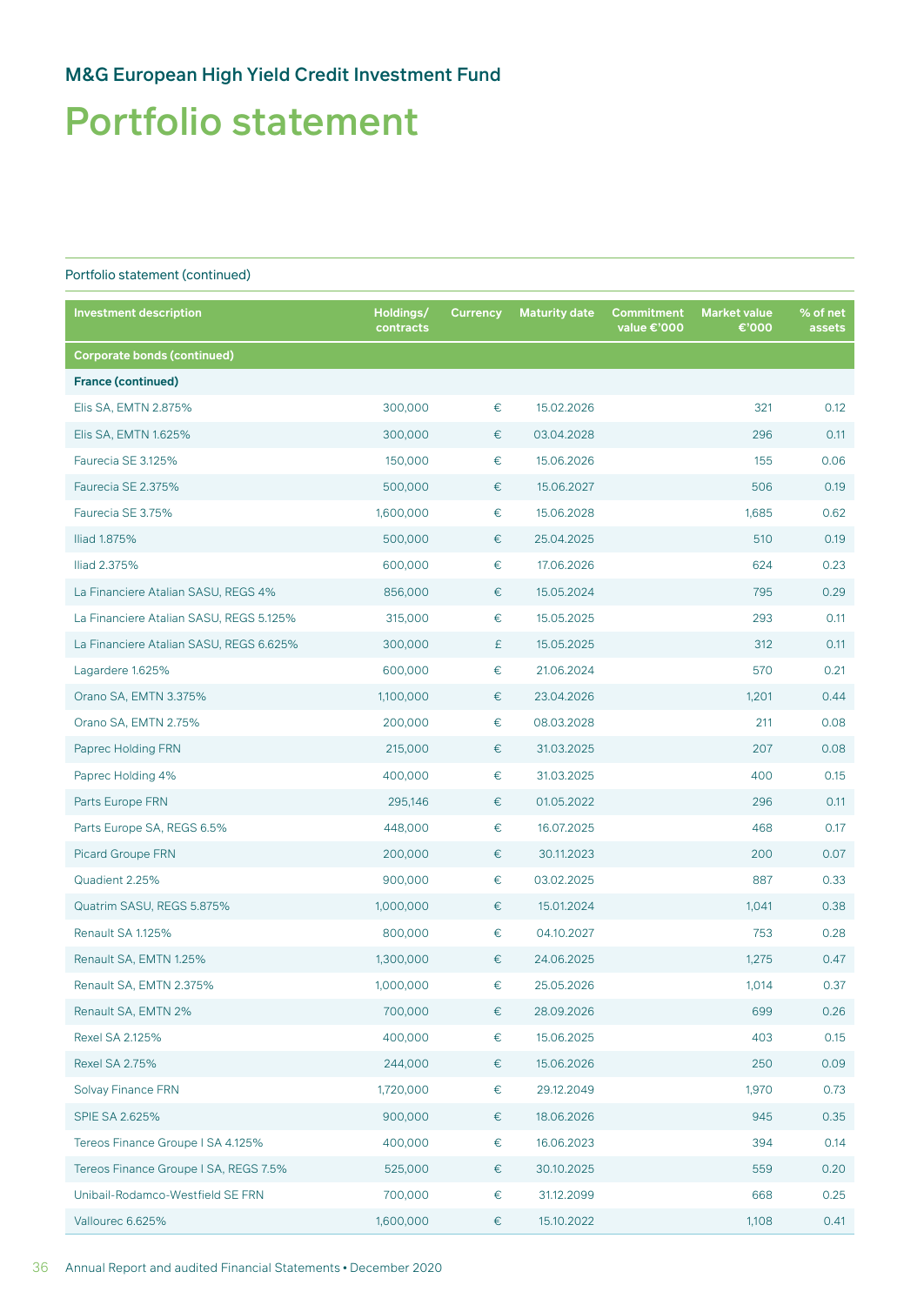## Portfolio statement

| <b>Investment description</b>                     | Holdings/<br>contracts | <b>Currency</b> | <b>Maturity date</b> | <b>Commitment</b><br>value €'000 | <b>Market value</b><br>€'000 | % of net<br>assets |
|---------------------------------------------------|------------------------|-----------------|----------------------|----------------------------------|------------------------------|--------------------|
| <b>Corporate bonds (continued)</b>                |                        |                 |                      |                                  |                              |                    |
| <b>France (continued)</b>                         |                        |                 |                      |                                  |                              |                    |
| Vallourec SA 2.25%                                | 1,100,000              | $\in$           | 30.09.2024           |                                  | 754                          | 0.28               |
| Vallourec SA, REGS 6.375%                         | 1,056,000              | €               | 15.10.2023           |                                  | 727                          | 0.27               |
| <b>Veolia Environnement SA FRN</b>                | 1,600,000              | €               | 31.12.2099           |                                  | 1,633                        | 0.60               |
| <b>Germany</b>                                    |                        |                 |                      |                                  | 24,674                       | 9.11               |
| Adler Pelzer Holding 4.125%                       | 387,000                | €               | 01.04.2024           |                                  | 364                          | 0.13               |
| ADLER Real Estate AG 1.875%                       | 1,300,000              | €               | 27.04.2023           |                                  | 1,310                        | 0.48               |
| ADLER Real Estate AG 2.125%                       | 325,000                | €               | 06.02.2024           |                                  | 330                          | 0.12               |
| <b>ADLER Real Estate AG 3%</b>                    | 1,000,000              | €               | 27.04.2026           |                                  | 1,056                        | 0.39               |
| <b>Bertelsmann FRN</b>                            | 2,300,000              | $\in$           | 23.04.2075           |                                  | 2,487                        | 0.92               |
| Bertelsmann SE & Co KGaA FRN                      | 500,000                | €               | 23.04.2075           |                                  | 518                          | 0.19               |
| Cheplapharm Arzneimittel 4.375%                   | 602,000                | €               | 15.01.2028           |                                  | 619                          | 0.23               |
| Consus Real Estate AG, REGS 9.625%                | 750,000                | €               | 15.05.2024           |                                  | 808                          | 0.30               |
| DEMIRE Deutsche Mittelstand Real Estate AG 1.875% | 1,000,000              | $\in$           | 15.10.2024           |                                  | 979                          | 0.36               |
| IHO Verwaltungs GmbH, REGS 3.625%                 | 750,000                | €               | 15.05.2025           |                                  | 767                          | 0.28               |
| IHO Verwaltungs GmbH, REGS, PIK                   | 950,000                | $\in$           | 15.09.2026           |                                  | 979                          | 0.36               |
| IHO Verwaltungs GmbH, REGS, PIK                   | 1,076,082              | €               | 15.05.2027           |                                  | 1,121                        | 0.41               |
| <b>INEOS Styrolution Group GmbH, REGS 2.25%</b>   | 450,000                | €               | 16.01.2027           |                                  | 437                          | 0.16               |
| Infineon Technologies FRN                         | 1,200,000              | €               | 31.12.2099           |                                  | 1,292                        | 0.48               |
| Infineon Technologies AG, EMTN FRN                | 200,000                | €               | 31.12.2099           |                                  | 208                          | 0.08               |
| <b>LANXESS AG FRN</b>                             | 854,000                | €               | 06.12.2076           |                                  | 916                          | 0.34               |
| Nidda BondCo GmbH, REGS 7.25%                     | 1,250,000              | €               | 30.09.2025           |                                  | 1,294                        | 0.48               |
| Nidda Healthcare Holding GmbH, REGS 3.5%          | 500,000                | €               | 30.09.2024           |                                  | 498                          | 0.18               |
| Nidda Healthcare Holding GmbH, REGS 3.5%          | 500,000                | €               | 30.09.2024           |                                  | 501                          | 0.19               |
| Novem Group FRN                                   | 245,000                | $\in$           | 15.05.2024           |                                  | 247                          | 0.09               |
| Tele Columbus AG, REGS 3.875%                     | 950,000                | €               | 02.05.2025           |                                  | 957                          | 0.35               |
| thyssenkrupp AG, EMTN 1.875%                      | 750,000                | €               | 06.03.2023           |                                  | 752                          | 0.28               |
| thyssenkrupp AG, EMTN 2.875%                      | 3,000,000              | €               | 22.02.2024           |                                  | 3,032                        | 1.12               |
| thyssenkrupp AG, EMTN 2.5%                        | 500,000                | €               | 25.02.2025           |                                  | 502                          | 0.19               |
| WEPA Hygieneprodukte GmbH, REGS 2.875%            | 855,000                | €               | 15.12.2027           |                                  | 868                          | 0.32               |
| ZF Finance GmbH, EMTN 3.75%                       | 1,700,000              | $\in$           | 21.09.2028           |                                  | 1,832                        | 0.68               |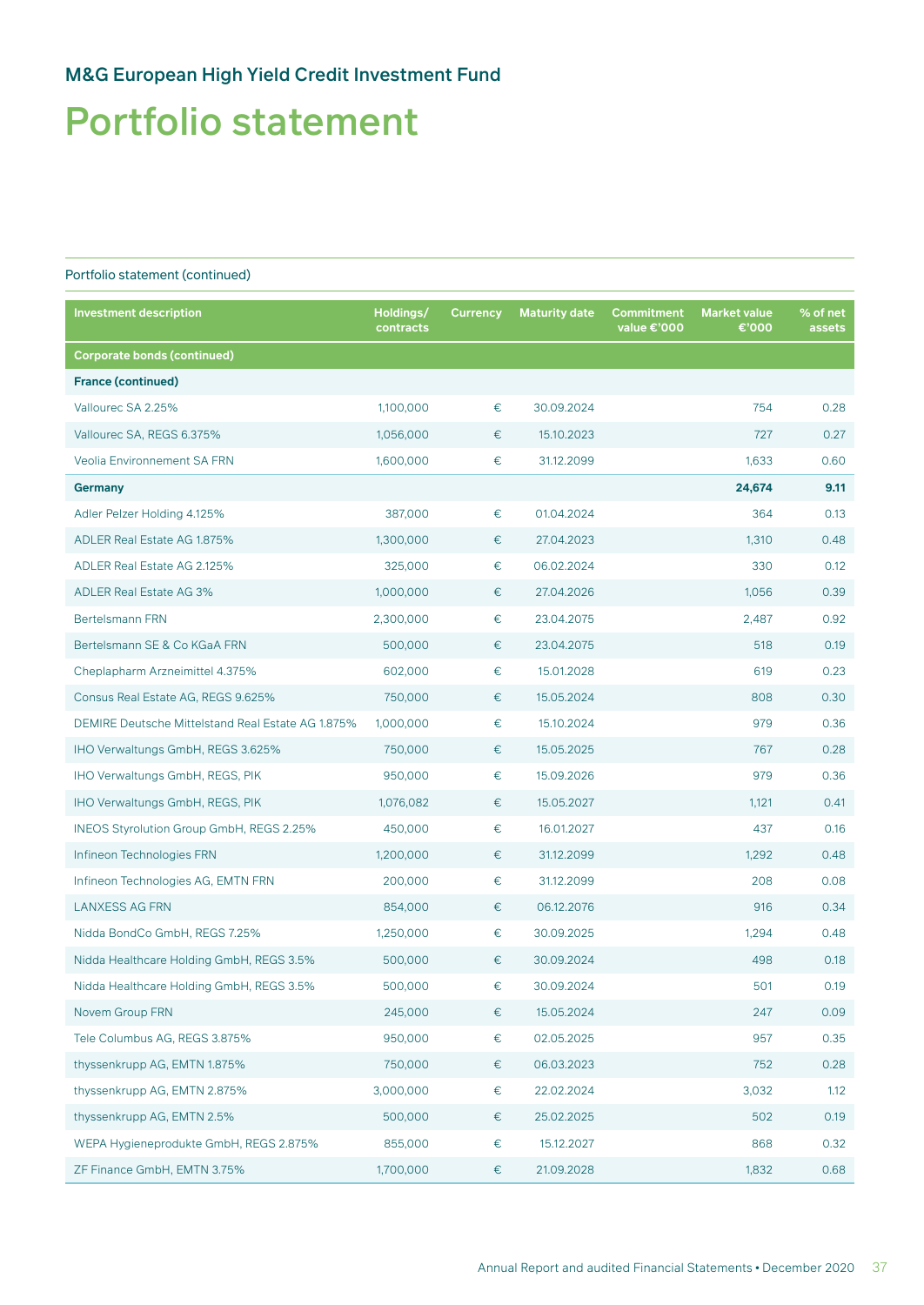## Portfolio statement

| <b>Investment description</b>                               | Holdings/<br>contracts | <b>Currency</b> | <b>Maturity date</b> | <b>Commitment</b><br>value €'000 | <b>Market value</b><br>€'000 | % of net<br>assets |
|-------------------------------------------------------------|------------------------|-----------------|----------------------|----------------------------------|------------------------------|--------------------|
| <b>Corporate bonds (continued)</b>                          |                        |                 |                      |                                  |                              |                    |
| <b>Guernsey</b>                                             |                        |                 |                      |                                  | 1,036                        | 0.38               |
| Summit Properties Ltd, REGS 2%                              | 1,050,000              | €               | 31.01.2025           |                                  | 1,036                        | 0.38               |
| <b>Ireland</b>                                              |                        |                 |                      |                                  | 2,406                        | 0.89               |
| eircom Finance DAC 3.5%                                     | 1,330,000              | €               | 15.05.2026           |                                  | 1,361                        | 0.50               |
| James Hardie International Finance 3.625%                   | 575,000                | €               | 01.10.2026           |                                  | 594                          | 0.22               |
| Virgin Media Vendor Financing Notes III DAC, REGS<br>4.875% | 394,000                | £               | 15.07.2028           |                                  | 451                          | 0.17               |
| <b>Isle Of Man</b>                                          |                        |                 |                      |                                  | 1,566                        | 0.58               |
| Playtech 4.25%                                              | 750,000                | €               | 07.03.2026           |                                  | 778                          | 0.29               |
| Playtech PLC 3.75%                                          | 775,000                | €               | 12.10.2023           |                                  | 788                          | 0.29               |
| <b>Italy</b>                                                |                        |                 |                      |                                  | 8,805                        | 3.25               |
| Autostrade per l'Italia 6.25%                               | 900,000                | £               | 09.06.2022           |                                  | 1,066                        | 0.39               |
| Autostrade per l'Italia SpA 2%                              | 767,000                | €               | 04.12.2028           |                                  | 772                          | 0.28               |
| Autostrade per l'Italia SpA, EMTN 4.375%                    | 1,725,000              | €               | 16.09.2025           |                                  | 1,942                        | 0.72               |
| Autostrade per l'Italia SpA, EMTN 1.75%                     | 700,000                | €               | 26.06.2026           |                                  | 698                          | 0.26               |
| Autostrade per l'Italia SpA, EMTN 1.75%                     | 900,000                | €               | 01.02.2027           |                                  | 898                          | 0.33               |
| Autostrade per l'Italia SpA, EMTN 1.875%                    | 1,100,000              | €               | 26.09.2029           |                                  | 1,095                        | 0.40               |
| Fire BC FRN                                                 | 200,000                | €               | 30.09.2024           |                                  | 192                          | 0.07               |
| International Design Group SPA, REGS 6.5%                   | 235,000                | €               | 15.11.2025           |                                  | 245                          | 0.09               |
| Leonardo 2.375%                                             | 691,000                | €               | 08.01.2026           |                                  | 720                          | 0.27               |
| Sisal Group SpA, REGS 7%                                    | 228,937                | €               | 31.07.2023           |                                  | 233                          | 0.09               |
| Telecom Italia 2.875%                                       | 150,000                | €               | 28.01.2026           |                                  | 159                          | 0.06               |
| Telecom Italia SpA/Milano, EMTN 2.75%                       | 300,000                | €               | 15.04.2025           |                                  | 315                          | 0.12               |
| Telecom Italia SpA/Milano, EMTN 3%                          | 200,000                | €               | 30.09.2025           |                                  | 214                          | 0.08               |
| Telecom Italia SpA/Milano, EMTN 5.25%                       | 200,000                | €               | 17.03.2055           |                                  | 256                          | 0.09               |
| <b>Jersey</b>                                               |                        |                 |                      |                                  | 3,799                        | 1.40               |
| AA Bond 5.5%                                                | 450,000                | £               | 31.07.2027           |                                  | 535                          | 0.20               |
| AA Bond Co Ltd, EMTN 4.875%                                 | 455,000                | £               | 31.07.2024           |                                  | 526                          | 0.19               |
| Adient Global Holdings 3.5%                                 | 825,000                | €               | 15.08.2024           |                                  | 825                          | 0.31               |
| CPUK Finance Ltd, REGS 4.875%                               | 700,000                | £               | 28.08.2025           |                                  | 784                          | 0.29               |
| Kennedy Wilson Europe Real Estate Ltd, EMTN 3.25%           | 700,000                | €               | 12.11.2025           |                                  | 712                          | 0.26               |
| Walnut Bidco 6.75%                                          | 400,000                | $\varepsilon$   | 01.08.2024           |                                  | 417                          | 0.15               |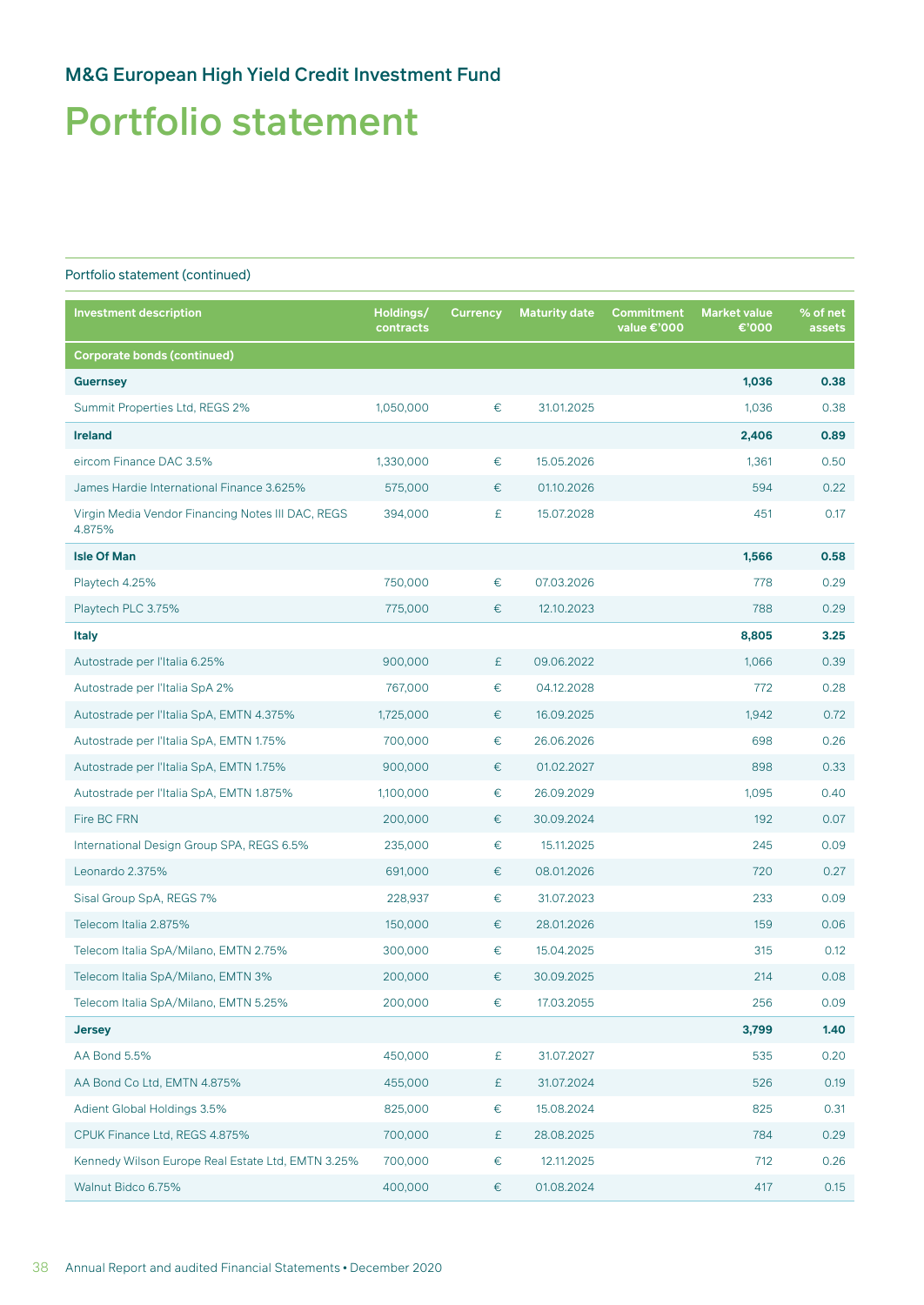## Portfolio statement

| <b>Investment description</b>                   | Holdings/<br>contracts | <b>Currency</b> | <b>Maturity date</b> | <b>Commitment</b><br>value €'000 | <b>Market value</b><br>€'000 | % of net<br>assets |
|-------------------------------------------------|------------------------|-----------------|----------------------|----------------------------------|------------------------------|--------------------|
| <b>Corporate bonds (continued)</b>              |                        |                 |                      |                                  |                              |                    |
| <b>Lithuania</b>                                |                        |                 |                      |                                  | 315                          | 0.12               |
| Maxima Grupe UAB, EMTN 3.25%                    | 298,000                | €               | 13.09.2023           |                                  | 315                          | 0.12               |
| Luxembourg                                      |                        |                 |                      |                                  | 30,912                       | 11.41              |
| ADLER Group SA 2.75%                            | 1,100,000              | $\in$           | 13.11.2026           |                                  | 1,130                        | 0.42               |
| ADO Properties SA 1.5%                          | 800,000                | €               | 26.07.2024           |                                  | 788                          | 0.29               |
| Altice Financing SA, REGS 3%                    | 950,000                | €               | 15.01.2028           |                                  | 917                          | 0.34               |
| Altice France Holding 8%                        | 2,350,000              | $\in$           | 15.05.2027           |                                  | 2,559                        | 0.94               |
| Altice France Holding 4%                        | 631,000                | $\in$           | 15.02.2028           |                                  | 603                          | 0.22               |
| Aramark International Finance Sarl, REGS 3.125% | 750,000                | €               | 01.04.2025           |                                  | 756                          | 0.28               |
| ArcelorMittal SA, EMTN 1.75%                    | 1,760,000              | €               | 19.11.2025           |                                  | 1,818                        | 0.67               |
| <b>ARD Finance</b>                              | 722,581                | €               | 30.06.2027           |                                  | 739                          | 0.27               |
| Aroundtown SA FRN                               | 500,000                | €               | 31.12.2099           |                                  | 503                          | 0.19               |
| B&M European Value Retail SA 3.625%             | 279,000                | £               | 15.07.2025           |                                  | 319                          | 0.12               |
| Cabot Financial Luxembourg 7.5%                 | 233,752                | £               | 01.10.2023           |                                  | 267                          | 0.10               |
| Cirsa Finance International Sarl, REGS 6.25%    | 695,000                | €               | 20.12.2023           |                                  | 696                          | 0.26               |
| ContourGlobal Power Holdings SA, REGS 4.125%    | 500,000                | €               | 01.08.2025           |                                  | 513                          | 0.19               |
| ContourGlobal Power Holdings SA, REGS 2.75%     | 1,500,000              | €               | 01.01.2026           |                                  | 1,495                        | 0.55               |
| ContourGlobal Power Holdings SA, REGS 3.125%    | 400,000                | €               | 01.01.2028           |                                  | 404                          | 0.15               |
| CPI Property Group SA FRN                       | 788,000                | €               | 31.12.2099           |                                  | 835                          | 0.31               |
| <b>Eurofins Scientific FRN</b>                  | 250,000                | $\in$           | 29.12.2049           |                                  | 270                          | 0.10               |
| <b>Eurofins Scientific FRN</b>                  | 1,250,000              | €               | 31.12.2099           |                                  | 1,309                        | 0.48               |
| <b>Groupe Ecore Holding FRN</b>                 | 400,000                | €               | 15.11.2023           |                                  | 360                          | 0.13               |
| INEOS Group Holdings SA, REGS 5.375%            | 855,000                | €               | 01.08.2024           |                                  | 868                          | 0.32               |
| Lincoln Financing 3.625%                        | 603,000                | €               | 01.04.2024           |                                  | 611                          | 0.23               |
| Matterhorn Telecom SA, REGS 4%                  | 1,150,000              | €               | 15.11.2027           |                                  | 1,183                        | 0.44               |
| Monitchem HoldCo 3 SA, REGS 5.25%               | 900,000                | $\in$           | 15.03.2025           |                                  | 937                          | 0.35               |
| <b>SES SA FRN</b>                               | 1,725,000              | €               | 29.12.2049           |                                  | 1,902                        | 0.70               |
| Stena International SA, REGS 3.75%              | 867,000                | €               | 01.02.2025           |                                  | 850                          | 0.31               |
| Summer (BC) Holdco B 5.75%                      | 1,925,000              | €               | 31.10.2026           |                                  | 2,036                        | 0.75               |
| Summer BC Holdco A Sarl, REGS 9.25%             | 675,789                | $\in$           | 31.10.2027           |                                  | 716                          | 0.26               |
| Telecom Italia Finance 7.75%                    | 2,459,000              | €               | 24.01.2033           |                                  | 3,638                        | 1.34               |
| <b>TLG Finance Sarl FRN</b>                     | 1,000,000              | €               | 31.12.2099           |                                  | 1,049                        | 0.39               |
| Vivion Investments Sarl 3%                      | 300,000                | €               | 08.08.2024           |                                  | 278                          | 0.10               |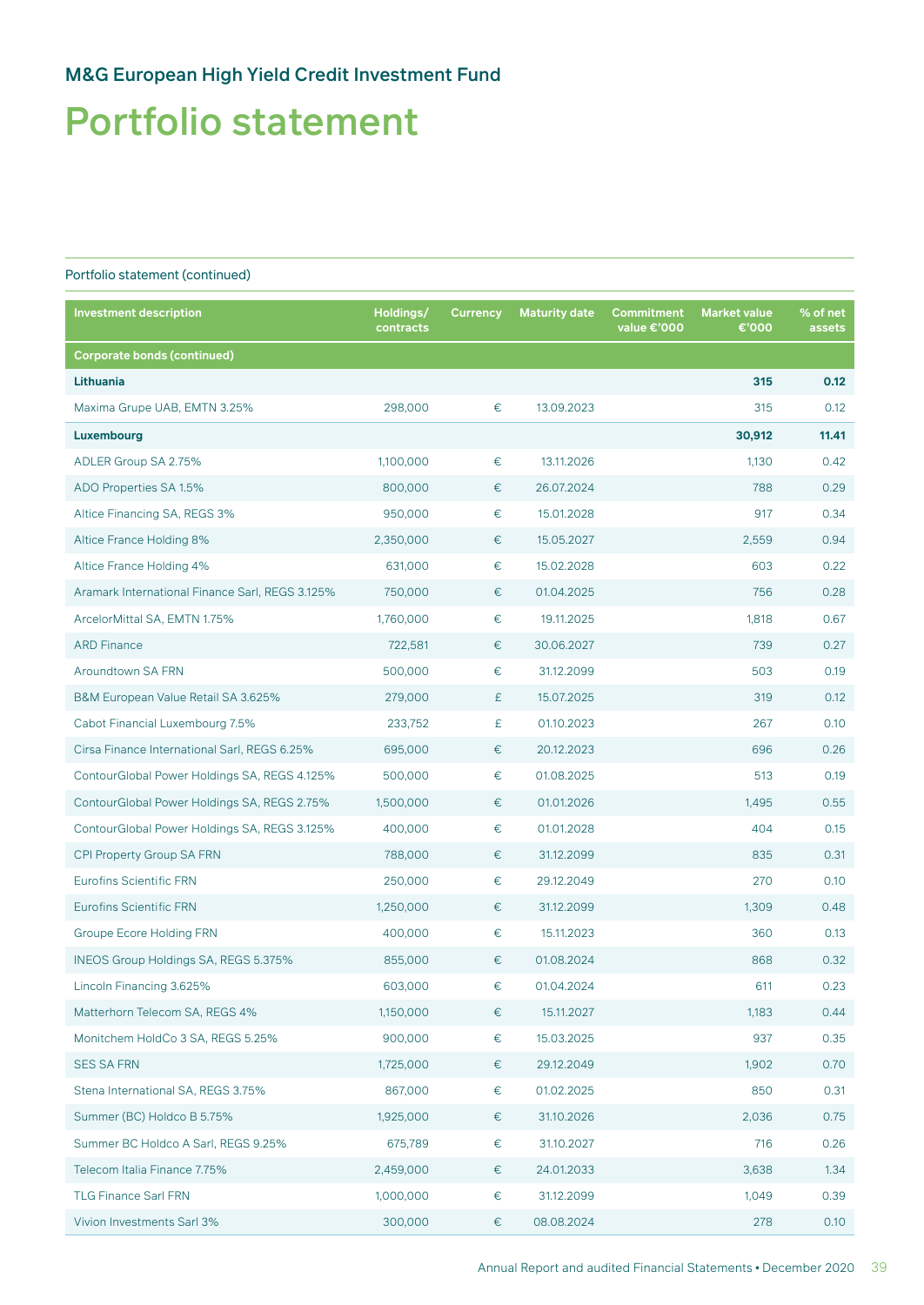## Portfolio statement

| <b>Investment description</b>                                          | Holdings/<br>contracts | <b>Currency</b> | <b>Maturity date</b> | <b>Commitment</b><br>value €'000 | <b>Market value</b><br>€'000 | % of net<br>assets |
|------------------------------------------------------------------------|------------------------|-----------------|----------------------|----------------------------------|------------------------------|--------------------|
| <b>Corporate bonds (continued)</b>                                     |                        |                 |                      |                                  |                              |                    |
| <b>Luxembourg (continued)</b>                                          |                        |                 |                      |                                  |                              |                    |
| Vivion Investments Sarl 3.5%                                           | 600,000                | $\in$           | 01.11.2025           |                                  | 563                          | 0.21               |
| <b>Netherlands (The)</b>                                               |                        |                 |                      |                                  | 37,562                       | 13.87              |
| Abertis Infraestructuras Finance BV FRN                                | 1,200,000              | $\in$           | 31.12.2099           |                                  | 1,247                        | 0.46               |
| Axalta Coating Systems Dutch Holding B 3.75%                           | 1,100,000              | €               | 15.01.2025           |                                  | 1,124                        | 0.41               |
| Dufry One BV 2.5%                                                      | 600,000                | €               | 15.10.2024           |                                  | 578                          | 0.21               |
| Dufry One BV 2%                                                        | 350,000                | €               | 15.02.2027           |                                  | 329                          | 0.12               |
| ELM BV for Firmenich International SA FRN                              | 1,300,000              | $\in$           | 31.12.2099           |                                  | 1,408                        | 0.52               |
| Energizer Gamma Acquisition BV, REGS 4.625%                            | 700,000                | €               | 15.07.2026           |                                  | 728                          | 0.27               |
| Fiat Chrysler Automobiles NV 4.5%                                      | 914,000                | $\in$           | 07.07.2028           |                                  | 1,119                        | 0.41               |
| Goodyear Europe BV, REGS 3.75%                                         | 200,000                | €               | 15.12.2023           |                                  | 201                          | 0.07               |
| IPD 3 BV, REGS 5.5%                                                    | 600,000                | $\in$           | 01.12.2025           |                                  | 621                          | 0.23               |
| Koninklijke KPN FRN                                                    | 500,000                | $\in$           | 31.12.2099           |                                  | 503                          | 0.19               |
| Koninklijke KPN NV, REGS FRN                                           | 900,000                | US\$            | 28.03.2073           |                                  | 775                          | 0.29               |
| LKQ European Holdings BV, REGS 3.625%                                  | 350,000                | €               | 01.04.2026           |                                  | 359                          | 0.13               |
| Maxeda DIY Holding BV, REGS 5.875%                                     | 1,000,000              | $\in$           | 01.10.2026           |                                  | 1,045                        | 0.39               |
| Naturgy Finance BV FRN                                                 | 1,100,000              | €               | 29.12.2049           |                                  | 1,170                        | 0.43               |
| <b>OCI NV, REGS 3.125%</b>                                             | 1,175,000              | €               | 01.11.2024           |                                  | 1,212                        | 0.45               |
| <b>OCI NV, REGS 3.625%</b>                                             | 910,000                | $\in$           | 15.10.2025           |                                  | 948                          | 0.35               |
| OI European Group 2.875%                                               | 700,000                | €               | 15.02.2025           |                                  | 713                          | 0.26               |
| OI European Group BV, REGS 3.125%                                      | 850,000                | €               | 15.11.2024           |                                  | 882                          | 0.33               |
| Repsol International Finance BV FRN                                    | 850,000                | €               | 31.12.2099           |                                  | 915                          | 0.34               |
| Repsol International Finance BV FRN                                    | 2,550,000              | €               | 31.12.2099           |                                  | 2,840                        | 1.05               |
| Saipem Finance International BV, EMTN 2.625%                           | 300,000                | €               | 07.01.2025           |                                  | 311                          | 0.11               |
| Saipem Finance International BV, EMTN 3.375%                           | 1,360,000              | $\in$           | 15.07.2026           |                                  | 1,422                        | 0.53               |
| Samvardhana Motherson Automotive Systems Group<br><b>BV, REGS 1.8%</b> | 200,000                | $\in$           | 06.07.2024           |                                  | 195                          | 0.07               |
| Sigma Holdco BV, REGS 5.75%                                            | 1,200,000              | €               | 15.05.2026           |                                  | 1,191                        | 0.44               |
| Summer BidCo BV, REGS 9%                                               | 1,573,125              | €               | 15.11.2025           |                                  | 1,635                        | 0.60               |
| Sunshine Mid BV, REGS 6.5%                                             | 400,000                | €               | 15.05.2026           |                                  | 417                          | 0.15               |
| <b>Telefonica Europe FRN</b>                                           | 400,000                | $\in$           | 31.12.2099           |                                  | 435                          | 0.16               |
| <b>Telefonica Europe BV FRN</b>                                        | 1,000,000              | €               | 31.03.2049           |                                  | 1,128                        | 0.42               |
| Telefonica Europe BV FRN                                               | 1,900,000              | €               | 31.12.2099           |                                  | 1,949                        | 0.72               |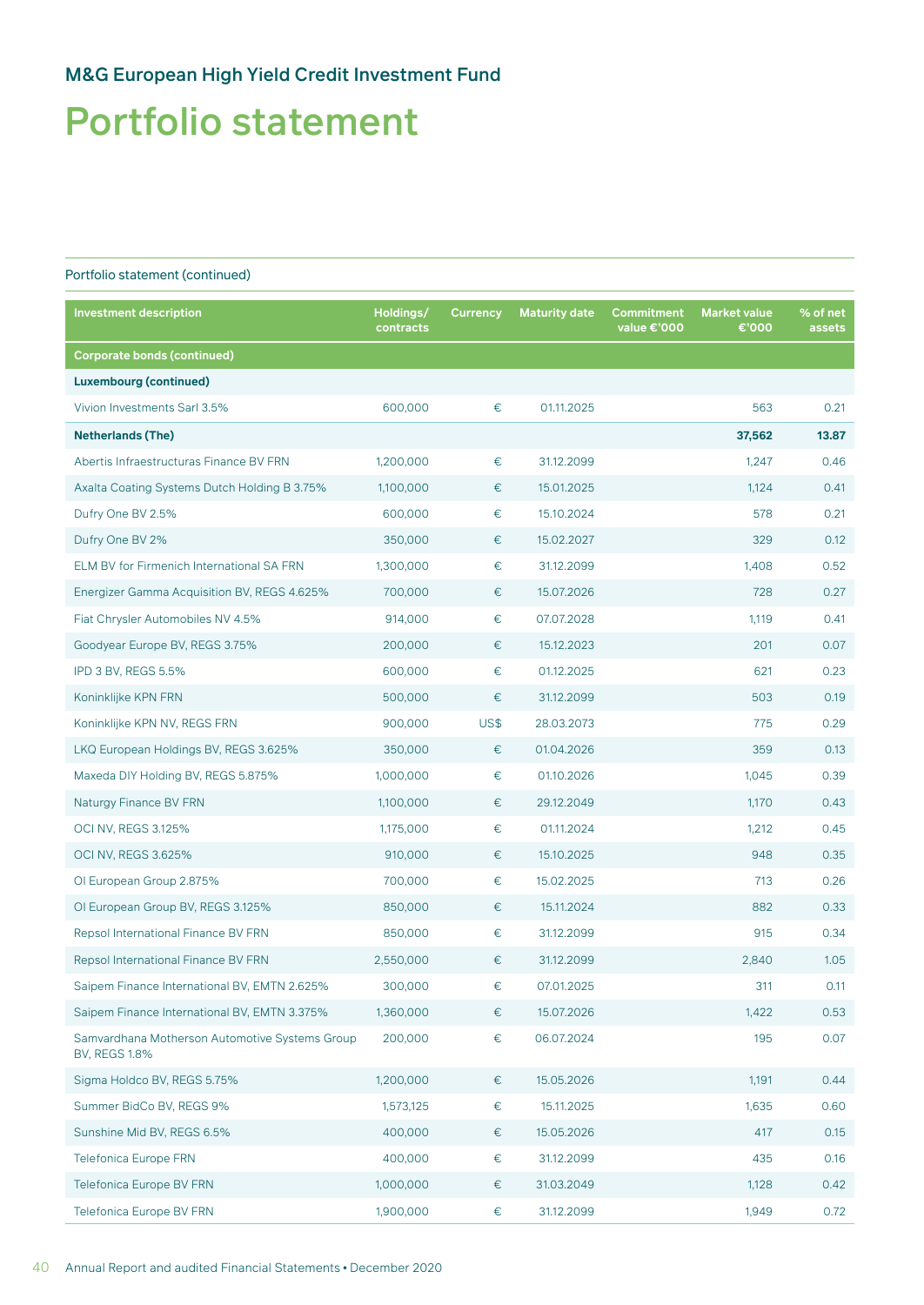## Portfolio statement

| <b>Investment description</b>                                          | Holdings/<br>contracts | <b>Currency</b> | <b>Maturity date</b> | <b>Commitment</b><br>value €'000 | <b>Market value</b><br>€'000 | % of net<br>assets |
|------------------------------------------------------------------------|------------------------|-----------------|----------------------|----------------------------------|------------------------------|--------------------|
| <b>Corporate bonds (continued)</b>                                     |                        |                 |                      |                                  |                              |                    |
| <b>Netherlands (The) (continued)</b>                                   |                        |                 |                      |                                  |                              |                    |
| <b>Telefonica Europe BV FRN</b>                                        | 1,200,000              | €               | 31.12.2099           |                                  | 1,298                        | 0.48               |
| Teva Pharmaceutical Finance Netherlands II 4.5%                        | 550,000                | €               | 01.03.2025           |                                  | 571                          | 0.21               |
| Teva Pharmaceutical Finance Netherlands II BV 1.125%                   | 200,000                | $\in$           | 15.10.2024           |                                  | 186                          | 0.07               |
| Trivium Packaging Finance 3.75%                                        | 496,000                | €               | 15.08.2026           |                                  | 512                          | 0.19               |
| UPC Holding BV, REGS 3.875%                                            | 450,000                | €               | 15.06.2029           |                                  | 464                          | 0.17               |
| Volkswagen International Finance NV FRN                                | 1,000,000              | €               | 31.12.2099           |                                  | 1,077                        | 0.40               |
| ZF Europe Finance 2.5%                                                 | 700,000                | $\in$           | 23.10.2027           |                                  | 708                          | 0.26               |
| ZF Europe Finance 3%                                                   | 1,000,000              | €               | 23.10.2029           |                                  | 1,026                        | 0.38               |
| Ziggo 4.25%                                                            | 640,000                | $\in$           | 15.01.2027           |                                  | 671                          | 0.25               |
| Ziggo Bond Co BV, REGS 3.375%                                          | 2,250,000              | €               | 28.02.2030           |                                  | 2,270                        | 0.84               |
| Ziggo BV, REGS 2.875%                                                  | 1,350,000              | €               | 15.01.2030           |                                  | 1,379                        | 0.51               |
| <b>Norway</b>                                                          |                        |                 |                      |                                  | 1,208                        | 0.45               |
| Adevinta ASA, REGS 2.625%                                              | 857,000                | €               | 15.11.2025           |                                  | 877                          | 0.33               |
| Adevinta ASA, REGS 3%                                                  | 319,000                | €               | 15.11.2027           |                                  | 331                          | 0.12               |
| <b>Spain</b>                                                           |                        |                 |                      |                                  | 5,093                        | 1.88               |
| Gestamp Automocion SA, REGS 3.25%                                      | 1,000,000              | €               | 30.04.2026           |                                  | 1,018                        | 0.37               |
| Grifols SA, REGS 3.2%                                                  | 1,300,000              | €               | 01.05.2025           |                                  | 1,317                        | 0.49               |
| Lorca Telecom Bondco SA, REGS 4%                                       | 1,151,000              | €               | 18.09.2027           |                                  | 1,215                        | 0.45               |
| <b>Telefonica Europe FRN</b>                                           | 1,500,000              | €               | 31.12.2099           |                                  | 1,543                        | 0.57               |
| <b>Supranational</b>                                                   |                        |                 |                      |                                  | 4,322                        | 1.60               |
| Ardagh Packaging Finance Via Ardagh Holdings USA<br>2.125%             | 450,000                | €               | 15.08.2026           |                                  | 452                          | 0.17               |
| Ardagh Packaging Finance Via Ardagh Holdings USA<br>2.125%             | 783.000                | €               | 15.08.2026           |                                  | 786                          | 0.29               |
| Ardagh Packaging Finance Via Ardagh Holdings USA<br>4.75%              | 670,000                | £               | 15.07.2027           |                                  | 779                          | 0.29               |
| CANPACK Via Eastern PA Land Investment Holding<br><b>FRN</b>           | 842,000                | €               | 01.11.2027           |                                  | 871                          | 0.32               |
| Eagle Intermediate Global Holding Via Ruyi US<br><b>Finance 5.375%</b> | 250,000                | $\in$           | 01.05.2023           |                                  | 217                          | 0.08               |
| Starfruit Finco Via Starfruit US Holdco 6.5%                           | 1,150,000              | €               | 01.10.2026           |                                  | 1,217                        | 0.45               |
| <b>Sweden</b>                                                          |                        |                 |                      |                                  | 9,922                        | 3.66               |
| Akelius Residential Property AB FRN                                    | 1,828,000              | €               | 17.05.2081           |                                  | 1,851                        | 0.68               |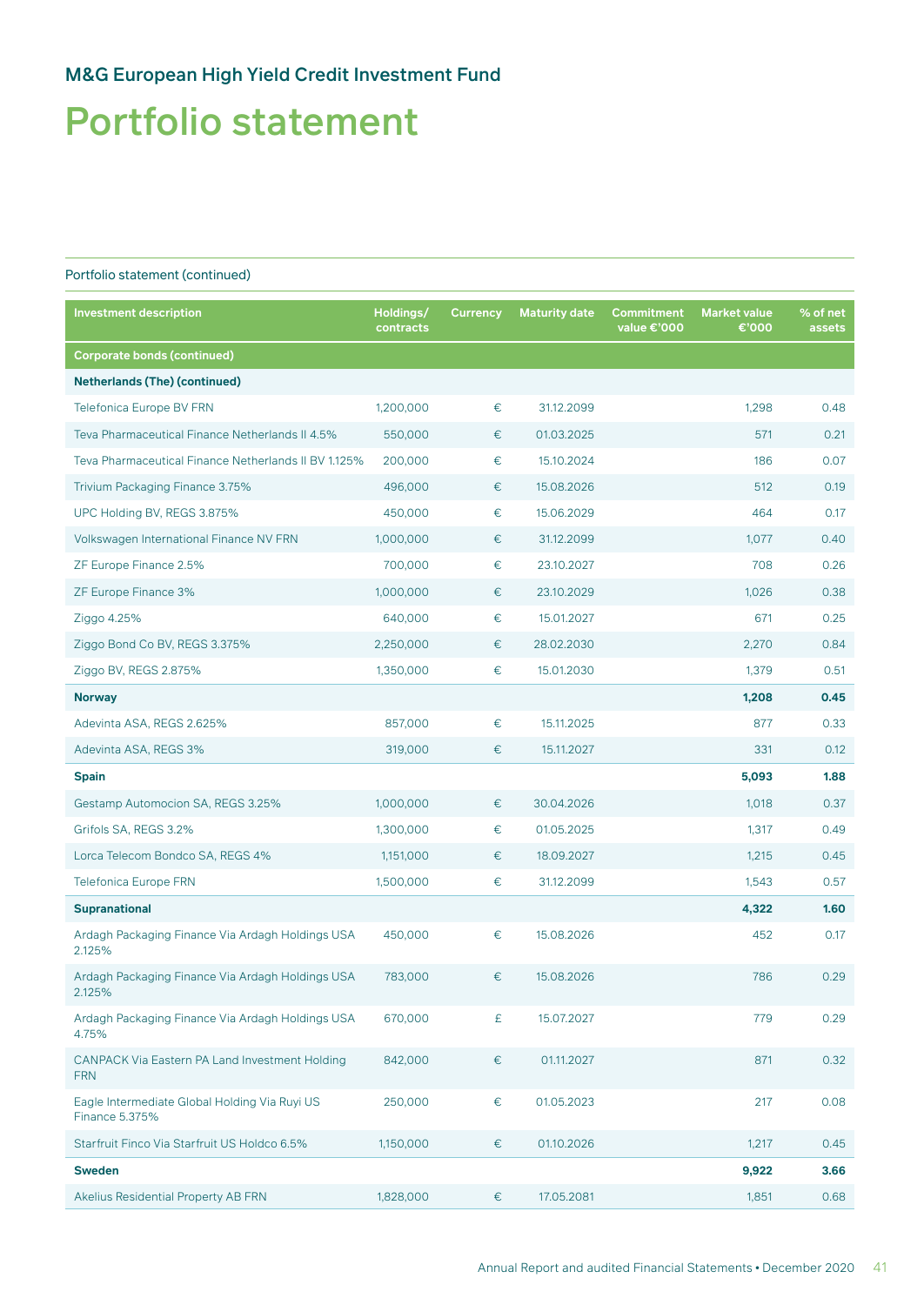## Portfolio statement

| <b>Investment description</b>             | Holdings/<br>contracts | <b>Currency</b> | <b>Maturity date</b> | <b>Commitment</b><br>value €'000 | <b>Market value</b><br>€'000 | % of net<br>assets |
|-------------------------------------------|------------------------|-----------------|----------------------|----------------------------------|------------------------------|--------------------|
| <b>Corporate bonds (continued)</b>        |                        |                 |                      |                                  |                              |                    |
| <b>Sweden (continued)</b>                 |                        |                 |                      |                                  |                              |                    |
| <b>Fastighets AB Balder FRN</b>           | 250,000                | €               | 07.03.2078           |                                  | 256                          | 0.09               |
| Heimstaden Bostad AB FRN                  | 1,500,000              | €               | 31.12.2099           |                                  | 1,563                        | 0.58               |
| Intrum 3.5%                               | 475,000                | €               | 15.07.2026           |                                  | 473                          | 0.17               |
| Intrum AB, REGS 4.875%                    | 200,000                | €               | 15.08.2025           |                                  | 208                          | 0.08               |
| Samhallsbyggnadsbolaget i Norden AB FRN   | 728,000                | €               | 31.12.2099           |                                  | 729                          | 0.27               |
| Samhallsbyggnadsbolaget i Norden AB FRN   | 600,000                | €               | 31.12.2099           |                                  | 644                          | 0.24               |
| Verisure Holding AB, REGS 3.5%            | 250,000                | €               | 15.05.2023           |                                  | 254                          | 0.09               |
| Verisure Holding AB, REGS 3.875%          | 1,050,000              | €               | 15.07.2026           |                                  | 1,079                        | 0.40               |
| Verisure Midholding 5.75%                 | 2,822,000              | €               | 01.12.2023           |                                  | 2,865                        | 1.06               |
| <b>United Kingdom</b>                     |                        |                 |                      |                                  | 47,914                       | 17.69              |
| Argiva Broadcast Finance PLC 6.75%        | 801,000                | £               | 30.09.2023           |                                  | 926                          | 0.34               |
| Arrow Global Finance PLC, REGS 5.125%     | 750,000                | £               | 15.09.2024           |                                  | 840                          | 0.31               |
| Boparan Finance PLC, REGS 7.625%          | 1,168,000              | £               | 30.11.2025           |                                  | 1,324                        | 0.49               |
| <b>BP Capital Markets PLC FRN</b>         | 218,000                | €               | 31.12.2099           |                                  | 239                          | 0.09               |
| <b>BP Capital Markets PLC FRN</b>         | 457,000                | £               | 31.12.2099           |                                  | 550                          | 0.20               |
| Centrica PLC FRN                          | 600,000                | £               | 10.04.2075           |                                  | 726                          | 0.27               |
| Co-operative Group Holdings 2011 Ltd 7.5% | 850,000                | £               | 08.07.2026           |                                  | 1,154                        | 0.43               |
| Co-Operative Group Ltd 5.125%             | 350,000                | £               | 17.05.2024           |                                  | 418                          | 0.15               |
| Daily Mail & General Trust 6.375%         | 650,000                | £               | 21.06.2027           |                                  | 864                          | 0.32               |
| Drax Finco PLC 2.625%                     | 198,000                | €               | 01.11.2025           |                                  | 204                          | 0.08               |
| Elli Finance UK PLC, REGS                 | 260,000                | £               | 15.06.2019           |                                  | 274                          | 0.10               |
| Firstgroup PLC 6.875%                     | 520,000                | £               | 18.09.2024           |                                  | 660                          | 0.24               |
| GKN Holdings 4.625%                       | 1,185,000              | £               | 12.05.2032           |                                  | 1,414                        | 0.52               |
| Hammerson 1.75%                           | 850,000                | €               | 15.03.2023           |                                  | 817                          | 0.30               |
| Heathrow Finance 4.375%                   | 100,000                | £               | 01.03.2027           |                                  | 112                          | 0.04               |
| Heathrow Finance 4.625%                   | 482,000                | £               | 01.09.2029           |                                  | 538                          | 0.20               |
| Heathrow Finance PLC 6.25%                | 100,000                | £               | 03.03.2025           |                                  | 120                          | 0.04               |
| HJ Heinz Finance UK 6.25%                 | 838,000                | £               | 18.02.2030           |                                  | 1,197                        | 0.44               |
| Iceland Bondco PLC, REGS 6.75%            | 625,000                | £               | 15.07.2024           |                                  | 713                          | 0.26               |
| Iceland Bondco PLC, REGS 4.625%           | 950,000                | £               | 15.03.2025           |                                  | 1,059                        | 0.39               |
| INEOS Finance PLC, REGS 2.125%            | 450,000                | €               | 15.11.2025           |                                  | 446                          | 0.16               |
| INEOS Finance PLC, REGS 2.875%            | 1,575,000              | €               | 01.05.2026           |                                  | 1,599                        | 0.59               |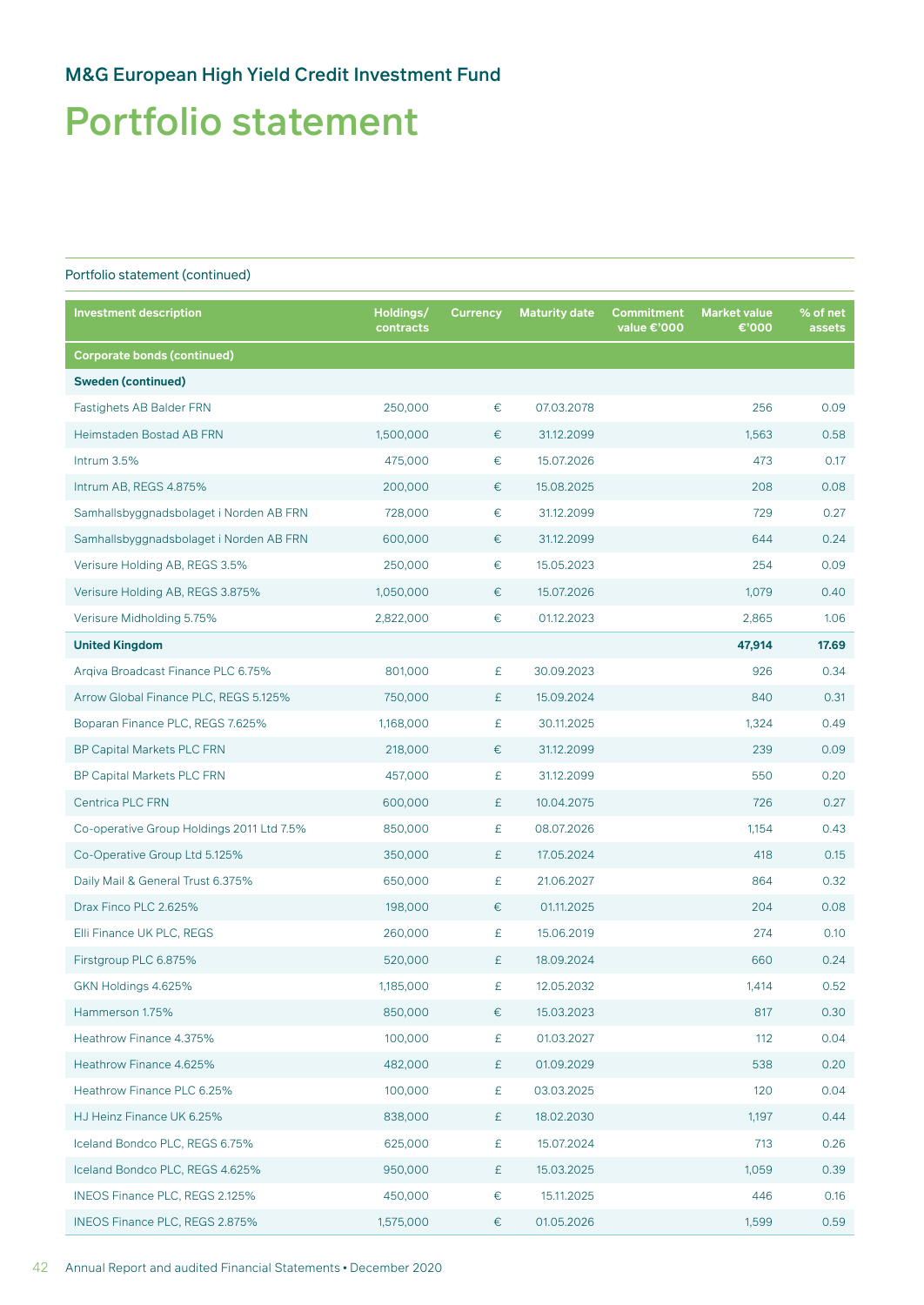## Portfolio statement

| <b>Investment description</b>                                    | Holdings/<br>contracts | <b>Currency</b> | <b>Maturity date</b> | Commitment<br>value €'000 | <b>Market value</b><br>€'000 | % of net<br>assets |
|------------------------------------------------------------------|------------------------|-----------------|----------------------|---------------------------|------------------------------|--------------------|
| <b>Corporate bonds (continued)</b>                               |                        |                 |                      |                           |                              |                    |
| <b>United Kingdom (continued)</b>                                |                        |                 |                      |                           |                              |                    |
| International Game Technology PLC, REGS 4.75%                    | 1,350,000              | $\in$           | 15.02.2023           |                           | 1,417                        | 0.52               |
| International Game Technology PLC, REGS 3.5%                     | 805,000                | €               | 15.07.2024           |                           | 842                          | 0.31               |
| International Game Technology PLC, REGS 3.5%                     | 550,000                | €               | 15.06.2026           |                           | 570                          | 0.21               |
| International Game Technology PLC, REGS 2.375%                   | 377,000                | €               | 15.04.2028           |                           | 375                          | 0.14               |
| Iron Mountain UK PLC, REGS 3.875%                                | 1,670,000              | £               | 15.11.2025           |                           | 1,898                        | 0.70               |
| Jaguar Land Rover Automotive 6.875%                              | 650,000                | €               | 15.11.2026           |                           | 670                          | 0.25               |
| Jaguar Land Rover Automotive PLC, REGS 2.2%                      | 100,000                | $\in$           | 15.01.2024           |                           | 93                           | 0.03               |
| Jaguar Land Rover Automotive PLC, REGS 5.875%                    | 728,000                | €               | 15.11.2024           |                           | 745                          | 0.27               |
| Jaguar Land Rover Automotive PLC, REGS 4.5%                      | 700,000                | $\in$           | 15.01.2026           |                           | 665                          | 0.25               |
| Ladbrokes Group Finance 5.125%                                   | 200,000                | £               | 08.09.2023           |                           | 235                          | 0.09               |
| Ladbrokes Group Finance PLC 5.125%                               | 300,000                | £               | 16.09.2022           |                           | 351                          | 0.13               |
| Pinewood Finance Co Ltd, REGS 3.25%                              | 993,000                | £               | 30.09.2025           |                           | 1,134                        | 0.42               |
| Pinnacle Bidco PLC, REGS 5.5%                                    | 355,000                | €               | 15.02.2025           |                           | 352                          | 0.13               |
| Pinnacle Bidco PLC, REGS 6.375%                                  | 600,000                | £               | 15.02.2025           |                           | 665                          | 0.25               |
| Premier Foods Finance 6.25%                                      | 918,000                | £               | 15.10.2023           |                           | 1,061                        | 0.39               |
| RAC Bond Co PLC, REGS 5%                                         | 450,000                | £               | 06.11.2022           |                           | 506                          | 0.19               |
| Rolls-Royce 1.625%                                               | 325,000                | €               | 09.05.2028           |                           | 304                          | 0.11               |
| Rolls-Royce PLC, EMTN 0.875%                                     | 1,400,000              | €               | 09.05.2024           |                           | 1,323                        | 0.49               |
| Rolls-Royce PLC, REGS 3.625%                                     | 760,000                | US\$            | 14.10.2025           |                           | 627                          | 0.23               |
| Rolls-Royce PLC, REGS 4.625%                                     | 1,194,000              | €               | 16.02.2026           |                           | 1,295                        | 0.48               |
| Saga PLC 3.375%                                                  | 100,000                | £               | 12.05.2024           |                           | 103                          | 0.04               |
| Stagecoach Group PLC 4%                                          | 206,000                | £               | 29.09.2025           |                           | 246                          | 0.09               |
| Stonegate Pub Co Financing 8.25%                                 | 1,100,000              | £               | 31.07.2025           |                           | 1,249                        | 0.46               |
| Thames Water Kemble Finance PLC 4.625%                           | 707,000                | £               | 19.05.2026           |                           | 802                          | 0.30               |
| Virgin Media Finance PLC, REGS 3.75%                             | 400,000                | €               | 15.07.2030           |                           | 408                          | 0.15               |
| Virgin Media Secured Finance 4.125%                              | 486,000                | £               | 15.08.2030           |                           | 555                          | 0.20               |
| Virgin Media Secured Finance PLC, REGS 5.25%                     | 1,450,000              | £               | 15.05.2029           |                           | 1,752                        | 0.65               |
| Virgin Media Secured Finance PLC, REGS 4.25%                     | 1,331,000              | £               | 15.01.2030           |                           | 1,533                        | 0.57               |
| Viridian Group FinanceCo PLC/Viridian Power &<br>Energy, REGS 4% | 435,000                | €               | 15.09.2025           |                           | 441                          | 0.16               |
| Vmed O2 UK Financing I PLC, REGS 3.25%                           | 2,757,000              | €               | 31.01.2031           |                           | 2,843                        | 1.05               |
| Vodafone Group FRN                                               | 1,000,000              | €               | 03.01.2079           |                           | 1,039                        | 0.38               |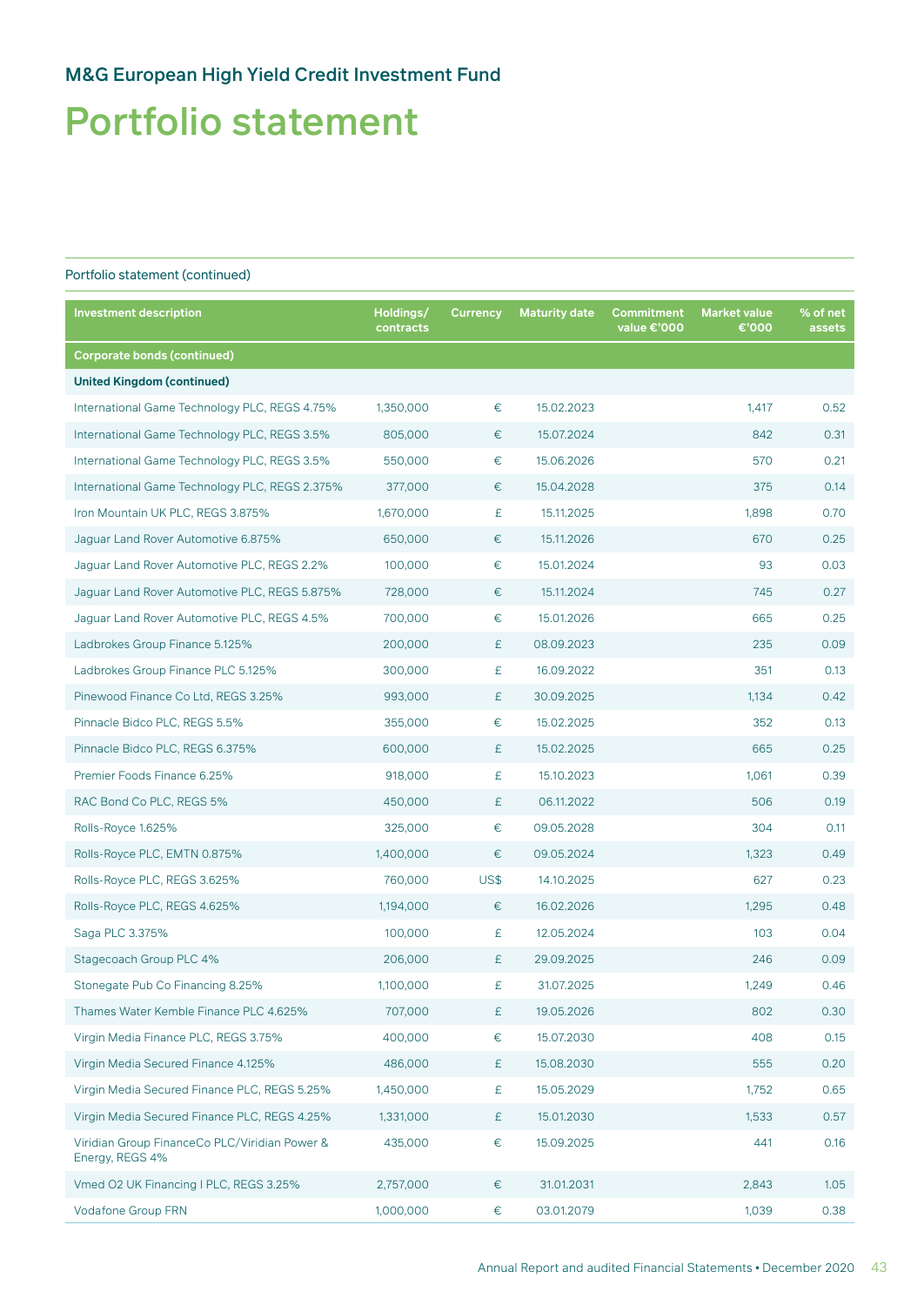## Portfolio statement

| <b>Investment description</b>                                          | Holdings/<br>contracts | <b>Currency</b> | <b>Maturity date</b> | Commitment<br>value €'000 | <b>Market value</b><br>€'000 | % of net<br>assets |
|------------------------------------------------------------------------|------------------------|-----------------|----------------------|---------------------------|------------------------------|--------------------|
| <b>Corporate bonds (continued)</b>                                     |                        |                 |                      |                           |                              |                    |
| <b>United Kingdom (continued)</b>                                      |                        |                 |                      |                           |                              |                    |
| Vodafone Group PLC FRN                                                 | 750,000                | $\in$           | 03.10.2078           |                           | 854                          | 0.32               |
| Vodafone Group PLC, NC10 FRN                                           | 1,750,000              | €               | 27.08.2080           |                           | 1,832                        | 0.68               |
| Vodafone Group PLC, NC6 FRN                                            | 1,660,000              | €               | 27.08.2080           |                           | 1,711                        | 0.63               |
| William Hill PLC 4.875%                                                | 400,000                | £               | 07.09.2023           |                           | 477                          | 0.18               |
| William Hill PLC 4.75%                                                 | 600,000                | £               | 01.05.2026           |                           | 747                          | 0.28               |
| <b>United States</b>                                                   |                        |                 |                      |                           | 24,961                       | 9.21               |
| <b>Avantor Funding FRN</b>                                             | 1,198,000              | $\in$           | 15.07.2028           |                           | 1,264                        | 0.47               |
| Avantor Funding Inc, REGS 2.625%                                       | 310,000                | €               | 01.11.2025           |                           | 318                          | 0.12               |
| Belden 3.375%                                                          | 860,000                | $\in$           | 15.07.2027           |                           | 883                          | 0.33               |
| Belden 3.875%                                                          | 1,432,000              | €               | 15.03.2028           |                           | 1,498                        | 0.55               |
| Belden Inc, REGS 2.875%                                                | 300,000                | $\in$           | 15.09.2025           |                           | 304                          | 0.11               |
| Belden Inc, REGS 4.125%                                                | 200,000                | €               | 15.10.2026           |                           | 207                          | 0.08               |
| Boxer Parent Co Inc, REGS 6.5%                                         | 673,000                | €               | 02.10.2025           |                           | 715                          | 0.26               |
| Chemours 4%                                                            | 200,000                | €               | 15.05.2026           |                           | 200                          | 0.07               |
| Coty Inc, REGS 4%                                                      | 500,000                | $\in$           | 15.04.2023           |                           | 483                          | 0.18               |
| Coty Inc, REGS 4.75%                                                   | 100,000                | €               | 15.04.2026           |                           | 94                           | 0.04               |
| Encore Capital Group Inc, REGS 5.375%                                  | 711,000                | £               | 15.02.2026           |                           | 813                          | 0.30               |
| Ford Motor Credit 3.021%                                               | 400,000                | €               | 06.03.2024           |                           | 415                          | 0.15               |
| Ford Motor Credit 1.744%                                               | 800,000                | €               | 19.07.2024           |                           | 798                          | 0.29               |
| Ford Motor Credit 4.535%                                               | 1,300,000              | £               | 06.03.2025           |                           | 1,545                        | 0.57               |
| Ford Motor Credit 2.386%                                               | 900,000                | €               | 17.02.2026           |                           | 918                          | 0.34               |
| Ford Motor Credit Co LLC 2.33%                                         | 800,000                | €               | 25.11.2025           |                           | 815                          | 0.30               |
| Ford Motor Credit Co LLC, EMTN 1.355%                                  | 500,000                | €               | 07.02.2025           |                           | 490                          | 0.18               |
| Ford Motor Credit Co LLC, EMTN 3.25%                                   | 1,200,000              | €               | 15.09.2025           |                           | 1,260                        | 0.47               |
| <b>IQVIA 3.25%</b>                                                     | 915,000                | €               | 15.03.2025           |                           | 927                          | 0.34               |
| IQVIA Inc, REGS 2.875%                                                 | 300,000                | €               | 15.09.2025           |                           | 304                          | 0.11               |
| IQVIA Inc, REGS 2.25%                                                  | 338,000                | €               | 15.01.2028           |                           | 342                          | 0.13               |
| IQVIA Inc, REGS 2.875%                                                 | 1,100,000              | €               | 15.06.2028           |                           | 1,140                        | 0.42               |
| Kraft Heinz Foods 4.125%                                               | 1,265,000              | £               | 01.07.2027           |                           | 1,579                        | 0.58               |
| Kraft Heinz Foods 2.25%                                                | 140,000                | €               | 25.05.2028           |                           | 148                          | 0.05               |
| Kraton Polymers LLC/Kraton Polymers Capital Corp,<br><b>REGS 5.25%</b> | 750,000                | €               | 15.05.2026           |                           | 778                          | 0.29               |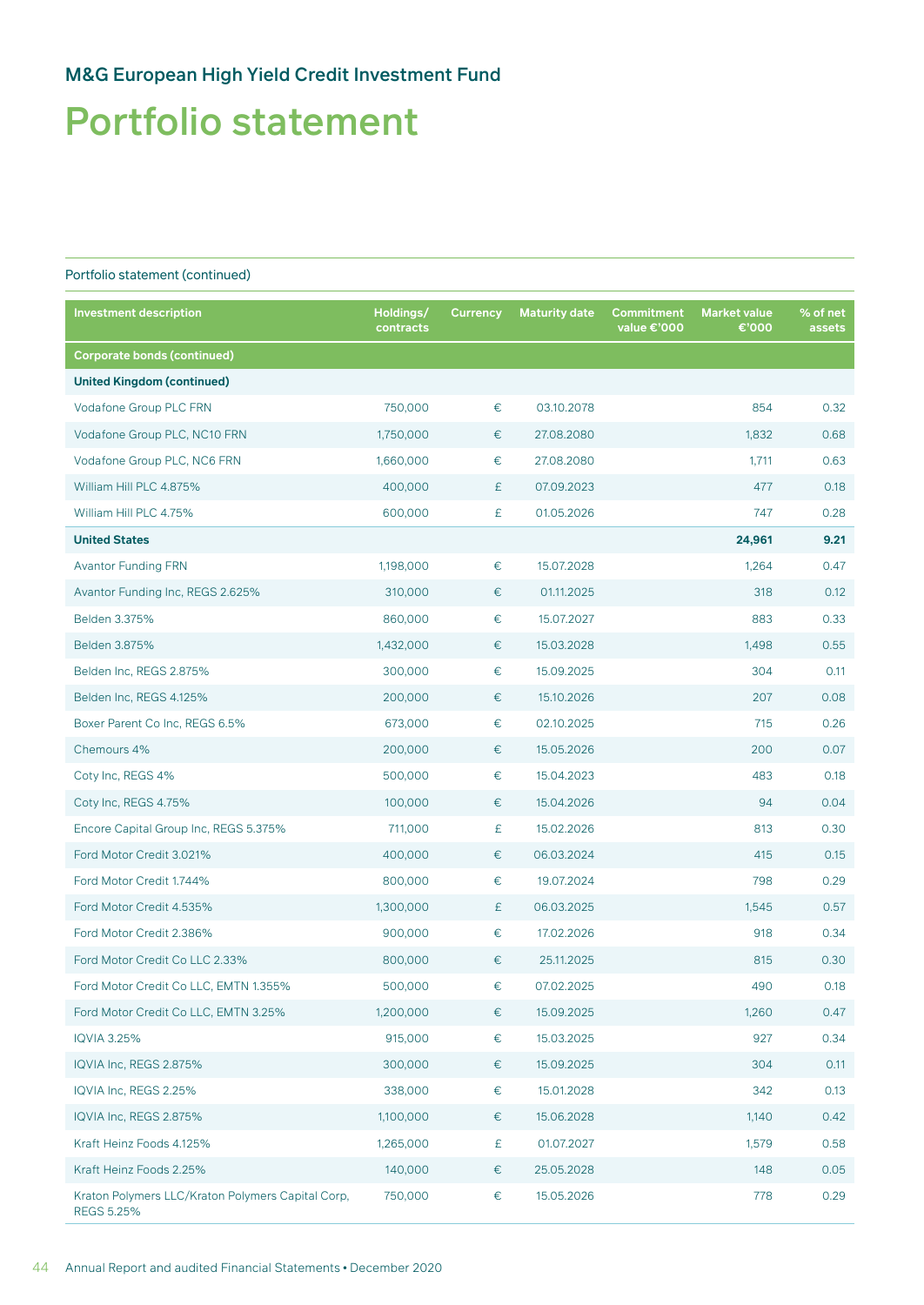## Portfolio statement

| <b>Investment description</b>                         | Holdings/<br>contracts | <b>Currency</b> | <b>Maturity date</b> | <b>Commitment</b><br>value €'000 | <b>Market value</b><br>€'000 | % of net<br>assets |
|-------------------------------------------------------|------------------------|-----------------|----------------------|----------------------------------|------------------------------|--------------------|
| <b>Corporate bonds (continued)</b>                    |                        |                 |                      |                                  |                              |                    |
| <b>United States (continued)</b>                      |                        |                 |                      |                                  |                              |                    |
| Kronos International Inc, REGS 3.75%                  | 200,000                | €               | 15.09.2025           |                                  | 204                          | 0.08               |
| Levi Strauss 3.375%                                   | 400,000                | €               | 15.03.2027           |                                  | 415                          | 0.15               |
| Mauser Packaging Solutions Holding Co, REGS 4.75%     | 600,000                | €               | 15.04.2024           |                                  | 603                          | 0.22               |
| Netflix 3.625%                                        | 350,000                | €               | 15.05.2027           |                                  | 391                          | 0.14               |
| Netflix Inc 4.625%                                    | 1,350,000              | $\in$           | 15.05.2029           |                                  | 1,638                        | 0.61               |
| Netflix Inc, REGS 3.625%                              | 600,000                | €               | 15.06.2030           |                                  | 684                          | 0.25               |
| Occidental Petroleum Corp 5.5%                        | 414,000                | US\$            | 01.12.2025           |                                  | 353                          | 0.13               |
| Refinitiv US Holdings Inc, REGS 4.5%                  | 450,000                | $\in$           | 15.05.2026           |                                  | 475                          | 0.18               |
| Scientific Games International 5.5%                   | 950,000                | €               | 15.02.2026           |                                  | 948                          | 0.35               |
| Scientific Games International Inc, REGS 3.375%       | 300,000                | €               | 15.02.2026           |                                  | 300                          | 0.11               |
| Silgan Holdings Inc 3.25%                             | 331,000                | €               | 15.03.2025           |                                  | 336                          | 0.12               |
| WMG Acquisition 2.75%                                 | 364,000                | €               | 15.07.2028           |                                  | 376                          | 0.14               |
| <b>Equities</b>                                       |                        |                 |                      |                                  | $\mathbf{o}$                 | 0.00               |
| New World Resources 'A'a                              | 2,052,247              | £               |                      |                                  | $\mathsf{O}$                 | 0.00               |
| <b>Government bonds</b>                               |                        |                 |                      |                                  | 7,264                        | 2.68               |
| Germany                                               |                        |                 |                      |                                  | 7,264                        | 2.68               |
| Bundesobligation, REGS 0%                             | 7,250,000              | €               | 09.04.2021           |                                  | 7,264                        | 2.68               |
| Currency                                              |                        |                 |                      |                                  | (224)                        | (0.08)             |
| <b>Forward currency contracts</b>                     |                        |                 |                      |                                  | (224)                        | (0.08)             |
| Bought for £ 2,617,377.26, Sold for € 2,928,292.15    |                        |                 | 03.02.2021           |                                  | (5)                          | 0.00               |
| Bought for € 42,164,711.96, Sold for £ 38,005,460.58  |                        |                 | 03.02.2021           |                                  | (275)                        | (0.10)             |
| Bought for € 1,969,338.70, Sold for US\$ 2,342,583.69 |                        |                 | 04.02.2021           |                                  | 56                           | 0.02               |
| <b>Portfolio of investments</b>                       |                        |                 |                      |                                  | 261,808                      | 96.65              |
| <b>Total portfolio</b>                                |                        |                 |                      |                                  | 261,808                      | 96.65              |
| Net other assets/(liabilities)                        |                        |                 |                      |                                  | 9,086                        | 3.35               |
| <b>Net assets</b>                                     |                        |                 |                      |                                  | 270,894                      | 100.00             |
| Portfolio summary                                     |                        |                 |                      |                                  |                              |                    |
| <b>Investment assets</b>                              |                        |                 |                      |                                  |                              |                    |
| Debt securities                                       |                        |                 |                      |                                  | 262,032                      | 96.73              |
| Unrealised gains on forward currency contracts        |                        |                 |                      |                                  | 56                           | 0.02               |
| <b>Total Investment assets</b>                        |                        |                 |                      |                                  | 262,088                      | 96.75              |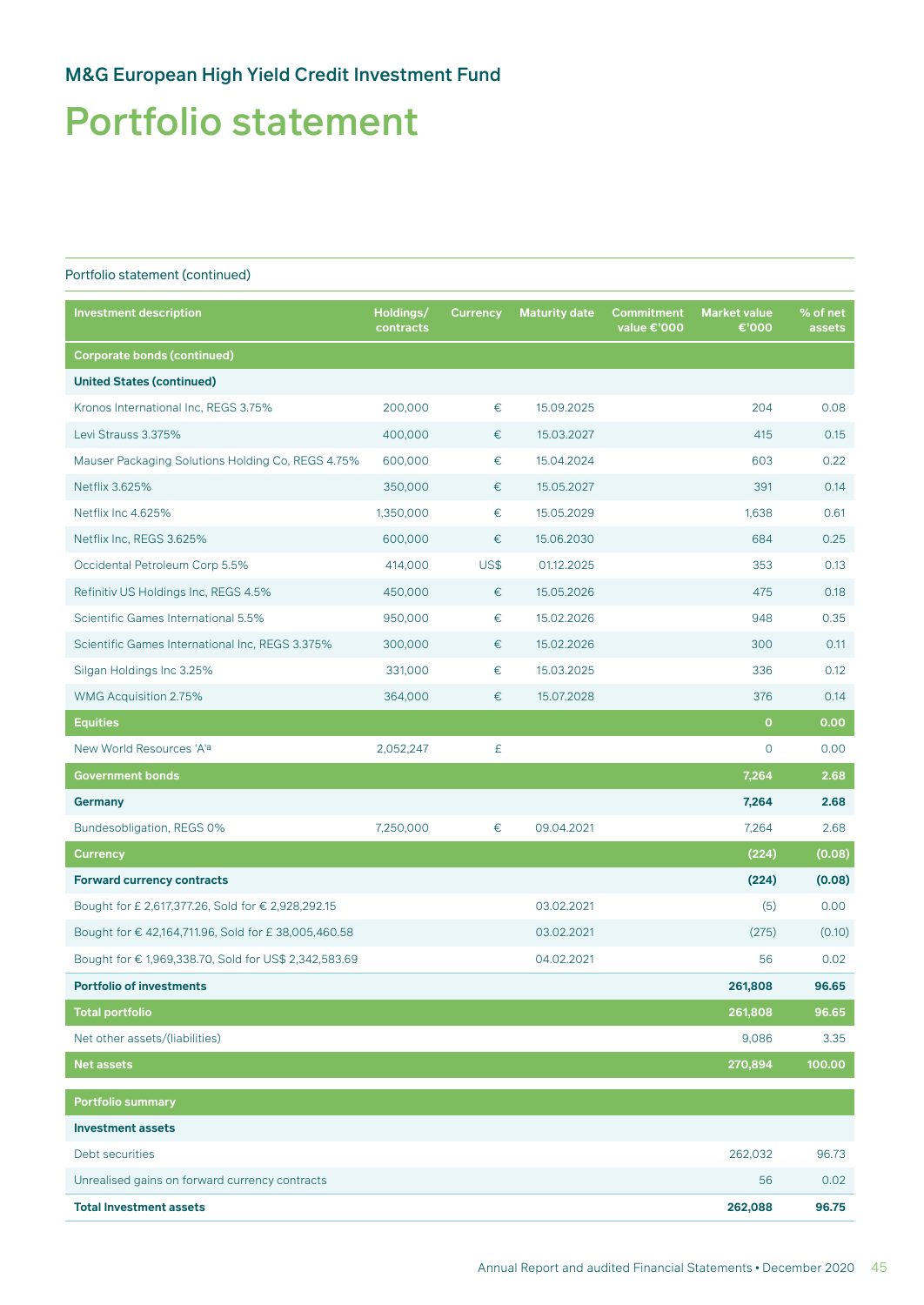## Portfolio statement

Portfolio statement (continued)

| <b>Portfolio summary</b>                        |         |        |
|-------------------------------------------------|---------|--------|
| <b>Investment liabilities</b>                   |         |        |
| Unrealised losses on forward currency contracts | (280)   | (0.10) |
| <b>Total Investment liabilities</b>             | (280)   | (0.10) |
| <b>Portfolio of investments</b>                 | 261,808 | 96.65  |
| Net other assets/(liabilities)                  | 9,086   | 3.35   |
| <b>Net assets</b>                               | 270,894 | 100.00 |
|                                                 |         |        |

a Suspended.

All securities are on an official stock exchange listing except where referenced.

Interest rates represent either the stated coupon rate or, for floating rate securities, the current reset rate which is based upon interest rates indices. Maturity dates represent either the stated date on the security, or the next interest reset date for floating rate securities or the prerefunded date for those types of securities.

Variable and floating coupon rates are those quoted as of 31 December 2020.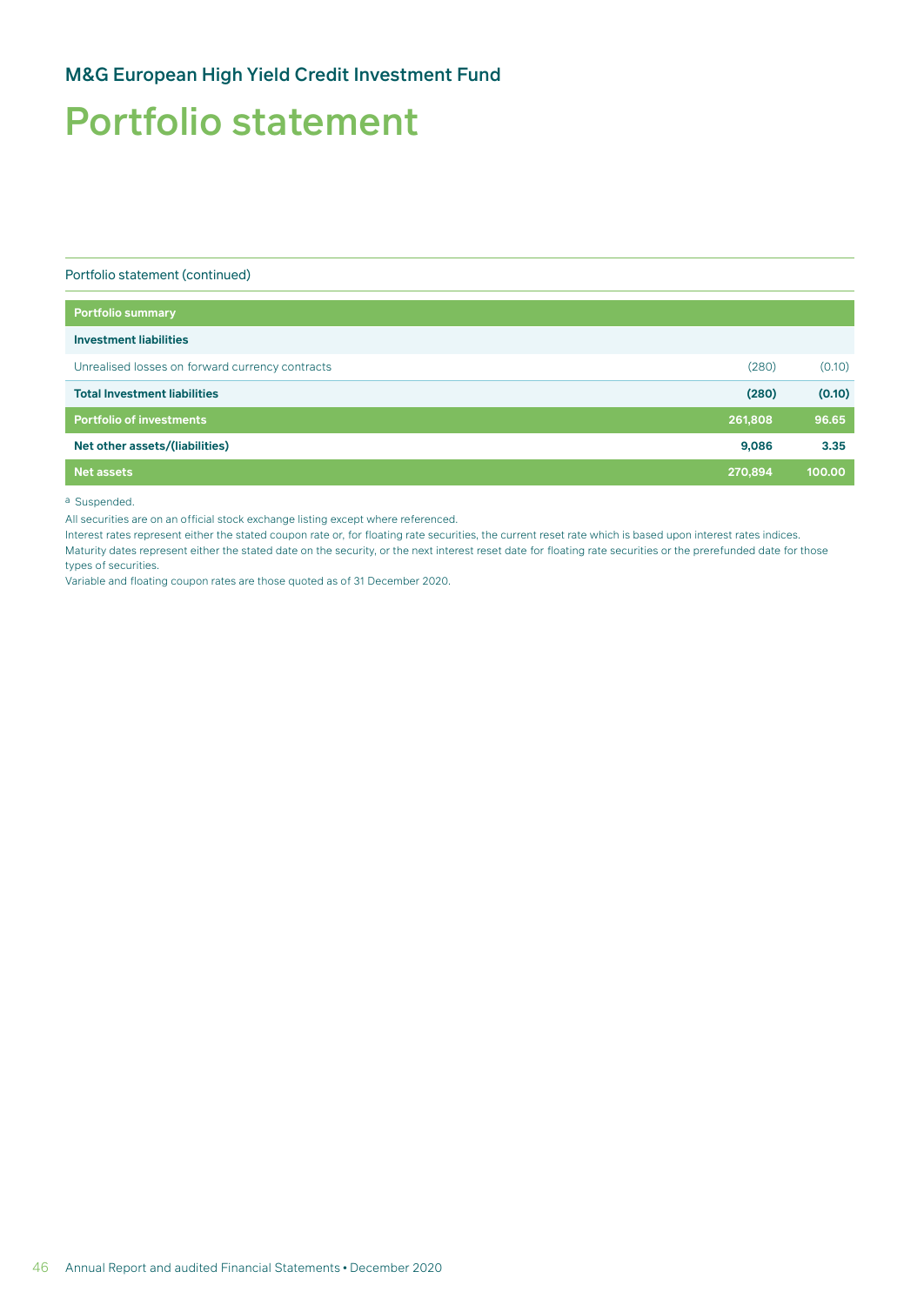## Portfolio statement

Counterparty exposure

| <b>Counterparty</b>             | <b>Derivative exposures</b><br><b>Forward</b><br>currency<br>contracts<br>€'000 |
|---------------------------------|---------------------------------------------------------------------------------|
| Barclays Bank London            | 220                                                                             |
| <b>BNP Paribas</b>              | 384                                                                             |
| <b>HSBC Bank Plc</b>            | 1,953                                                                           |
| JP Morgan Chase                 | 41,446                                                                          |
| <b>State Street Bank London</b> | 3,060                                                                           |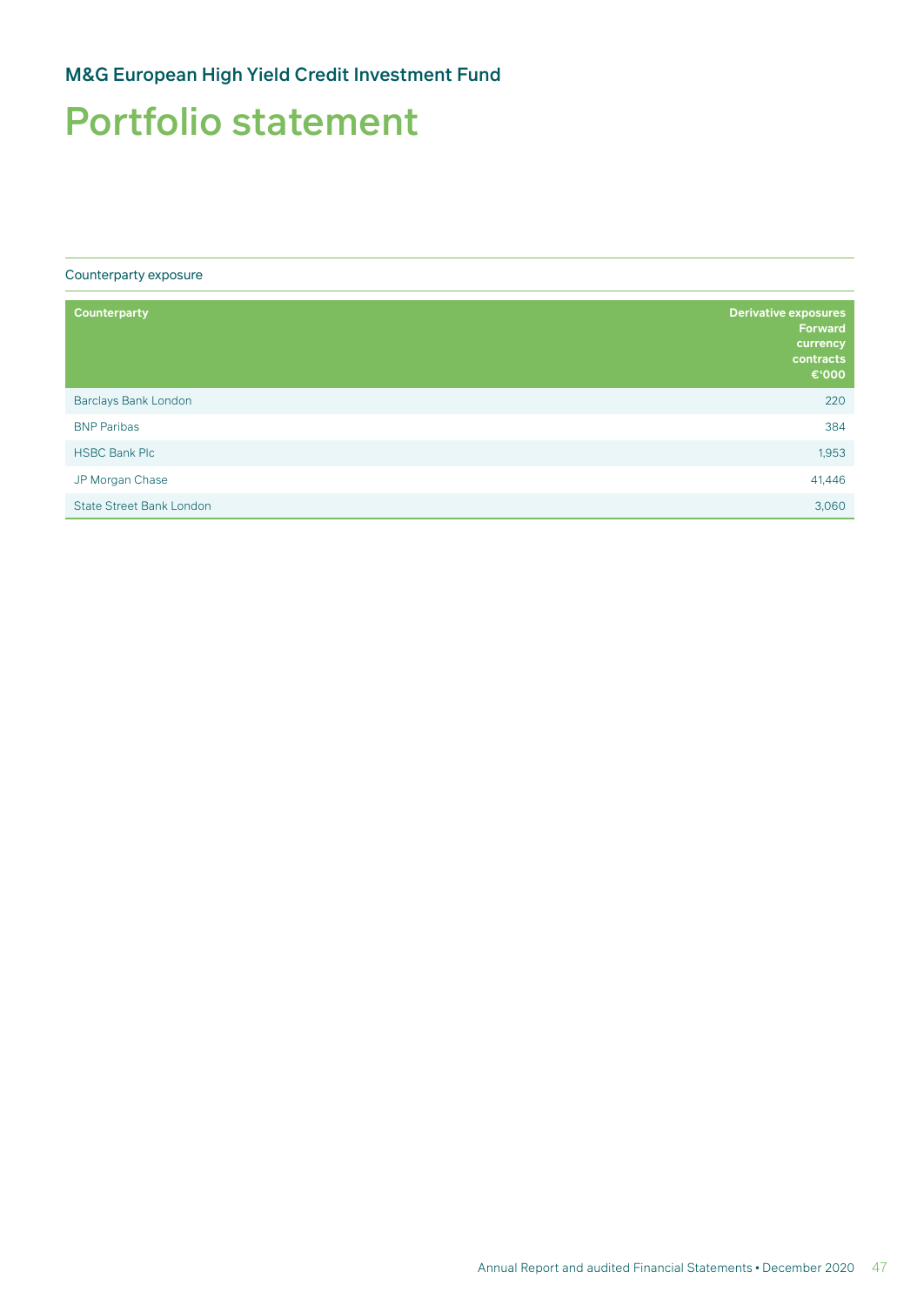# Portfolio statement

### Portfolio statement

| <b>Investment description</b>                                    | Holdings/<br>contracts | <b>Currency</b> | <b>Maturity date</b> | Commitment<br>value £'000 | <b>Market value</b><br>£'000 | % of net<br>assets |
|------------------------------------------------------------------|------------------------|-----------------|----------------------|---------------------------|------------------------------|--------------------|
| <b>Corporate bonds</b>                                           |                        |                 |                      |                           | 204,965                      | 95.67              |
| <b>Ireland</b>                                                   |                        |                 |                      |                           | 45,840                       | 21.40              |
| ALME Loan Funding II DAC FRN                                     | 1,200,000              | €               | 15.01.2031           |                           | 1,074                        | 0.50               |
| Aurium CLO V DAC FRN                                             | 3,500,000              | €               | 17.04.2032           |                           | 3,137                        | 1.46               |
| Avoca CLO XVII Designated Activity Co FRN                        | 5,000,000              | €               | 15.10.2032           |                           | 4,477                        | 2.09               |
| Bilbao CLO II DAC FRN                                            | 5,390,000              | €               | 20.05.2032           |                           | 4,832                        | 2.26               |
| CVC Cordatus Loan Fund IV Ltd FRN                                | 2,600,000              | €               | 22.04.2030           |                           | 2,327                        | 1.09               |
| Dartry Park CLO DAC FRN                                          | 2,803,876              | €               | 28.04.2029           |                           | 2,510                        | 1.17               |
| Euro-Galaxy VII CLO DAC FRN                                      | 2,500,000              | €               | 25.04.2032           |                           | 2,240                        | 1.05               |
| Harvest CLO VII DAC FRN                                          | 1,500,000              | €               | 12.04.2031           |                           | 1,345                        | 0.63               |
| Harvest CLO X DAC FRN                                            | 3,000,000              | €               | 15.11.2028           |                           | 2,689                        | 1.25               |
| Invesco Euro CLO II DAC FRN                                      | 3,500,000              | €               | 15.08.2032           |                           | 3,137                        | 1.46               |
| Madison Park Euro Funding XIV DAC FRN                            | 5,000,000              | €               | 15.07.2032           |                           | 4,482                        | 2.09               |
| <b>OZLME VI DAC FRN</b>                                          | 2,500,000              | €               | 15.07.2032           |                           | 2,241                        | 1.05               |
| Sound Point Euro CLO I Funding DAC FRN                           | 2,500,000              | €               | 25.04.2032           |                           | 2,243                        | 1.05               |
| St Paul's CLO VII DAC FRN                                        | 2,000,000              | €               | 30.04.2030           |                           | 1,790                        | 0.84               |
| Taurus Cmbs Trust 2020 NI1X, REGS FRN                            | 2,483,578              | €               | 20.02.2030           |                           | 2,209                        | 1.03               |
| Taurus Cmbs, REGS FRN                                            | 2,409,347              | £               | 17.08.2030           |                           | 2,419                        | 1.13               |
| Voya Euro CLO II DAC FRN                                         | 3,000,000              | €               | 15.07.2032           |                           | 2,688                        | 1.25               |
| <b>Netherlands (The)</b>                                         |                        |                 |                      |                           | 10,311                       | 4.81               |
| Dryden 46 Euro CLO 2016 BV FRN                                   | 4,300,000              | €               | 15.01.2030           |                           | 3,849                        | 1.79               |
| Jubilee Place 2020-1 BV FRN                                      | 1,793,000              | €               | 17.10.2057           |                           | 1,604                        | 0.75               |
| <b>OZLME BV FRN</b>                                              | 3,200,000              | €               | 18.01.2030           |                           | 2,864                        | 1.34               |
| Penta CLO 2 BV FRN                                               | 2,226,594              | €               | 04.08.2028           |                           | 1,994                        | 0.93               |
| <b>United Kingdom</b>                                            |                        |                 |                      |                           | 148,814                      | 69.46              |
| Azure Finance No. 2 PLC FRN                                      | 3,928,944              | £               | 20.07.2030           |                           | 3,938                        | 1.84               |
| Barley Hill Plc, REGS FRN                                        | 4,161,009              | £               | 28.08.2059           |                           | 4,162                        | 1.94               |
| Canada Square Funding 2020-2 PLC FRN                             | 1,477,047              | £               | 17.12.2057           |                           | 1,479                        | 0.69               |
| Canada Square Funding, REGS FRN                                  | 4,819,563              | £               | 17.10.2051           |                           | 4,825                        | 2.25               |
| Cardiff Auto Receivables Securitisation 2019-1 PLC<br><b>FRN</b> | 2,024,503              | £               | 16.09.2025           |                           | 2,027                        | 0.95               |
| Castell 2018-1 PLC FRN                                           | 5,167,481              | £               | 25.01.2046           |                           | 5,173                        | 2.41               |
| Castell 2020-1 PLC FRN                                           | 4,044,305              | £               | 25.09.2052           |                           | 4,057                        | 1.89               |
| Charter Mortgage Funding 2017-1 PLC FRN                          | 3,800,759              | £               | 12.06.2054           |                           | 3,795                        | 1.77               |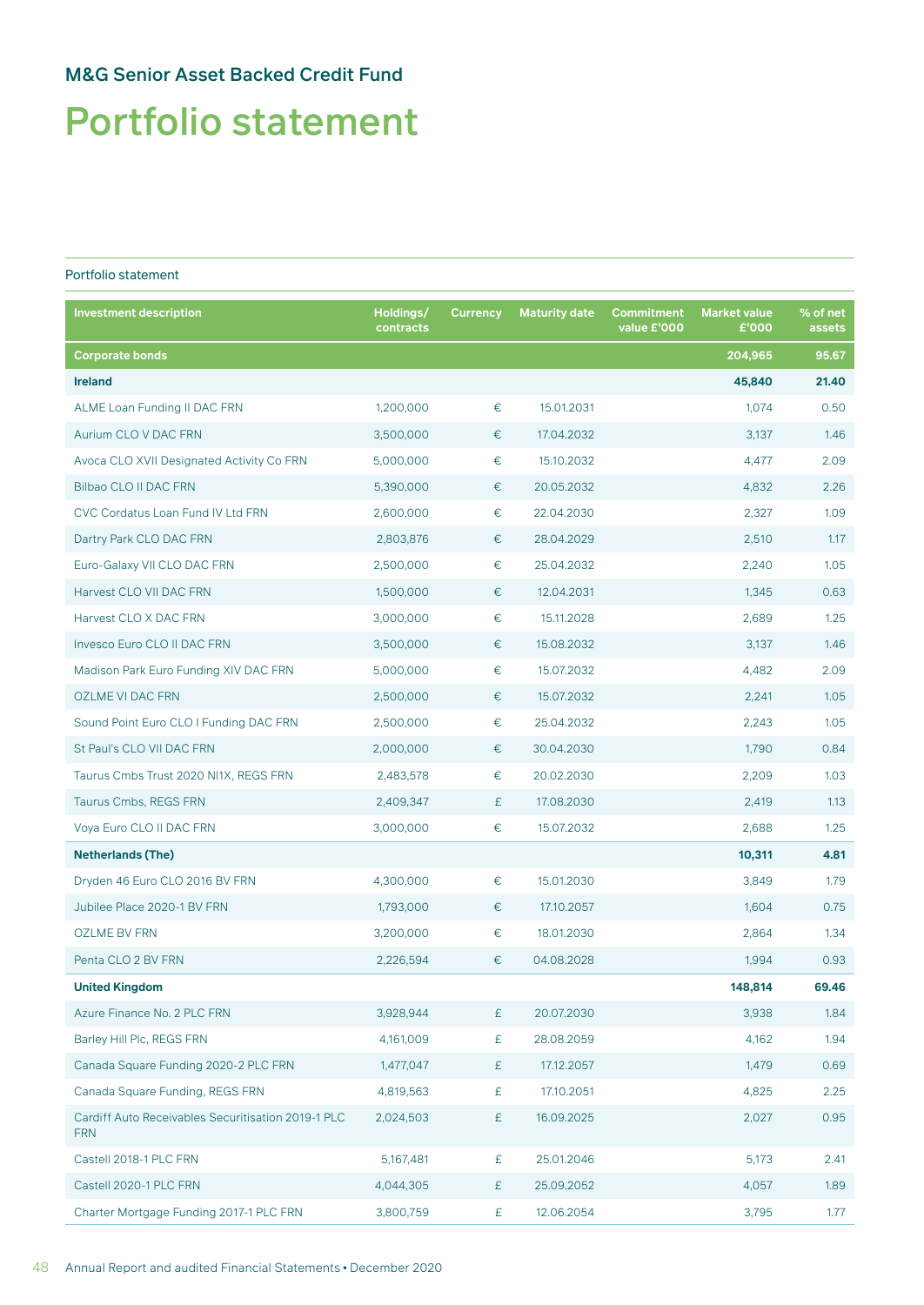# Portfolio statement

| <b>Investment description</b>                                   | Holdings/<br>contracts | <b>Currency</b> | <b>Maturity date</b> | Commitment<br>value £'000 | <b>Market value</b><br>£'000 | % of net<br>assets |
|-----------------------------------------------------------------|------------------------|-----------------|----------------------|---------------------------|------------------------------|--------------------|
| <b>Corporate bonds (continued)</b>                              |                        |                 |                      |                           |                              |                    |
| <b>United Kingdom (continued)</b>                               |                        |                 |                      |                           |                              |                    |
| Darrowby No. 5 FRN                                              | 1,830,032              | £               | 20.12.2057           |                           | 1,837                        | 0.86               |
| DLL UK Equipment Finance 2019-1 PLC FRN                         | 2,222,669              | £               | 25.03.2028           |                           | 2,224                        | 1.04               |
| Dowson 2019-1 PLC FRN                                           | 4,819,520              | £               | 20.09.2026           |                           | 4,823                        | 2.25               |
| Dukinfield II PLC FRN                                           | 5,685,922              | £               | 20.12.2052           |                           | 5,702                        | 2.66               |
| Elstree Funding No. 1 PLC FRN                                   | 4,425,346              | £               | 20.12.2053           |                           | 4,430                        | 2.07               |
| Elvet Mortgages 2018-1 PLC FRN                                  | 4,690,318              | £               | 22.10.2058           |                           | 4,695                        | 2.19               |
| Feldspar 2016-1 PLC FRN                                         | 2,729,085              | £               | 15.09.2045           |                           | 2,731                        | 1.28               |
| <b>Finsbury Square FRN</b>                                      | 2,812,352              | £               | 16.03.2070           |                           | 2,808                        | 1.31               |
| Finsbury Square 2020-2 PLC FRN                                  | 2,843,209              | £               | 16.06.2070           |                           | 2,864                        | 1.34               |
| Friary No. 3 PLC FRN                                            | 1,568,902              | £               | 21.04.2048           |                           | 1,569                        | 0.73               |
| Genesis Mortgage Funding 2019-1 PLC FRN                         | 1,934,237              | £               | 15.06.2056           |                           | 1,937                        | 0.90               |
| Gosforth Funding PLC, REGS FRN                                  | 3,104,225              | £               | 25.08.2060           |                           | 3,116                        | 1.45               |
| Marketplace Originated Consumer Assets 2019-1 PLC<br><b>FRN</b> | 2,172,661              | £               | 20.12.2028           |                           | 2,168                        | 1.01               |
| Mortimer Btl, REGS FRN                                          | 4,659,262              | £               | 20.06.2051           |                           | 4,678                        | 2.18               |
| Newday Partnership Funding 2015-1 PLC FRN                       | 7,000,000              | £               | 15.04.2025           |                           | 7,011                        | 3.27               |
| Oak No. 3 FRN                                                   | 4,136,997              | £               | 28.07.2061           |                           | 4,174                        | 1.95               |
| Offa No. 1 PLC FRN                                              | 4,232,741              | £               | 14.06.2050           |                           | 4,240                        | 1.98               |
| <b>Orbita Funding FRN</b>                                       | 3,000,000              | £               | 17.03.2027           |                           | 3,002                        | 1.40               |
| PCL Funding IV PLC FRN                                          | 3,302,000              | £               | 15.09.2024           |                           | 3,298                        | 1.54               |
| Penarth Master Issuer PLC FRN                                   | 2,130,000              | £               | 18.07.2024           |                           | 2,136                        | 1.00               |
| Polaris 2020-1 PLC FRN                                          | 6,354,044              | £               | 27.05.2057           |                           | 6,373                        | 2.98               |
| Precise Mortgage Funding 2019-1B PLC FRN                        | 2,676,733              | £               | 12.12.2055           |                           | 2,686                        | 1.25               |
| Residential Mortgage Securities 32 1.3043%                      | 1,708,586              | £               | 20.06.2070           |                           | 1,719                        | 0.80               |
| <b>Ripon Mortgages FRN</b>                                      | 5,209,522              | £               | 20.08.2056           |                           | 5,207                        | 2.43               |
| Rochester Financing No. 2 PLC FRN                               | 3,200,451              | £               | 18.06.2045           |                           | 3,203                        | 1.50               |
| Silverstone Master Issuer PLC FRN                               | 3,500,000              | £               | 21.01.2070           |                           | 3,512                        | 1.64               |
| Together Asset Backed Securitisation 2020-1 PLC FRN             | 3,264,846              | £               | 15.12.2061           |                           | 3,288                        | 1.54               |
| Tower Bridge Funding No. 2 PLC FRN                              | 52,457                 | £               | 20.03.2056           |                           | 53                           | 0.03               |
| Tower Bridge Funding No. 4 PLC FRN                              | 1,902,075              | £               | 20.12.2062           |                           | 1,908                        | 0.89               |
| Trinity Square 2015-1 PLC FRN                                   | 6,051,619              | £               | 15.07.2051           |                           | 6,058                        | 2.83               |
| Tudor Rose Mortgages 2020-1 PLC FRN                             | 6,790,533              | £               | 20.06.2048           |                           | 6,808                        | 3.18               |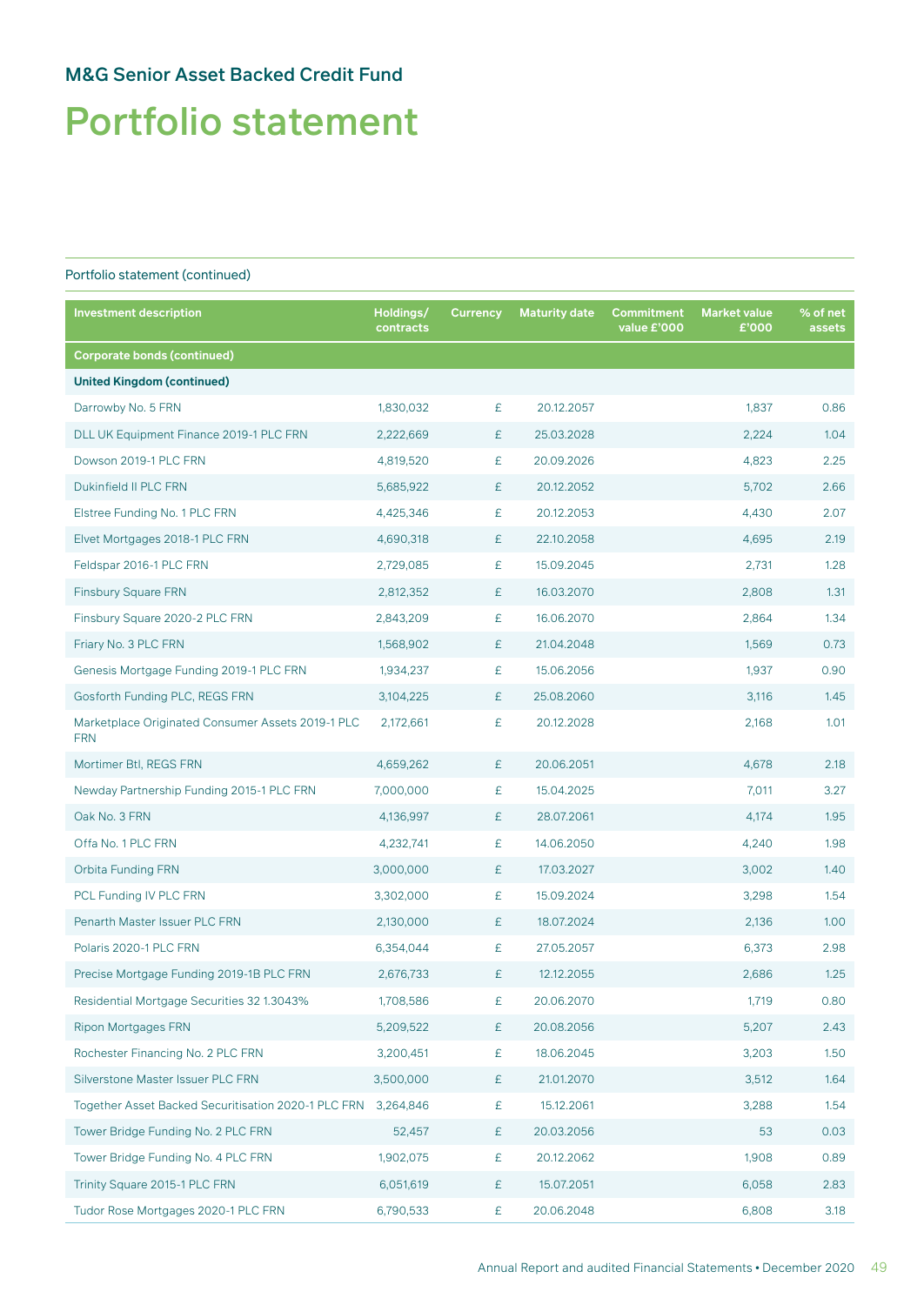# Portfolio statement

#### Portfolio statement (continued)

| <b>Investment description</b>                        | Holdings/<br>contracts | <b>Currency</b> | <b>Maturity date</b> | <b>Commitment</b><br>value £'000 | <b>Market value</b><br>£'000 | % of net<br>assets |
|------------------------------------------------------|------------------------|-----------------|----------------------|----------------------------------|------------------------------|--------------------|
| <b>Corporate bonds (continued)</b>                   |                        |                 |                      |                                  |                              |                    |
| <b>United Kingdom (continued)</b>                    |                        |                 |                      |                                  |                              |                    |
| Turbo Finance 9 PLC FRN                              | 5,500,000              | £               | 20.08.2028           |                                  | 5,515                        | 2.57               |
| Turbo Finance PLC, REGS FRN                          | 3,579,000              | £               | 20.02.2026           |                                  | 3,585                        | 1.67               |
| <b>Currency</b>                                      |                        |                 |                      |                                  | (504)                        | (0.23)             |
| <b>Forward currency contracts</b>                    |                        |                 |                      |                                  | (504)                        | (0.23)             |
| Bought for € 5,000,000.00, Sold for £ 4,512,495.00   |                        |                 | 15.01.2021           |                                  | (36)                         | (0.02)             |
| Bought for £ 69,950,755.94, Sold for € 78,240,000.00 |                        |                 | 25.01.2021           |                                  | (104)                        | (0.04)             |
| Bought for £ 266,833.96, Sold for US\$ 354,526.00    |                        |                 | 25.01.2021           |                                  | $\overline{7}$               | 0.00               |
| Bought for € 18,230,000.00, Sold for £ 16,686,712.63 |                        |                 | 25.01.2021           |                                  | (364)                        | (0.17)             |
| Bought for US\$ 354,526.00, Sold for £ 266,033.72    |                        |                 | 25.01.2021           |                                  | (7)                          | 0.00               |
| <b>Portfolio of investments</b>                      |                        |                 |                      |                                  | 204,461                      | 95.44              |
| <b>Total portfolio</b>                               |                        |                 |                      |                                  | 204,461                      | 95.44              |
| Net other assets/(liabilities)                       |                        |                 |                      |                                  | 9,779                        | 4.56               |
| <b>Net assets</b>                                    |                        |                 |                      |                                  | 214,240                      | 100.00             |
| <b>Portfolio summary</b>                             |                        |                 |                      |                                  |                              |                    |
| <b>Investment assets</b>                             |                        |                 |                      |                                  |                              |                    |
| Debt securities                                      |                        |                 |                      |                                  | 204,965                      | 95.67              |
| Unrealised gains on forward currency contracts       |                        |                 |                      |                                  | $\overline{7}$               | 0.00               |
| <b>Total Investment assets</b>                       |                        |                 |                      |                                  | 204,972                      | 95.67              |
| <b>Investment liabilities</b>                        |                        |                 |                      |                                  |                              |                    |
| Unrealised losses on forward currency contracts      |                        |                 |                      |                                  | (511)                        | (0.23)             |
| <b>Total Investment liabilities</b>                  |                        |                 |                      |                                  | (511)                        | (0.23)             |
| <b>Portfolio of investments</b>                      |                        |                 |                      |                                  | 204,461                      | 95.44              |
| Net other assets/(liabilities)                       |                        |                 |                      |                                  | 9,779                        | 4.56               |
| <b>Net assets</b>                                    |                        |                 |                      |                                  | 214,240                      | 100.00             |

All securities are on an official stock exchange listing except where referenced.

Interest rates represent either the stated coupon rate or, for floating rate securities, the current reset rate which is based upon interest rates indices. Maturity dates represent either the stated date on the security, or the next interest reset date for floating rate securities or the prerefunded date for those types of securities.

Variable and floating coupon rates are those quoted as of 31 December 2020.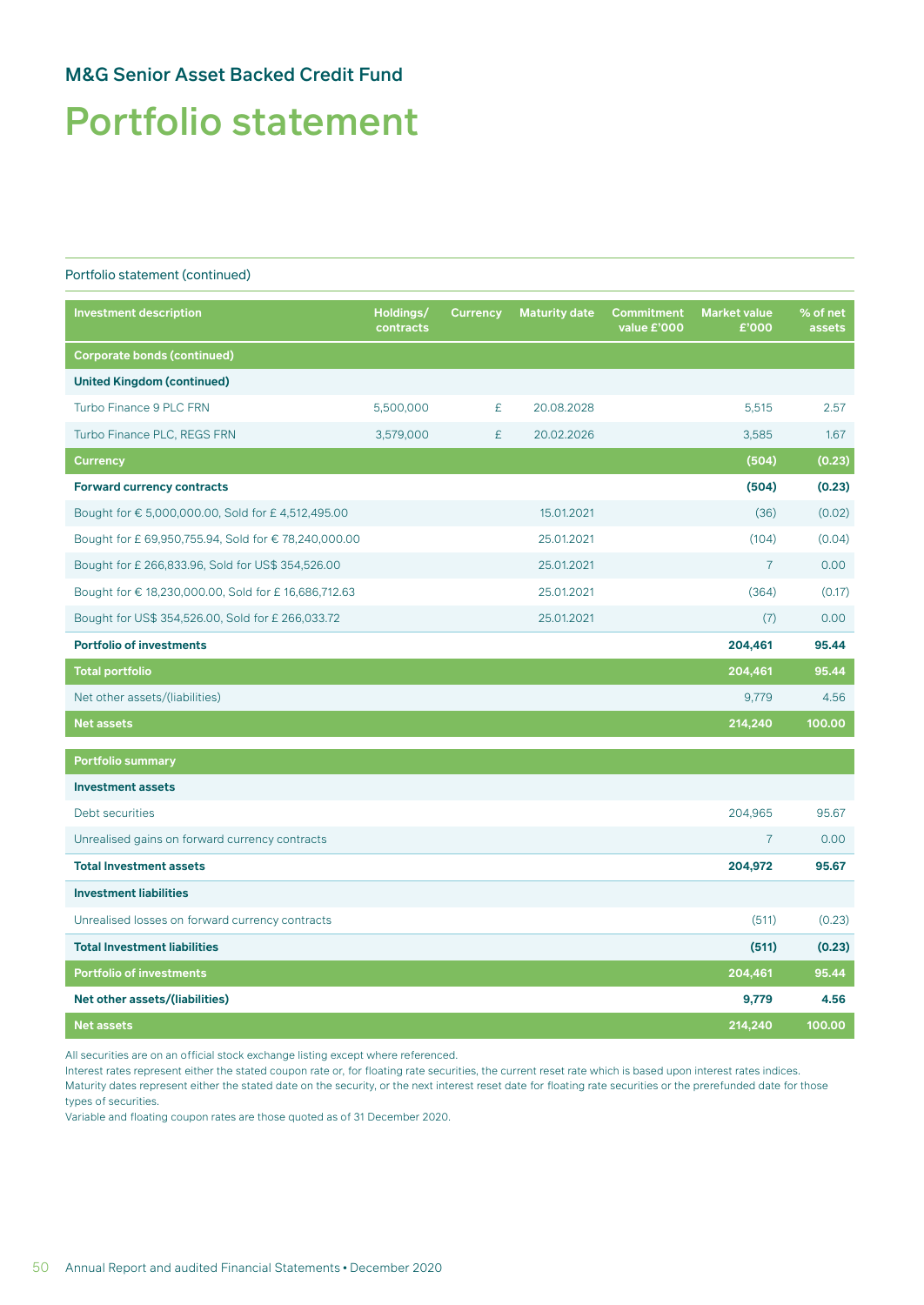## Portfolio statement

Counterparty exposure

| Counterparty                    | Derivative exposures<br><b>Forward</b><br>currency<br>contracts<br>£'000 |
|---------------------------------|--------------------------------------------------------------------------|
| <b>HSBC Bank Plc</b>            | 3,382                                                                    |
| JP Morgan Chase                 | 68,652                                                                   |
| <b>State Street Bank London</b> | 15,137                                                                   |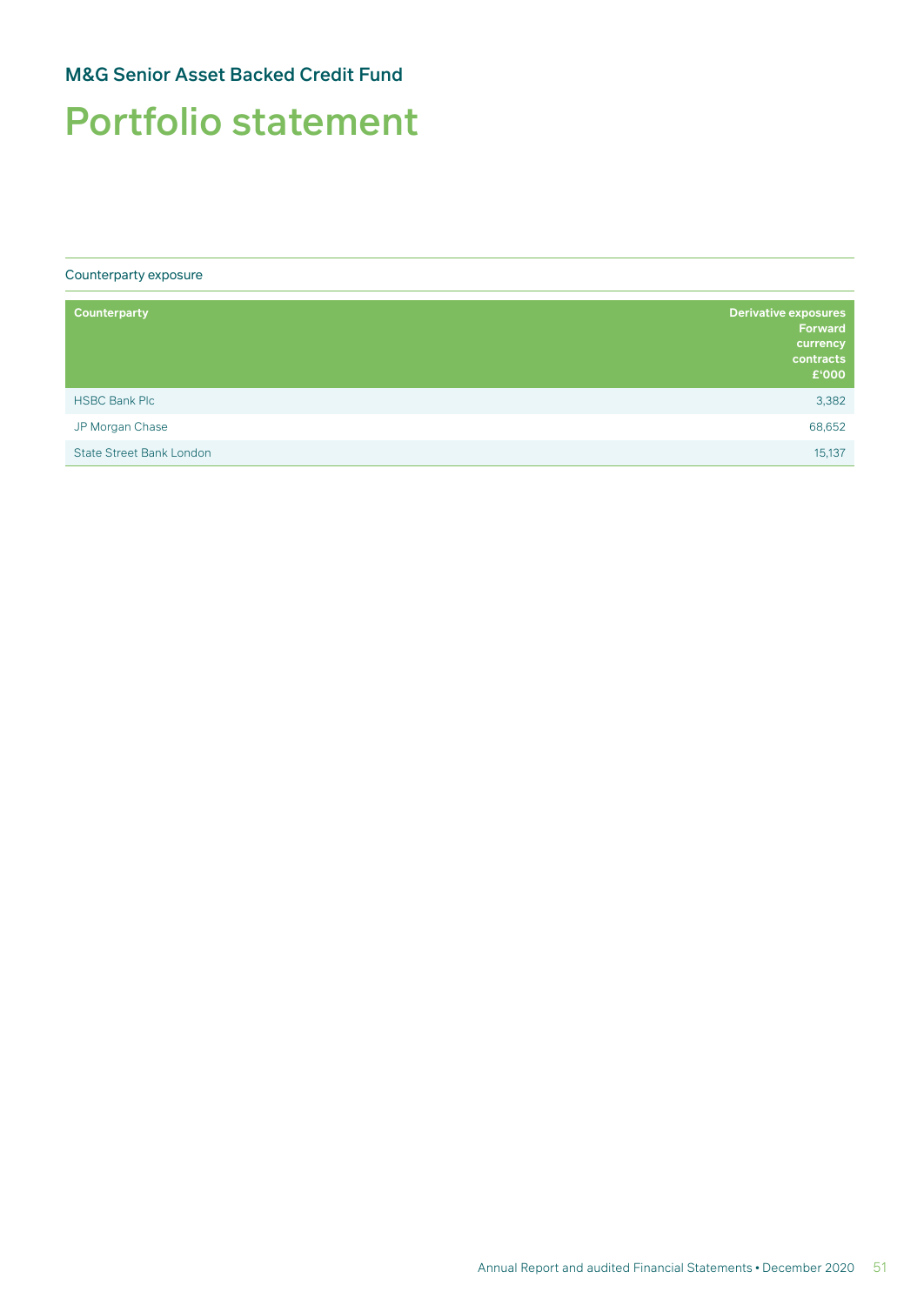## Portfolio statement

### Portfolio statement

| <b>Investment description</b>          | Holdings/<br>contracts | <b>Currency</b> | <b>Maturity date</b> | Commitment<br>value €'000 | <b>Market value</b><br>€'000 | % of net<br>assets |
|----------------------------------------|------------------------|-----------------|----------------------|---------------------------|------------------------------|--------------------|
| <b>Corporate bonds</b>                 |                        |                 |                      |                           | 1,766,536                    | 81.78              |
| <b>Australia</b>                       |                        |                 |                      |                           | 11,833                       | 0.55               |
| National Australia Bank Ltd FRN        | 4,699,000              | £               | 04.02.2025           |                           | 5,298                        | 0.25               |
| Origin Energy Finance Ltd, EMTN 1%     | 3,981,000              | €               | 17.09.2029           |                           | 3,985                        | 0.18               |
| Westpac Banking Corp, EMTN FRN         | 2,281,000              | £               | 18.01.2023           |                           | 2,550                        | 0.12               |
| <b>Austria</b>                         |                        |                 |                      |                           | 14,799                       | 0.69               |
| IMMOFINANZ AG 2.625%                   | 5,000,000              | €               | 27.01.2023           |                           | 5,171                        | 0.24               |
| Mondi Finance Europe GmbH, EMTN 2.375% | 3,880,000              | €               | 01.04.2028           |                           | 4,454                        | 0.21               |
| UniCredit Bank Austria AG, EMTN 4.125% | 5,140,000              | €               | 24.02.2021           |                           | 5,174                        | 0.24               |
| <b>Belgium</b>                         |                        |                 |                      |                           | 27,833                       | 1.29               |
| Ageas SA/NV FRN                        | 5,400,000              | €               | 02.07.2049           |                           | 6,177                        | 0.29               |
| Anheuser-Busch InBev 3.7%              | 3,710,000              | €               | 02.04.2040           |                           | 5,260                        | 0.24               |
| <b>Belfius Bank FRN</b>                | 4,200,000              | $\in$           | 15.03.2028           |                           | 4,304                        | 0.20               |
| Groupe Bruxelles Lambert 1.375%        | 800,000                | €               | 23.05.2024           |                           | 839                          | 0.04               |
| Groupe Bruxelles Lambert 1.875%        | 5,500,000              | €               | 19.06.2025           |                           | 5,941                        | 0.27               |
| KBC Bank NV, EMTN 0.125%               | 5,300,000              | €               | 28.04.2021           |                           | 5,312                        | 0.25               |
| <b>Bermuda</b>                         |                        |                 |                      |                           | 16,954                       | 0.78               |
| <b>Hiscox FRN</b>                      | 6,000,000              | £               | 24.11.2045           |                           | 7,825                        | 0.36               |
| S-Jets 3.967%                          | 3,849,556              | US\$            | 15.08.2042           |                           | 3,047                        | 0.14               |
| Start III LTD 3.536%                   | 307,805                | US\$            | 15.11.2044           |                           | 238                          | 0.01               |
| Start Ltd/Bermuda 4.089%               | 7,361,360              | US\$            | 15.05.2043           |                           | 5,844                        | 0.27               |
| Canada                                 |                        |                 |                      |                           | 26,328                       | 1.22               |
| Bank of Montreal, EMTN FRN             | 5,210,000              | £               | 16.04.2023           |                           | 5,829                        | 0.27               |
| Bausch Health Cos Inc, 144A 6.25%      | 2,224,000              | US\$            | 15.02.2029           |                           | 1,977                        | 0.09               |
| Magna International Inc 1.5%           | 1,709,000              | €               | 25.09.2027           |                           | 1,858                        | 0.09               |
| Royal Bank of Canada, EMTN FRN         | 9,250,000              | £               | 03.10.2024           |                           | 10,452                       | 0.48               |
| Toronto-Dominion Bank/The, GMTN FRN    | 5,560,000              | £               | 30.01.2023           |                           | 6,212                        | 0.29               |
| <b>Cayman Islands</b>                  |                        |                 |                      |                           | 29,276                       | 1.36               |
| CIFC Funding 2018-III Ltd FRN          | 6,500,000              | US\$            | 18.07.2031           |                           | 5,304                        | 0.25               |
| MACH 1 Cayman 2019-1 Ltd 3.474%        | 2,288,209              | US\$            | 15.10.2039           |                           | 1,750                        | 0.08               |
| Ocean Funding 2019-1 FRN               | 3,246,000              | US\$            | 17.12.2029           |                           | 2,653                        | 0.12               |
| OFSI Fund IX Ltd FRN                   | 6,400,000              | US\$            | 15.07.2031           |                           | 5,193                        | 0.24               |
| Project Silver 3.967%                  | 2,592,597              | US\$            | 15.07.2044           |                           | 2,033                        | 0.10               |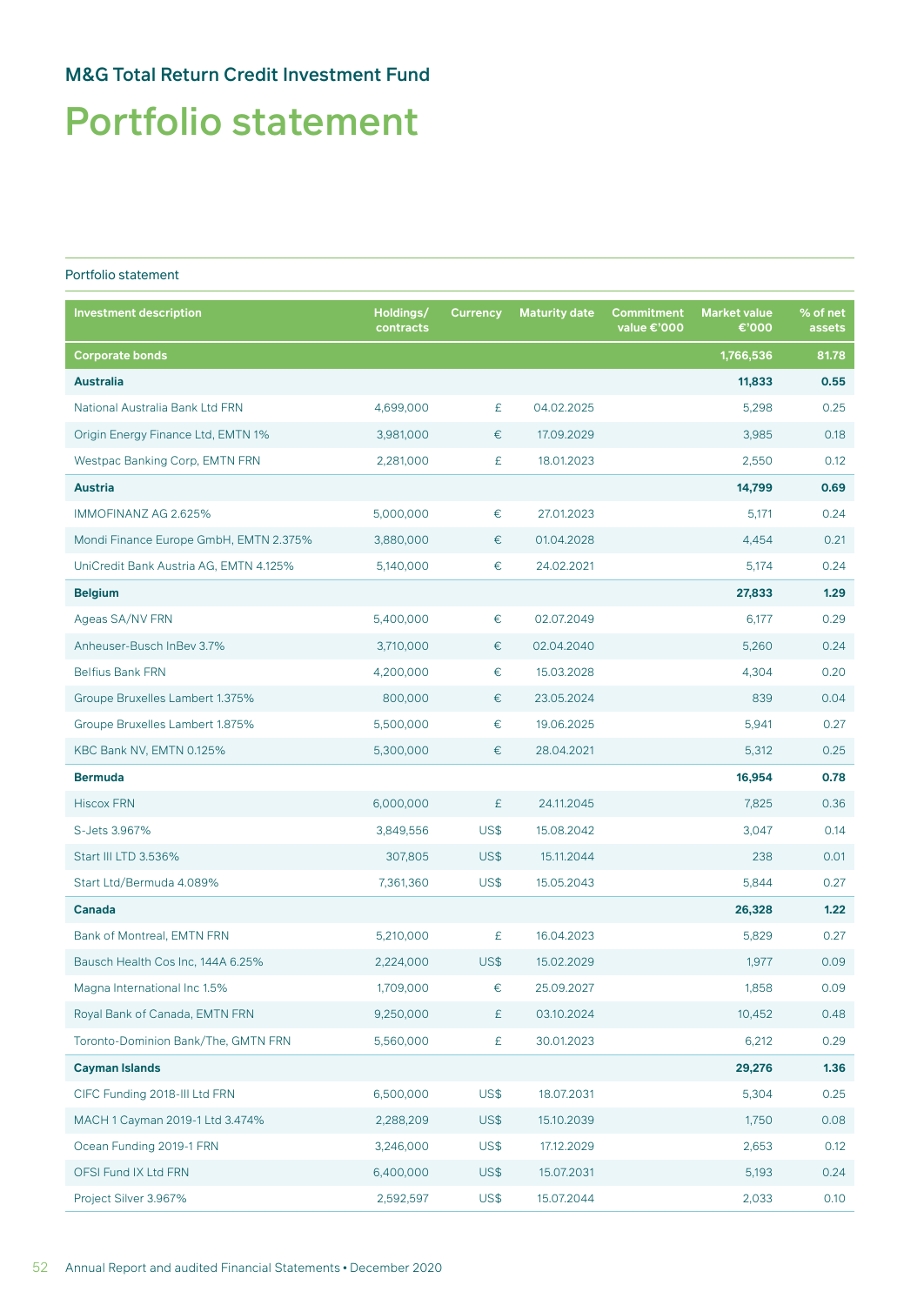# Portfolio statement

| <b>Investment description</b>                                        | Holdings/<br>contracts | <b>Currency</b> | <b>Maturity date</b> | Commitment<br>value €'000 | <b>Market value</b><br>€'000 | % of net<br>assets |
|----------------------------------------------------------------------|------------------------|-----------------|----------------------|---------------------------|------------------------------|--------------------|
| <b>Corporate bonds (continued)</b>                                   |                        |                 |                      |                           |                              |                    |
| <b>Cayman Islands (continued)</b>                                    |                        |                 |                      |                           |                              |                    |
| Punch Taverns Finance B Ltd, REGS 7.369%                             | 4,042,124              | £               | 30.09.2021           |                           | 4,479                        | 0.21               |
| Sprite 2017-1 Ltd 4.25%                                              | 2,231,863              | US\$            | 15.12.2037           |                           | 1,727                        | 0.08               |
| UPCB Finance VII Ltd, REGS 3.625%                                    | 5,900,000              | €               | 15.06.2029           |                           | 6,137                        | 0.28               |
| <b>Denmark</b>                                                       |                        |                 |                      |                           | 7,686                        | 0.36               |
| Carlsberg Breweries A/S, EMTN 0.875%                                 | 2,750,000              | €               | 01.07.2029           |                           | 2,887                        | 0.14               |
| DKT Finance ApS, REGS 7%                                             | 4,644,000              | €               | 17.06.2023           |                           | 4,799                        | 0.22               |
| <b>Finland</b>                                                       |                        |                 |                      |                           | 5,667                        | 0.26               |
| Nordea Kiinnitysluottopankki Oyj, EMTN 4%                            | 4,150,000              | €               | 10.02.2021           |                           | 4,170                        | 0.19               |
| Stora Enso 7.25%                                                     | 1,323,000              | US\$            | 15.04.2036           |                           | 1,497                        | 0.07               |
| <b>France</b>                                                        |                        |                 |                      |                           | 195,252                      | 9.04               |
| Aeroports de Paris 1.125%                                            | 3,400,000              | €               | 18.06.2034           |                           | 3,562                        | 0.16               |
| Altice France 5.875%                                                 | 1,947,000              | €               | 01.02.2027           |                           | 2,078                        | 0.10               |
| Altice France SA/France, REGS 4.125%                                 | 2,100,000              | $\in$           | 15.01.2029           |                           | 2,149                        | 0.10               |
| Auchan Holding SA, EMTN 2.875%                                       | 4,400,000              | €               | 29.01.2026           |                           | 4,878                        | 0.23               |
| AXA SA, EMTN FRN                                                     | 3,620,000              | £               | 29.11.2049           |                           | 4,722                        | 0.22               |
| Banijay Group SAS, REGS 6.5%                                         | 4,450,000              | €               | 01.03.2026           |                           | 4,485                        | 0.21               |
| <b>BNP Paribas Cardif SA FRN</b>                                     | 1,400,000              | €               | 29.11.2049           |                           | 1,592                        | 0.07               |
| <b>BNP Paribas SA, EMTN FRN</b>                                      | 800,000                | €               | 15.01.2032           |                           | 813                          | 0.04               |
| <b>BNP Paribas SA, REGS FRN</b>                                      | 5,235,000              | US\$            | 31.12.2099           |                           | 4,685                        | 0.22               |
| Bureau Veritas 1.875%                                                | 4,400,000              | €               | 06.01.2025           |                           | 4,682                        | 0.22               |
| Caisse Nationale de Reassurance Mutuelle Agricole<br>Groupama 3.375% | 400,000                | €               | 24.09.2028           |                           | 452                          | 0.02               |
| Caisse Nationale de Reassurance Mutuelle Agricole<br>Groupama FRN    | 3,800,000              | €               | 29.05.2049           |                           | 4,390                        | 0.20               |
| Capgemini SE 2.375%                                                  | 7,000,000              | €               | 15.04.2032           |                           | 8,353                        | 0.39               |
| Casino Guichard Perrachon 4.498%                                     | 1,400,000              | €               | 07.03.2024           |                           | 1,370                        | 0.06               |
| Casino Guichard Perrachon SA 6.625%                                  | 1,129,000              | €               | 15.01.2026           |                           | 1,143                        | 0.05               |
| Casino Guichard Perrachon SA, EMTN 3.58%                             | 1,800,000              | €               | 07.02.2025           |                           | 1,630                        | 0.07               |
| Casino Guichard Perrachon SA, EMTN 4.048%                            | 2,100,000              | $\in$           | 05.08.2026           |                           | 1,866                        | 0.09               |
| Cie de Financement Foncier SA, EMTN 0.625%                           | 5,200,000              | €               | 12.11.2021           |                           | 5,251                        | 0.24               |
| Credit Agricole Home Loan SFH SA, EMTN 4%                            | 4,900,000              | $\in$           | 17.01.2022           |                           | 5,132                        | 0.24               |
| Credit Agricole SA, REGS FRN                                         | 4,050,000              | US\$            | 29.12.2049           |                           | 3,771                        | 0.17               |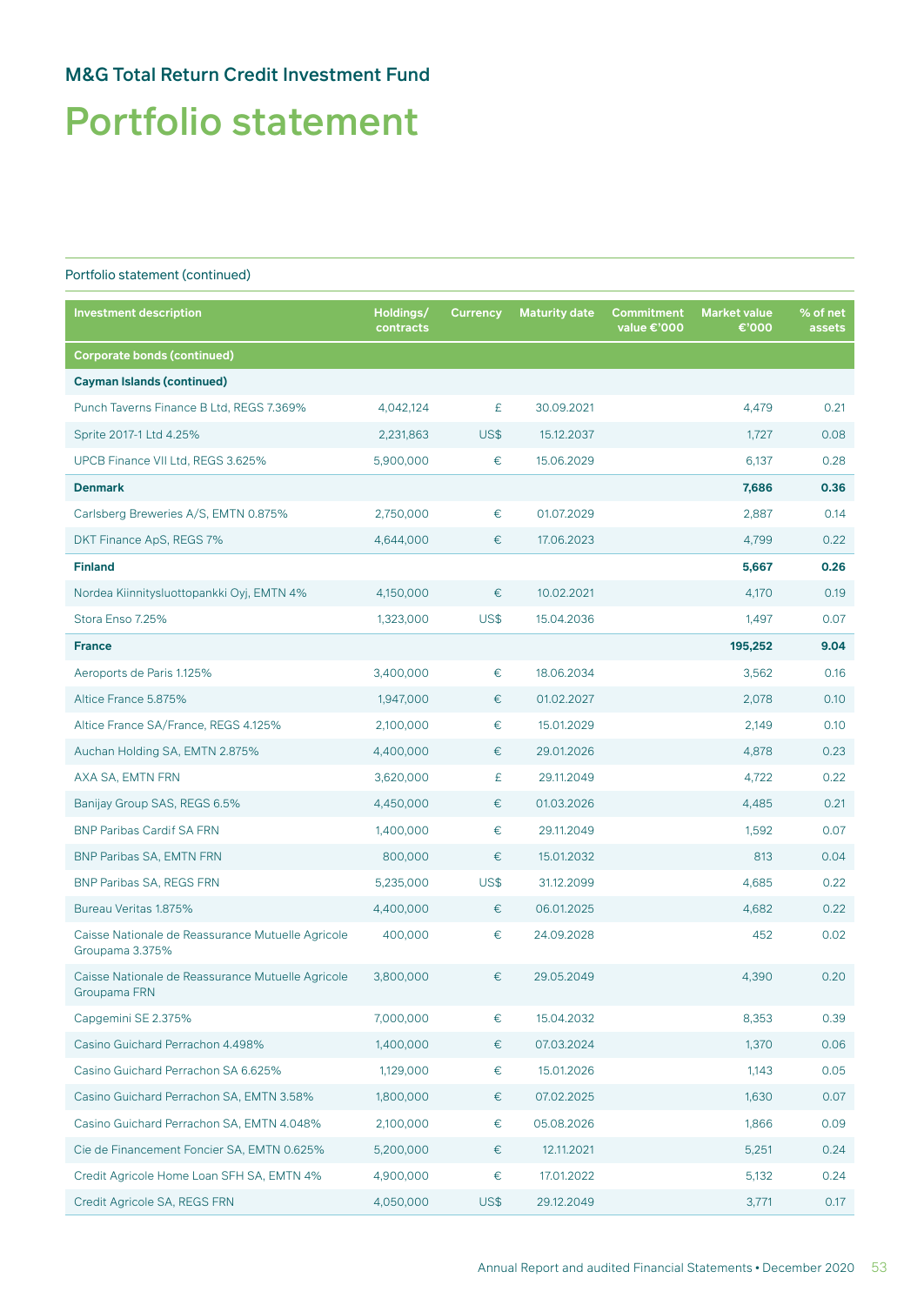# Portfolio statement

| <b>Investment description</b>           | Holdings/<br>contracts | <b>Currency</b> | <b>Maturity date</b> | Commitment<br>value €'000 | <b>Market value</b><br>€'000 | % of net<br>assets |
|-----------------------------------------|------------------------|-----------------|----------------------|---------------------------|------------------------------|--------------------|
| <b>Corporate bonds (continued)</b>      |                        |                 |                      |                           |                              |                    |
| <b>France (continued)</b>               |                        |                 |                      |                           |                              |                    |
| Electricite de France SA, REGS FRN      | 7,915,000              | US\$            | 31.12.2049           |                           | 6,970                        | 0.32               |
| Elis SA, EMTN 2.875%                    | 2,200,000              | €               | 15.02.2026           |                           | 2,351                        | 0.11               |
| Elis SA, EMTN 1.625%                    | 3,000,000              | $\in$           | 03.04.2028           |                           | 2,959                        | 0.14               |
| Engie SA, EMTN 2.125%                   | 1,500,000              | €               | 30.03.2032           |                           | 1,804                        | 0.08               |
| Faurecia SE 3.125%                      | 350,000                | €               | 15.06.2026           |                           | 361                          | 0.02               |
| FFP 1.875%                              | 3,200,000              | €               | 30.10.2026           |                           | 3,064                        | 0.14               |
| Iliad 1.875%                            | 9,200,000              | €               | 25.04.2025           |                           | 9,384                        | 0.43               |
| Iliad 2.375%                            | 3,200,000              | €               | 17.06.2026           |                           | 3,326                        | 0.15               |
| Imerys SA, EMTN 2%                      | 5,200,000              | €               | 10.12.2024           |                           | 5,522                        | 0.26               |
| Imerys SA, EMTN 1.875%                  | 2,300,000              | €               | 31.03.2028           |                           | 2,431                        | 0.11               |
| Indigo Group SAS 1.625%                 | 1,900,000              | €               | 19.04.2028           |                           | 1,968                        | 0.09               |
| La Financiere Atalian SASU, REGS 5.125% | 5,044,000              | $\in$           | 15.05.2025           |                           | 4,691                        | 0.22               |
| Lagardere 1.625%                        | 4,800,000              | €               | 21.06.2024           |                           | 4,561                        | 0.21               |
| Lagardere 2.125%                        | 400,000                | €               | 16.10.2026           |                           | 381                          | 0.02               |
| Orange SA, EMTN 1.625%                  | 1,800,000              | €               | 07.04.2032           |                           | 2,065                        | 0.09               |
| Orano SA, EMTN 3.375%                   | 3,100,000              | €               | 23.04.2026           |                           | 3,385                        | 0.16               |
| Orano SA, EMTN 2.75%                    | 1,000,000              | €               | 08.03.2028           |                           | 1,053                        | 0.05               |
| Paprec Holding FRN                      | 1,703,000              | €               | 31.03.2025           |                           | 1,636                        | 0.08               |
| Paprec Holding 4%                       | 1,053,000              | €               | 31.03.2025           |                           | 1,054                        | 0.05               |
| Parts Europe FRN                        | 885,437                | €               | 01.05.2022           |                           | 887                          | 0.04               |
| Parts Europe SA, REGS 6.5%              | 954,000                | €               | 16.07.2025           |                           | 998                          | 0.05               |
| Quadient 2.25%                          | 7,700,000              | €               | 03.02.2025           |                           | 7,587                        | 0.35               |
| Quatrim SASU, REGS 5.875%               | 349,000                | €               | 15.01.2024           |                           | 363                          | 0.02               |
| RCI Banque 2%                           | 2,760,000              | $\in$           | 11.07.2024           |                           | 2,895                        | 0.13               |
| SEB SA 1.375%                           | 2,300,000              | €               | 16.06.2025           |                           | 2,374                        | 0.11               |
| Société Générale 1.25%                  | 5,500,000              | €               | 12.06.2030           |                           | 5,828                        | 0.27               |
| Societe Generale SA, REGS FRN           | 4,100,000              | US\$            | 31.12.2099           |                           | 3,763                        | 0.17               |
| Societe Generale SA, REGS FRN           | 3,150,000              | US\$            | 31.12.2099           |                           | 2,779                        | 0.13               |
| <b>Solvay Finance FRN</b>               | 4,000,000              | €               | 29.12.2049           |                           | 4,583                        | 0.21               |
| Suez SA, EMTN 1.25%                     | 4,200,000              | €               | 19.05.2028           |                           | 4,533                        | 0.21               |
| Tereos Finance Groupe I SA, REGS 7.5%   | 2,920,000              | €               | 30.10.2025           |                           | 3,107                        | 0.14               |
| TOTAL SA, EMTN FRN                      | 5,000,000              | €               | 31.12.2099           |                           | 5,144                        | 0.24               |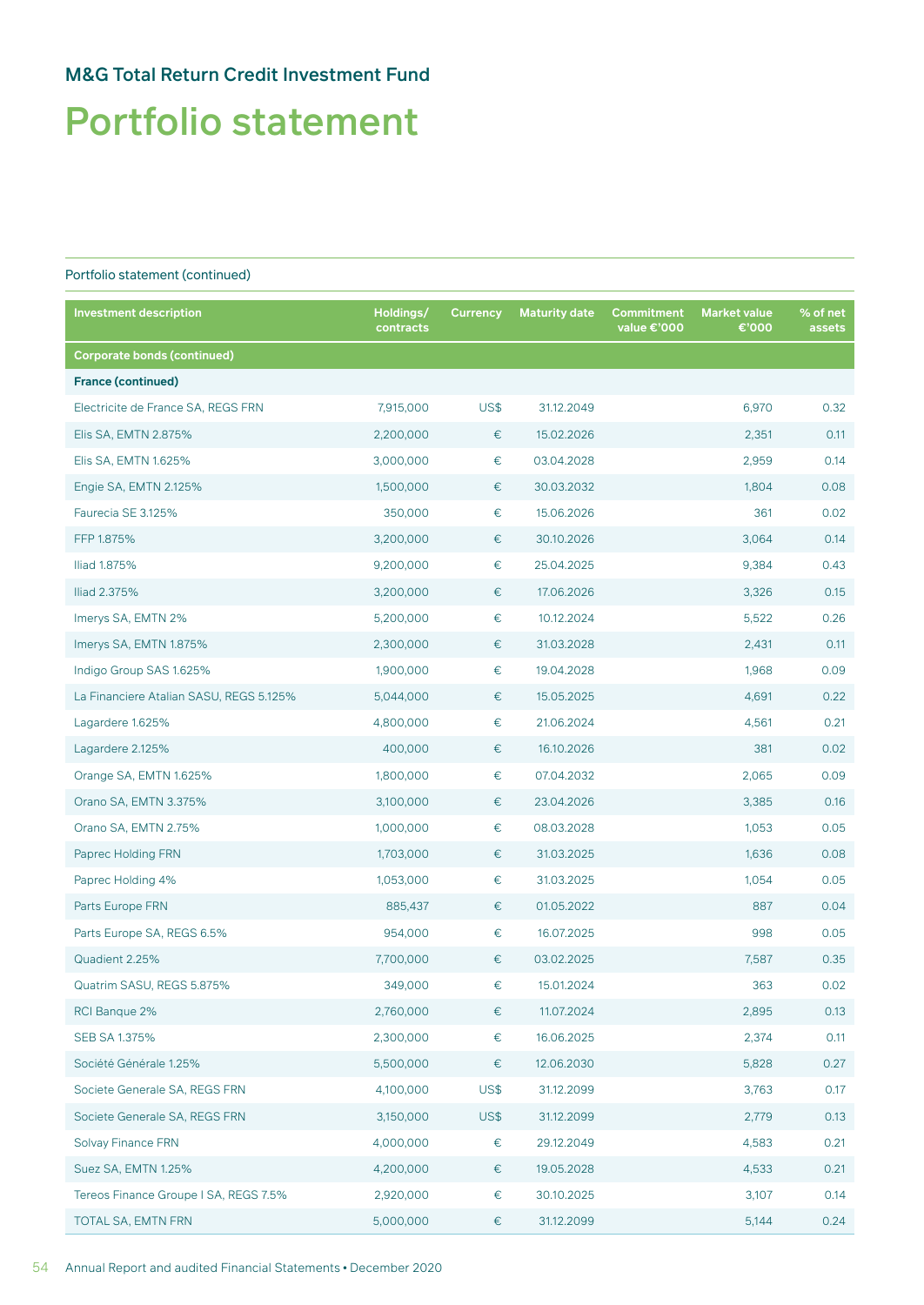# Portfolio statement

| <b>Investment description</b>                     | Holdings/<br>contracts | <b>Currency</b> | <b>Maturity date</b> | Commitment<br>value €'000 | <b>Market value</b><br>€'000 | % of net<br>assets |
|---------------------------------------------------|------------------------|-----------------|----------------------|---------------------------|------------------------------|--------------------|
| <b>Corporate bonds (continued)</b>                |                        |                 |                      |                           |                              |                    |
| <b>France (continued)</b>                         |                        |                 |                      |                           |                              |                    |
| Unibail-Rodamco-Westfield SE FRN                  | 5,800,000              | €               | 31.12.2099           |                           | 5,535                        | 0.26               |
| Valeo SA, EMTN 1.5%                               | 5,000,000              | €               | 18.06.2025           |                           | 5,122                        | 0.24               |
| Vallourec 6.625%                                  | 1,450,000              | $\in$           | 15.10.2022           |                           | 1,004                        | 0.05               |
| Vallourec SA 2.25%                                | 5,100,000              | €               | 30.09.2024           |                           | 3,495                        | 0.16               |
| Vallourec SA, REGS 6.375%                         | 4,700,000              | €               | 15.10.2023           |                           | 3,237                        | 0.15               |
| Vilmorin 2.375%                                   | 1,100,000              | €               | 26.05.2021           |                           | 1,106                        | 0.05               |
| WPP Finance 2.375%                                | 3,225,000              | €               | 19.05.2027           |                           | 3,621                        | 0.17               |
| WPP Finance 3.75%                                 | 1,000,000              | £               | 19.05.2032           |                           | 1,321                        | 0.06               |
| Germany                                           |                        |                 |                      |                           | 78,177                       | 3.62               |
| <b>ADLER Real Estate AG 3%</b>                    | 5,000,000              | €               | 27.04.2026           |                           | 5,278                        | 0.24               |
| BASF SE, EMTN 3%                                  | 2,600,000              | €               | 07.02.2033           |                           | 3,452                        | 0.16               |
| <b>Bertelsmann FRN</b>                            | 5,900,000              | €               | 23.04.2075           |                           | 6,380                        | 0.29               |
| Clearstream Banking AG 0%                         | 600,000                | €               | 01.12.2025           |                           | 604                          | 0.03               |
| Commerzbank AG, EMTN 4%                           | 6,500,000              | €               | 23.03.2026           |                           | 7,300                        | 0.34               |
| DEMIRE Deutsche Mittelstand Real Estate AG 1.875% | 5,400,000              | €               | 15.10.2024           |                           | 5,288                        | 0.24               |
| Deutsche Pfandbriefbank AG, EMTN FRN              | 2,200,000              | £               | 29.09.2023           |                           | 2,506                        | 0.12               |
| EnBW Energie Baden-Wuerttemberg AG, EMTN FRN      | 2,693,000              | €               | 02.04.2076           |                           | 2,716                        | 0.13               |
| Fresenius SE & Co KGaA, 10Y 2.875%                | 1,755,000              | €               | 15.02.2029           |                           | 2,101                        | 0.10               |
| Fresenius SE & Co KGaA, EMTN 1.625%               | 2,837,000              | €               | 08.10.2027           |                           | 3,103                        | 0.14               |
| IHO Verwaltungs GmbH, REGS, PIK                   | 3,977,573              | €               | 15.09.2026           |                           | 4,099                        | 0.19               |
| IHO Verwaltungs GmbH, REGS, PIK                   | 665,813                | €               | 15.05.2027           |                           | 694                          | 0.03               |
| Infineon Technologies AG, EMTN 2%                 | 1,200,000              | €               | 24.06.2032           |                           | 1,366                        | 0.06               |
| Landesbank Baden-Wuerttemberg, EMTN FRN           | 6,500,000              | £               | 18.05.2021           |                           | 7,267                        | 0.34               |
| <b>LANXESS AG FRN</b>                             | 4,100,000              | $\in$           | 06.12.2076           |                           | 4,400                        | 0.20               |
| Mahle GmbH, EMTN 2.375%                           | 4,804,000              | €               | 20.05.2022           |                           | 4,872                        | 0.23               |
| Norddeutsche Landesbank-Girozentrale 6.25%        | 2,800,000              | US\$            | 10.04.2024           |                           | 2,391                        | 0.11               |
| Novem Group FRN                                   | 3,237,000              | €               | 15.05.2024           |                           | 3,266                        | 0.15               |
| Santander Consumer Bank AG, EMTN 0.75%            | 1,300,000              | €               | 17.10.2022           |                           | 1,322                        | 0.06               |
| Tele Columbus AG, REGS 3.875%                     | 5,500,000              | €               | 02.05.2025           |                           | 5,542                        | 0.26               |
| thyssenkrupp AG, EMTN 2.875%                      | 4,185,000              | €               | 22.02.2024           |                           | 4,230                        | 0.20               |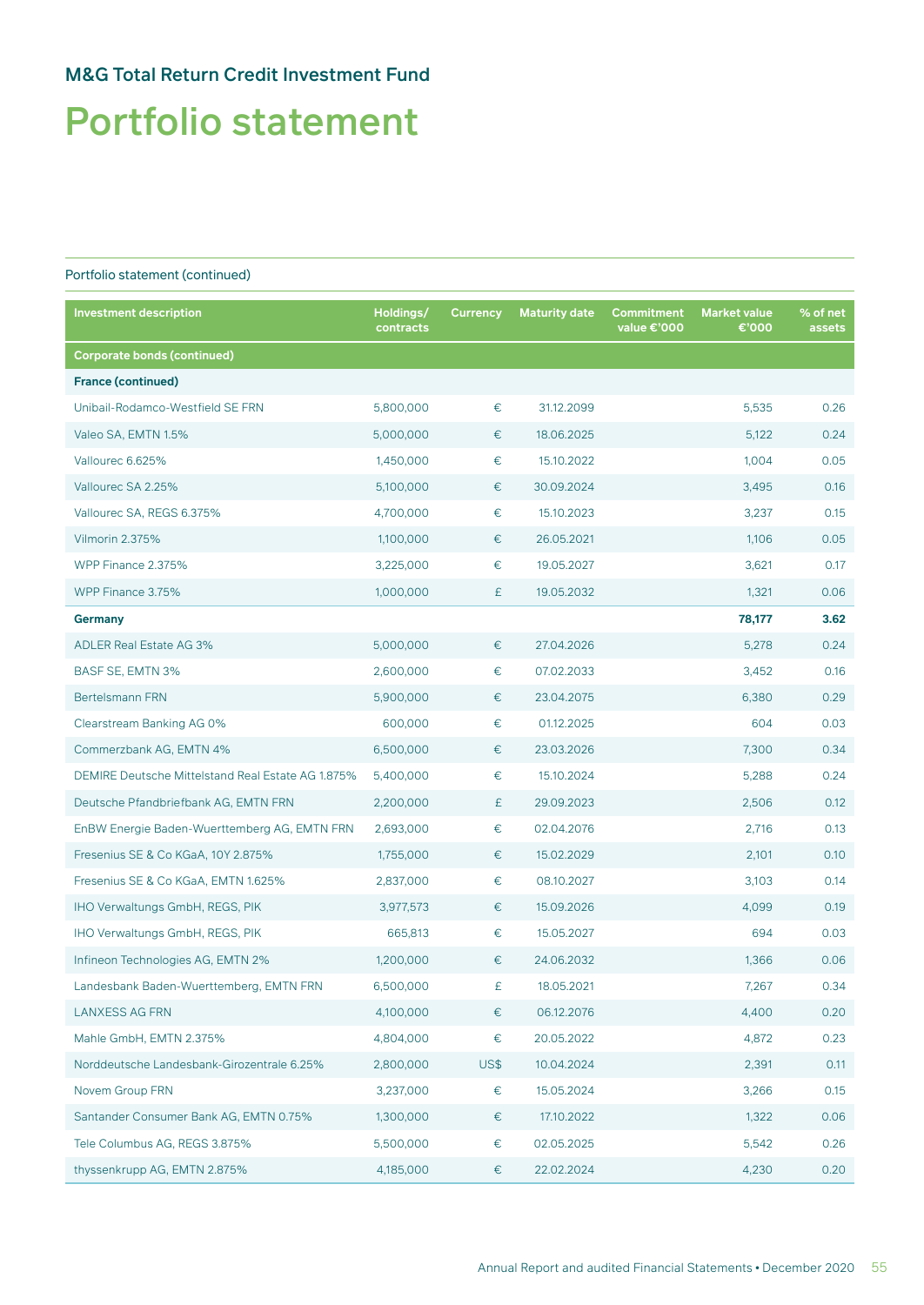## Portfolio statement

| <b>Investment description</b>                                            | Holdings/<br>contracts | <b>Currency</b> | <b>Maturity date</b> | <b>Commitment</b><br>value €'000 | <b>Market value</b><br>€'000 | % of net<br>assets |
|--------------------------------------------------------------------------|------------------------|-----------------|----------------------|----------------------------------|------------------------------|--------------------|
| <b>Corporate bonds (continued)</b>                                       |                        |                 |                      |                                  |                              |                    |
| <b>Guernsey</b>                                                          |                        |                 |                      |                                  | 6,313                        | 0.29               |
| Summit Properties Ltd, REGS 2%                                           | 6,400,000              | €               | 31.01.2025           |                                  | 6,313                        | 0.29               |
| <b>Iceland</b>                                                           |                        |                 |                      |                                  | 9,670                        | 0.45               |
| Arion Banki HF, EMTN 0.625%                                              | 3,400,000              | €               | 27.05.2024           |                                  | 3,401                        | 0.16               |
| Islandsbanki HF, GMTN FRN                                                | 6,200,000              | €               | 19.01.2024           |                                  | 6,269                        | 0.29               |
| <b>Ireland</b>                                                           |                        |                 |                      |                                  | 81,206                       | 3.76               |
| AIB Group PLC FRN                                                        | 3,090,000              | €               | 31.12.2099           |                                  | 3,273                        | 0.15               |
| AIB Group PLC, EMTN FRN                                                  | 4,225,000              | €               | 30.05.2031           |                                  | 4,512                        | 0.21               |
| ALME Loan Funding II DAC FRN                                             | 5,400,000              | €               | 15.01.2031           |                                  | 5,398                        | 0.25               |
| ALME Loan Funding III Designated Activity Co FRN                         | 2,050,000              | €               | 15.04.2032           |                                  | 2,051                        | 0.10               |
| Avoca CLO XI Ltd FRN                                                     | 4,342,000              | €               | 15.07.2030           |                                  | 4,342                        | 0.20               |
| Avoca CLO XIII DAC FRN                                                   | 3,874,000              | €               | 15.10.2030           |                                  | 3,874                        | 0.18               |
| Bank of Ireland Group PLC, EMTN FRN                                      | 7,295,000              | £               | 19.09.2027           |                                  | 8,287                        | 0.38               |
| Cloverie PLC for Zurich Insurance Co Ltd, EMTN FRN                       | 1,424,000              | US\$            | 24.06.2046           |                                  | 1,365                        | 0.06               |
| Elizabeth Finance 2018 DAC FRN                                           | 1,388,068              | £               | 20.07.2028           |                                  | 1,458                        | 0.07               |
| EOS European Loan Conduit No. 35 DAC FRN                                 | 2,306,440              | €               | 23.04.2029           |                                  | 2,303                        | 0.11               |
| European Residential Loan Securitisation 2018-1 DAC<br><b>FRN</b>        | 499,677                | €               | 24.03.2061           |                                  | 499                          | 0.02               |
| GE Capital International Funding Unlimited 4.418%                        | 7,100,000              | US\$            | 15.11.2035           |                                  | 6,934                        | 0.32               |
| Lusitano Mortgages No. 5 PLC FRN                                         | 3,120,534              | €               | 15.07.2059           |                                  | 3,037                        | 0.14               |
| Magellan Mortgages No. 1 PLC FRN                                         | 445,133                | €               | 15.12.2036           |                                  | 446                          | 0.02               |
| Magellan Mortgages No. 3 PLC FRN                                         | 1,416,010              | €               | 15.05.2058           |                                  | 1.390                        | 0.07               |
| OAK Hill European Credit Partners V Designated<br><b>Activity Co FRN</b> | 5,625,000              | €               | 21.02.2030           |                                  | 5,618                        | 0.26               |
| Scorpio European Loan Conduit No. 34 DAC FRN                             | 3,209,311              | £               | 17.05.2029           |                                  | 3,550                        | 0.16               |
| <b>Shamrock Residential FRN</b>                                          | 1,915,754              | €               | 24.11.2057           |                                  | 1,919                        | 0.09               |
| Silverback Finance 3.1261%                                               | 4,600,589              | €               | 25.02.2037           |                                  | 4,890                        | 0.23               |
| Small Business Origination Loan Trust 2019-1 DAC<br><b>FRN</b>           | 1,033,077              | £               | 15.12.2027           |                                  | 1,148                        | 0.05               |
| Small Business Origination Loan Trust 2019-3 DAC<br><b>FRN</b>           | 2,294,649              | £               | 15.10.2028           |                                  | 2,541                        | 0.12               |
| Taurus 2018-2 UK DAC FRN                                                 | 2,586,713              | £               | 22.05.2028           |                                  | 2,839                        | 0.13               |
| Taurus 2018-2 UK DAC FRN                                                 | 1,324,000              | £               | 22.05.2028           |                                  | 1,340                        | 0.06               |
| Taurus 2019-2 UK DAC FRN                                                 | 5,942,000              | £               | 17.11.2029           |                                  | 6,568                        | 0.30               |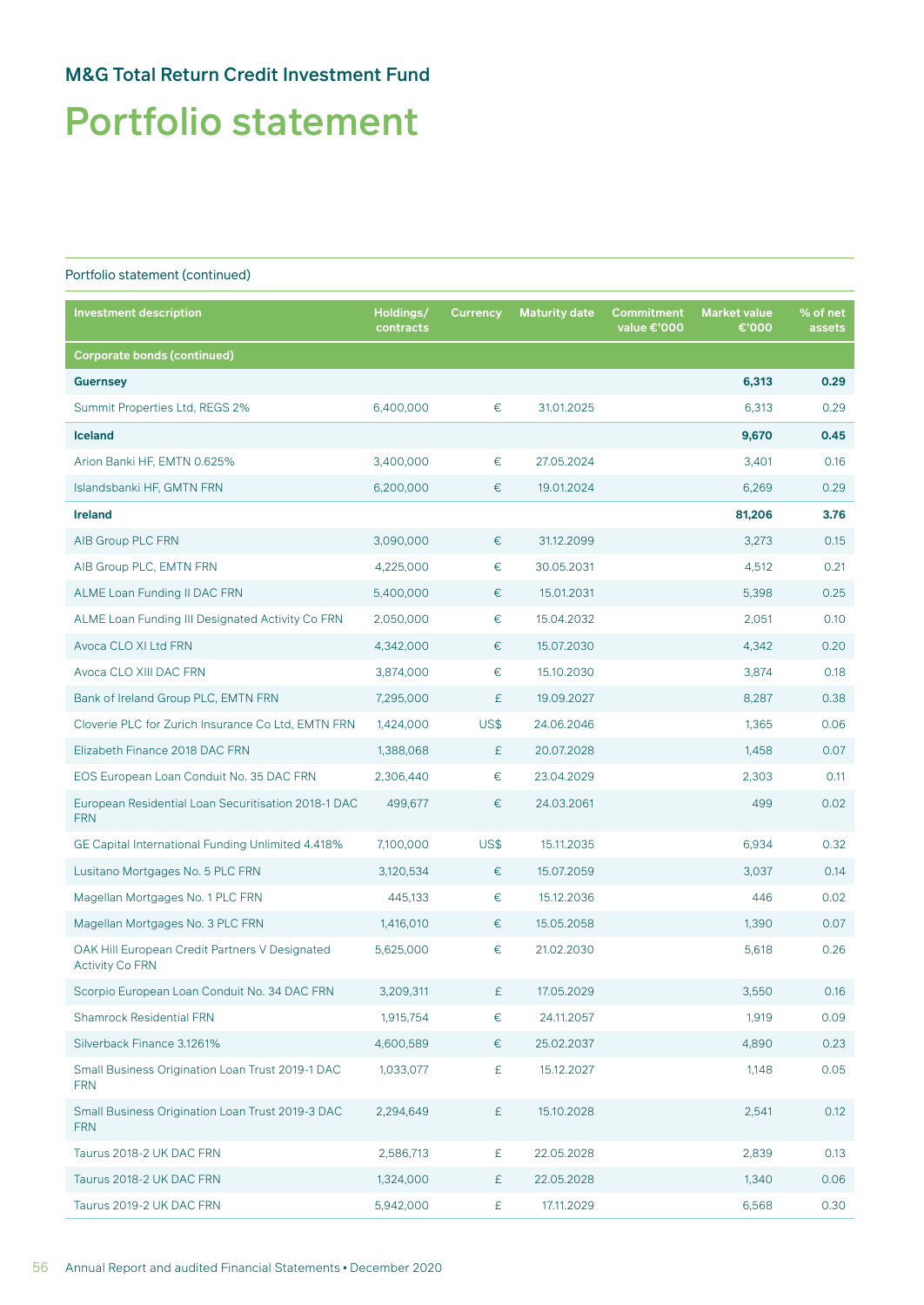# Portfolio statement

| <b>Investment description</b>                               | Holdings/<br>contracts | <b>Currency</b> | <b>Maturity date</b> | Commitment<br>value €'000 | <b>Market value</b><br>€'000 | % of net<br>assets |
|-------------------------------------------------------------|------------------------|-----------------|----------------------|---------------------------|------------------------------|--------------------|
| <b>Corporate bonds (continued)</b>                          |                        |                 |                      |                           |                              |                    |
| Ireland (continued)                                         |                        |                 |                      |                           |                              |                    |
| Taurus 2019-4 FIN DAC FRN                                   | 1,632,000              | $\in$           | 18.11.2031           |                           | 1,624                        | 0.08               |
| <b>Isle Of Man</b>                                          |                        |                 |                      |                           | 5,150                        | 0.24               |
| Playtech 4.25%                                              | 2,903,000              | €               | 07.03.2026           |                           | 3,010                        | 0.14               |
| Playtech PLC 3.75%                                          | 2,104,000              | €               | 12.10.2023           |                           | 2,140                        | 0.10               |
| <b>Italy</b>                                                |                        |                 |                      |                           | 84,971                       | 3.93               |
| Aeroporti di Roma SpA, EMTN 1.625%                          | 807,000                | €               | 02.02.2029           |                           | 814                          | 0.04               |
| Assicurazioni Generali FRN                                  | 2,740,000              | $\in$           | 27.10.2047           |                           | 3,382                        | 0.16               |
| Assicurazioni Generali SpA, EMTN FRN                        | 3,150,000              | $\in$           | 30.11.2049           |                           | 3,547                        | 0.16               |
| Autostrade per l'Italia 6.25%                               | 3,090,000              | £               | 09.06.2022           |                           | 3,659                        | 0.17               |
| Autostrade per l'Italia SpA, EMTN 5.875%                    | 3,600,000              | €               | 09.06.2024           |                           | 4,124                        | 0.19               |
| Autostrade per l'Italia SpA, EMTN 4.375%                    | 2,800,000              | €               | 16.09.2025           |                           | 3,152                        | 0.15               |
| Banca Monte dei Paschi di Siena SpA FRN                     | 1,300,000              | €               | 10.09.2030           |                           | 1,315                        | 0.06               |
| Banca Monte dei Paschi di Siena SpA, EMTN FRN               | 3,700,000              | $\in$           | 18.01.2028           |                           | 3,224                        | 0.15               |
| Banco BPM SpA FRN                                           | 300,000                | €               | 29.06.2049           |                           | 276                          | 0.01               |
| Banco BPM SpA, EMTN 1.625%                                  | 8,210,000              | €               | 18.02.2025           |                           | 8,153                        | 0.38               |
| Enel SpA FRN                                                | 100,000                | £               | 15.09.2076           |                           | 116                          | 0.00               |
| Eni SpA, NC9 FRN                                            | 6,040,000              | €               | 31.12.2099           |                           | 6,497                        | 0.30               |
| Esercizi Aeroportuali SEA SpA 3.5%                          | 4,967,000              | €               | 09.10.2025           |                           | 5,265                        | 0.24               |
| FCA Bank SpA/Ireland, EMTN 0.25%                            | 2,666,000              | €               | 28.02.2023           |                           | 2,677                        | 0.12               |
| Fire BC FRN                                                 | 3,295,000              | €               | 30.09.2024           |                           | 3,167                        | 0.15               |
| Intesa Sanpaolo FRN                                         | 4,425,000              | €               | 29.12.2049           |                           | 5,316                        | 0.25               |
| Intesa Sanpaolo SpA, EMTN 1.75%                             | 3,229,000              | €               | 20.03.2028           |                           | 3,507                        | 0.16               |
| Intesa Sanpaolo SpA, EMTN 5.148%                            | 1,618,000              | £               | 10.06.2030           |                           | 2,120                        | $0.10^{\circ}$     |
| Intesa Sanpaolo Vita SpA FRN                                | 2,900,000              | €               | 31.12.2049           |                           | 3,182                        | 0.15               |
| Leonardo 2.375%                                             | 2,219,000              | $\in$           | 08.01.2026           |                           | 2,312                        | 0.11               |
| Mediobanca Banca di Credito Finanziario SpA, EMTN<br>1.625% | 3,335,000              | $\in$           | 07.01.2025           |                           | 3,526                        | 0.16               |
| Taurus 2017-1 IT SRL FRN                                    | 2,628,769              | €               | 18.08.2029           |                           | 2,571                        | 0.12               |
| Telecom Italia SpA/Milano, EMTN 5.25%                       | 2,000,000              | €               | 17.03.2055           |                           | 2,556                        | 0.12               |
| UniCredit SpA FRN                                           | 4,120,000              | €               | 31.12.2099           |                           | 4,215                        | 0.19               |
| UniCredit SpA, EMTN FRN                                     | 5,765,000              | €               | 20.02.2029           |                           | 6,298                        | 0.29               |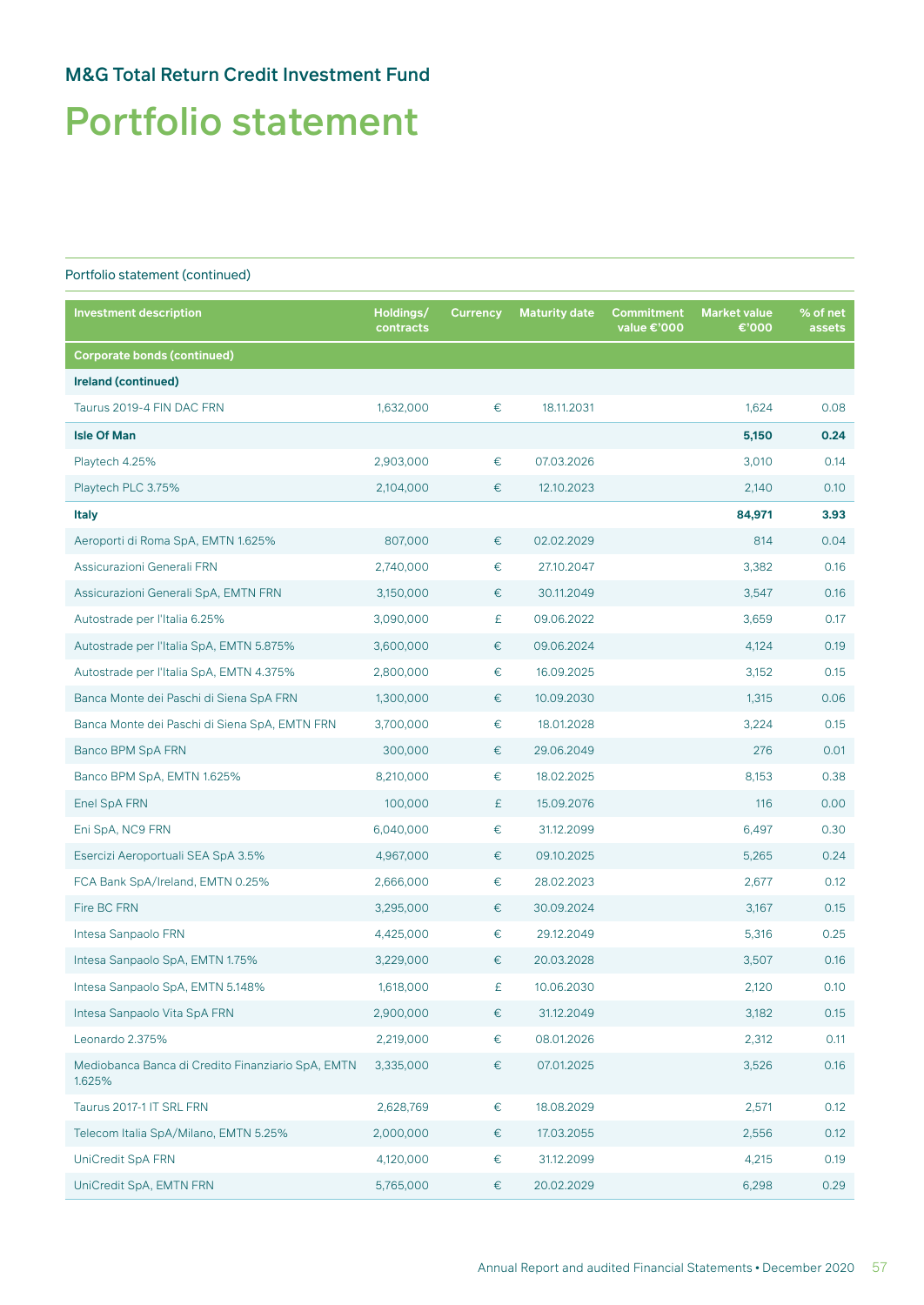## Portfolio statement

| <b>Investment description</b>                                          | Holdings/<br>contracts | <b>Currency</b> | <b>Maturity date</b> | <b>Commitment</b><br>value €'000 | <b>Market value</b><br>€'000 | % of net<br>assets |
|------------------------------------------------------------------------|------------------------|-----------------|----------------------|----------------------------------|------------------------------|--------------------|
| <b>Corporate bonds (continued)</b>                                     |                        |                 |                      |                                  |                              |                    |
| Japan                                                                  |                        |                 |                      |                                  | 6,372                        | 0.29               |
| Mitsubishi UFJ Financial Group Inc, EMTN 0.68%                         | 1,800,000              | €               | 26.01.2023           |                                  | 1,833                        | 0.08               |
| Takeda Pharmaceutical Co Ltd, REGS 3%                                  | 3,680,000              | €               | 21.11.2030           |                                  | 4,539                        | 0.21               |
| <b>Jersey</b>                                                          |                        |                 |                      |                                  | 32,313                       | 1.50               |
| AA Bond 5.5%                                                           | 565,000                | £               | 31.07.2027           |                                  | 671                          | 0.03               |
| AA Bond Co Ltd, EMTN 4.875%                                            | 8,090,000              | £               | 31.07.2024           |                                  | 9,356                        | 0.43               |
| AA Bond Co Ltd, EMTN 6.269%                                            | 2,280,000              | £               | 31.07.2025           |                                  | 2,783                        | 0.13               |
| Adient Global Holdings 3.5%                                            | 3,300,000              | €               | 15.08.2024           |                                  | 3,302                        | 0.15               |
| CPUK Finance 3.69%                                                     | 1,842,000              | £               | 28.08.2028           |                                  | 2,281                        | 0.11               |
| CPUK Finance Ltd, EMTN 3.588%                                          | 1,028,000              | £               | 28.08.2025           |                                  | 1,238                        | 0.06               |
| Heathrow Funding 2.75%                                                 | 1,457,000              | £               | 13.10.2031           |                                  | 1,751                        | 0.08               |
| Heathrow Funding Ltd 1.5%                                              | 1,255,000              | €               | 12.10.2027           |                                  | 1,314                        | 0.06               |
| HSBC Bank Capital Funding Sterling 1 LP FRN                            | 1,155,000              | £               | 29.11.2049           |                                  | 1,888                        | 0.09               |
| Kennedy Wilson Europe Real Estate Ltd, EMTN<br>3.25%                   | 7,600,000              | €               | 12.11.2025           |                                  | 7,729                        | 0.36               |
| Luxembourg                                                             |                        |                 |                      |                                  | 103,255                      | 4.78               |
| ADO Properties SA 1.5%                                                 | 5,400,000              | €               | 26.07.2024           |                                  | 5,319                        | 0.25               |
| Altice France Holding 8%                                               | 1,971,000              | €               | 15.05.2027           |                                  | 2,146                        | 0.10               |
| ArcelorMittal SA, EMTN 1.75%                                           | 5,000,000              | €               | 19.11.2025           |                                  | 5,165                        | 0.24               |
| Aroundtown 3.25%                                                       | 1,925,000              | £               | 18.07.2027           |                                  | 2,413                        | 0.11               |
| Blackstone Property Partners Europe Holdings Sarl,<br><b>EMTN 2.2%</b> | 3,799,000              | €               | 24.07.2025           |                                  | 4,077                        | 0.19               |
| Bumper DE SA FRN                                                       | 8,500,000              | €               | 22.05.2028           |                                  | 8,523                        | 0.39               |
| Cabot Financial Luxembourg 7.5%                                        | 1,427,651              | £               | 01.10.2023           |                                  | 1,628                        | 0.08               |
| CK Hutchison Group Telecom Finance 2%                                  | 2,388,000              | £               | 17.10.2027           |                                  | 2,814                        | 0.13               |
| CPI Property Group SA FRN                                              | 6,155,000              | $\in$           | 31.12.2099           |                                  | 6,520                        | 0.30               |
| DH Europe Finance II Sarl 0.75%                                        | 8,275,000              | €               | 18.09.2031           |                                  | 8,540                        | 0.39               |
| <b>Eurofins Scientific FRN</b>                                         | 1,850,000              | €               | 29.12.2049           |                                  | 2,000                        | 0.09               |
| Eurofins Scientific SE 3.75%                                           | 1,484,000              | €               | 17.07.2026           |                                  | 1,744                        | 0.08               |
| <b>Groupe Ecore Holding FRN</b>                                        | 5,485,000              | $\in$           | 15.11.2023           |                                  | 4,932                        | 0.23               |
| HeidelbergCement Finance Luxembourg SA, EMTN<br>1.125%                 | 4,640,000              | $\in$           | 01.12.2027           |                                  | 4,917                        | 0.23               |
| INEOS Group Holdings SA, REGS 5.375%                                   | 4,600,000              | €               | 01.08.2024           |                                  | 4,667                        | 0.22               |
| Lincoln Financing 3.625%                                               | 1,631,000              | €               | 01.04.2024           |                                  | 1,653                        | 0.08               |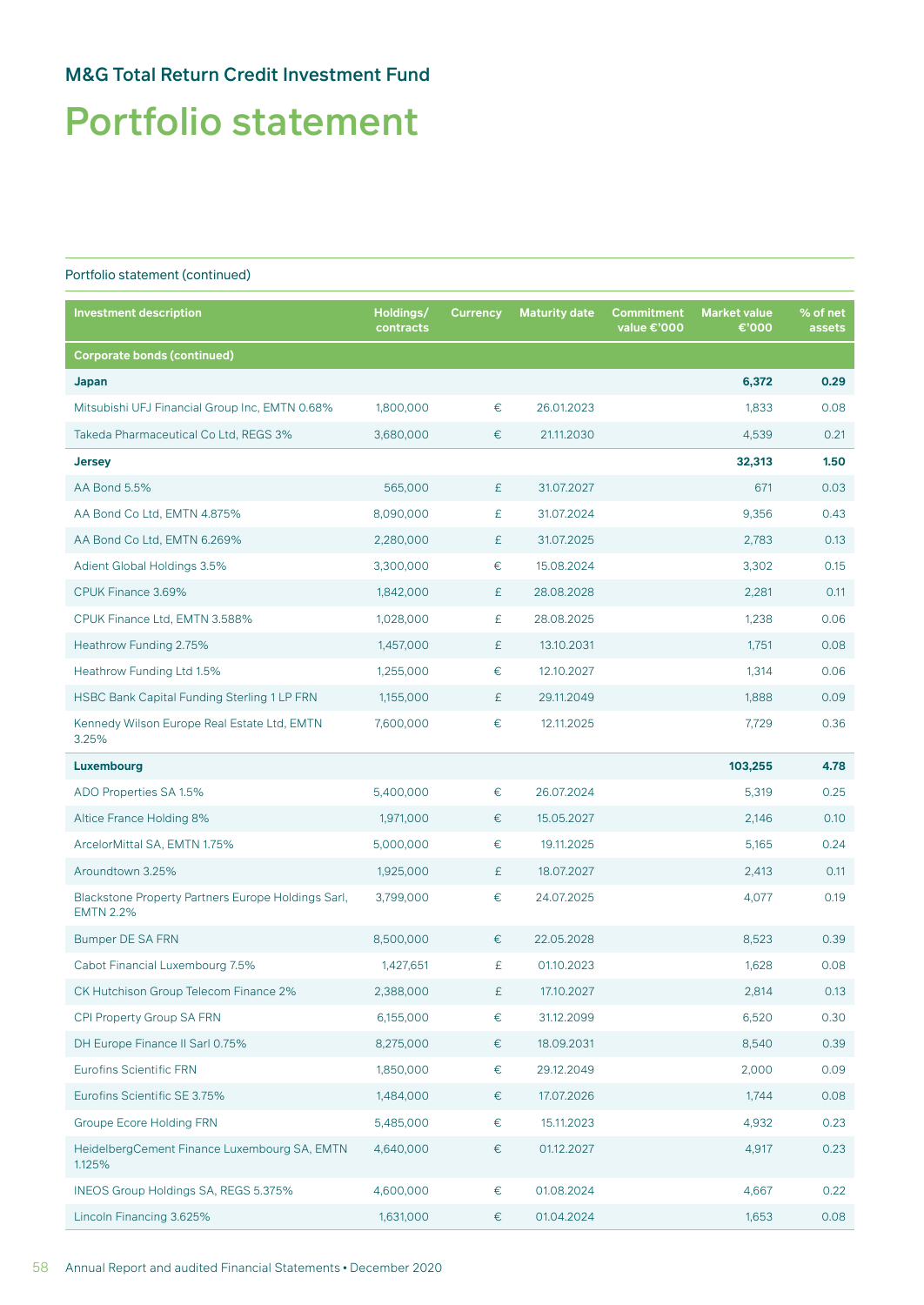# Portfolio statement

| <b>Investment description</b>                                    | Holdings/<br>contracts | <b>Currency</b> | <b>Maturity date</b> | Commitment<br>value €'000 | <b>Market value</b><br>€'000 | % of net<br>assets |
|------------------------------------------------------------------|------------------------|-----------------|----------------------|---------------------------|------------------------------|--------------------|
| <b>Corporate bonds (continued)</b>                               |                        |                 |                      |                           |                              |                    |
| <b>Luxembourg (continued)</b>                                    |                        |                 |                      |                           |                              |                    |
| <b>Lincoln Financing FRN</b>                                     | 2,125,000              | €               | 01.04.2024           |                           | 2,128                        | 0.10               |
| Logicor Financing Sarl, EMTN 3.25%                               | 5,350,000              | €               | 13.11.2028           |                           | 6,307                        | 0.29               |
| Medtronic Global Holdings SCA 1.5%                               | 2,540,000              | €               | 02.07.2039           |                           | 2,838                        | 0.13               |
| Millicom International Cellular 6.25%                            | 1,290,000              | US\$            | 25.03.2029           |                           | 1,189                        | 0.05               |
| Mohawk Capital Finance 1.75%                                     | 6,000,000              | $\in$           | 12.06.2027           |                           | 6,198                        | 0.29               |
| <b>SES SA FRN</b>                                                | 4,325,000              | €               | 29.12.2049           |                           | 4,767                        | 0.22               |
| Summer (BC) Holdco B 5.75%                                       | 2,815,000              | €               | 31.10.2026           |                           | 2,977                        | 0.14               |
| Summer BC Holdco A Sarl, REGS 9.25%                              | 2,609,448              | €               | 31.10.2027           |                           | 2,766                        | 0.13               |
| Telecom Italia Finance 7.75%                                     | 4,749,000              | €               | 24.01.2033           |                           | 7,027                        | 0.32               |
| <b>Netherlands (The)</b>                                         |                        |                 |                      |                           | 181,880                      | 8.42               |
| Abertis Infraestructuras Finance BV FRN                          | 7,200,000              | €               | 31.12.2099           |                           | 7,483                        | 0.35               |
| Aegon NV FRN                                                     | 4,843,000              | US\$            | 11.04.2048           |                           | 4,507                        | 0.21               |
| Airbus SE, EMTN 1.625%                                           | 2,294,000              | $\in$           | 09.06.2030           |                           | 2,525                        | 0.12               |
| Airbus SE, EMTN 2.375%                                           | 4,475,000              | €               | 07.04.2032           |                           | 5,313                        | 0.25               |
| Argentum Netherlands BV for Swiss Re Ltd FRN                     | 1,800,000              | US\$            | 31.12.2099           |                           | 1,497                        | 0.07               |
| Argentum Netherlands BV for Zurich Insurance Co<br>Ltd, EMTN FRN | 1,862,000              | €               | 01.10.2046           |                           | 2,154                        | 0.10               |
| AT Securities BV FRN                                             | 2,750,000              | US\$            | 31.12.2099           |                           | 2,360                        | 0.11               |
| Bunge Finance Europe BV 1.85%                                    | 3,530,000              | €               | 16.06.2023           |                           | 3,640                        | 0.17               |
| Cooperatieve Rabobank UA FRN                                     | 2,400,000              | €               | 31.12.2049           |                           | 2,625                        | 0.12               |
| CTP BV, EMTN 0.625%                                              | 2,939,000              | €               | 27.11.2023           |                           | 2,964                        | 0.14               |
| CTP BV, EMTN 2.125%                                              | 2,241,000              | €               | 01.10.2025           |                           | 2,373                        | 0.11               |
| Davide Campari-Milano NV 1.25%                                   | 2,955,000              | €               | 06.10.2027           |                           | 3,066                        | 0.14               |
| de Volksbank NV, EMTN 0.75%                                      | 3,500,000              | €               | 25.06.2023           |                           | 3,575                        | 0.17               |
| Delft 2020 BV FRN                                                | 4,054,897              | €               | 17.10.2042           |                           | 4,047                        | 0.19               |
| Dragon Finance BV FRN                                            | 245,117                | £               | 13.07.2023           |                           | 268                          | 0.01               |
| Dragon Finance BV FRN                                            | 1,450,000              | £               | 13.07.2023           |                           | 1,544                        | 0.07               |
| Dragon Finance BV FRN                                            | 300,000                | £               | 13.07.2023           |                           | 295                          | 0.01               |
| ELM BV for Firmenich International SA FRN                        | 3,890,000              | €               | 31.12.2099           |                           | 4,214                        | 0.20               |
| Enel Finance International NV, EMTN 0.375%                       | 2,750,000              | $\in$           | 17.06.2027           |                           | 2,807                        | 0.13               |
| Goodyear Europe BV, REGS 3.75%                                   | 1,025,000              | €               | 15.12.2023           |                           | 1,031                        | 0.05               |
| Highbury Finance BV 7.017%                                       | 1,318,142              | £               | 20.03.2023           |                           | 1,617                        | 0.07               |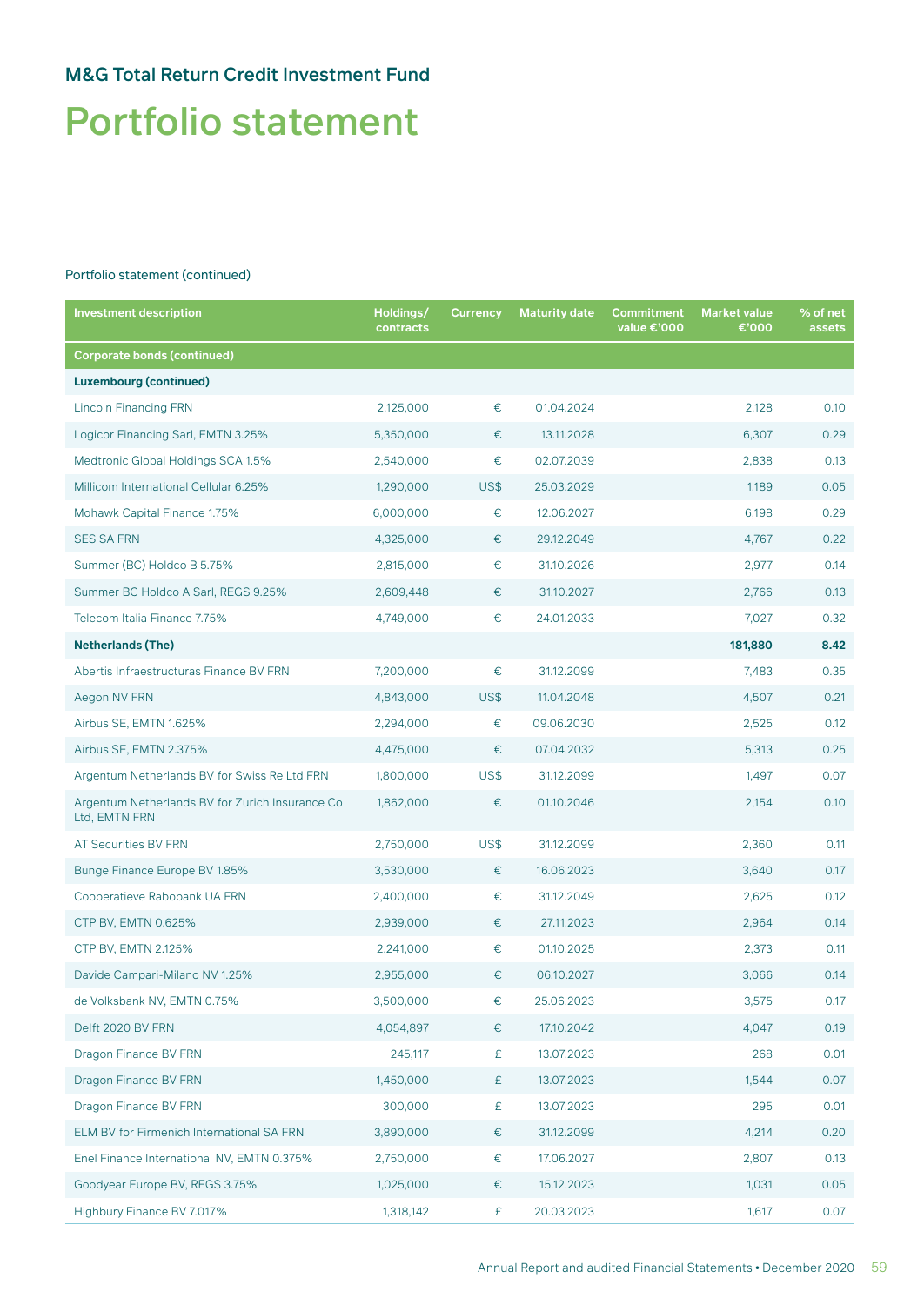# Portfolio statement

| <b>Investment description</b>                           | Holdings/<br>contracts | <b>Currency</b> | <b>Maturity date</b> | Commitment<br>value €'000 | <b>Market value</b><br>€'000 | % of net<br>assets |
|---------------------------------------------------------|------------------------|-----------------|----------------------|---------------------------|------------------------------|--------------------|
| <b>Corporate bonds (continued)</b>                      |                        |                 |                      |                           |                              |                    |
| <b>Netherlands (The) (continued)</b>                    |                        |                 |                      |                           |                              |                    |
| ING Bank NV, EMTN 3.625%                                | 8,200,000              | $\in$           | 31.08.2021           |                           | 8,427                        | 0.39               |
| <b>ING Groep NV FRN</b>                                 | 2,750,000              | US\$            | 31.12.2099           |                           | 2,445                        | 0.11               |
| <b>ING Groep NV FRN</b>                                 | 3,100,000              | US\$            | 31.12.2099           |                           | 2,771                        | 0.13               |
| ING Groep NV, EMTN 3%                                   | 3,200,000              | £               | 18.02.2026           |                           | 3,976                        | 0.18               |
| IPD 3 BV, REGS 5.5%                                     | 1,561,000              | €               | 01.12.2025           |                           | 1,616                        | 0.07               |
| JAB Holdings BV 2.25%                                   | 5,600,000              | €               | 19.12.2039           |                           | 6,273                        | 0.29               |
| JAB Holdings BV, 11Y 2.5%                               | 2,900,000              | $\in$           | 25.06.2029           |                           | 3,327                        | 0.15               |
| Jubilee Place 2020-1 BV FRN                             | 2,062,000              | $\in$           | 17.10.2057           |                           | 2,060                        | 0.10               |
| Koninklijke KPN NV, REGS FRN                            | 4,900,000              | US\$            | 28.03.2073           |                           | 4,220                        | 0.20               |
| LeasePlan Corp NV FRN                                   | 1,550,000              | €               | 31.12.2099           |                           | 1,702                        | 0.08               |
| LYB International Finance BV 4.875%                     | 4,550,000              | US\$            | 15.03.2044           |                           | 4,693                        | 0.22               |
| NE Property BV 3.375%                                   | 3,434,000              | €               | 14.07.2027           |                           | 3,727                        | 0.17               |
| NIBC Bank NV, EMTN 3.125%                               | 6,500,000              | £               | 15.11.2023           |                           | 7,702                        | 0.36               |
| <b>OCI NV, REGS 3.625%</b>                              | 2,761,000              | €               | 15.10.2025           |                           | 2,876                        | 0.13               |
| OI European Group 2.875%                                | 2,505,000              | $\in$           | 15.02.2025           |                           | 2,550                        | 0.12               |
| Repsol International Finance BV FRN                     | 3,775,000              | €               | 31.12.2099           |                           | 4,062                        | 0.19               |
| Repsol International Finance BV FRN                     | 2,129,000              | €               | 31.12.2099           |                           | 2,371                        | 0.11               |
| Sigma Holdco BV, REGS 5.75%                             | 5,115,000              | $\in$           | 15.05.2026           |                           | 5,076                        | 0.23               |
| Signify 2.375%                                          | 5,850,000              | €               | 11.05.2027           |                           | 6,491                        | 0.30               |
| Storm 2016-I BV FRN                                     | 8,526,516              | €               | 22.04.2054           |                           | 8,530                        | 0.39               |
| <b>Telefonica Europe FRN</b>                            | 6,600,000              | €               | 31.12.2099           |                           | 7,186                        | 0.33               |
| Teva Pharmaceutical Finance Netherlands II 4.5%         | 3,600,000              | €               | 01.03.2025           |                           | 3,739                        | 0.17               |
| Teva Pharmaceutical Finance Netherlands II BV<br>1.125% | 1,500,000              | €               | 15.10.2024           |                           | 1,397                        | 0.06               |
| Upjohn Finance BV 1.908%                                | 2,784,000              | €               | 23.06.2032           |                           | 3,084                        | 0.14               |
| Volkswagen International Finance NV FRN                 | 4,241,000              | €               | 29.03.2049           |                           | 4,721                        | 0.22               |
| Volkswagen International Finance NV FRN                 | 5,100,000              | €               | 31.12.2099           |                           | 5,758                        | 0.27               |
| ZF Europe Finance 2.5%                                  | 6,800,000              | €               | 23.10.2027           |                           | 6,876                        | 0.32               |
| Ziggo Bond Co BV, REGS 3.375%                           | 1,725,000              | €               | 28.02.2030           |                           | 1,740                        | 0.08               |
| Ziggo BV, REGS 2.875%                                   | 2,525,000              | €               | 15.01.2030           |                           | 2,579                        | 0.12               |
| <b>Norway</b>                                           |                        |                 |                      |                           | 1,327                        | 0.06               |
| Adevinta ASA, REGS 2.625%                               | 886,000                | $\in$           | 15.11.2025           |                           | 907                          | 0.04               |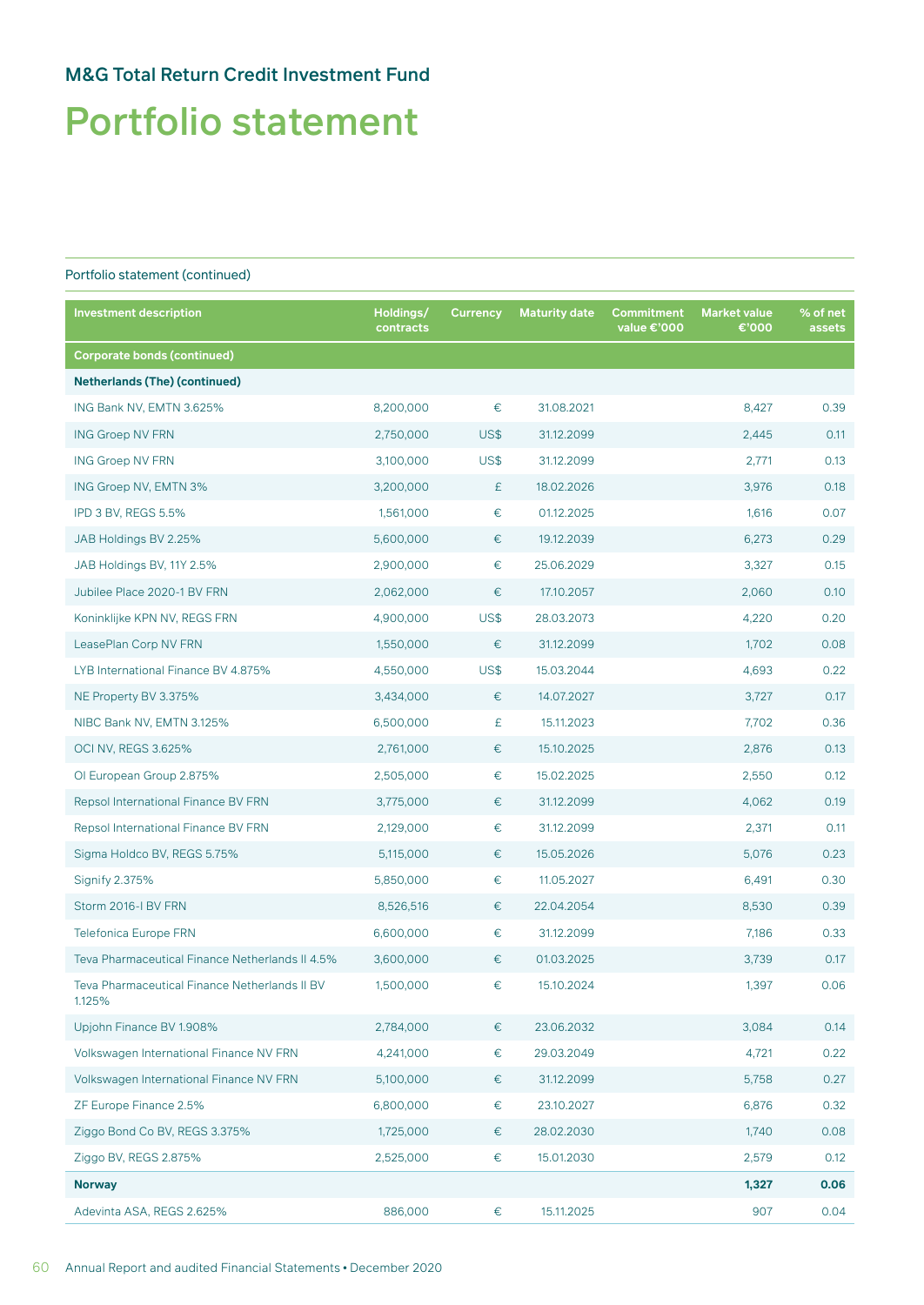# Portfolio statement

| <b>Investment description</b>                                                         | Holdings/<br>contracts | <b>Currency</b> | <b>Maturity date</b> | Commitment<br>value €'000 | <b>Market value</b><br>€'000 | % of net<br>assets |
|---------------------------------------------------------------------------------------|------------------------|-----------------|----------------------|---------------------------|------------------------------|--------------------|
| <b>Corporate bonds (continued)</b>                                                    |                        |                 |                      |                           |                              |                    |
| <b>Norway (continued)</b>                                                             |                        |                 |                      |                           |                              |                    |
| Adevinta ASA, REGS 3%                                                                 | 405,000                | €               | 15.11.2027           |                           | 420                          | 0.02               |
| <b>Portugal</b>                                                                       |                        |                 |                      |                           | 6,999                        | 0.32               |
| <b>Banco Comercial Portugues SA FRN</b>                                               | 3,600,000              | €               | 31.12.2099           |                           | 3,713                        | 0.17               |
| <b>GAMMA Sociedade de Titularizacao de Creditos SA</b><br>Atlantes Mortgage No. 2 FRN | 2,674,222              | €               | 18.09.2060           |                           | 2,632                        | 0.12               |
| <b>GAMMA Sociedade de Titularizacao de Creditos SA</b><br>Atlantes Mortgage No. 4 FRN | 671,309                | €               | 20.12.2064           |                           | 654                          | 0.03               |
| <b>Spain</b>                                                                          |                        |                 |                      |                           | 45,544                       | 2.11               |
| Amadeus IT Group SA, EMTN 2.875%                                                      | 6,500,000              | €               | 20.05.2027           |                           | 7,320                        | 0.34               |
| Banco Bilbao Vizcaya Argentaria SA FRN                                                | 2,800,000              | €               | 31.12.2099           |                           | 2,880                        | 0.13               |
| Banco Bilbao Vizcaya Argentaria SA, 9 FRN                                             | 4,400,000              | US\$            | 31.12.2099           |                           | 3,837                        | 0.18               |
| Banco de Sabadell FRN                                                                 | 7,400,000              | €               | 12.12.2028           |                           | 8,100                        | 0.38               |
| <b>Banco Santander SA FRN</b>                                                         | 5,400,000              | €               | 31.12.2099           |                           | 5,422                        | 0.25               |
| CaixaBank FRN                                                                         | 5,400,000              | €               | 31.12.2099           |                           | 5,552                        | 0.26               |
| Gestamp Automocion SA, REGS 3.25%                                                     | 2,530,000              | €               | 30.04.2026           |                           | 2,576                        | 0.12               |
| Grupo Antolin-Irausa SA, REGS 3.375%                                                  | 5,615,000              | €               | 30.04.2026           |                           | 5,462                        | 0.25               |
| Lorca Telecom Bondco SA, REGS 4%                                                      | 1,654,000              | €               | 18.09.2027           |                           | 1,746                        | 0.08               |
| Merlin Properties Socimi SA 1.875%                                                    | 2,600,000              | €               | 04.12.2034           |                           | 2,649                        | 0.12               |
| <b>Supranational</b>                                                                  |                        |                 |                      |                           | 53,516                       | 2.48               |
| Ardagh Packaging Finance Via Ardagh Holdings USA<br>4.75%                             | 526,000                | £               | 15.07.2027           |                           | 612                          | 0.03               |
| Asian Development Bank FRN                                                            | 6,875,000              | £               | 19.03.2024           |                           | 7,702                        | 0.36               |
| Eagle Intermediate Global Holding Via Ruyi US<br>Finance 5.375%                       | 1,500,000              | €               | 01.05.2023           |                           | 1,302                        | 0.06               |
| European Bank for Reconstruction & Development<br><b>FRN</b>                          | 3,480,000              | £               | 27.02.2023           |                           | 3,897                        | 0.18               |
| European Bank for Reconstruction & Development,<br><b>GMTN FRN</b>                    | 6,980,000              | £               | 13.11.2024           |                           | 7,839                        | 0.36               |
| European Investment Bank, EMTN FRN                                                    | 10,720,000             | £               | 29.06.2023           |                           | 12,039                       | 0.56               |
| International Bank for Reconstruction &<br>Development FRN                            | 6,875,000              | £               | 13.12.2022           |                           | 7,694                        | 0.36               |
| International Bank for Reconstruction &<br>Development, GDIF 0.375%                   | 2,625,000              | £               | 15.06.2021           |                           | 2,939                        | 0.13               |
| International Finance Corp FRN                                                        | 6,875,000              | £               | 18.01.2022           |                           | 7,693                        | 0.36               |
| Starfruit Finco Via Starfruit US Holdco 6.5%                                          | 1,700,000              | €               | 01.10.2026           |                           | 1,799                        | 0.08               |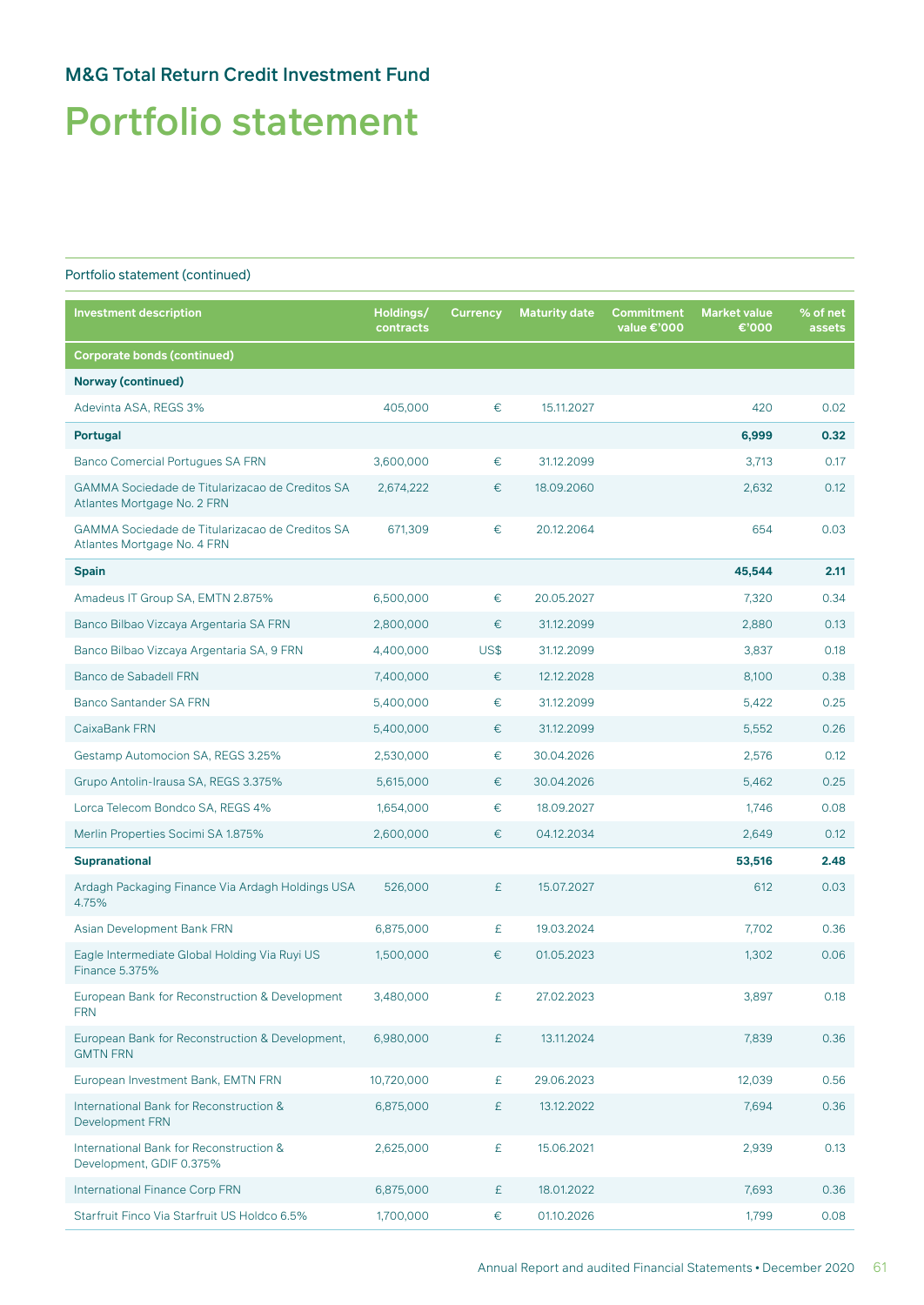# Portfolio statement

| <b>Investment description</b>                   | Holdings/<br>contracts | <b>Currency</b> | <b>Maturity date</b> | <b>Commitment</b><br>value €'000 | <b>Market value</b><br>€'000 | % of net<br>assets |
|-------------------------------------------------|------------------------|-----------------|----------------------|----------------------------------|------------------------------|--------------------|
| <b>Corporate bonds (continued)</b>              |                        |                 |                      |                                  |                              |                    |
| <b>Sweden</b>                                   |                        |                 |                      |                                  | 26,026                       | 1.20               |
| Akelius Residential Property AB FRN             | 5,470,000              | $\in$           | 17.05.2081           |                                  | 5,540                        | 0.26               |
| Intrum 3.5%                                     | 4,043,000              | €               | 15.07.2026           |                                  | 4,023                        | 0.19               |
| Intrum AB, REGS 4.875%                          | 2,000,000              | €               | 15.08.2025           |                                  | 2,077                        | 0.10               |
| Samhallsbyggnadsbolaget i Norden AB FRN         | 1,635,000              | €               | 31.12.2099           |                                  | 1,637                        | 0.07               |
| Samhallsbyggnadsbolaget i Norden AB FRN         | 4,314,000              | $\in$           | 31.12.2099           |                                  | 4,630                        | 0.21               |
| Sveriges Sakerstallda Obligationer AB, EMTN FRN | 5,185,000              | £               | 18.01.2022           |                                  | 5,800                        | 0.27               |
| Verisure Holding AB, REGS 3.875%                | 750,000                | €               | 15.07.2026           |                                  | 771                          | 0.03               |
| Verisure Midholding 5.75%                       | 1,525,000              | €               | 01.12.2023           |                                  | 1,548                        | 0.07               |
| <b>Switzerland</b>                              |                        |                 |                      |                                  | 15,387                       | 0.71               |
| Credit Suisse AG/Guernsey, EMTN 0.75%           | 8,400,000              | €               | 17.09.2021           |                                  | 8,474                        | 0.39               |
| Credit Suisse Group AG, REGS FRN                | 1,285,000              | US\$            | 29.12.2049           |                                  | 1,172                        | 0.05               |
| <b>UBS Group AG FRN</b>                         | 745,000                | US\$            | 31.12.2099           |                                  | 653                          | 0.03               |
| <b>UBS Group AG, REGS FRN</b>                   | 5,675,000              | US\$            | 31.12.2099           |                                  | 5,088                        | 0.24               |
| <b>United Kingdom</b>                           |                        |                 |                      |                                  | 491,468                      | 22.75              |
| 3i Group PLC 3.75%                              | 4,066,000              | £               | 05.06.2040           |                                  | 5,303                        | 0.25               |
| Albion No. 4 PLC FRN                            | 2,667,884              | £               | 17.08.2062           |                                  | 2,999                        | 0.14               |
| Anglo American Capital 5.625%                   | 7,185,000              | US\$            | 01.04.2030           |                                  | 7,475                        | 0.35               |
| Anglo American Capital PLC, EMTN 1.625%         | 2,400,000              | €               | 18.09.2025           |                                  | 2,556                        | 0.12               |
| <b>Arrow Global Finance FRN</b>                 | 1,425,000              | €               | 01.04.2025           |                                  | 1,390                        | 0.06               |
| Arrow Global Finance PLC, REGS 5.125%           | 3,700,000              | £               | 15.09.2024           |                                  | 4,143                        | 0.19               |
| Auto ABS UK Loans 2019 PLC FRN                  | 7,363,650              | £               | 27.11.2027           |                                  | 8,231                        | 0.38               |
| <b>Aviva FRN</b>                                | 280,000                | €               | 05.07.2043           |                                  | 321                          | 0.01               |
| Aviva FRN                                       | 2,550,000              | €               | 03.07.2044           |                                  | 2,839                        | 0.13               |
| BAE Systems PLC, REGS 3.4%                      | 2,670,000              | US\$            | 15.04.2030           |                                  | 2,476                        | 0.11               |
| <b>Barclays Bank FRN</b>                        | 4,600,000              | $\in$           | 07.02.2028           |                                  | 4,707                        | 0.22               |
| Barclays Bank UK PLC, EMTN FRN                  | 3,175,000              | £               | 09.01.2023           |                                  | 3,566                        | 0.16               |
| Barclays PLC FRN                                | 3,250,000              | US\$            | 31.12.2099           |                                  | 2,862                        | 0.13               |
| Bavarian Sky UK 3 PLC FRN                       | 2,890,000              | £               | 20.04.2028           |                                  | 3,230                        | 0.15               |
| Boparan Finance PLC, REGS 7.625%                | 3,809,000              | £               | 30.11.2025           |                                  | 4,318                        | 0.20               |
| Bowbell No. 2 FRN                               | 3,109,926              | £               | 16.04.2056           |                                  | 3,496                        | 0.16               |
| BP Capital Markets PLC 2.822%                   | 3,270,000              | €               | 07.04.2032           |                                  | 4,134                        | 0.19               |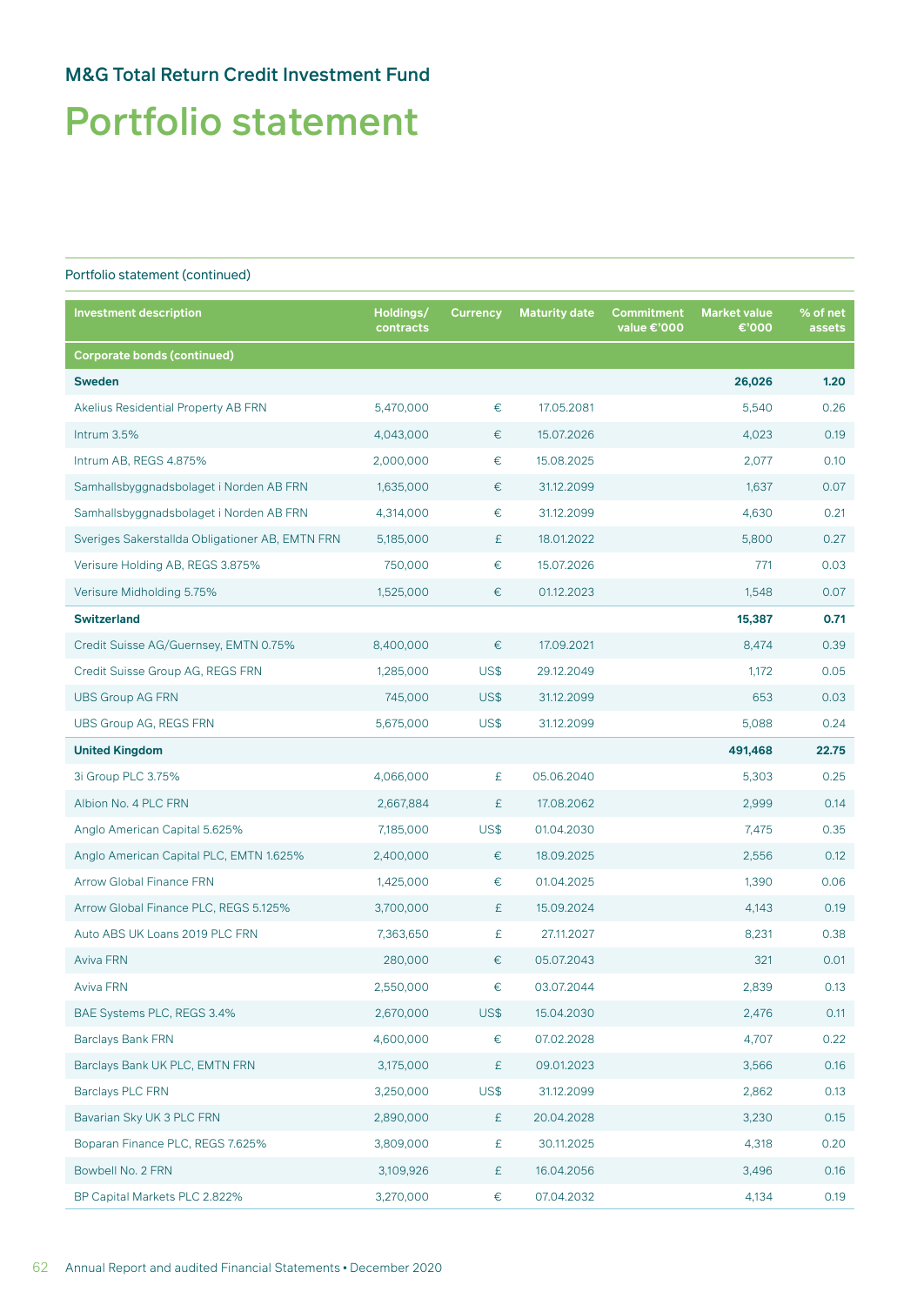# Portfolio statement

| <b>Investment description</b>                                    | Holdings/<br>contracts | <b>Currency</b> | <b>Maturity date</b> | Commitment<br>value €'000 | <b>Market value</b><br>€'000 | % of net<br>assets |
|------------------------------------------------------------------|------------------------|-----------------|----------------------|---------------------------|------------------------------|--------------------|
| <b>Corporate bonds (continued)</b>                               |                        |                 |                      |                           |                              |                    |
| <b>United Kingdom (continued)</b>                                |                        |                 |                      |                           |                              |                    |
| <b>BP Capital Markets PLC FRN</b>                                | 4,794,000              | €               | 31.12.2099           |                           | 5,255                        | 0.24               |
| Brass No. 8 PLC FRN                                              | 2,513,077              | £               | 16.11.2066           |                           | 2,828                        | 0.13               |
| Canterbury Finance No. 1 PLC FRN                                 | 2,816,000              | £               | 16.05.2056           |                           | 3,147                        | 0.15               |
| Cardiff Auto Receivables Securitisation 2019-1 PLC<br><b>FRN</b> | 1,824,945              | £               | 16.09.2025           |                           | 2,041                        | 0.09               |
| Castell 2019-1 PLC FRN                                           | 2,641,743              | £               | 25.07.2052           |                           | 2,962                        | 0.14               |
| Centrica PLC FRN                                                 | 4,380,000              | £               | 10.04.2075           |                           | 5,303                        | 0.25               |
| Co-Operative Bank PLC/The 4.75%                                  | 2,500,000              | £               | 11.11.2021           |                           | 2,887                        | 0.13               |
| Co-operative Group Holdings 2011 Ltd 7.5%                        | 4,660,000              | £               | 08.07.2026           |                           | 6,327                        | 0.29               |
| <b>Coventry Building Society FRN</b>                             | 2,985,000              | £               | 31.12.2099           |                           | 3,691                        | 0.17               |
| Daily Mail & General Trust 6.375%                                | 4,850,000              | £               | 21.06.2027           |                           | 6,446                        | 0.30               |
| Darrowby No. 5 FRN                                               | 2,053,761              | £               | 20.12.2057           |                           | 2,303                        | 0.11               |
| Delamare Finance 5.5457%                                         | 2,659,132              | £               | 19.02.2029           |                           | 3,436                        | 0.16               |
| Diageo Finance 2.5%                                              | 4,550,000              | €               | 27.03.2032           |                           | 5,572                        | 0.26               |
| Dowson 2019-1 PLC FRN                                            | 3,391,466              | £               | 20.09.2026           |                           | 3,792                        | 0.18               |
| Durham Mortgages A PLC FRN                                       | 1,557,000              | £               | 31.03.2053           |                           | 1,739                        | 0.08               |
| Durham Mortgages B PLC FRN                                       | 3,797,000              | £               | 31.03.2054           |                           | 4,231                        | 0.20               |
| E-Carat 11 PLC FRN                                               | 6,439,000              | £               | 18.05.2028           |                           | 7,197                        | 0.33               |
| Economic Master Issuer 2020-1 PLC FRN                            | 1,620,000              | £               | 25.06.2072           |                           | 1,815                        | 0.08               |
| Elli Finance UK PLC, REGS                                        | 971,000                | £               | 15.06.2019           |                           | 1,022                        | 0.05               |
| Elvet Mortgages 2018-1 PLC FRN                                   | 2,074,937              | £               | 22.10.2058           |                           | 2,321                        | 0.11               |
| Elvet Mortgages 2019-1 PLC FRN                                   | 2,273,155              | £               | 22.11.2061           |                           | 2,550                        | 0.12               |
| Elvet Mortgages 2019-1 PLC FRN                                   | 1,020,000              | £               | 22.11.2061           |                           | 1,134                        | 0.05               |
| Eversholt Funding PLC, EMTN 2.742%                               | 2,287,000              | £               | 30.06.2040           |                           | 2,781                        | 0.13               |
| Experian Finance PLC, EMTN 3.25%                                 | 1,305,000              | £               | 07.04.2032           |                           | 1,785                        | 0.08               |
| Feldspar 2016-1 PLC FRN                                          | 1,323,606              | £               | 15.09.2045           |                           | 1,480                        | 0.07               |
| <b>Finsbury Square FRN</b>                                       | 3,239,830              | £               | 16.03.2070           |                           | 3,614                        | 0.17               |
| Finsbury Square 2019-2 PLC FRN                                   | 5,020,307              | £               | 16.09.2069           |                           | 5,625                        | 0.26               |
| Firstgroup PLC 6.875%                                            | 4,775,000              | £               | 18.09.2024           |                           | 6,060                        | 0.28               |
| Friary No. 3 PLC FRN                                             | 1,055,871              | £               | 21.04.2048           |                           | 1,180                        | 0.05               |
| Friary No. 6 FRN                                                 | 3,112,877              | £               | 21.11.2067           |                           | 3,505                        | 0.16               |
| G4S International Finance PLC, EMTN 1.875%                       | 4,345,000              | €               | 24.05.2025           |                           | 4,366                        | 0.20               |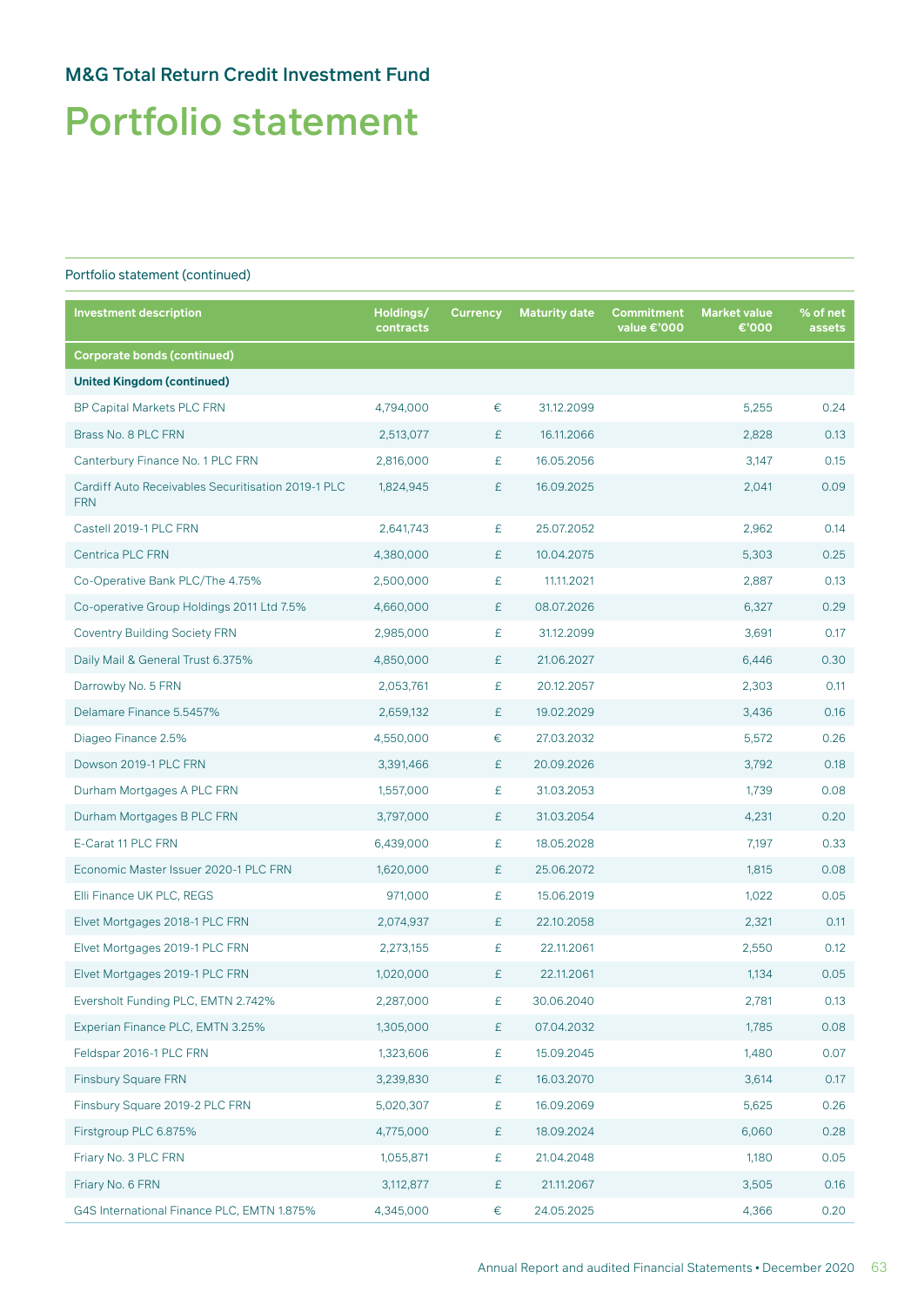# Portfolio statement

| <b>Investment description</b>                                 | Holdings/<br>contracts | <b>Currency</b> | <b>Maturity date</b> | Commitment<br>value €'000 | <b>Market value</b><br>€'000 | % of net<br>assets |
|---------------------------------------------------------------|------------------------|-----------------|----------------------|---------------------------|------------------------------|--------------------|
| <b>Corporate bonds (continued)</b>                            |                        |                 |                      |                           |                              |                    |
| <b>United Kingdom (continued)</b>                             |                        |                 |                      |                           |                              |                    |
| GKN Holdings 4.625%                                           | 8,940,000              | £               | 12.05.2032           |                           | 10,671                       | 0.49               |
| Grainger 3%                                                   | 1,237,000              | £               | 03.07.2030           |                           | 1,510                        | 0.07               |
| <b>Greene King Finance FRN</b>                                | 1,395,835              | £               | 15.12.2033           |                           | 1,500                        | 0.07               |
| Greene King Finance PLC, B1 FRN                               | 1,250,000              | £               | 15.12.2034           |                           | 1,062                        | 0.05               |
| Greene King Finance PLC, B2 FRN                               | 1,731,000              | £               | 15.03.2036           |                           | 1,422                        | 0.07               |
| Hammerson 3.5%                                                | 899,000                | £               | 27.10.2025           |                           | 991                          | 0.05               |
| Hammerson 6%                                                  | 1,272,000              | £               | 23.02.2026           |                           | 1,526                        | 0.07               |
| Hammerson 7.25%                                               | 2,828,000              | £               | 21.04.2028           |                           | 3,583                        | 0.17               |
| <b>HSBC Holdings PLC FRN</b>                                  | 3,300,000              | £               | 31.12.2099           |                           | 4,065                        | 0.19               |
| HSBC Holdings PLC, EMTN 6.5%                                  | 2,265,000              | £               | 20.05.2024           |                           | 3,019                        | 0.14               |
| <b>HSBC Holdings PLC, EMTN FRN</b>                            | 3,965,000              | €               | 31.12.2099           |                           | 4,435                        | 0.21               |
| Iceland Bondco PLC, REGS 6.75%                                | 725,000                | £               | 15.07.2024           |                           | 827                          | 0.04               |
| Iceland Bondco PLC, REGS 4.625%                               | 5,165,000              | £               | 15.03.2025           |                           | 5,759                        | 0.27               |
| Income Contingent Student Loans 1 2002-2006 PLC<br><b>FRN</b> | 2,227,000              | £               | 24.07.2056           |                           | 2,074                        | 0.10               |
| Informa PLC, EMTN 2.125%                                      | 2,510,000              | €               | 06.10.2025           |                           | 2,648                        | 0.12               |
| Informa PLC, EMTN 3.125%                                      | 2,500,000              | £               | 05.07.2026           |                           | 2,984                        | 0.14               |
| InterContinental Hotels Group 3.375%                          | 725,000                | £               | 08.10.2028           |                           | 893                          | 0.04               |
| InterContinental Hotels Group PLC, EMTN 3.75%                 | 3,000,000              | £               | 14.08.2025           |                           | 3,669                        | 0.17               |
| InterContinental Hotels Group PLC, EMTN 2.125%                | 575,000                | £               | 24.08.2026           |                           | 657                          | 0.03               |
| International Game Technology 6.25%                           | 2,528,000              | <b>US\$</b>     | 15.02.2022           |                           | 2,137                        | 0.10               |
| International Game Technology PLC, REGS 3.5%                  | 1,000,000              | €               | 15.06.2026           |                           | 1,037                        | 0.05               |
| Intu Metrocentre Finance 4.125%                               | 3,100,000              | £               | 06.12.2028           |                           | 1,677                        | 0.08               |
| Intu SGS Finance PLC, EMTN 3.875%                             | 4,620,000              | £               | 17.03.2028           |                           | 3,045                        | 0.14               |
| Iron Mountain UK PLC, REGS 3.875%                             | 3,338,000              | £               | 15.11.2025           |                           | 3,794                        | 0.18               |
| Jaguar Land Rover Automotive 6.875%                           | 3,940,000              | €               | 15.11.2026           |                           | 4,060                        | 0.19               |
| Legal & General Group FRN                                     | 1,648,000              | US\$            | 21.03.2047           |                           | 1,501                        | 0.07               |
| Legal & General Group FRN                                     | 3,380,000              | £               | 26.11.2049           |                           | 4,132                        | 0.19               |
| Legal & General Group 4.5%                                    | 3,323,000              | £               | 01.11.2050           |                           | 4,300                        | 0.20               |
| Lendlease Europe Finance PLC 6.125%                           | 575,000                | £               | 12.10.2021           |                           | 665                          | 0.03               |
| Lloyds Banking Group FRN                                      | 1,655,000              | €               | 01.04.2026           |                           | 1,884                        | 0.09               |
| Lloyds Banking Group FRN                                      | 2,300,000              | €               | 07.09.2028           |                           | 2,369                        | 0.11               |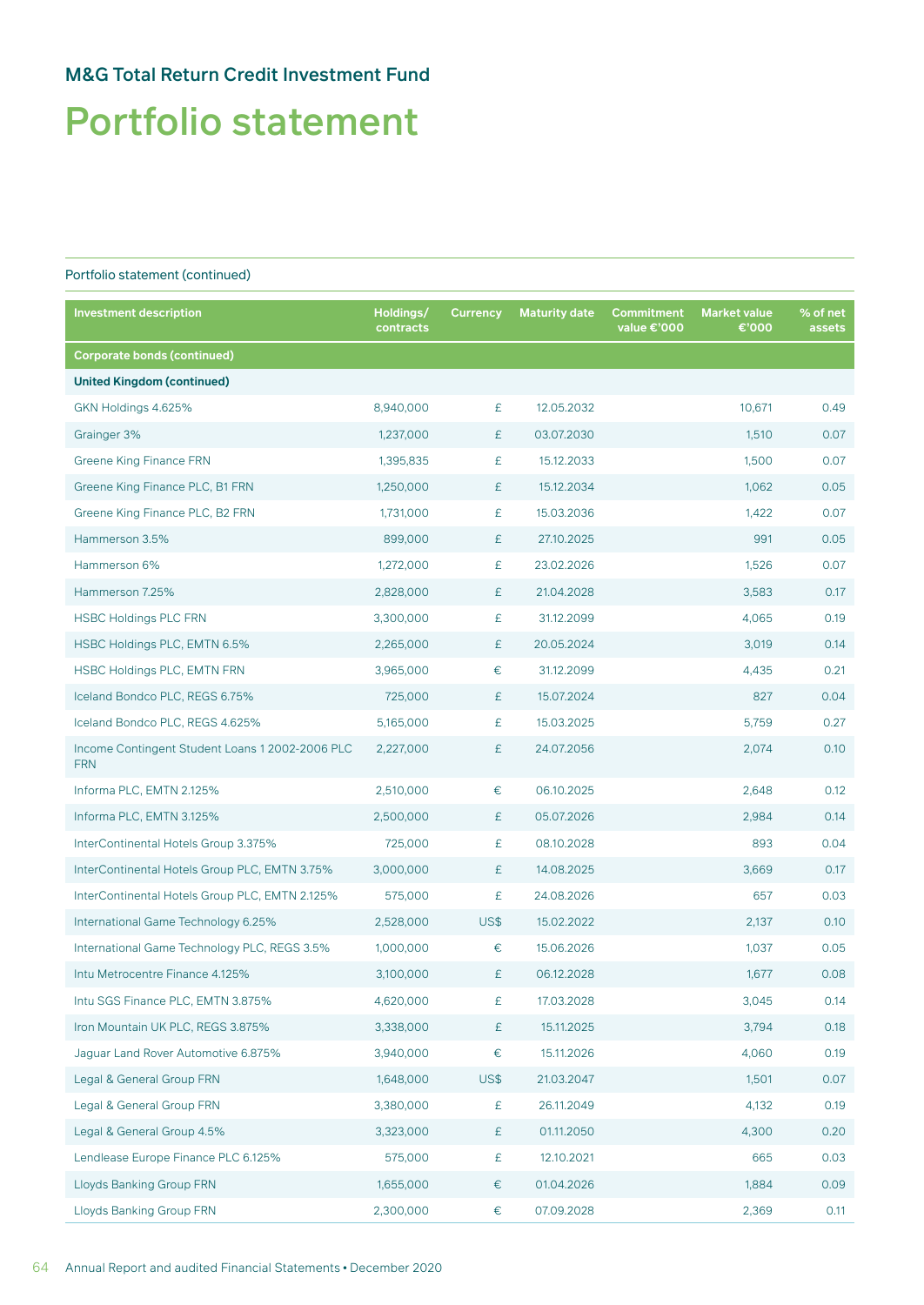# Portfolio statement

| <b>Investment description</b>                       | Holdings/<br>contracts | <b>Currency</b> | <b>Maturity date</b> | <b>Commitment</b><br>value €'000 | <b>Market value</b><br>€'000 | % of net<br>assets |
|-----------------------------------------------------|------------------------|-----------------|----------------------|----------------------------------|------------------------------|--------------------|
| <b>Corporate bonds (continued)</b>                  |                        |                 |                      |                                  |                              |                    |
| <b>United Kingdom (continued)</b>                   |                        |                 |                      |                                  |                              |                    |
| London Wall Mortgage Capital PLC FRN                | 203,671                | £               | 15.08.2048           |                                  | 228                          | 0.01               |
| London Wall Mortgage Capital PLC FRN                | 601,292                | £               | 15.05.2050           |                                  | 670                          | 0.03               |
| Longstone Finance PLC, C 4.896%                     | 1,475,000              | £               | 19.04.2031           |                                  | 2,000                        | 0.09               |
| Manchester Airport Group Funding PLC, EMTN<br>4.75% | 1,366,000              | £               | 31.03.2034           |                                  | 1,969                        | 0.09               |
| <b>Marston's Issuer FRN</b>                         | 386,000                | £               | 15.07.2032           |                                  | 383                          | 0.02               |
| Marston's Issuer PLC, A4 FRN                        | 4,603,522              | £               | 15.10.2031           |                                  | 4,317                        | 0.20               |
| Mitchells & Butlers Finance FRN                     | 532,125                | £               | 15.12.2030           |                                  | 541                          | 0.02               |
| Mitchells & Butlers Finance FRN                     | 4,190,350              | US\$            | 15.12.2030           |                                  | 3,119                        | 0.14               |
| Mitchells & Butlers Finance FRN                     | 3,128,157              | £               | 15.12.2033           |                                  | 2,955                        | 0.14               |
| Mitchells & Butlers Finance PLC, A4 FRN             | 594,971                | £               | 15.12.2028           |                                  | 609                          | 0.03               |
| <b>Nationwide Building Society FRN</b>              | 4,530,000              | €               | 25.07.2029           |                                  | 4,740                        | 0.22               |
| Nationwide Building Society 5.75%                   | 3,200,000              | £               | 31.12.2099           |                                  | 3,919                        | 0.18               |
| <b>Nationwide Building Society FRN</b>              | 2,235,000              | £               | 31.12.2099           |                                  | 2,692                        | 0.12               |
| <b>Natwest Group PLC FRN</b>                        | 986,000                | £               | 31.12.2099           |                                  | 1,155                        | 0.05               |
| Newday Partnership Funding 2015-1 PLC FRN           | 1,154,000              | £               | 15.04.2025           |                                  | 1,291                        | 0.06               |
| NewRiver REIT PLC 3.5%                              | 1,865,000              | £               | 07.03.2028           |                                  | 1,899                        | 0.09               |
| OAK No. 2 PLC FRN                                   | 2,003,110              | £               | 26.05.2055           |                                  | 2,249                        | 0.10               |
| Oak No. 3 FRN                                       | 2,973,673              | £               | 28.07.2061           |                                  | 3,352                        | 0.16               |
| <b>Orbita Funding FRN</b>                           | 2,587,000              | £               | 17.03.2027           |                                  | 2,892                        | 0.13               |
| Paragon Mortgages No. 25 PLC FRN                    | 3,901,447              | £               | 15.05.2050           |                                  | 4,337                        | 0.20               |
| PCL Funding III PLC FRN                             | 2,425,000              | £               | 15.06.2023           |                                  | 2,704                        | 0.13               |
| Pearson Funding 3.75%                               | 3,180,000              | £               | 04.06.2030           |                                  | 4,104                        | 0.19               |
| Peel South East Ltd 10%                             | 1,900,000              | £               | 30.04.2026           |                                  | 2,145                        | 0.10               |
| Permanent Master Issuer PLC FRN                     | 3,459,000              | £               | 15.07.2058           |                                  | 3,865                        | 0.18               |
| Phoenix Group Holdings PLC, EMTN 5.625%             | 1,318,000              | £               | 28.04.2031           |                                  | 1,820                        | 0.08               |
| Pinewood Finance Co Ltd, REGS 3.25%                 | 3,759,000              | £               | 30.09.2025           |                                  | 4,294                        | 0.20               |
| Pinnacle Bidco PLC, REGS 5.5%                       | 1,110,000              | €               | 15.02.2025           |                                  | 1,100                        | 0.05               |
| Pinnacle Bidco PLC, REGS 6.375%                     | 1,880,000              | £               | 15.02.2025           |                                  | 2,083                        | 0.10               |
| Polaris Holdings FRN                                | 1,903,558              | £               | 27.04.2057           |                                  | 2,132                        | 0.10               |
| Precise Mortgage Funding FRN                        | 3,426,051              | £               | 16.10.2056           |                                  | 3,815                        | 0.18               |
| Precise Mortgage Funding 2018-2B PLC FRN            | 2,372,840              | £               | 12.03.2055           |                                  | 2,642                        | 0.12               |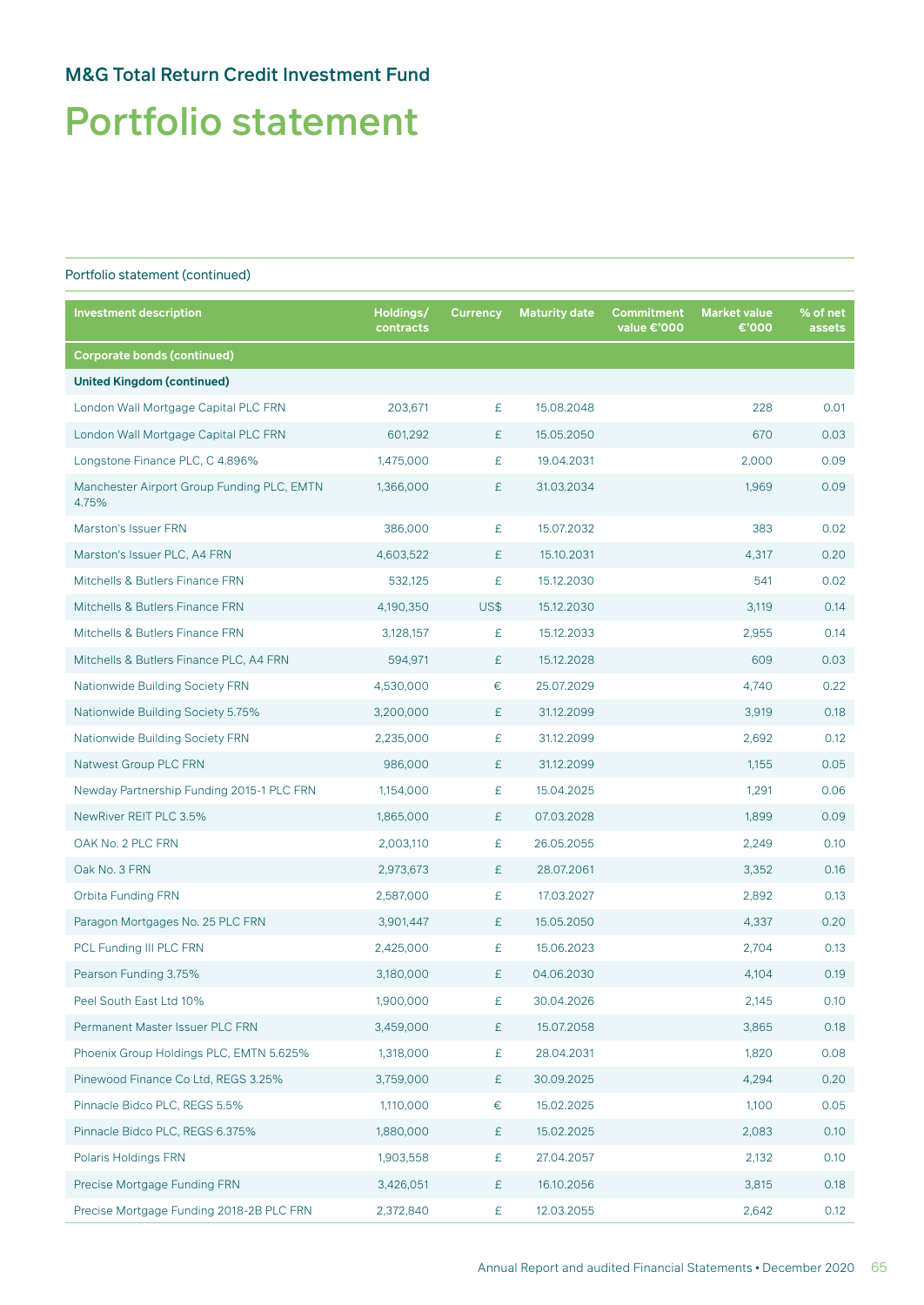# Portfolio statement

| <b>Investment description</b>                                 | Holdings/<br>contracts | <b>Currency</b> | <b>Maturity date</b> | Commitment<br>value €'000 | <b>Market value</b><br>€'000 | % of net<br>assets |
|---------------------------------------------------------------|------------------------|-----------------|----------------------|---------------------------|------------------------------|--------------------|
| <b>Corporate bonds (continued)</b>                            |                        |                 |                      |                           |                              |                    |
| <b>United Kingdom (continued)</b>                             |                        |                 |                      |                           |                              |                    |
| Premier Foods Finance FRN                                     | 392,540                | £               | 15.07.2022           |                           | 441                          | 0.02               |
| Premier Foods Finance 6.25%                                   | 366,000                | £               | 15.10.2023           |                           | 423                          | 0.02               |
| Principality Building Society, EMTN 2.375%                    | 5,015,000              | £               | 23.11.2023           |                           | 5,797                        | 0.27               |
| Provident Financial PLC, EMTN 8.25%                           | 2,417,000              | £               | 04.06.2023           |                           | 2,725                        | 0.13               |
| RAC Bond Co PLC, EMTN 4.87%                                   | 8,210,000              | £               | 06.05.2026           |                           | 9,825                        | 0.45               |
| RAC Bond Co PLC, REGS 5%                                      | 500,000                | £               | 06.11.2022           |                           | 562                          | 0.03               |
| Resloc UK 2007-1 PLC FRN                                      | 564,837                | €               | 15.12.2043           |                           | 544                          | 0.03               |
| Ribbon Finance 2018 PLC FRN                                   | 2,186,088              | £               | 20.04.2028           |                           | 2,370                        | 0.11               |
| <b>Ripon Mortgages FRN</b>                                    | 3,834,859              | £               | 20.08.2056           |                           | 4,282                        | 0.20               |
| RL Finance Bonds No. 2 plc FRN                                | 2,549,000              | £               | 30.11.2043           |                           | 3,220                        | 0.15               |
| RI Finance Bonds No. 3 PLC 6.125%                             | 4,730,000              | £               | 13.11.2028           |                           | 6,701                        | 0.31               |
| Rolls-Royce 1.625%                                            | 3,287,000              | €               | 09.05.2028           |                           | 3,074                        | 0.14               |
| Rolls-Royce PLC, REGS 3.625%                                  | 2,185,000              | US\$            | 14.10.2025           |                           | 1,801                        | 0.08               |
| Rolls-Royce PLC, REGS 5.75%                                   | 2,100,000              | £               | 15.10.2027           |                           | 2,604                        | 0.12               |
| Royal Bank of Scotland Group FRN                              | 1,885,000              | €               | 02.03.2026           |                           | 2,002                        | 0.09               |
| Royal Bank of Scotland Group PLC FRN                          | 6,770,000              | US\$            | 31.12.2099           |                           | 6,075                        | 0.28               |
| RSA Insurance Group PLC FRN                                   | 5,525,000              | £               | 10.10.2045           |                           | 7,224                        | 0.33               |
| Saga PLC 3.375%                                               | 2,438,000              | £               | 12.05.2024           |                           | 2,508                        | 0.12               |
| Santander FRN                                                 | 5,500,000              | £               | 20.09.2021           |                           | 6,160                        | 0.28               |
| Santander UK Group Holdings PLC FRN                           | 1,485,000              | £               | 29.12.2049           |                           | 1,738                        | 0.08               |
| Shawbrook Mortgage Funding 2019-1 PLC FRN                     | 5,269,733              | £               | 16.12.2050           |                           | 5,902                        | 0.27               |
| Silverstone Master Issuer PLC FRN                             | 4,498,000              | £               | 21.01.2070           |                           | 5,042                        | 0.23               |
| Smiths Group PLC, EMTN 2%                                     | 6,000,000              | €               | 23.02.2027           |                           | 6,516                        | 0.30               |
| Society of Lloyd's FRN                                        | 1,099,000              | £               | 07.02.2047           |                           | 1,448                        | 0.07               |
| Stagecoach Group PLC 4%                                       | 4,496,000              | £               | 29.09.2025           |                           | 5,364                        | 0.25               |
| Standard Chartered PLC, REGS FRN                              | 4,665,000              | US\$            | 01.04.2031           |                           | 4,621                        | 0.21               |
| Stonegate Pub Co Financing 8.25%                              | 2,675,000              | £               | 31.07.2025           |                           | 3,036                        | 0.14               |
| Tesco Property Finance 3 PLC 5.744%                           | 3,458,952              | £               | 13.04.2040           |                           | 5,319                        | 0.25               |
| Thames Water Kemble Finance PLC 4.625%                        | 2,800,000              | £               | 19.05.2026           |                           | 3,175                        | 0.15               |
| Together Asset Backed Securitisation FRN                      | 3,741,373              | £               | 15.07.2061           |                           | 4,193                        | 0.19               |
| Together Asset Backed Securitisation 2020-1 PLC<br><b>FRN</b> | 3,967,728              | £               | 15.12.2061           |                           | 4,464                        | 0.21               |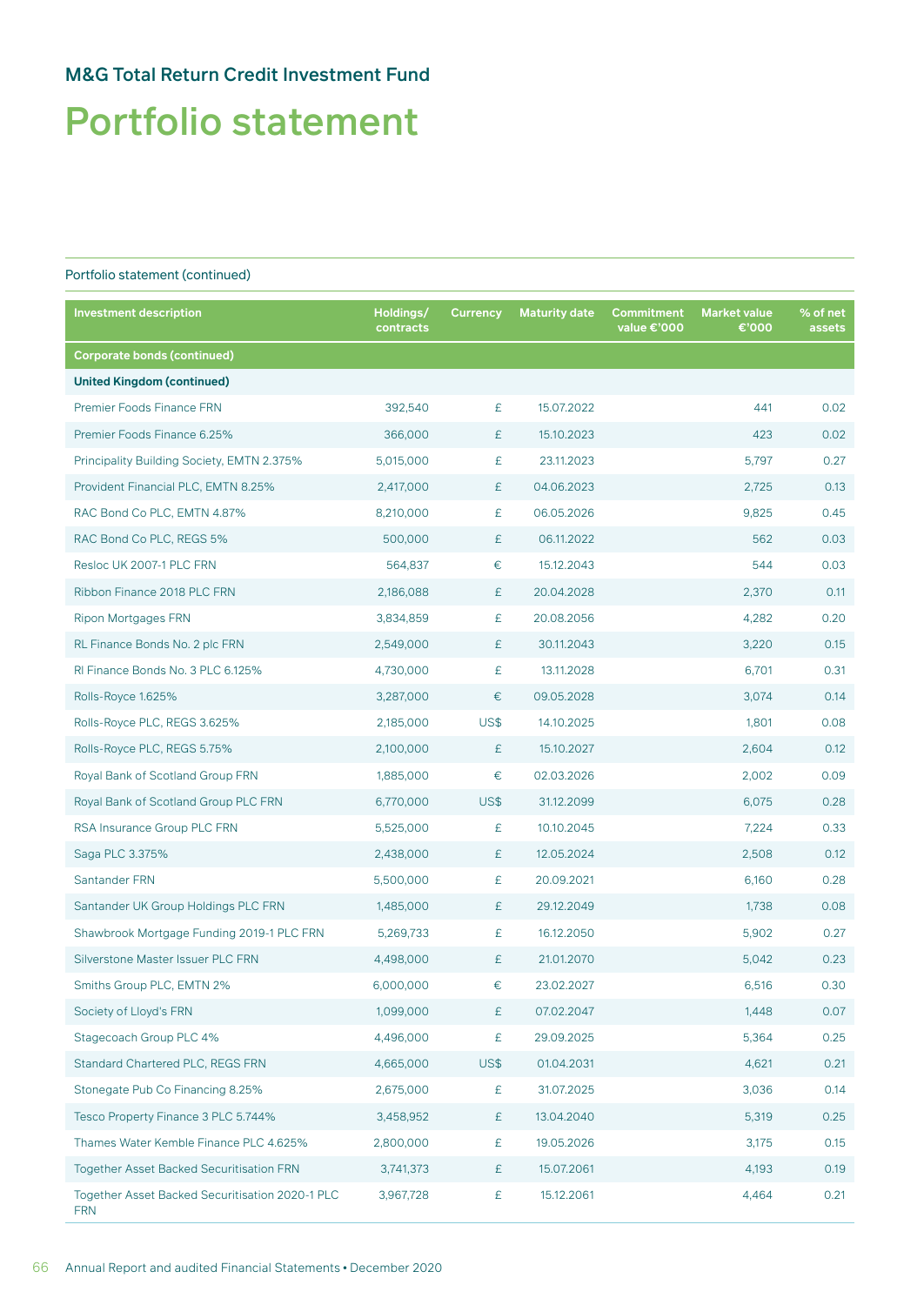# Portfolio statement

| <b>Investment description</b>                | Holdings/<br>contracts | <b>Currency</b> | <b>Maturity date</b> | Commitment<br>value €'000 | <b>Market value</b><br>€'000 | % of net<br>assets |
|----------------------------------------------|------------------------|-----------------|----------------------|---------------------------|------------------------------|--------------------|
| <b>Corporate bonds (continued)</b>           |                        |                 |                      |                           |                              |                    |
| <b>United Kingdom (continued)</b>            |                        |                 |                      |                           |                              |                    |
| <b>Towd Point Mortgage Funding FRN</b>       | 2,567,821              | £               | 20.02.2054           |                           | 2,876                        | 0.13               |
| Tower Bridge Funding No. 3 FRN               | 1,620,883              | £               | 20.12.2061           |                           | 1,815                        | 0.08               |
| Trinity Square 2015-1 PLC FRN                | 480,000                | £               | 15.07.2051           |                           | 537                          | 0.02               |
| Trinity Square 2016-1 PLC FRN                | 791,000                | £               | 15.07.2051           |                           | 884                          | 0.04               |
| TSB Banking Group PLC, EMTN FRN              | 3,920,000              | £               | 06.05.2026           |                           | 4,442                        | 0.21               |
| Twin Bridges 2018-1 PLC FRN                  | 3,123,118              | £               | 12.09.2050           |                           | 3,485                        | 0.16               |
| Unique Pub Finance Co PLC/The, A4 5.659%     | 123,288                | £               | 30.06.2027           |                           | 143                          | 0.01               |
| Virgin Media Secured Finance 4.125%          | 3,121,000              | £               | 15.08.2030           |                           | 3,565                        | 0.16               |
| Virgin Media Secured Finance PLC, REGS 4.25% | 1,675,000              | £               | 15.01.2030           |                           | 1,930                        | 0.09               |
| Virgin Money UK FRN                          | 3,205,000              | £               | 24.04.2026           |                           | 3,794                        | 0.18               |
| Virgin Money UK PLC FRN                      | 4,435,313              | €               | 24.06.2025           |                           | 4,724                        | 0.22               |
| Virgin Money UK PLC, EMTN FRN                | 1,370,000              | £               | 25.09.2026           |                           | 1,677                        | 0.08               |
| Virgin Money UK PLC, GMTN FRN                | 451,000                | £               | 11.12.2030           |                           | 542                          | 0.02               |
| <b>Vodafone Group FRN</b>                    | 2,238,000              | <b>US\$</b>     | 04.04.2079           |                           | 2,277                        | 0.11               |
| Vodafone Group PLC FRN                       | 1,760,000              | $\in$           | 03.10.2078           |                           | 2,003                        | 0.09               |
| Whitbread Group PLC 3.375%                   | 1,285,000              | £               | 16.10.2025           |                           | 1,523                        | 0.07               |
| William Hill PLC 4.75%                       | 2,325,000              | £               | 01.05.2026           |                           | 2,894                        | 0.13               |
| Yorkshire Building Society, EMTN FRN         | 690,000                | £               | 13.09.2028           |                           | 843                          | 0.04               |
| <b>United States</b>                         |                        |                 |                      |                           | 201,334                      | 9.32               |
| AASET 2018-1 US Ltd 3.844%                   | 973,041                | US\$            | 16.01.2038           |                           | 751                          | 0.03               |
| AASET Trust 3.967%                           | 563,149                | US\$            | 16.05.2042           |                           | 423                          | 0.02               |
| Anheuser-Busch InBev Worldwide 5.55%         | 3,700,000              | US\$            | 23.01.2049           |                           | 4,307                        | 0.20               |
| AT&T Inc 2.45%                               | 4,200,000              | €               | 15.03.2035           |                           | 4,947                        | 0.23               |
| AT&T Inc 1.8%                                | 4,000,000              | €               | 14.09.2039           |                           | 4,272                        | 0.20               |
| AT&T Inc, B FRN                              | 3,900,000              | €               | 31.12.2099           |                           | 3,933                        | 0.18               |
| <b>Avantor Funding FRN</b>                   | 1,597,000              | €               | 15.07.2028           |                           | 1,685                        | 0.08               |
| Avantor Funding Inc, REGS 2.625%             | 1,774,000              | €               | 01.11.2025           |                           | 1,822                        | 0.08               |
| Bank of America Corp, EMTN FRN               | 2,456,000              | €               | 04.05.2027           |                           | 2,676                        | 0.12               |
| Bank of America Corp, EMTN FRN               | 3,670,000              | €               | 31.03.2029           |                           | 4,568                        | 0.21               |
| Baxter International Inc 1.3%                | 5,000,000              | €               | 15.05.2029           |                           | 5,444                        | 0.25               |
| Belden 3.875%                                | 4,425,000              | €               | 15.03.2028           |                           | 4,629                        | 0.21               |
| Boeing Co/The 5.04%                          | 6,755,000              | US\$            | 01.05.2027           |                           | 6,463                        | 0.30               |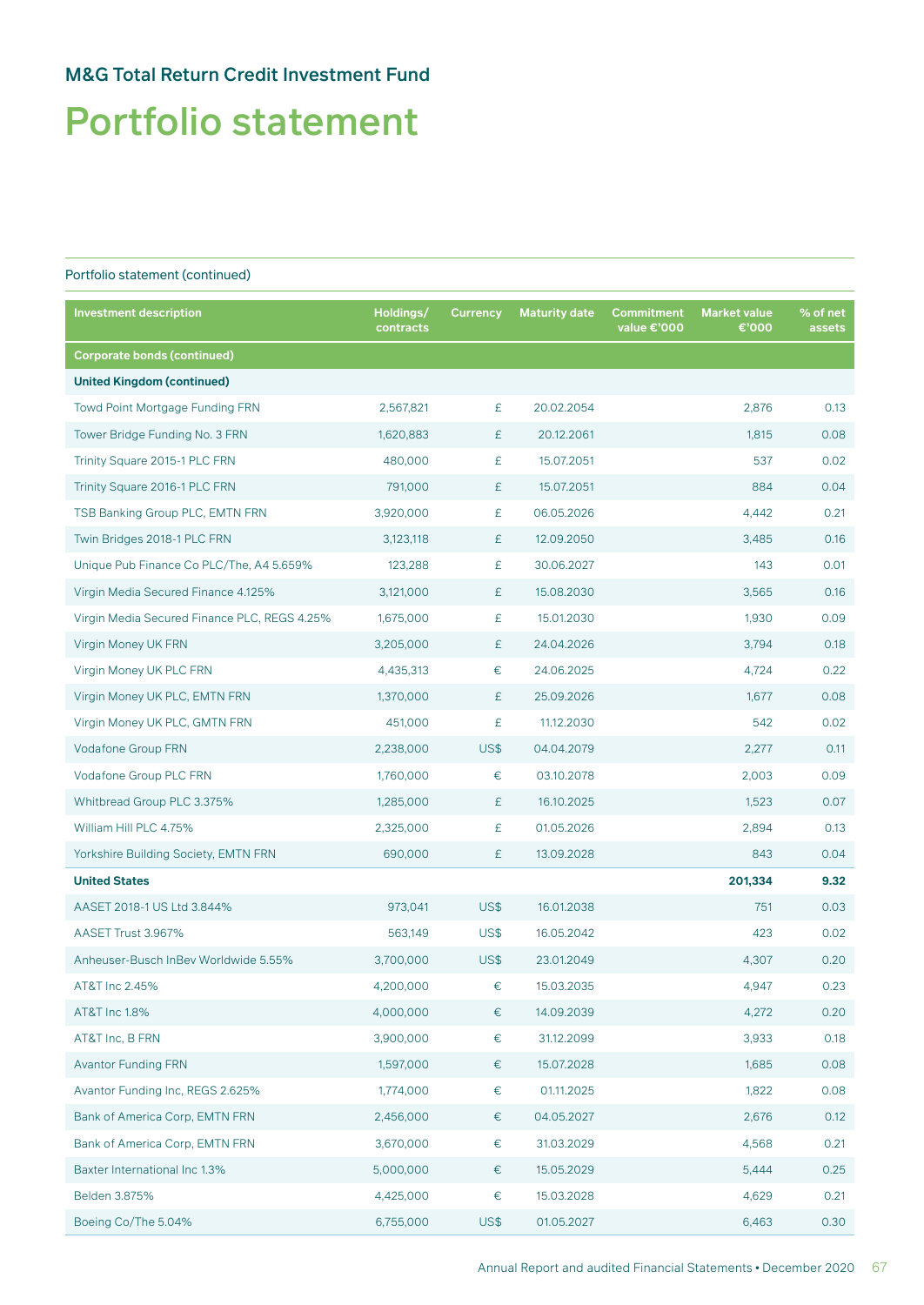# Portfolio statement

| <b>Investment description</b>                                                                        | Holdings/<br>contracts | <b>Currency</b> | <b>Maturity date</b> | Commitment<br>value €'000 | <b>Market value</b><br>€'000 | % of net<br>assets |
|------------------------------------------------------------------------------------------------------|------------------------|-----------------|----------------------|---------------------------|------------------------------|--------------------|
| <b>Corporate bonds (continued)</b>                                                                   |                        |                 |                      |                           |                              |                    |
| <b>United States (continued)</b>                                                                     |                        |                 |                      |                           |                              |                    |
| Broadcom Inc 5%                                                                                      | 4,447,000              | US\$            | 15.04.2030           |                           | 4,423                        | 0.20               |
| Castlelake Aircraft Securitization Trust 2018-1 4.125%                                               | 2,762,628              | US\$            | 15.06.2043           |                           | 2,144                        | 0.10               |
| <b>Charter Communications Operating LLC/Charter</b><br><b>Communications Operating Capital 5.75%</b> | 3,950,000              | US\$            | 01.04.2048           |                           | 4,234                        | 0.20               |
| Dell International LLC/EMC Corp, 144A 8.1%                                                           | 8,740,000              | US\$            | 15.07.2036           |                           | 10,574                       | 0.49               |
| Dresdner Funding Trust I, REGS 8.151%                                                                | 1,475,000              | US\$            | 30.06.2031           |                           | 1,783                        | 0.08               |
| Encore Capital Group Inc, REGS 5.375%                                                                | 2,772,000              | £               | 15.02.2026           |                           | 3,170                        | 0.15               |
| <b>Energy Transfer Operating FRN</b>                                                                 | 2,710,000              | US\$            | 31.12.2099           |                           | 1,766                        | 0.08               |
| Energy Transfer Operating LP, F FRN                                                                  | 5,765,000              | US\$            | 31.12.2099           |                           | 4,317                        | 0.20               |
| Exxon Mobil Corp 3.095%                                                                              | 5,325,000              | US\$            | 16.08.2049           |                           | 4,727                        | 0.22               |
| Ford Motor Co 4.346%                                                                                 | 7,040,000              | US\$            | 08.12.2026           |                           | 6,136                        | 0.28               |
| Ford Motor Co 7.4%                                                                                   | 5,100,000              | US\$            | 01.11.2046           |                           | 5,071                        | 0.23               |
| Ford Motor Credit 4.535%                                                                             | 892,000                | £               | 06.03.2025           |                           | 1,060                        | 0.05               |
| General Electric 4.875%                                                                              | 1,600,000              | £               | 18.09.2037           |                           | 2,156                        | 0.10               |
| General Electric Co, MTNA 6.75%                                                                      | 2,665,000              | US\$            | 15.03.2032           |                           | 3,058                        | 0.14               |
| General Motors 6.6%                                                                                  | 4,747,000              | US\$            | 01.04.2036           |                           | 5,258                        | 0.24               |
| General Motors 5.15%                                                                                 | 3,225,000              | US\$            | 01.04.2038           |                           | 3,173                        | 0.15               |
| <b>Goldman Sachs Group FRN</b>                                                                       | 3,191,000              | €               | 21.04.2023           |                           | 3,200                        | 0.15               |
| Goldman Sachs Group Inc/The 3.375%                                                                   | 2,700,000              | €               | 27.03.2025           |                           | 3,077                        | 0.14               |
| Harley-Davidson Financial Services Inc 3.875%                                                        | 3,504,000              | €               | 19.05.2023           |                           | 3,799                        | 0.18               |
| International Business Machines Corp 0.65%                                                           | 2,880,000              | €               | 11.02.2032           |                           | 2,983                        | 0.14               |
| Iron Mountain Inc, 144A 5%                                                                           | 1,250,000              | US\$            | 15.07.2028           |                           | 1,087                        | 0.05               |
| Juneau Investments LLC, EMTN 5.9%                                                                    | 1,611,000              | £               | 22.02.2021           |                           | 1,807                        | 0.08               |
| Kraft Heinz Foods 4.125%                                                                             | 4,700,000              | £               | 01.07.2027           |                           | 5,868                        | 0.27               |
| Kronos International Inc, REGS 3.75%                                                                 | 1,765,000              | €               | 15.09.2025           |                           | 1,798                        | 0.08               |
| Mosaic Solar Loans 2017-1 LLC 4.45%                                                                  | 165,010                | US\$            | 20.06.2042           |                           | 149                          | 0.01               |
| Mosaic Solar Loans 2017-2 LLC 3.82%                                                                  | 646,861                | US\$            | 22.06.2043           |                           | 577                          | 0.03               |
| Occidental Petroleum Corp 5.5%                                                                       | 3,238,000              | US\$            | 01.12.2025           |                           | 2,764                        | 0.13               |
| Omnicom Group 4.2%                                                                                   | 2,740,000              | US\$            | 01.06.2030           |                           | 2,693                        | 0.12               |
| PVH 3.625%                                                                                           | 6,300,000              | $\in$           | 15.07.2024           |                           | 6,893                        | 0.32               |
| PVH Corp 4.625%                                                                                      | 2,000,000              | US\$            | 10.07.2025           |                           | 1,844                        | 0.09               |
| Refinitiv US Holdings Inc, REGS 4.5%                                                                 | 5,315,000              | €               | 15.05.2026           |                           | 5,606                        | 0.26               |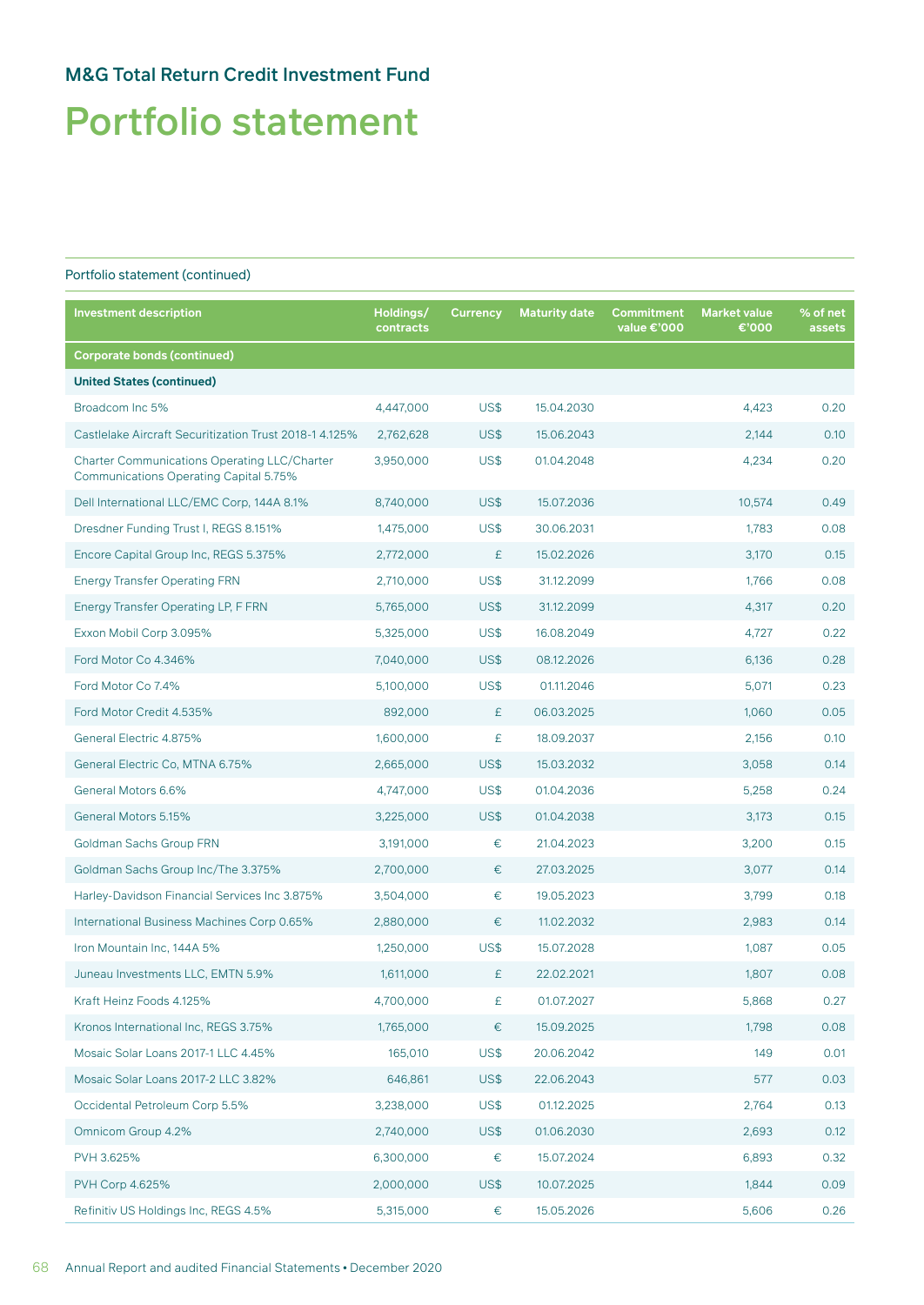# Portfolio statement

| <b>Investment description</b>                                     | Holdings/<br>contracts | <b>Currency</b> | <b>Maturity date</b> | <b>Commitment</b><br>value €'000 | <b>Market value</b><br>€'000 | % of net<br>assets |
|-------------------------------------------------------------------|------------------------|-----------------|----------------------|----------------------------------|------------------------------|--------------------|
| <b>Corporate bonds (continued)</b>                                |                        |                 |                      |                                  |                              |                    |
| <b>United States (continued)</b>                                  |                        |                 |                      |                                  |                              |                    |
| Scientific Games International 5.5%                               | 3,802,000              | €               | 15.02.2026           |                                  | 3,792                        | 0.18               |
| <b>SLM Student Loan Trust FRN</b>                                 | 4,609,000              | £               | 15.12.2039           |                                  | 4,858                        | 0.23               |
| SLM Student Loan Trust 2003-5 FRN                                 | 118,753                | €               | 17.06.2024           |                                  | 118                          | 0.01               |
| SLM Student Loan Trust 2003-7, REGS FRN                           | 2,707,801              | €               | 15.12.2033           |                                  | 2,541                        | 0.12               |
| Stryker Corp 1%                                                   | 2,820,000              | €               | 03.12.2031           |                                  | 2,956                        | 0.14               |
| Thermo Fisher Scientific Inc, EMTN 1.5%                           | 3,600,000              | €               | 01.10.2039           |                                  | 3,968                        | 0.18               |
| Time Warner Cable 5.75%                                           | 2,755,000              | £               | 02.06.2031           |                                  | 4,112                        | 0.19               |
| Veritas US Inc/Veritas Bermuda Ltd, REGS 7.5%                     | 6,548,000              | €               | 01.02.2023           |                                  | 6,617                        | 0.31               |
| Verizon Communications 2.875%                                     | 3,300,000              | €               | 15.01.2038           |                                  | 4,347                        | 0.20               |
| WEA Finance LLC, 144A 2.875%                                      | 5,250,000              | US\$            | 15.01.2027           |                                  | 4,413                        | 0.20               |
| Wells Fargo 1.741%                                                | 2,936,000              | €               | 04.05.2030           |                                  | 3,263                        | 0.15               |
| Westlake Chemical Corp 1.625%                                     | 6,925,000              | €               | 17.07.2029           |                                  | 7,234                        | 0.34               |
| <b>Equities</b>                                                   |                        |                 |                      |                                  | $\mathbf{O}$                 | 0.00               |
| New World Resources 'A'a                                          | 3,466,893              | £               |                      |                                  | $\circ$                      | 0.00               |
| <b>Mutual funds</b>                                               |                        |                 |                      |                                  | 203,211                      | 9.41               |
| <b>BlackRock ICS Euro Liquidity Fund</b>                          | 410,371                | €               |                      |                                  | 40,643                       | 1.89               |
| HSBC Global Liquidity Funds - Euro Liquidity Fund                 | 40,999,456             | €               |                      |                                  | 40,643                       | 1.88               |
| JPMorgan Liquidity Funds - EUR Liquidity LVNAV<br>Fund            | 4,105                  | €               |                      |                                  | 40,642                       | 1.88               |
| Morgan Stanley Liquidity Funds - Euro Liquidity Fund<br>Class 'D' | 4,103                  | €               |                      |                                  | 40,640                       | 1.88               |
| State Street EUR Liquidity LVNAV Fund                             | 41,057                 | €               |                      |                                  | 40,643                       | 1.88               |
| <b>Government bonds</b>                                           |                        |                 |                      |                                  | 97,024                       | 4.49               |
| <b>France</b>                                                     |                        |                 |                      |                                  | 12,659                       | 0.59               |
| French Republic Government Bond OAT 0%                            | 12,625,000             | €               | 25.05.2021           |                                  | 12,659                       | 0.59               |
| <b>Germany</b>                                                    |                        |                 |                      |                                  | 84,365                       | 3.90               |
| Bundesobligation, REGS 0%                                         | 84,200,000             | $\in$           | 09.04.2021           |                                  | 84,365                       | 3.90               |
| <b>Interest rate futures</b>                                      |                        |                 |                      |                                  | (2,573)                      | (0.12)             |
| Deutscher Bund 10 year Futures                                    | (129)                  | $\in$           | 08.03.2021           | 223                              | (284)                        | (0.01)             |
| Deutscher Bund 10 year Futures                                    | (1,083)                | €               | 08.03.2021           | 1,144                            | (466)                        | (0.02)             |
| EURO-BOBL MAR21                                                   | (2,860)                | $\in$           | 08.03.2021           | 2,963                            | 29                           | 0.00               |
| EURO-SCHATZ FUT                                                   | (959)                  | €               | 08.03.2021           | $\circ$                          | 62                           | 0.00               |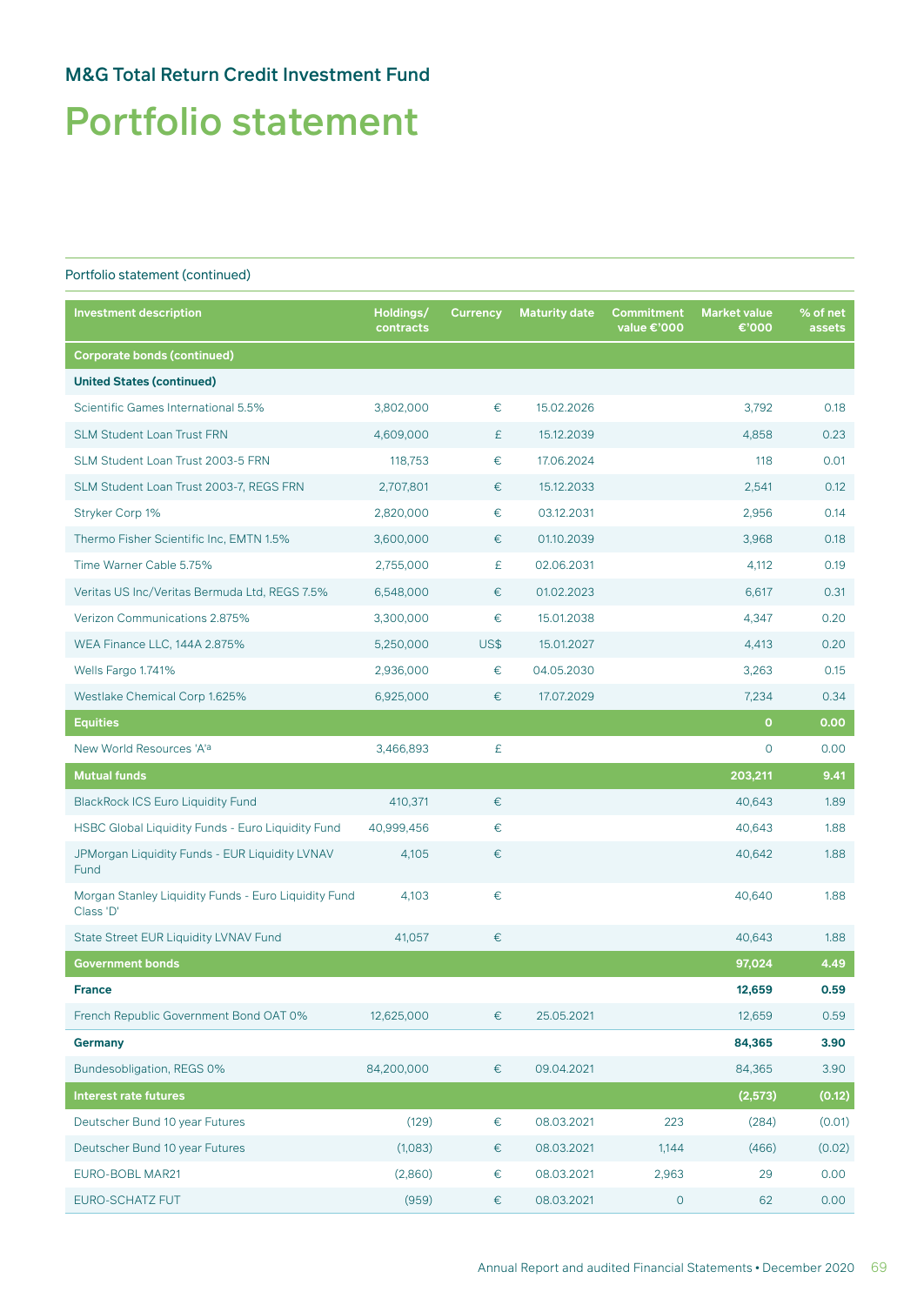# Portfolio statement

| <b>Investment description</b>                             | Holdings/<br>contracts | <b>Currency</b> | <b>Maturity date</b> | Commitment<br>value €'000 | <b>Market value</b><br>€'000 | % of net<br>assets |
|-----------------------------------------------------------|------------------------|-----------------|----------------------|---------------------------|------------------------------|--------------------|
| Interest rate futures (continued)                         |                        |                 |                      |                           |                              |                    |
| <b>UK Treasury Notes Futures</b>                          | (1, 377)               | £               | 29.03.2021           | 2,227                     | (2,272)                      | (0.10)             |
| US 2YR NOTE (CBT) MAR21                                   | (117)                  | <b>US\$</b>     | 31.03.2021           | 99                        | (21)                         | (0.00)             |
| US 5YR NOTE (CBT) MAR21                                   | (613)                  | US\$            | 31.03.2021           | 500                       | (121)                        | (0.01)             |
| US Treasury Notes 10 year Futures                         | (503)                  | US\$            | 22.03.2021           | 456                       | 3                            | 0.00               |
| US Treasury Notes 30 year Futures                         | (181)                  | US\$            | 22.03.2021           | 232                       | 293                          | 0.01               |
| <b>US Ultra Bond Futures</b>                              | (75)                   | US\$            | 22.03.2021           | 80                        | 204                          | 0.01               |
| <b>Currency</b>                                           |                        |                 |                      |                           | 14,866                       | 0.69               |
| <b>Forward currency contracts</b>                         |                        |                 |                      |                           | 14,866                       | 0.69               |
| Bought for £ 687,488,045.18, Sold for € 772,728,748.45    |                        |                 | 08.01.2021           |                           | (4,704)                      | (0.22)             |
| Bought for € 625,681,283.06, Sold for £ 556,864,499.17    |                        |                 | 08.01.2021           |                           | 3,582                        | 0.16               |
| Bought for € 223,778,613.38, Sold for US\$ 266,111,912.60 |                        |                 | 08.01.2021           |                           | 6,304                        | 0.30               |
| Bought for £444,083,929.76, Sold for €490,529,271.58      |                        |                 | 15.01.2021           |                           | 5,519                        | 0.25               |
| Bought for € 3,488,436.98, Sold for £ 3,164,214.58        |                        |                 | 15.01.2021           |                           | (45)                         | 0.00               |
| Bought for £176,244,516.16, Sold for €195,412,005.51      |                        |                 | 25.01.2021           |                           | 1,424                        | 0.07               |
| Bought for € 103,278,631.64, Sold for £93,043,427.11      |                        |                 | 25.01.2021           |                           | (635)                        | (0.03)             |
| Bought for £ 517,708,474.29, Sold for € 574,683,580.97    |                        |                 | 29.01.2021           |                           | 3,471                        | 0.16               |
| Bought for € 5,711,487.90, Sold for £ 5,159,270.57        |                        |                 | 29.01.2021           |                           | (50)                         | 0.00               |
| <b>Portfolio of investments</b>                           |                        |                 |                      |                           | 2,079,064                    | 96.25              |
| <b>Cash equivalents</b>                                   |                        |                 |                      |                           | 13,778                       | 0.64               |
| <b>Short terms</b>                                        |                        |                 |                      |                           |                              |                    |
| <b>BRED BANQUE POPULAIRE</b>                              | 4,555,547              | US\$            | 04.01.2021           |                           | 3,723                        | 0.17               |
| ROYAL BANK OF CANADA (UK)                                 | 9,000,145              | £               | 04.01.2021           |                           | 10,055                       | 0.47               |
| <b>Total portfolio</b>                                    |                        |                 |                      |                           | 2,092,842                    | 96.89              |
| Net other assets/(liabilities)                            |                        |                 |                      |                           | 67,276                       | 3.11               |
| <b>Net assets</b>                                         |                        |                 |                      |                           | 2,160,118                    | 100.00             |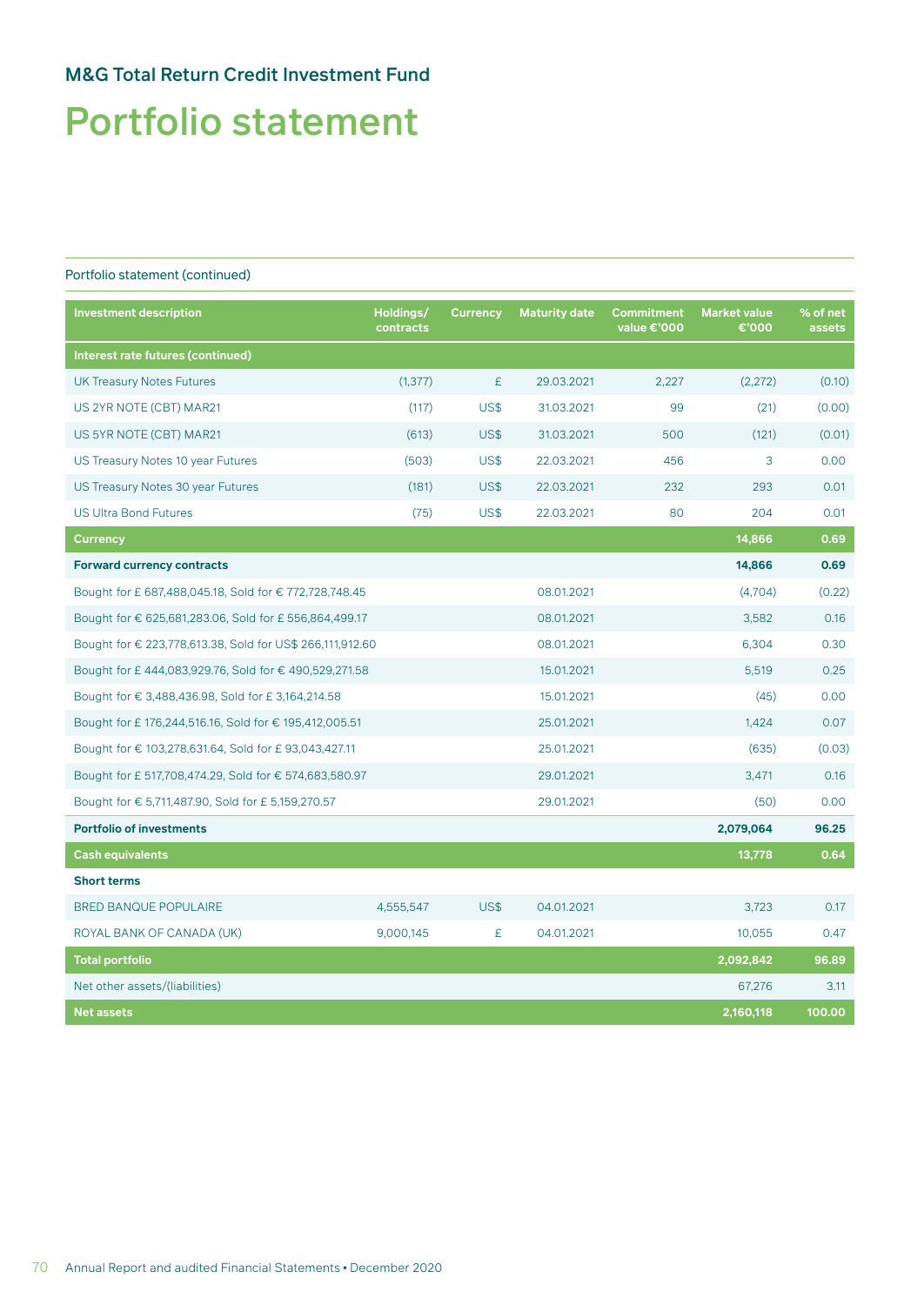### M&G Total Return Credit Investment Fund

### Portfolio statement

#### Portfolio statement (continued)

| 81.282    | 3.76   |
|-----------|--------|
| 1,863,560 | 86.29  |
| 121,929   | 5.64   |
| 591       | 0.02   |
| 20,300    | 0.94   |
| 2,087,662 | 96.65  |
|           |        |
| (3,164)   | (0.15) |
| (5,434)   | (0.25) |
| (8,598)   | (0.40) |
| 2,079,064 | 96.25  |
| 81,054    | 3.75   |
| 2,160,118 | 100.00 |
|           |        |

a Suspended.

All securities are on an official stock exchange listing except where referenced.

Interest rates represent either the stated coupon rate or, for floating rate securities, the current reset rate which is based upon interest rates indices. Maturity dates represent either the stated date on the security, or the next interest reset date for floating rate securities or the prerefunded date for those types of securities.

Variable and floating coupon rates are those quoted as of 31 December 2020.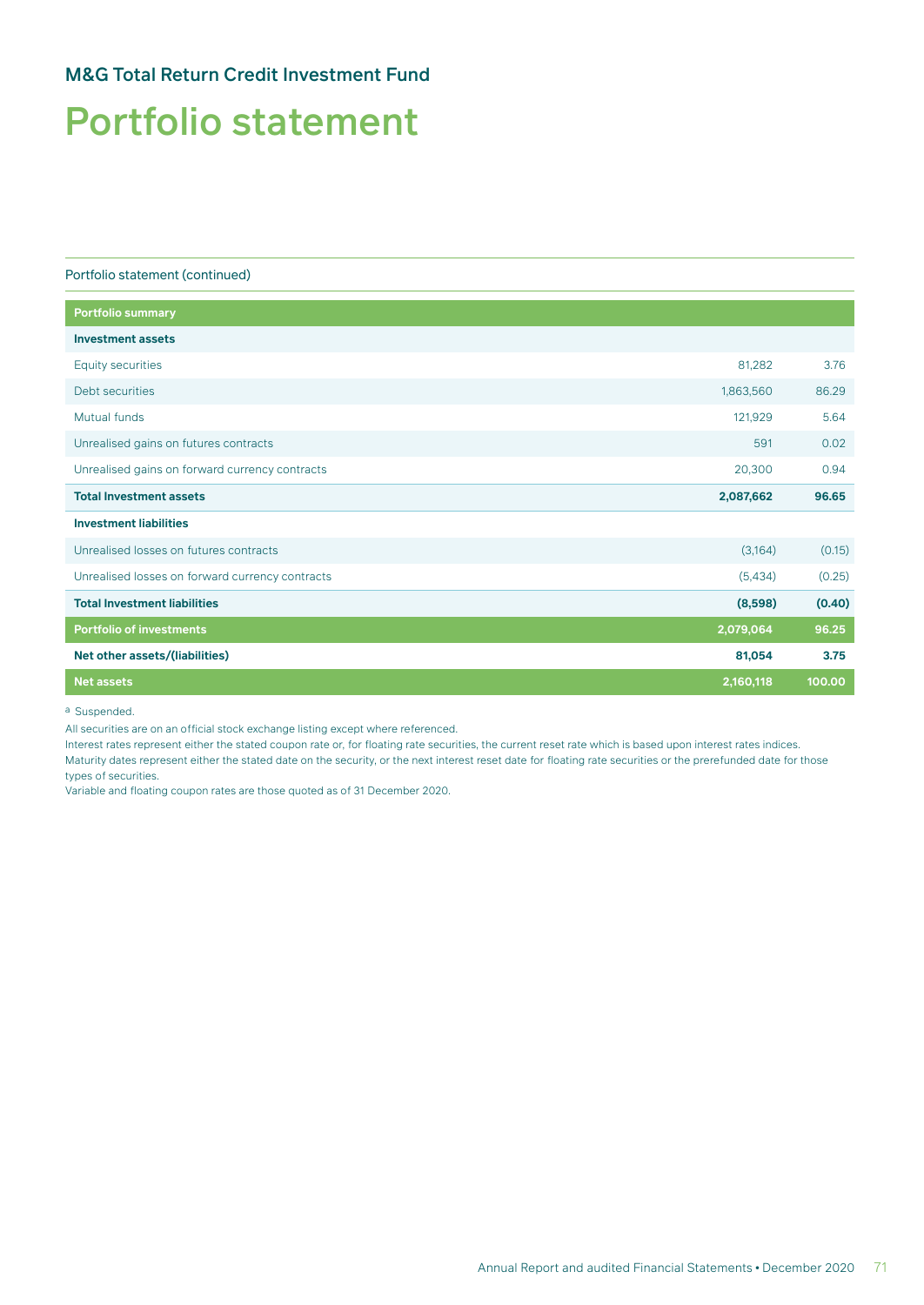### M&G Total Return Credit Investment Fund

### Portfolio statement

#### Counterparty exposure

| <b>Counterparty</b>                        | <b>Derivative exposures</b>                      |                         |
|--------------------------------------------|--------------------------------------------------|-------------------------|
|                                            | <b>Forward</b><br>currency<br>contracts<br>€'000 | <b>Futures</b><br>€'000 |
| <b>BNP Paribas</b>                         | 223,779                                          | $\circ$                 |
| <b>HSBC Bank Plc</b>                       | 5,496                                            | $\circ$                 |
| JP Morgan Chase                            | $\circ$                                          | 1,104,052               |
| <b>State Street Bank and Trust Company</b> | 2,157,222                                        | $\circ$                 |
| <b>State Street Bank London</b>            | 608,796                                          | $\circ$                 |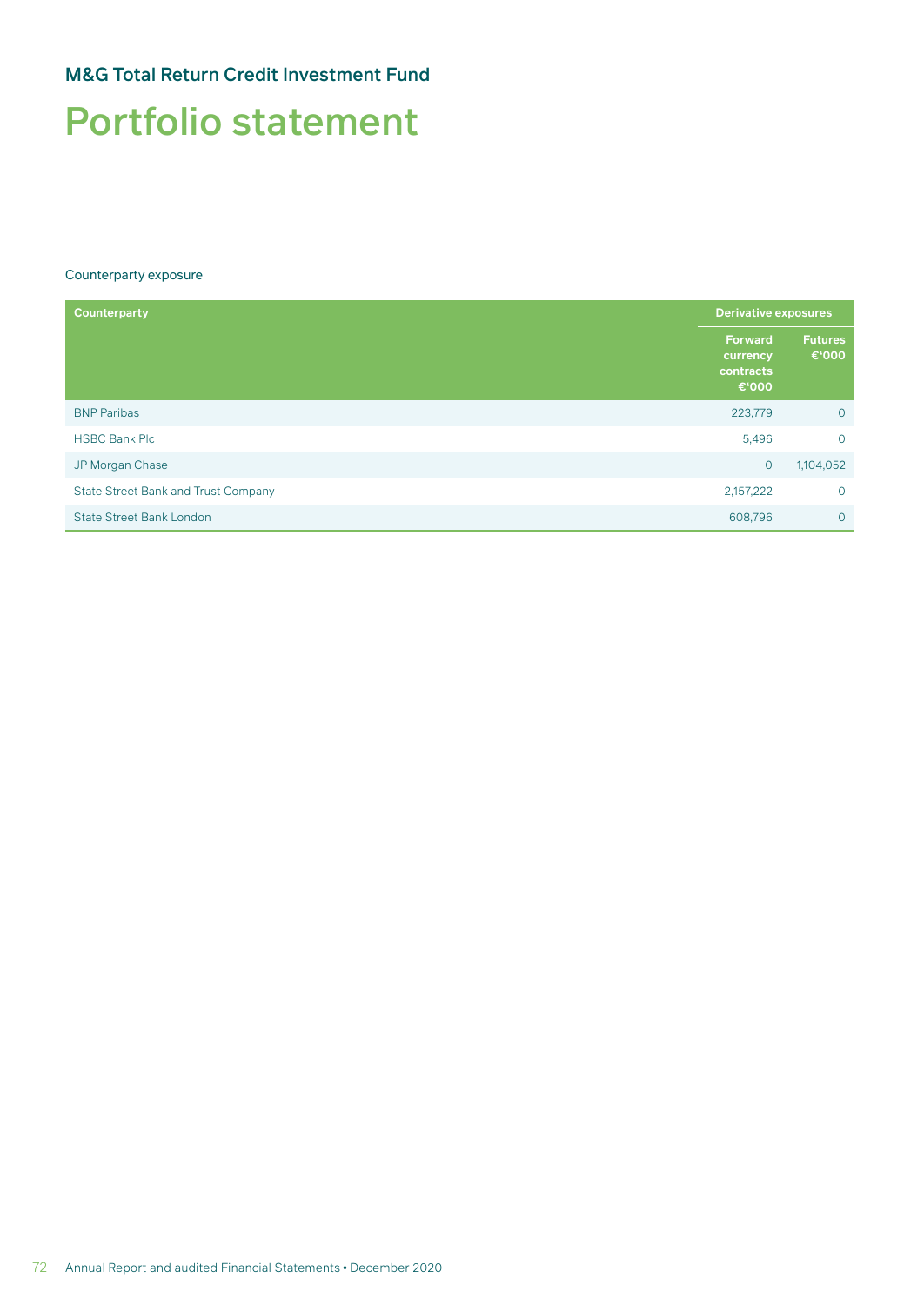## Financial Statements

#### Statement of net assets

| as at 31 December 2020                                                      | <b>Notes</b> | <b>M&amp;G European</b><br><b>Credit Investment</b><br>Fund<br>€'000 | <b>M&amp;G European</b><br><b>High Yield Credit</b><br><b>Investment Fund</b><br>€'000 | <b>M&amp;G Senior</b><br><b>Asset</b><br><b>Backed</b><br><b>Credit Fund</b><br>£'000 | <b>M&amp;G Total</b><br><b>Return Credit</b><br><b>Investment</b><br><b>Fund</b><br>€'000 | <b>Combined</b><br>total<br>€'000 |
|-----------------------------------------------------------------------------|--------------|----------------------------------------------------------------------|----------------------------------------------------------------------------------------|---------------------------------------------------------------------------------------|-------------------------------------------------------------------------------------------|-----------------------------------|
| <b>Assets</b>                                                               |              |                                                                      |                                                                                        |                                                                                       |                                                                                           |                                   |
| <b>Investment assets</b>                                                    | 2a, 2b       | 2,018,064                                                            | 262,088                                                                                | 204,972                                                                               | 2,087,662                                                                                 | 4,596,809                         |
| <b>Cash and bank balances</b>                                               | 2i           |                                                                      |                                                                                        |                                                                                       |                                                                                           |                                   |
| Amounts held at futures clearing<br>houses<br>and collateral manager        |              | 1,152                                                                | 0                                                                                      | $\circ$                                                                               | 16,230                                                                                    | 17,382                            |
| Cash held as bank balances                                                  |              | 20,527                                                               | 4,354                                                                                  | 10,088                                                                                | 24,298                                                                                    | 60,449                            |
| Cash held on deposit                                                        |              | 410                                                                  | 1,529                                                                                  | 1,070                                                                                 | 23,478                                                                                    | 26,612                            |
| <b>Total cash and bank balances</b>                                         |              | 22,089                                                               | 5,883                                                                                  | 11,158                                                                                | 64,006                                                                                    | 104,443                           |
| <b>Other assets</b>                                                         |              |                                                                      |                                                                                        |                                                                                       |                                                                                           |                                   |
| Amounts receivable on issues of<br>shares                                   |              | 10,273                                                               | 12                                                                                     | $\mathbf 0$                                                                           | 1,849                                                                                     | 12,134                            |
| Debt security interest receivable                                           |              | 16,791                                                               | 3,372                                                                                  | 175                                                                                   | 18,346                                                                                    | 38,705                            |
| Other receivable                                                            |              | (68)                                                                 | (29)                                                                                   | (27)                                                                                  | (1,664)                                                                                   | (1,791)                           |
| <b>Total other assets</b>                                                   |              | 26,996                                                               | 3,355                                                                                  | 148                                                                                   | 18,531                                                                                    | 49,048                            |
| <b>Total assets</b>                                                         |              | 2,067,149                                                            | 271,326                                                                                | 216,278                                                                               | 2,170,199                                                                                 | 4,750,300                         |
| <b>Liabilities</b>                                                          |              |                                                                      |                                                                                        |                                                                                       |                                                                                           |                                   |
| <b>Investment liabilities</b>                                               | 2a.2b        | (340)                                                                | (280)                                                                                  | (511)                                                                                 | (8,598)                                                                                   | (9,789)                           |
| <b>Cash and bank balances</b>                                               | 2i           |                                                                      |                                                                                        |                                                                                       |                                                                                           |                                   |
| <b>Bank overdrafts</b>                                                      |              | $\overline{0}$                                                       | 0                                                                                      | $\circ$                                                                               | (85)                                                                                      | (85)                              |
| Overdrawn positions at futures<br>clearing<br>houses and collateral manager |              | (17)                                                                 | $\overline{O}$                                                                         | $\overline{0}$                                                                        | (478)                                                                                     | (495)                             |
| <b>Total overdraft</b>                                                      |              | (17)                                                                 | 0                                                                                      | $\mathbf 0$                                                                           | (563)                                                                                     | (580)                             |
| <b>Other liabilities</b>                                                    |              |                                                                      |                                                                                        |                                                                                       |                                                                                           |                                   |
| Amounts payable on cancellation of<br>shares                                |              | (719)                                                                | (24)                                                                                   | $\overline{O}$                                                                        | (303)                                                                                     | (1,046)                           |
| Annual management charge payable                                            |              | (299)                                                                | (47)                                                                                   | (38)                                                                                  | (398)                                                                                     | (786)                             |
| Audit fee payable                                                           |              | (16)                                                                 | (16)                                                                                   | (16)                                                                                  | (16)                                                                                      | (66)                              |
| Directors' fees and expenses payable                                        | 8            | (4)                                                                  | (4)                                                                                    | (4)                                                                                   | (4)                                                                                       | (16)                              |
| Other payable                                                               | 3            | (55)                                                                 | (45)                                                                                   | (33)                                                                                  | (60)                                                                                      | (197)                             |
| Purchases awaiting settlement                                               |              | (10, 462)                                                            | 0                                                                                      | (1,431)                                                                               | 0                                                                                         | (12,061)                          |
| Taxe d'abonnement payable                                                   | 3            | (109)                                                                | (14)                                                                                   | (5)                                                                                   | (139)                                                                                     | (268)                             |
| <b>Total other liabilities</b>                                              |              | (11, 664)                                                            | (152)                                                                                  | (1,527)                                                                               | (920)                                                                                     | (14, 442)                         |
| <b>Total liabilities</b>                                                    |              | (12, 021)                                                            | (432)                                                                                  | (2,038)                                                                               | (10,081)                                                                                  | (24, 811)                         |
| <b>Net assets</b>                                                           |              | 2,055,128                                                            | 270,894                                                                                | 214,240                                                                               | 2,160,118                                                                                 | 4,725,489                         |

The accompanying notes form an integral part of the financial statements.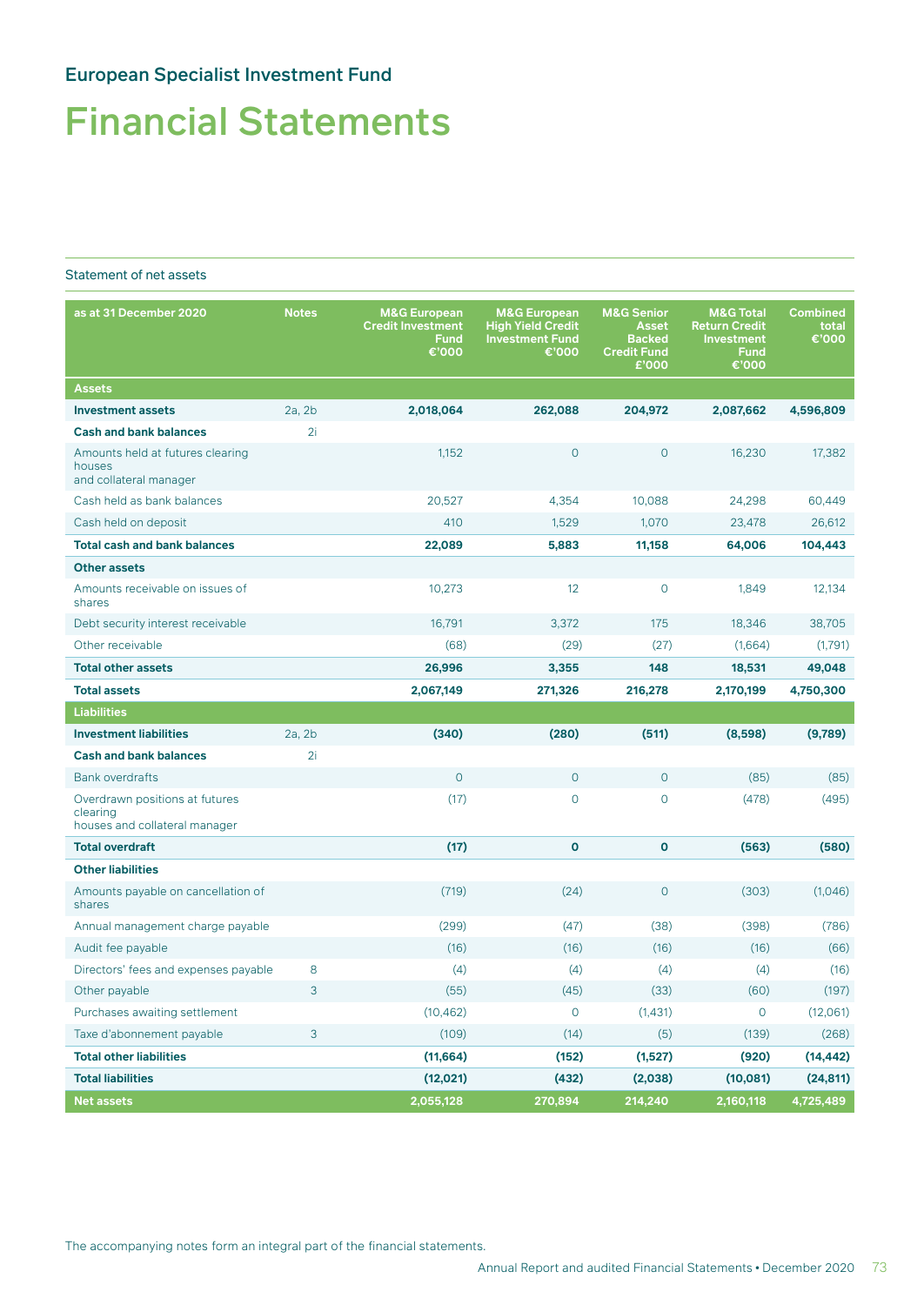### Financial Statements

#### Statement of operations and change in net assets

| for the period/year to<br><b>Notes</b><br>31 December 2020        |    | <b>M&amp;G European</b><br><b>Credit Investment</b><br><b>Fund</b><br>€'000 | <b>M&amp;G European</b><br><b>High Yield Credit</b><br><b>Investment Fund</b><br>€'000 | <b>M&amp;G Senior</b><br>Asset<br><b>Backed</b><br><b>Credit Fund</b><br>£'000 | <b>M&amp;G Total</b><br><b>Return Credit</b><br><b>Investment</b><br><b>Fund</b><br>€'000 | <b>Combined</b><br>total €'000 |
|-------------------------------------------------------------------|----|-----------------------------------------------------------------------------|----------------------------------------------------------------------------------------|--------------------------------------------------------------------------------|-------------------------------------------------------------------------------------------|--------------------------------|
| <b>Opening net assets</b>                                         |    | 909,053                                                                     | 92,837                                                                                 | $\mathbf{o}$                                                                   | 1,625,603                                                                                 | 2,627,493                      |
| <b>Income</b>                                                     |    |                                                                             |                                                                                        |                                                                                |                                                                                           |                                |
| Accretion of market discount/<br>(Amortisation of market premium) |    | (5,726)                                                                     | $\circ$                                                                                | (3)                                                                            | $\mathbf 0$                                                                               | (5, 729)                       |
| <b>Bank interest</b>                                              |    | (69)                                                                        | (12)                                                                                   | (10)                                                                           | (244)                                                                                     | (336)                          |
| Deposit interest                                                  |    | (333)                                                                       | (45)                                                                                   | $\overline{0}$                                                                 | (1,001)                                                                                   | (1, 379)                       |
| Interest on debt securities                                       |    | 21,084                                                                      | 7,702                                                                                  | 810                                                                            | 49,856                                                                                    | 79,547                         |
| Withholding tax on dividends and<br>other investment income       | 2j | (192)                                                                       | (22)                                                                                   | (5)                                                                            | (195)                                                                                     | (415)                          |
| <b>Total income</b>                                               |    | 14,764                                                                      | 7,623                                                                                  | 792                                                                            | 48,416                                                                                    | 71,688                         |
| <b>Expenses</b>                                                   |    |                                                                             |                                                                                        |                                                                                |                                                                                           |                                |
| Administration charge                                             | 5  | (635)                                                                       | (94)                                                                                   | (38)                                                                           | (920)                                                                                     | (1,691)                        |
| Annual management charge                                          | 3  | (554)                                                                       | (125)                                                                                  | (45)                                                                           | (6,608)                                                                                   | (7, 337)                       |
| Audit fee                                                         |    | (12)                                                                        | (18)                                                                                   | (16)                                                                           | (12)                                                                                      | (60)                           |
| Directors' fees                                                   | 8  | (10)                                                                        | (10)                                                                                   | (4)                                                                            | (10)                                                                                      | (34)                           |
| Taxe d'abonnement charge                                          |    | (149)                                                                       | (20)                                                                                   | (11)                                                                           | (184)                                                                                     | (365)                          |
| <b>Total expenses</b>                                             |    | (1, 360)                                                                    | (267)                                                                                  | (114)                                                                          | (7, 734)                                                                                  | (9, 487)                       |
| Net income for the period/year                                    |    | 13,404                                                                      | 7,356                                                                                  | 678                                                                            | 40,682                                                                                    | 62,201                         |
| Realised gains/(losses) on investments                            |    |                                                                             |                                                                                        |                                                                                |                                                                                           |                                |
| Investments excluding derivatives                                 |    | 17,392                                                                      | (1,219)                                                                                | 83                                                                             | (21, 193)                                                                                 | (4,927)                        |
| Currency and forward currency<br>contracts                        |    | (3,038)                                                                     | 778                                                                                    | 808                                                                            | 47,049                                                                                    | 45,692                         |
| <b>Futures contracts</b>                                          |    | (5,084)                                                                     | (221)                                                                                  | (49)                                                                           | (50,038)                                                                                  | (55, 398)                      |
| Net realised gain/(loss)                                          |    | 9,270                                                                       | (662)                                                                                  | 842                                                                            | (24, 182)                                                                                 | (14, 633)                      |
| <b>Change in unrealised</b><br>gains/(losses)                     |    |                                                                             |                                                                                        |                                                                                |                                                                                           |                                |
| Investments excluding derivatives                                 |    | 59,109                                                                      | 7,067                                                                                  | (74)                                                                           | 24,055                                                                                    | 90,148                         |
| Currency and forward currency<br>contracts                        |    | 960                                                                         | 78                                                                                     | (505)                                                                          | 7,940                                                                                     | 8,414                          |
| Futures contracts                                                 |    | (208)                                                                       | (16)                                                                                   | $\mathsf{O}\xspace$                                                            | (6,807)                                                                                   | (7,031)                        |
| Net change in unrealised<br>gain/(loss)                           |    | 59,861                                                                      | 7,129                                                                                  | (579)                                                                          | 25,188                                                                                    | 91,531                         |
| Change in net asset assets from<br>investment activities          |    | 82,535                                                                      | 13,823                                                                                 | 941                                                                            | 41,688                                                                                    | 139,099                        |

The accompanying notes form an integral part of the financial statements.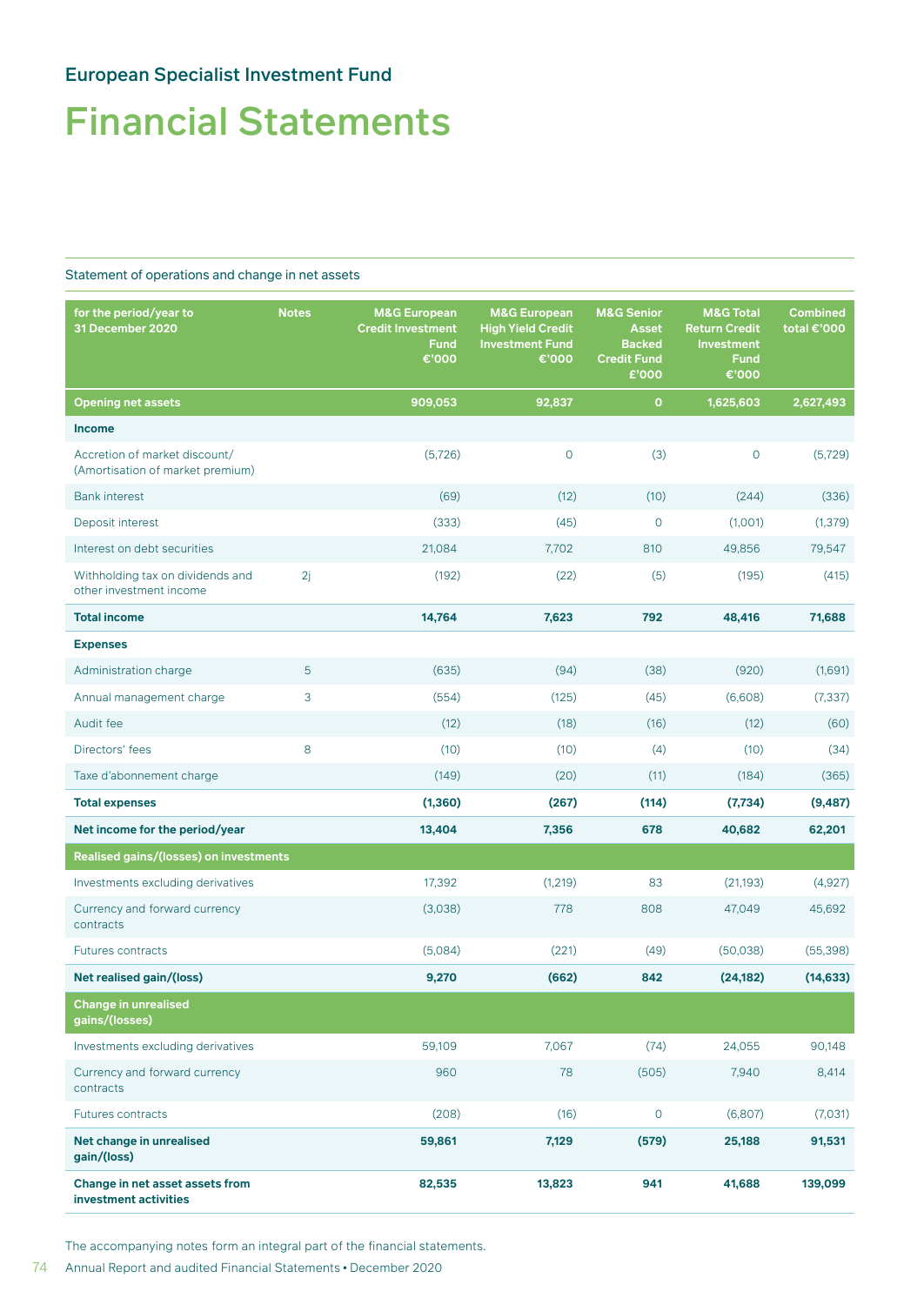## Financial Statements

Statement of operations and change in net assets

| for the period/year to<br>31 December 2020 | <b>Notes</b> | <b>M&amp;G European</b><br><b>Credit Investment</b><br><b>Fund</b><br>€'000 | <b>M&amp;G European</b><br><b>High Yield Credit</b><br><b>Investment Fund</b><br>€'000 | <b>M&amp;G Senior</b><br><b>Asset</b><br><b>Backed</b><br><b>Credit Fund</b><br>£'000 | <b>M&amp;G Total</b><br><b>Return Credit</b><br>Investment<br><b>Fund</b><br>€'000 | <b>Combined</b><br>total €'000 |
|--------------------------------------------|--------------|-----------------------------------------------------------------------------|----------------------------------------------------------------------------------------|---------------------------------------------------------------------------------------|------------------------------------------------------------------------------------|--------------------------------|
| Net share issues and<br>redemptions        |              | 1,064,127                                                                   | 164.234                                                                                | 213.404                                                                               | 494.554                                                                            | 1,961,330                      |
| <b>Distributions</b>                       |              | (587)                                                                       | $\circ$                                                                                | (105)                                                                                 | (1.727)                                                                            | (2,431)                        |
| Foreign currency translation               |              |                                                                             |                                                                                        |                                                                                       |                                                                                    | (2)                            |
| <b>Net assets</b>                          |              | 2,055,128                                                                   | 270.894                                                                                | 214.240                                                                               | 2.160.118                                                                          | 4,725,489                      |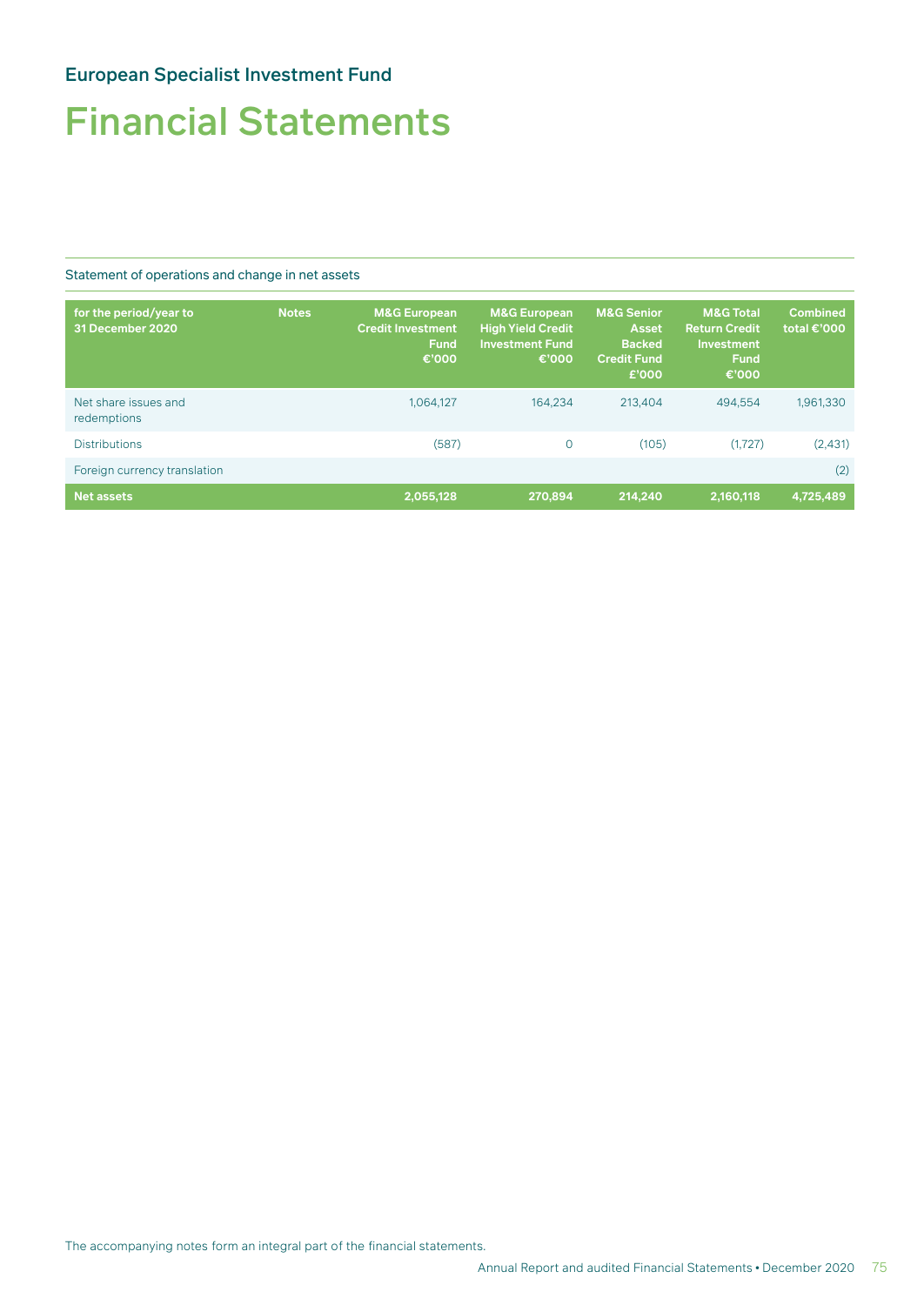## Financial Statements

#### Statistical information

|                                                           | 31 December 2020                                   |                                      | <b>31 December 2019</b>                            |                                      | 31 December 2018                                   |                                      |
|-----------------------------------------------------------|----------------------------------------------------|--------------------------------------|----------------------------------------------------|--------------------------------------|----------------------------------------------------|--------------------------------------|
|                                                           | <b>Shares</b><br>outstanding<br>(No. of<br>shares) | <b>NAV</b> per<br>share $(\epsilon)$ | <b>Shares</b><br>outstanding<br>(No. of<br>shares) | <b>NAV</b> per<br>share $(\epsilon)$ | <b>Shares</b><br>outstanding<br>(No. of<br>shares) | <b>NAV</b> per<br>share $(\epsilon)$ |
| <b>M&amp;G European Credit Investment Fund</b>            |                                                    |                                      |                                                    |                                      |                                                    |                                      |
| Class A (Acc) CHF (Currency Hedged)                       | 25,173.76                                          | 99.75                                | $\circ$                                            | 0.00                                 | $\mathsf{O}$                                       | 0.00                                 |
| Class E (Acc) EUR (previously: Class C)                   | 7,343,543.7                                        | 159.83                               | 4,884,355                                          | 150.53                               | 2,376,479                                          | 140.10                               |
| Class E (Dis) EUR                                         | 1,031,336.41                                       | 103.89                               | 434,914                                            | 98.90                                | $\circ$                                            | 0.00                                 |
| Class F (Acc) EUR                                         | 4,279,882.58                                       | 107.54                               | $\circ$                                            | 0.00                                 | $\circ$                                            | 0.00                                 |
| Class Q (Acc) EUR                                         | 1,198,378.42                                       | 101.41                               | $\circ$                                            | 0.00                                 | $\circ$                                            | 0.00                                 |
| Class Q (Dis) EUR                                         | 451,644.62                                         | 101.41                               | $\circ$                                            | 0.00                                 | $\circ$                                            | 0.00                                 |
| Class QI (Acc) EUR                                        | 151,602.99                                         | 101.41                               | $\circ$                                            | 0.00                                 | $\circ$                                            | 0.00                                 |
| Class QI (Dis) EUR                                        | 18,681.57                                          | 101.42                               | $\circ$                                            | 0.00                                 | $\circ$                                            | 0.00                                 |
| Class E (Acc) GBP (Currency Hedged)                       | 975,905.87                                         | 116.57                               | 1,014,762                                          | 128.91                               | 7,642                                              | 100.45                               |
| Total net assets $(\epsilon)$                             | 2,055,128,369                                      |                                      | 909,053,386                                        |                                      | 333,793,851                                        |                                      |
| <b>M&amp;G European High Yield Credit Investment Fund</b> |                                                    |                                      |                                                    |                                      |                                                    |                                      |
| Class E (Acc) EUR (previously: Class A)                   | 1,830,673.65                                       | 147.98                               | 647,053                                            | 143.48                               | 410,292                                            | 128.24                               |
| Total net assets $(\epsilon)$                             | 270,894,012                                        |                                      | 92,837,392                                         |                                      | 52,615,179                                         |                                      |
| <b>M&amp;G Senior Asset Backed Credit Fund</b>            |                                                    |                                      |                                                    |                                      |                                                    |                                      |
| Class A (Dis) EUR (NAV Hedged)                            | 50,000                                             | 89.52                                | $\mathbf 0$                                        | 0.00                                 | 0                                                  | 0.00                                 |
| Class A (Acc) GBP                                         | 250,000                                            | 100.19                               | $\circ$                                            | 0.00                                 | $\circ$                                            | 0.00                                 |
| Class A (Dis) GBP                                         | 1,840,313.07                                       | 100.37                               | $\circ$                                            | 0.00                                 | $\circ$                                            | 0.00                                 |
| Total net assets $(E)$                                    | 214,239,828                                        |                                      | $\mathbf 0$                                        |                                      | O                                                  |                                      |
| <b>M&amp;G Total Return Credit Investment Fund</b>        |                                                    |                                      |                                                    |                                      |                                                    |                                      |
| Class A (Acc) EUR                                         | 1,890,242.95                                       | 125.22                               | 1,175,858                                          | 118.24                               | 1,483,165                                          | 112.33                               |
| Class Q (Acc) EUR                                         | 45,904                                             | 103.20                               | $\mathbf 0$                                        | 0.00                                 | 0                                                  | 0.00                                 |
| Class Q (Dis) EUR                                         | 100                                                | 103.08                               | $\mathsf{O}\xspace$                                | 0.00                                 | $\mathsf{O}\xspace$                                | 0.00                                 |
| Class QI (Acc) EUR                                        | 100                                                | 103.22                               | $\mathbf 0$                                        | 0.00                                 | $\circ$                                            | 0.00                                 |
| Class QI (Dis) EUR                                        | 100                                                | 103.09                               | $\circ$                                            | 0.00                                 | $\circ$                                            | 0.00                                 |
| Class A (Acc) GBP (NAV Hedged) (previously: Class C)      | 7,987,279.77                                       | 127.41                               | 8,668,122                                          | 141.39                               | 7,466,790                                          | 112.51                               |
| Class A (Dis) GBP (NAV Hedged) (previously: Class D)      | 748,806.25                                         | 109.70                               | 550,701                                            | 124.33                               | 99,874                                             | 100.98                               |
| Class B CAP GBP (NAV Hedged)                              | 3,955,451.64                                       | 103.79                               | $\mathsf{O}\xspace$                                | 0.00                                 | $\circ$                                            | 0.00                                 |
| Class F (Acc) GBP (NAV Hedged)                            | 1,562,211.46                                       | 132.51                               | 1,308,772                                          | 147.07                               | 1,214,084                                          | 117.02                               |
| Total net assets $(\epsilon)$                             | 2,160,118,228                                      |                                      | 1,625,602,571                                      |                                      | 1,272,045,925                                      |                                      |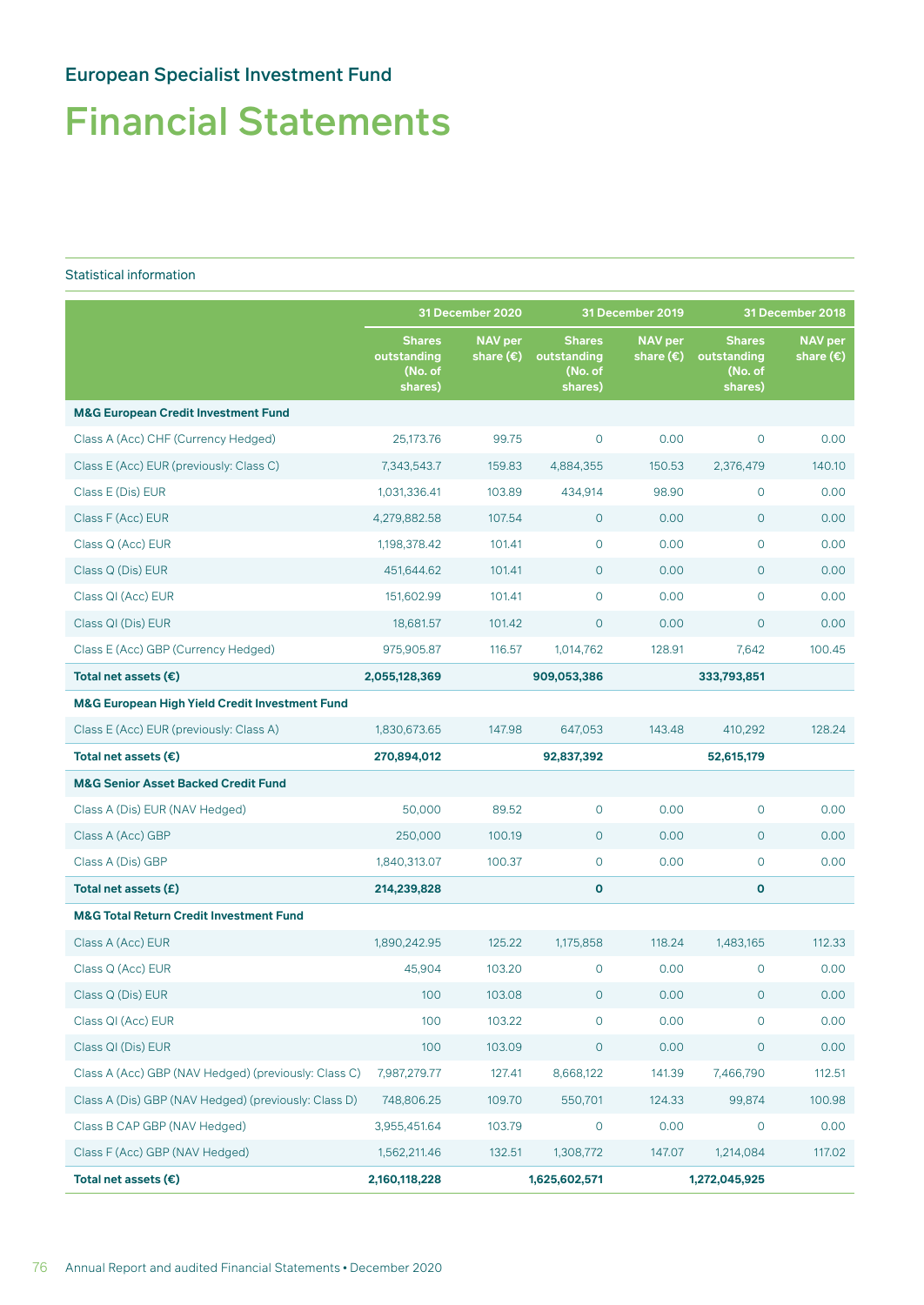#### 1 General information

The fund is an investment company organized as a *société anonyme* under the laws of the Grand Duchy of Luxembourg and qualifies as a *société d'investissement à capital variable* ('SICAV'). The fund was incorporated in Luxembourg on 8 March 2011. The fund qualifies as an Undertaking for Collective Investment in Transferable Securities ('UCITS') under Part I of the amended Law of 17 December 2010 relating to UCITS and is registered with the Luxembourg Trade and Company Register under number B 159397.

The fund currently offers investment in four sub-funds, which offer a number of different share classes, as summarised below and as outlined in detail in the fund's Prospectus.

| Sub-fund                                       | <b>Launch date</b> | Share classes offered as at<br>31 December 2020                                                                                                                                                                                                                                           |
|------------------------------------------------|--------------------|-------------------------------------------------------------------------------------------------------------------------------------------------------------------------------------------------------------------------------------------------------------------------------------------|
| M&G European Credit Investment Fund            | 12 April 2011      | Class A (Acc) CHF (Currency Hedged)<br>Class E (Acc) EUR (previously: Class C)<br>Class E (Dis) EUR<br>Class F (Acc) EUR<br>Class Q (Acc) EUR<br>Class Q (Dis) EUR<br>Class QI (Acc) EUR<br>Class QI (Dis) EUR<br>Class E (Acc) GBP (Currency Hedged)                                     |
| M&G European High Yield Credit Investment Fund | 6 March 2013       | Class E (Acc) EUR (previously: Class A)                                                                                                                                                                                                                                                   |
| M&G Senior Asset Backed Credit Fund            | 1 September 2020   | Class A (Dis) EUR (NAV Hedged)<br>Class A (Acc) GBP<br>Class A (Dis) GBP                                                                                                                                                                                                                  |
| M&G Total Return Credit Investment Fund        | 4 March 2013       | Class A (Acc) EUR<br>Class Q (Acc) EUR<br>Class Q (Dis) EUR<br>Class QI (Acc) EUR<br>Class QI (Dis) EUR<br>Class A (Acc) GBP (NAV Hedged) (previously: Class C)<br>Class A (Dis) GBP (NAV Hedged) (previously: Class D)<br>Class B CAP GBP (NAV Hedged)<br>Class F (Acc) GBP (NAV Hedged) |

#### 2 Significant accounting policies

The financial statements are prepared and presented in accordance with Luxembourg generally accepted accounting principles and Luxembourg legal and regulatory requirements relating to the preparation and presentation of financial statements.

The following is a summary of significant accounting policies adopted by the fund:

#### a) Security valuation

The value of transferable securities, money market instruments and any other assets which are listed or dealt in on any stock exchange are based on the latest available closing price. Transferable securities, money market instruments and any other assets traded on any other regulated market are valued in a manner as similar as possible to that provided for listed securities.

For non-listed assets or assets not traded or dealt in on any stock exchange or other regulated market, as well as listed or non-listed assets on such other market for which no valuation price is available, or assets for which the listed prices are not representative of the fair market value, the value thereof shall be determined as the appropriate fair value of the asset by the Board of Directors.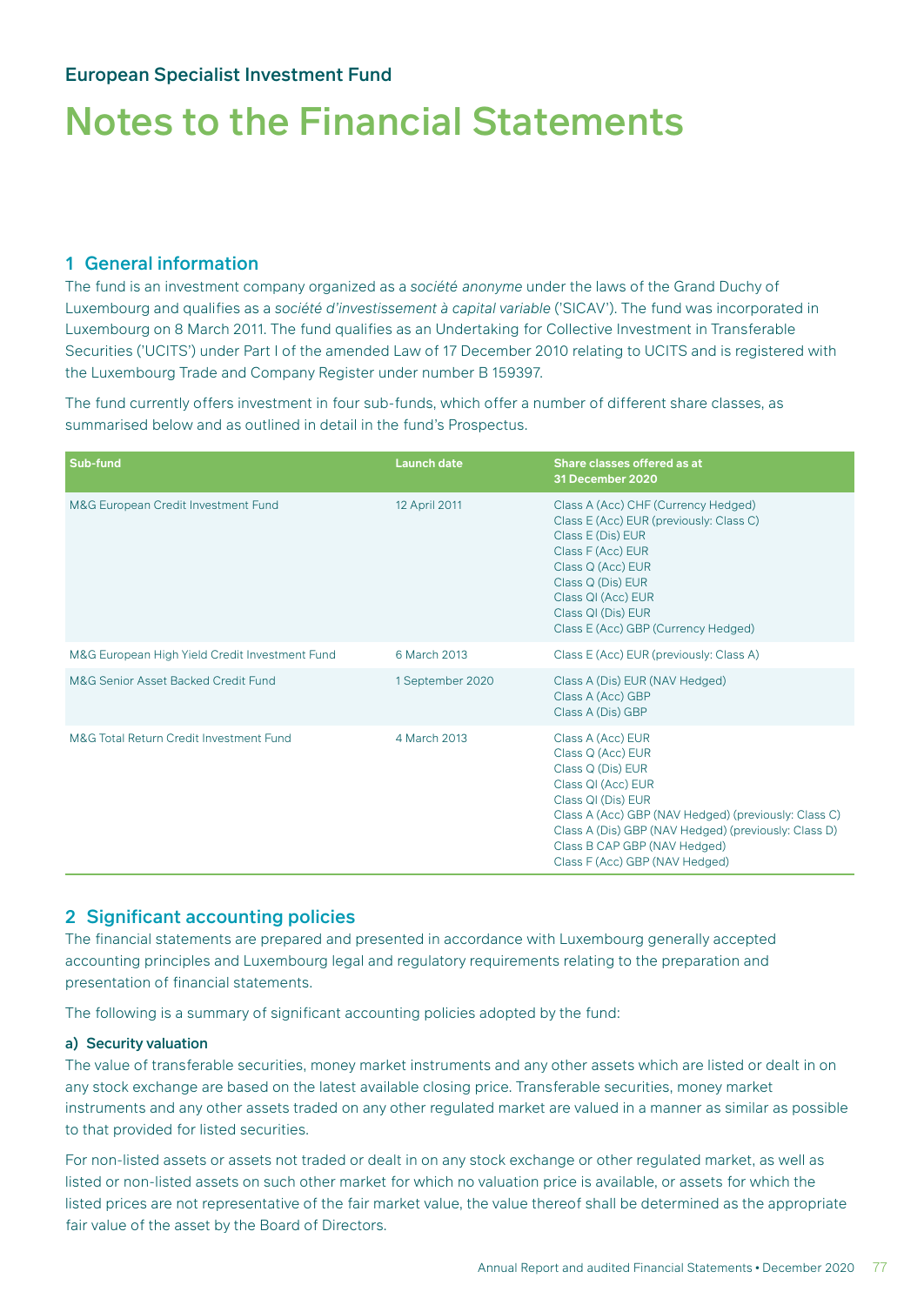#### b) Forward foreign exchange contracts

Open forward foreign exchange contracts are valued on the basis of forward exchange rates prevailing at the relevant valuation date. The fair value of open forward foreign exchange contracts is calculated as the difference between the contracted rate and the current forward rate that would close out the contract on the valuation date. The unrealised appreciation/(depreciation) on open forward foreign exchange contracts is reported under 'Investment assets' and 'Investment liabilities' as appropriate in the Statement of net assets.

When the contracts are closed, net realised gains/losses arising from closed contract transactions and net change in unrealised gains/(losses) as a result thereof are recorded as currency and forward currency contracts under each respective section.

#### c) Futures contracts

Upon entering into a futures contract, a sub-fund is required to deposit with its futures broker, an amount of cash or U.S. government obligations in accordance with the initial margin requirements of the broker or exchange. Futures contracts are valued using quoted daily settlement prices established by the exchange on which they trade. The subfund and the broker agree to exchange an amount of cash equal to the daily fluctuations in the value of the futures contract (variation margin).

For open futures, changes in the value of the contract are recognised under 'Investment assets' and 'Investment liabilities' by 'marking-to market' the value of the contract at the Statement of net assets date. When a contract is closed, the difference between the proceeds (or cost) of the closing transaction and the original transaction is recorded as a realised gains/(losses) in the Statement of operations and changes in net assets. Change in unrealised gains/(losses) as a result thereof is included in the Statement of operations and changes in net assets under 'Futures contracts'.

#### d) Credit default swaps and credit default index swaps

Credit default swaps and credit default index swaps are marked to market upon daily prices obtained from third party pricing agents and verified against the value from the counterparty. The unrealised appreciation/(depreciation) on credit default swaps and on credit default index swaps is reported under 'Investment assets' and 'Investment liabilities' as appropriate in the Statement of net assets. The swap premium is recorded as part of the cost of the swap contract.

When the contracts are closed, realised gains/losses arising from such transactions and net change in unrealised gains/(losses) as a result thereof are recorded under 'Swap contracts' of respected sections.

#### e) Interest rate swaps

Interest rate swaps are marked to market upon daily prices obtained from third party pricing agents and verified against the value from the counterparty. The unrealised appreciation/(depreciation) on interest rate swaps are reported under 'Investment assets' and 'Investment liabilities' as appropriate in the Statement of net assets.

When the contracts are closed, realised gains/losses arising from such transactions and net change in unrealised gains/(losses) as a result thereof are recorded under 'Swap contracts' of respected sections.

#### f) Reverse repurchase and repurchase agreement transactions

The Fund may enter into repurchase agreement transactions which consist of the purchase and sale of securities with a clause reserving the seller the right or the obligation to repurchase from the acquirer the securities sold at a price and term specified by the two parties in their contractual arrangement. The Fund can act either as purchaser or seller in repurchase agreement transactions or a series of continuing repurchase transactions.

As at and during the year ended 31 December 2020, the sub-funds did not enter into reverse repurchase and repurchase agreement transactions.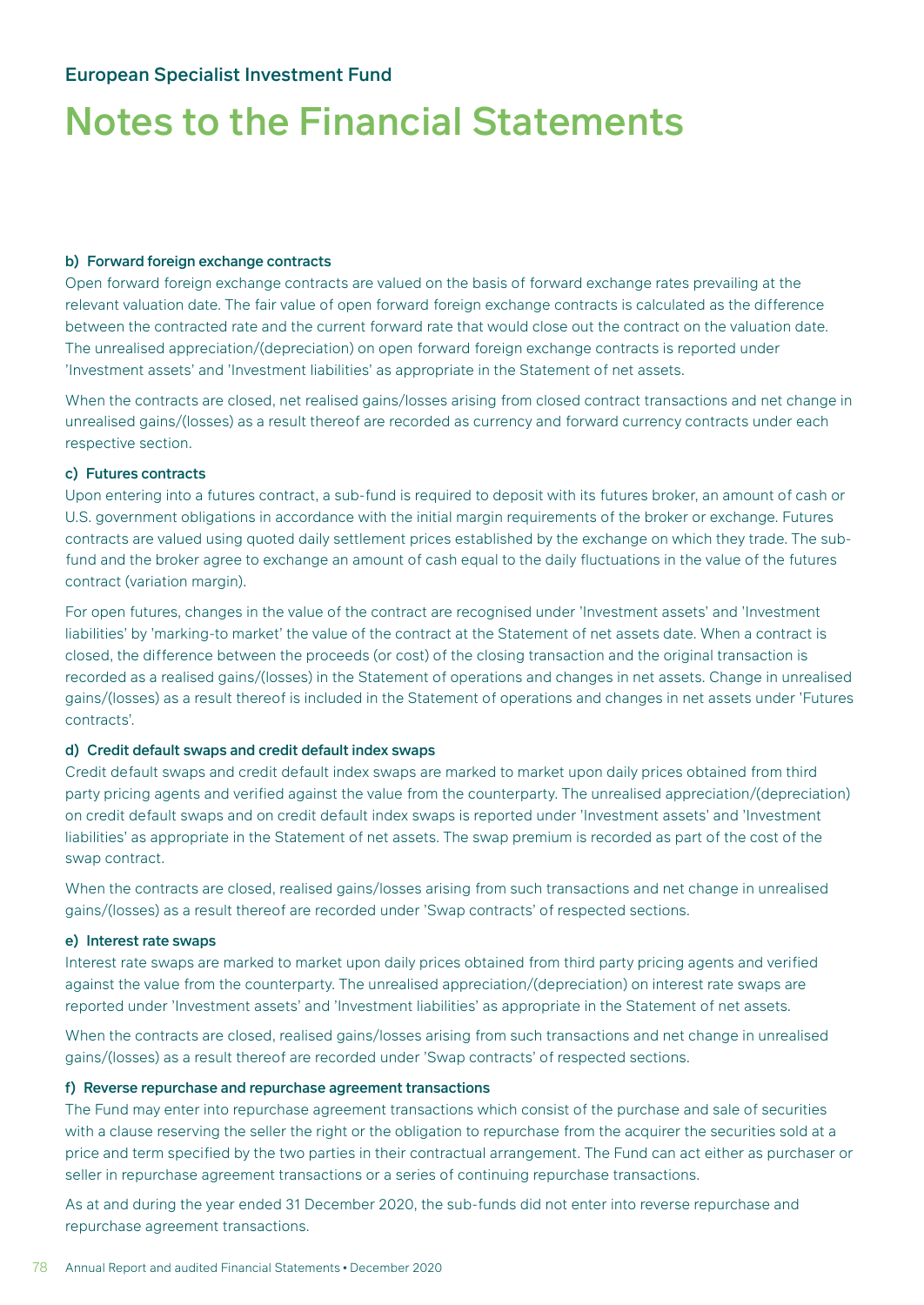#### g) Foreign currency translation

The reference currency of the fund is the Euro ('€'). The financial statements comprise the combined financial statements of the fund expressed in Euro as well as individual information on each sub-fund expressed in the reference currency of each sub-fund. The reference currency of the M&G European Credit Investment Fund, the M&G European High Yield Credit Investment Fund and the M&G Total Return Credit Investment Fund is the Euro ('€') and for M&G Senior Asset Backed Credit Fund is the UK sterling ('£')

Assets and liabilities expressed in currencies other than the reference currency of the sub-fund are converted into that currency at the exchange rate prevailing on the year end date.

The market value of investments and other assets and liabilities denominated in currencies other than the reference currency of the sub-funds have been translated at the rate of exchange ruling at the year end. The cost of investments, income and expenditure denominated in currencies other than the reference currency of the sub-funds have been translated at the exchange rates ruling on the day of the transaction.

The following exchange rates were used to translate the assets and liabilities of the sub-funds at 31 December 2020:

| <b>Currency:</b>  | € Rate |
|-------------------|--------|
| Euro $(\epsilon)$ | 1.0000 |
| UK sterling $(E)$ | 0.8951 |
| Swiss franc (CHF) | 1.0815 |
| US dollars (\$)   | 1.2235 |

#### h) Expenses

Expenses are recorded on an accrual basis. In addition, any Value Added Tax ('VAT') associated with any fees and expenses is charged to the fund. The Fund's formation expense and the expenses relating to the creation of new sub-funds are capitalised and amortised over a period of five years.

#### i) Cash and cash equivalents

Cash and other liquid assets are valued at their face value with interest accrued, where applicable. All cash at bank balances are held either by State Street Bank International GmbH, Luxembourg Branch, on overnight deposit with a third party institution approved by the Board of Directors or directly with a sub-depositary. Cash and cash equivalents can also include amounts on deposit for the futures contracts initial margin and the cash collateral held with counterparties for interest rate swaps, credit default swaps and credit default index swaps.

#### j) Interest income and interest expense

Interest income, adjusted for the accretion of discounts and amortisation of premiums, is recorded net on the accruals basis. Interest expense is also recorded on the accruals basis. Both are recognised in the Statement of operations and changes in net assets.

Any negative yield on cash deposit relates to negative interest incurred by the placing of the EUR balances out on overnight sweep.

#### k) Net realised gains and losses on sales of investments

Net realised gains/losses on the sales of investments are calculated on the basis of average cost of the investments sold.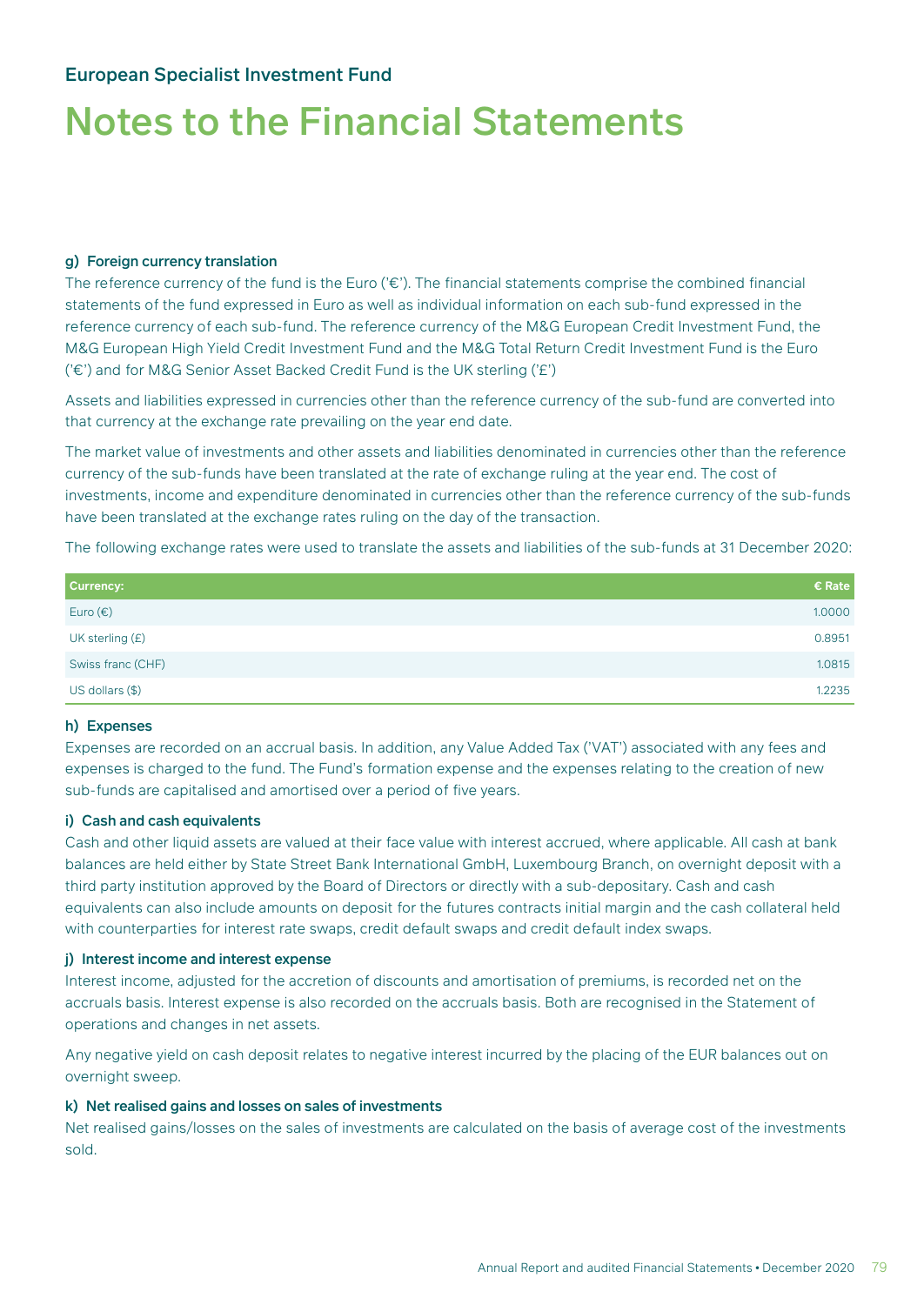#### l) Accounting estimates

The preparation of financial statements in accordance with Luxembourg legal and regulatory requirements relating to the preparation and presentation of the financial statements requires the Board of Directors to make certain estimates and assumptions that affect the carrying amount of assets and liabilities and the reported amount of income and expenses during the year. Actual results could differ from those estimates. At the date of these financial statements no estimates and assumptions had a significant risk of causing a material adjustment to the carrying amounts of assets and liabilities.

#### m) Distribution policy

The Board of Directors have the option to declare a payment of a distribution to shareholders, out of all or part of the sub-funds' or Class' current net investment income. In any event, no distribution may be made if, as a result thereof, the net asset value of the Fund would fall below the equivalent of €1,250,000.

The following table summarises the dividends distributed by the sub-funds during the year ended 31 December 2020:

| Sub-fund                                | <b>Classes of shares</b>          | <b>Distributed amount</b>                        | Ex-date                                                         |
|-----------------------------------------|-----------------------------------|--------------------------------------------------|-----------------------------------------------------------------|
| M&G European Credit Investment Fund     | Class E (Dis) EUR                 | € 109.397<br>€ 89,842<br>€ 168.559<br>€ 218,864  | 2 January 2020<br>1 April 2020<br>1 July 2020<br>1 October 2020 |
| M&G Senior Asset Backed Credit Fund     | Class A (Dis) GBP                 | £105.019                                         | 1 October 2020                                                  |
| M&G Total Return Credit Investment Fund | Class A (Dis) GBP<br>(NAV Hedged) | € 269,383<br>€ 370.548<br>€ 548.407<br>€ 538,927 | 2 January 2020<br>1 April 2020<br>1 July 2020<br>1 October 2020 |
| M&G Total Return Credit Investment Fund | Class Q (Dis) EUR                 | $\epsilon$ 12                                    | 1 October 2020                                                  |
| M&G Total Return Credit Investment Fund | Class QI (Dis) EUR                | $\epsilon$ 12                                    | 1 October 2020                                                  |

#### n) Swing pricing

A sub-fund may suffer a reduction in value, known as 'dilution', when trading the underlying investments as a result of net inflows or net outflows of the respective sub-fund. This is due to transaction charges and other costs that may be incurred by liquidating and purchasing the underlying assets and the spreads between the buying and selling prices. In order to counter this effect and to protect Shareholders' interests the Board of Directors adopted a swing pricing mechanism as part of its valuation policy.

If on any Valuation Day, the aggregate net investor(s) transactions in a sub-fund exceed a pre-determined threshold, the net asset value per share may be adjusted upwards or downwards to reflect the costs attributable to the net inflows and net outflows respectively. Typically, such adjustments will increase the net asset value per share when there are net subscriptions into the sub-fund and decrease the net asset value per share when there are net redemptions out of the sub-fund. The Board of Directors is responsible for setting the threshold, which will be a percentage of the net assets of the respective sub-fund. The threshold is based on objective criteria such as the size of a sub-fund and the dealing costs for a sub-fund, and may be revised from time to time.

The swing pricing mechanism may be applied across all sub-funds of the fund. The amount of the swing factor applied is up to a maximum of 3% of the net asset value per share except in the case of M&G Total Return Credit Investment Fund and the M&G European High Yield Credit Investment Fund for which the swing factor applied is up to a maximum of 5% of the net asset value per share.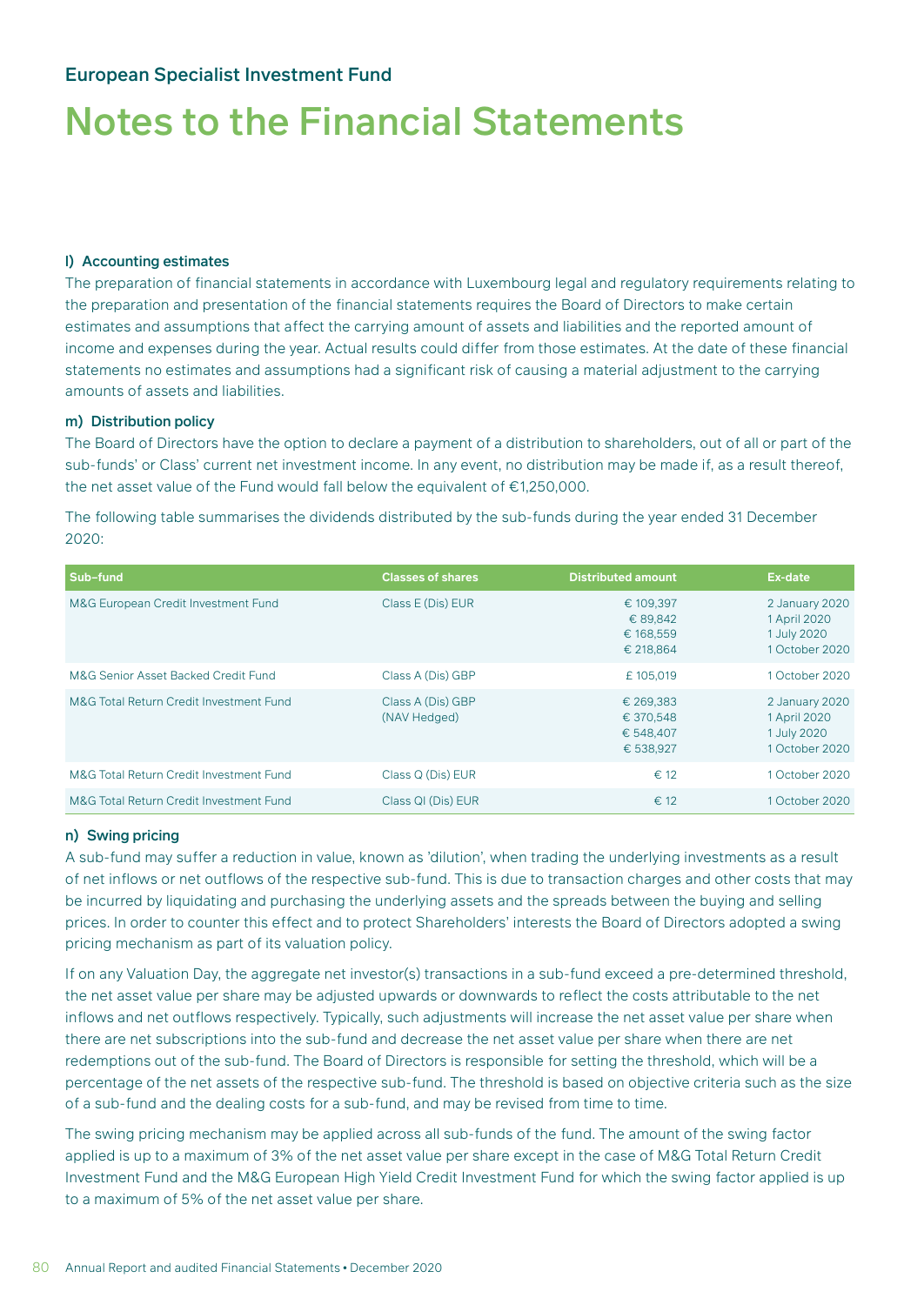The swing price was applied for all the sub-funds during the financial year, but the disclosed NAV was not swung for any of them at 31 December 2020.

#### 3 Annual charge

The fund pays an Annual Charge calculated as a percentage of the average daily net assets of each sub-fund or share class under its management (the 'Annual Charge'). The Annual Charge accrues daily and is payable quarterly in arrears at the rate specified in the following table and includes:

- Management fees
- Directors` fees and expenses
- Administrative agent fees
- Audit fee
- Professional fees
- Taxe d`abonnement
- Other expenses

| <b>Share class</b>                                        | <b>Annual Charge Rate</b> |
|-----------------------------------------------------------|---------------------------|
| <b>M&amp;G European Credit Investment Fund</b>            |                           |
| Class A (Acc) CHF (Currency Hedged)                       | 0.18%                     |
| Class E (Acc) EUR (previously: Class C)                   | 0.10%                     |
| Class E (Dis) EUR                                         | 0.10%                     |
| Class F (Acc) EUR                                         | 0.18%                     |
| Class Q (Acc) EUR                                         | 0.25%                     |
| Class Q (Dis) EUR                                         | 0.25%                     |
| Class QI (Acc) EUR                                        | 0.21%                     |
| Class QI (Dis) EUR                                        | 0.21%                     |
| Class E (Acc) GBP (Currency Hedged)                       | 0.10%                     |
| <b>M&amp;G European High Yield Credit Investment Fund</b> |                           |
| Class E (Acc) EUR (previously: Class A)                   | 0.20%                     |
| <b>M&amp;G Senior Asset Backed Credit Fund</b>            |                           |
| Class A (Dis) EUR (NAV Hedged)                            | 0.20%                     |
| Class A (Acc) GBP                                         | 0.20%                     |
| Class A (Dis) GBP                                         | 0.20%                     |
| <b>M&amp;G Total Return Credit Investment Fund</b>        |                           |
| Class A (Acc) EUR                                         | 0.45%                     |
| Class Q (Acc) EUR                                         | 0.59%                     |
| Class Q (Dis) EUR                                         | 0.59%                     |
| Class QI (Acc) EUR                                        | 0.55%                     |
| Class QI (Dis) EUR                                        | 0.55%                     |
| Class A (Acc) GBP (NAV Hedged) (previously: Class C)      | 0.45%                     |
| Class A (Dis) GBP (NAV Hedged) (previously: Class D)      | 0.45%                     |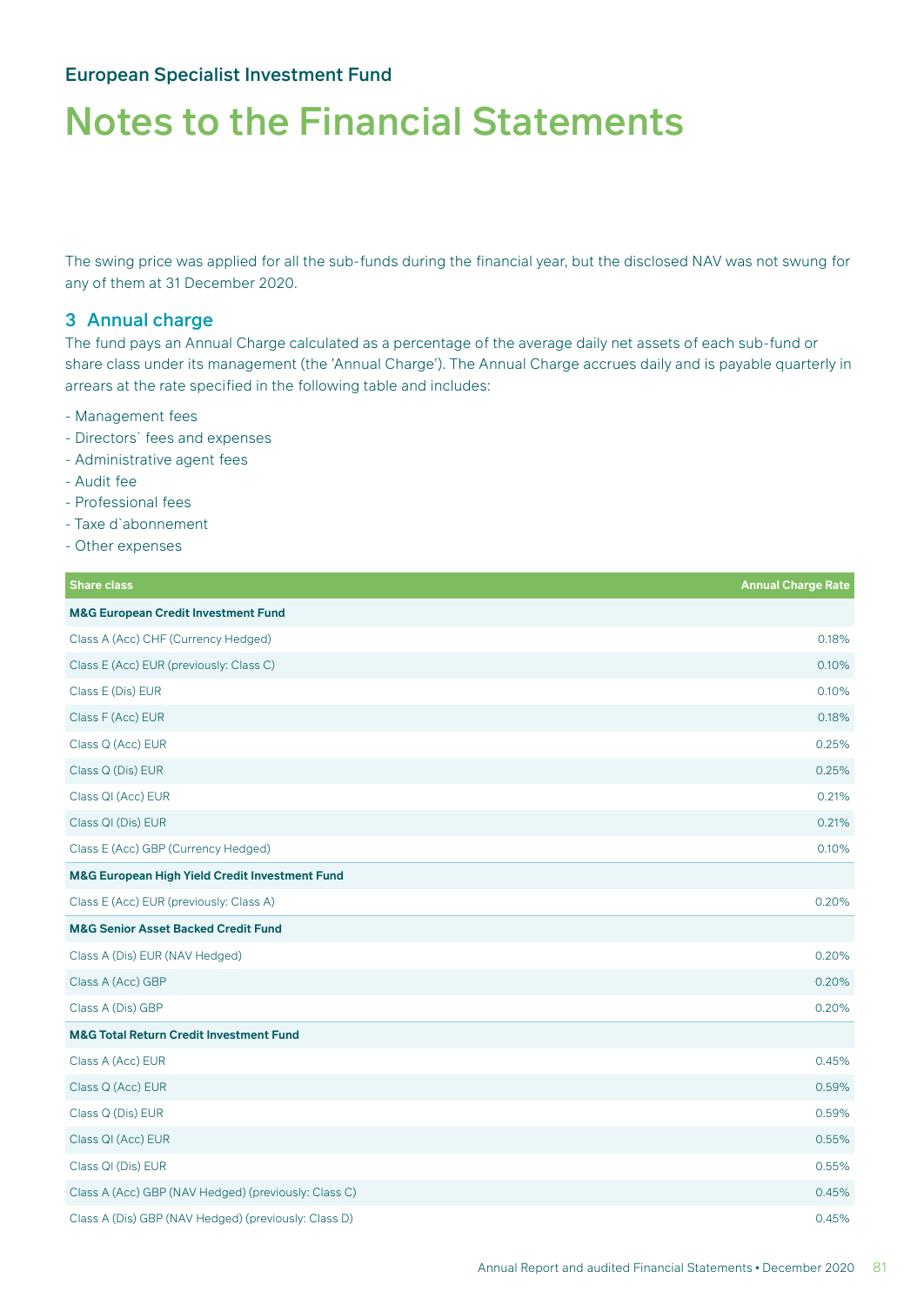## Notes to the Financial Statements

| Share class                    | <b>Annual Charge Rate</b> |
|--------------------------------|---------------------------|
| Class B CAP GBP (NAV Hedged)   | 0.40%                     |
| Class F (Acc) GBP (NAV Hedged) | 0.45%                     |

Any fees that exceed such fixed rate shall be borne by M&G Investment Management Limited.

M&G Investment Management Limited is entitled to receive the balance remaining (if any) of the 'Annual Charge'.

For purposes of disclosure the Annual Charge has been split into its components and presented as such in the Statement of operations and changes in net assets.

#### 4 Tax status

As a Luxembourg SICAV, the fund is not subject, under present tax laws, to income, withholding or capital gains taxes in Luxembourg. The fund is subject to the Luxembourg taxe d'abonnement at the rate of 0.01% per annum on the net assets of all classes restricted to institutional investors and 0.05% for all other classes, such tax being payable quarterly and calculated on the total net assets of the class in issue at the end of the relevant quarter. A detailed listing of all available share classes can be found in the latest Prospectus.

Dividends, interest and capital gains on securities issued may be subject to withholding or capital gains taxes imposed in certain countries.

The taxe d`abonnement forms part of the Annual Charge. Please refer to note 3.

#### 5 Administrative agent and depositary fees

State Street Bank International GmbH, Luxembourg Branch is entitled to receive fees in accordance with normal banking practice in Luxembourg for acting as Depositary and Paying Agent, Administrative, Domiciliary, Corporate, Registrar and Transfer Agent. In addition, State Street Bank International GmbH, Luxembourg Branch is entitled to be reimbursed by the fund for its reasonable out-of-pocket expenses and disbursements.

The Administrative and Depositary Agent Fees form part of the Annual Charge. Please refer to note 3.

#### 6 Other expenses

The position 'Other expenses' is mainly composed of Legal fees, Registration Fee and miscellaneous operating charges.

The Other Expenses form part of the Annual Charge. Please refer to note 3.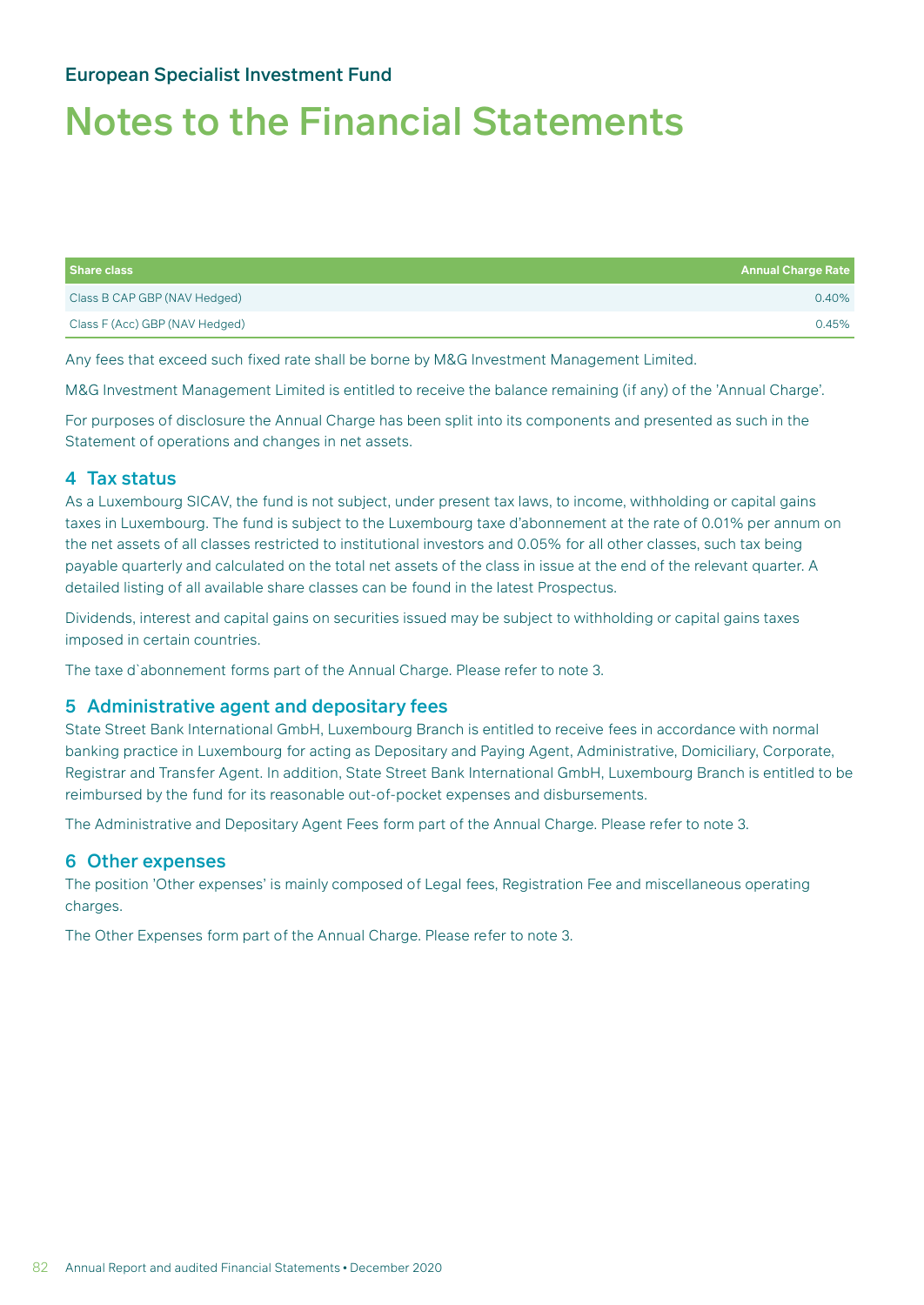## Notes to the Financial Statements

#### 7 Related party transactions

Below table contains parts of the capital of funds held by the related parties:

| <b>M&amp;G European Credit Investment Fund</b>          |        |
|---------------------------------------------------------|--------|
| Prudential Client HSBC GIS Nominee (UK) Limited A/C PAC | 5.58%  |
| Prudential Client HSBC GIS Nominee (UK) Limited A/C PPL | 2.63%  |
| M&G European High Yield Credit Investment Fund          |        |
| Prudential Client HSBC GIS Nominee (UK) Limited A/C PAC | 27.30% |
| <b>M&amp;G Senior Asset Backed Credit Fund</b>          |        |
| M&G illiquid Credit Opportunities Fund VII Limited      | 85.98% |
| <b>M&amp;G Total Return Credit Investment Fund</b>      |        |
| Prudential Client HSBC GIS Nominee (UK) Limited A/C PPL | 9.68%  |

#### 8 Directors' fees and expenses

The Directors are entitled to receive fees of €35,000 per director per annum. Jennifer Williams, Philip Jelfs and Laurence Mumford have waived their entitlement to Director fees.

During the year ended 31 December 2020 Directors' fees and reimbursement of expenses amounting to €17,500 have been paid to Yves Wagner.

The Directors`Fees and Expenses form part of the Annual Charge. Please refer to note 3.

#### 9 Significant event during the year

The World Health Organisation declared the COVID-19 outbreak a pandemic on 11 March 2020. Global financial markets have been reacting to the outbreak. All markets have incurred increased volatility and uncertainty since the onset of the pandemic.

The Board has also noted the operational risks that are posed to the Company and its service providers due to global and local movement restrictions that have been enacted by various governments.

The COVID-19 pandemic is an unprecedented event and the eventual impact on the global economy and markets will largely depend on the scale and duration of the outbreak. The Board will continue to monitor this situation.

On 13 July 2020, M&G Luxembourg S.A. was appointed as Management Company of the fund.

The following sub-fund was launched on 1 September 2020:

M&G Senior Asset Backed Credit Fund

The following share class was launched during the year:

| <b>Fund name</b>                        | <b>Date</b>       | <b>Share class</b>     |
|-----------------------------------------|-------------------|------------------------|
| M&G European Credit Investment Fund     | 7 May 2020        | Euro 'F' Acc           |
| M&G Total Return Credit Investment Fund | 21 August 2020    | Class 'B' (NAV Hedged) |
| M&G Senior Asset Backed Credit Fund     | 28 August 2020    | Class 'A' Acc.         |
| M&G Total Return Credit Investment Fund | 11 September 2020 | Class 'Q' Acc          |
| M&G Total Return Credit Investment Fund | 11 September 2020 | Class 'Q' Dis          |
| M&G Total Return Credit Investment Fund | 11 September 2020 | Class 'QI' Dis         |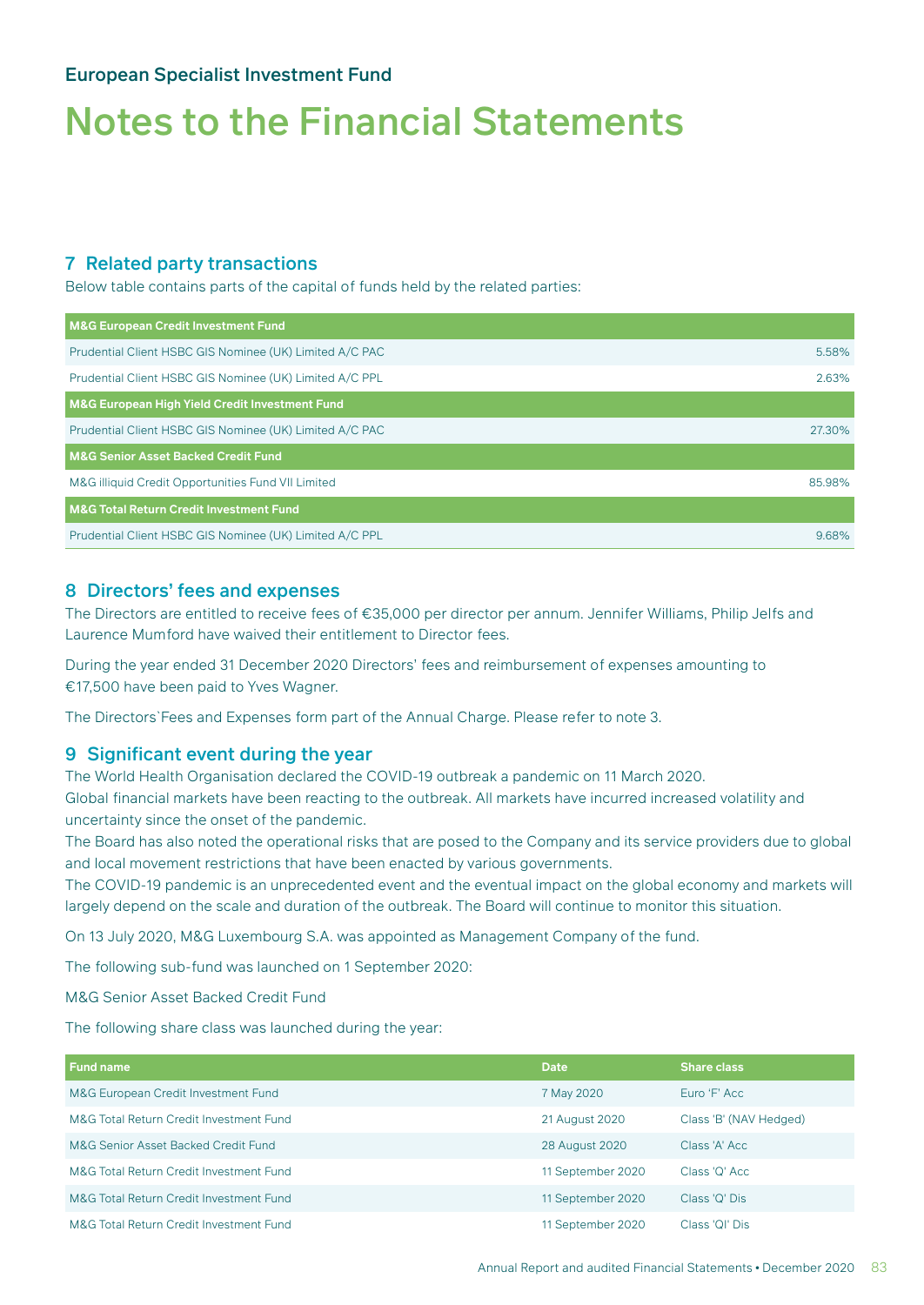## Notes to the Financial Statements

| <b>Fund name</b>                        | <b>Date</b>       | <b>Share class</b>              |
|-----------------------------------------|-------------------|---------------------------------|
| M&G Total Return Credit Investment Fund | 11 September 2020 | Class 'OI' Acc.                 |
| M&G European Credit Investment Fund     | 4 November 2020   | Class 'O' Acc.                  |
| M&G European Credit Investment Fund     | 4 November 2020   | Class 'Q' Dis                   |
| M&G European Credit Investment Fund     | 4 November 2020   | Class 'OI' Acc                  |
| M&G European Credit Investment Fund     | 4 November 2020   | Class 'OI' Dis                  |
| M&G Senior Asset Backed Credit Fund     | 10 December 2020  | Class 'A' Dis (NAV Hedged)      |
| M&G European Credit Investment Fund     | 11 December 2020  | Class 'A' Acc (currency Hedged) |

#### 10 Subsequent events after the reporting year

There were no events after the balance sheet date to disclose.

Please refer to page 89 of the annual report on the unaudited NAVs per share as at 1 April 2021.

The most recent available unaudited NAVs per share can be requested from the Investment Manager.

#### 11 Approval of the financial statements

The Board of Directors approved the financial statements on 21 April 2021.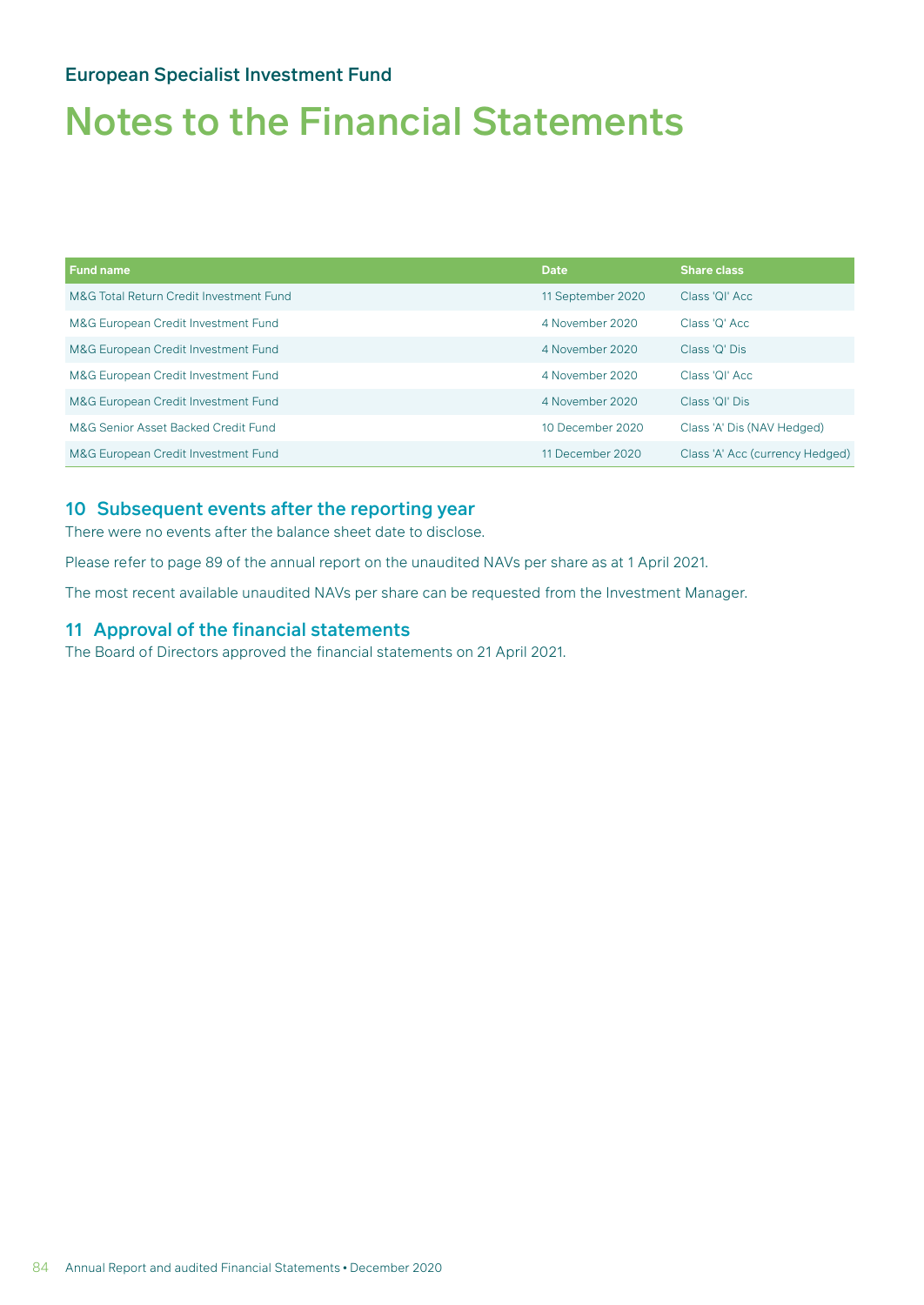## Other information (unaudited)

### **Total Expense Ratio**

The expense ratio reflects the total costs of the fund during the year ended 31 December 2020 (net operating expenses), expressed as a percentage of the average net assets.

| <b>Share class</b>                                        | TER   |
|-----------------------------------------------------------|-------|
| <b>M&amp;G European Credit Investment Fund</b>            |       |
| Class A (Acc) CHF (Currency Hedged)                       | 0.18% |
| Class E (Acc) EUR (previously: Class C)                   | 0.10% |
| Class E (Dis) EUR                                         | 0.10% |
| Class F (Acc) EUR                                         | 0.18% |
| Class Q (Acc) EUR                                         | 0.25% |
| Class Q (Dis) EUR                                         | 0.25% |
| Class QI (Acc) EUR                                        | 0.21% |
| Class QI (Dis) EUR                                        | 0.21% |
| Class E (Acc) GBP (Currency Hedged)                       | 0.10% |
| <b>M&amp;G European High Yield Credit Investment Fund</b> |       |
| Class E (Acc) EUR (previously: Class A)                   | 0.20% |
| <b>M&amp;G Senior Asset Backed Credit Fund</b>            |       |
| Class A (Dis) EUR (NAV Hedged)                            | 0.20% |
| Class A (Acc) GBP                                         | 0.20% |
| Class A (Dis) GBP                                         | 0.20% |
| <b>M&amp;G Total Return Credit Investment Fund</b>        |       |
| Class A (Acc) EUR                                         | 0.45% |
| Class Q (Acc) EUR                                         | 0.59% |
| Class Q (Dis) EUR                                         | 0.59% |
| Class QI (Acc) EUR                                        | 0.55% |
| Class QI (Dis) EUR                                        | 0.55% |
| Class A (Acc) GBP (NAV Hedged) (previously: Class C)      | 0.45% |
| Class A (Dis) GBP (NAV Hedged) (previously: Class D)      | 0.45% |
| Class B CAP GBP (NAV Hedged)                              | 0.40% |
| Class F (Acc) GBP (NAV Hedged)                            | 0.45% |

### **Total fixed fee rates**

The fixed fee rates (also referred to as 'Annual Charge') approved by the Board of Directors, expressed as a percentage of the average net assets, are presented below.

| <b>Share class</b>                                        | Rate  |
|-----------------------------------------------------------|-------|
| <b>M&amp;G European Credit Investment Fund</b>            |       |
| Class A (Acc) CHF (Currency Hedged)                       | 0.18% |
| Class E (Acc) EUR (previously: Class C)                   | 0.10% |
| Class E (Dis) EUR                                         | 0.10% |
| Class F (Acc) EUR                                         | 0.18% |
| Class Q (Acc) EUR                                         | 0.25% |
| Class Q (Dis) EUR                                         | 0.25% |
| Class QI (Acc) EUR                                        | 0.21% |
| Class QI (Dis) EUR                                        | 0.21% |
| Class E (Acc) GBP (Currency Hedged)                       | 0.10% |
| <b>M&amp;G European High Yield Credit Investment Fund</b> |       |
| Class E (Acc) EUR (previously: Class A)                   | 0.20% |
| <b>M&amp;G Senior Asset Backed Credit Fund</b>            |       |
| Class A (Dis) EUR (NAV Hedged)                            | 0.20% |
| Class A (Acc) GBP                                         | 0.20% |
| Class A (Dis) GBP                                         | 0.20% |
| <b>M&amp;G Total Return Credit Investment Fund</b>        |       |
| Class A (Acc) EUR                                         | 0.45% |
| Class Q (Acc) EUR                                         | 0.59% |
| Class Q (Dis) EUR                                         | 0.59% |
| Class QI (Acc) EUR                                        | 0.55% |
| Class QI (Dis) EUR                                        | 0.55% |
| Class A (Acc) GBP (NAV Hedged) (previously: Class C)      | 0.45% |
| Class A (Dis) GBP (NAV Hedged) (previously: Class D)      | 0.45% |
| Class B CAP GBP (NAV Hedged)                              | 0.40% |
| Class F (Acc) GBP (NAV Hedged)                            | 0.45% |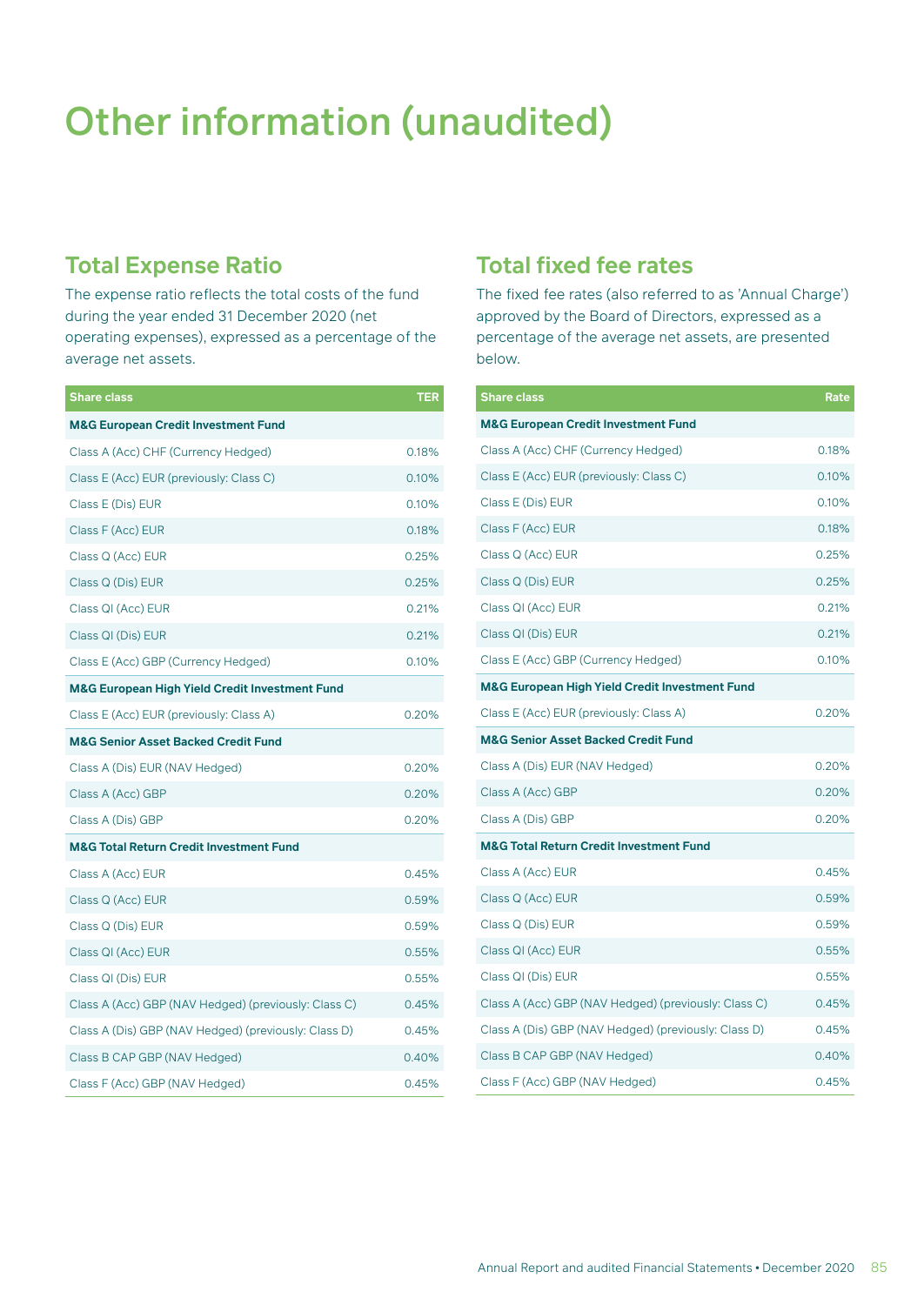## Other information (unaudited)

### **Risk management**

The global risk involved in the management of the assets in the portfolio of each sub-fund is determined by the Board of Directors as further described below. Each sub-fund adopts an adequate global risk measurement depending on the complexity of its investment policy and of the financial derivative instruments to achieve the investment objectives and returns.

### **The Value at Risk (**'**VaR**'**) methodology**

The global exposure of the sub-funds is measured using the Value at Risk ('VaR') methodology. The purpose of a VaR model is the quantification of the maximum potential loss which might be generated by a sub-fund's portfolio in normal market conditions. This loss is estimated on the basis of a given holding period and a certain confidence interval. For UCITS, VaR can be measured on an absolute or a relative basis.

The VaR model used for the daily risk assessment is the Monte Carlo method based on a confidence interval of 99% and a holding period of 1 month (20 trading days).

For the M&G European Credit Investment Fund and M&G European High Yield Credit Investment Fund, the VaR is calculated on a relative basis. For M&G Total Return Credit Investment Fund and M&G Senior Asset Backed Credit Fund it is calculated on an absolute basis.

For the year ended 31 December 2020 the low, high and average utilization of VaR for each sub-fund were as follows:

| Sub-fund                                            | <b>Low</b><br><b>VaR (%)</b> | <b>High</b><br>VaR (%) | Average<br>VaR (%) |
|-----------------------------------------------------|------------------------------|------------------------|--------------------|
| <b>M&amp;G European Credit</b><br>Investment Fund a | 107%                         | 8.06%                  | 388%               |
| M&G European High Yield Credit<br>Investment Fund b | 1.37%                        | 16.51%                 | 681%               |
| <b>M&amp;G Senior Asset Backed</b><br>Credit Fund   | 0.58%                        | 0.88%                  | 0.76%              |

| Sub-fund                                              | Low <b>Communist Strutt</b> | $VaR (\%)$ Va $R (\%)$ Va $R (\%)$ | High Average |
|-------------------------------------------------------|-----------------------------|------------------------------------|--------------|
| <b>M&amp;G Total Return Credit</b><br>Investment Fund | 0.73%                       | 778%                               | 3.96%        |

a Benchmark: Merrill Lynch EMU Corporate Index.

b Benchmark: BofA Merrill Lynch (BAML) European Currency Developed Markets High Yield Index ex Financial 2% constrained (H).

It is expected that the sub-funds incur the leverage based on the gross sum of notionals. The table below outlines the leverage for the year ended 31 December 2020:

| Sub-fund                                            | <b>Exposure</b><br>(% of TNA) | Limit<br>$(%$ $(%$ $\mathbf{A})$ of TNA) |
|-----------------------------------------------------|-------------------------------|------------------------------------------|
| <b>M&amp;G European Credit Investment</b><br>Fund a | 17.03%                        | 300%                                     |
| M&G European High Yield Credit<br>Investment Fund a | 17.53%                        | 300%                                     |
| M&G Senior Asset Backed Credit Funda                | 42.66%                        | 400%                                     |
| M&G Total Return Credit Investment<br>Fund a        | 189.71%                       | 900%                                     |

a Sum of the notional exposure of the financial derivative instruments is used.

### **Securities Financing Transactions and of Reuse Regulation**

Under the Regulation on Transparency of Securities Financing Transactions and of Reuse (2015/2365) (the 'SFTR'), the fund is required to disclose certain information in relation to its use of Securities Financing Transactions ('SFTs') including Total Return Swaps ('TRSs'). SFTs include various types of transactions, however, the Fund did not enter into any transactions in scope of SFTR during the year ended 31 December 2020.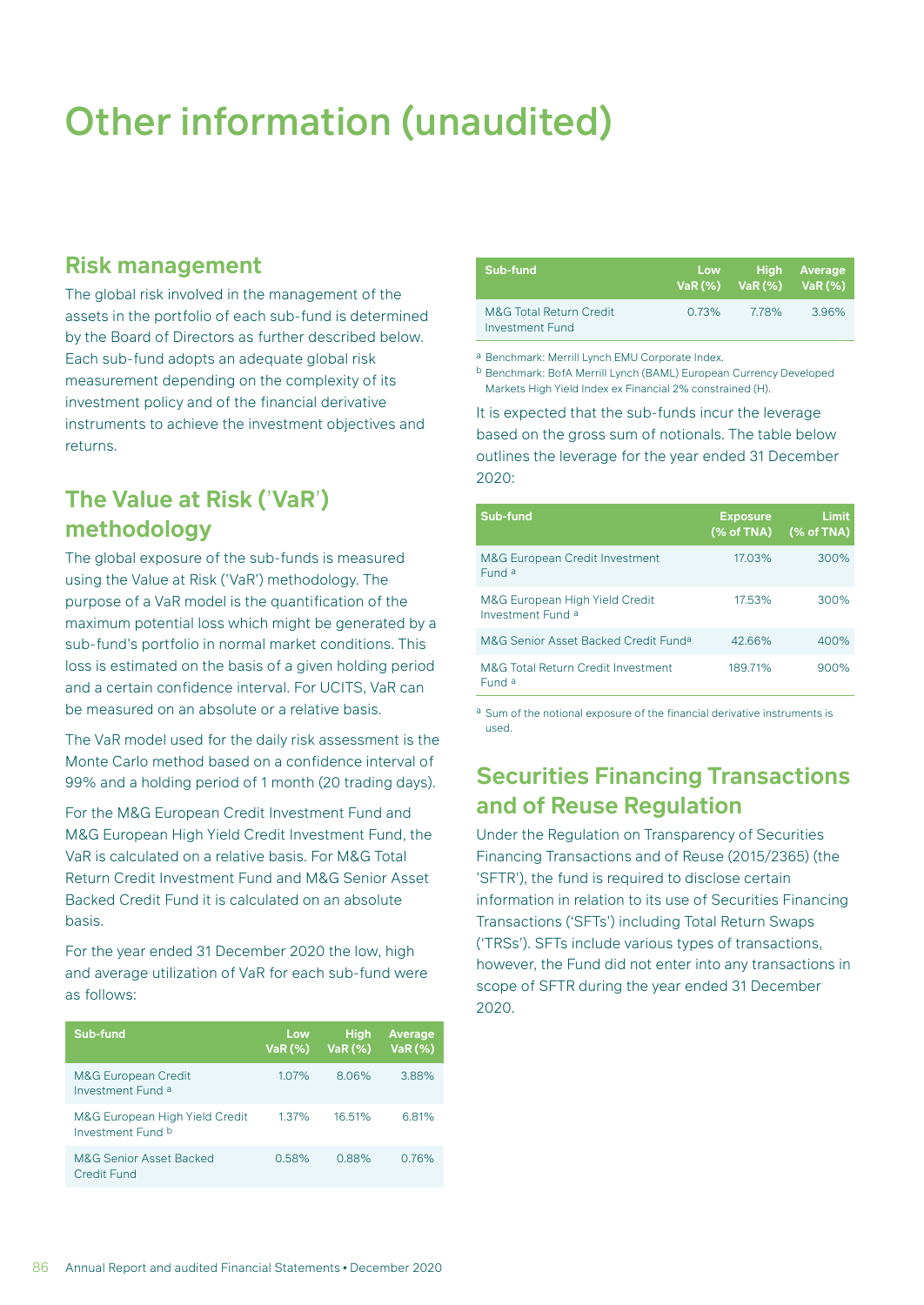## Other information (unaudited)

### **UCITS disclosure**

In line with the requirements of the Undertakings for Collective Investments in Transferable Securities (UCITS) V, ESIF is subject to a remuneration policy which is consistent with the principles outlined in the European Securities and Markets Authority guidelines on sound remuneration policies under the UCITS Directive.

The remuneration policy is designed to ensure that any relevant conflicts of interest can be managed appropriately at all times and that the remuneration of employees is in line with the risk policies and objectives of the UCITS funds managed by the UCITS Management Company. Further details of the remuneration policy can be found here: https:// www.mandgplc.com/our-business/mandginvestments/mandg-investments-business-policies. The remuneration policy and its implementation is reviewed on an annual basis, or more frequently where required, and is approved by the M&G plc Board Remuneration Committee.

ESIF is required under UCITS to make quantitative disclosures of remuneration. These disclosures are made in line with M&G's interpretation of currently available guidance on quantitative remuneration disclosures. As market or regulatory guidance evolves, M&G may consider it appropriate to make changes to the way in which quantitative disclosures are calculated.

The 'Identified Staff' of ESIF are those who could have a material impact on the risk profile of ESIF or the UCITS funds it manages and generally includes senior management, risk takers and control functions. 'Identified Staff' typically provide both UCITS and non-UCITS related services and have a number of areas of responsibility. Therefore, only the portion of remuneration for those individuals' services which may be attributable to UCITS is included in the remuneration figures disclosed. Accordingly the figures are not representative of any individual's actual remuneration.

The amounts shown below reflect payments made in respect of the financial year 1 January 2020 to 31 December 2020.

|                        | <b>Fixed</b><br><b>Remuneration</b><br>£'000 | <b>Variable</b><br><b>Remuneration</b><br>£'000 | <b>Total</b><br>£'000 |
|------------------------|----------------------------------------------|-------------------------------------------------|-----------------------|
| Senior Management      | 47                                           | 32                                              | 79                    |
| Other Identified Staff | 97                                           | 4/9                                             | 576                   |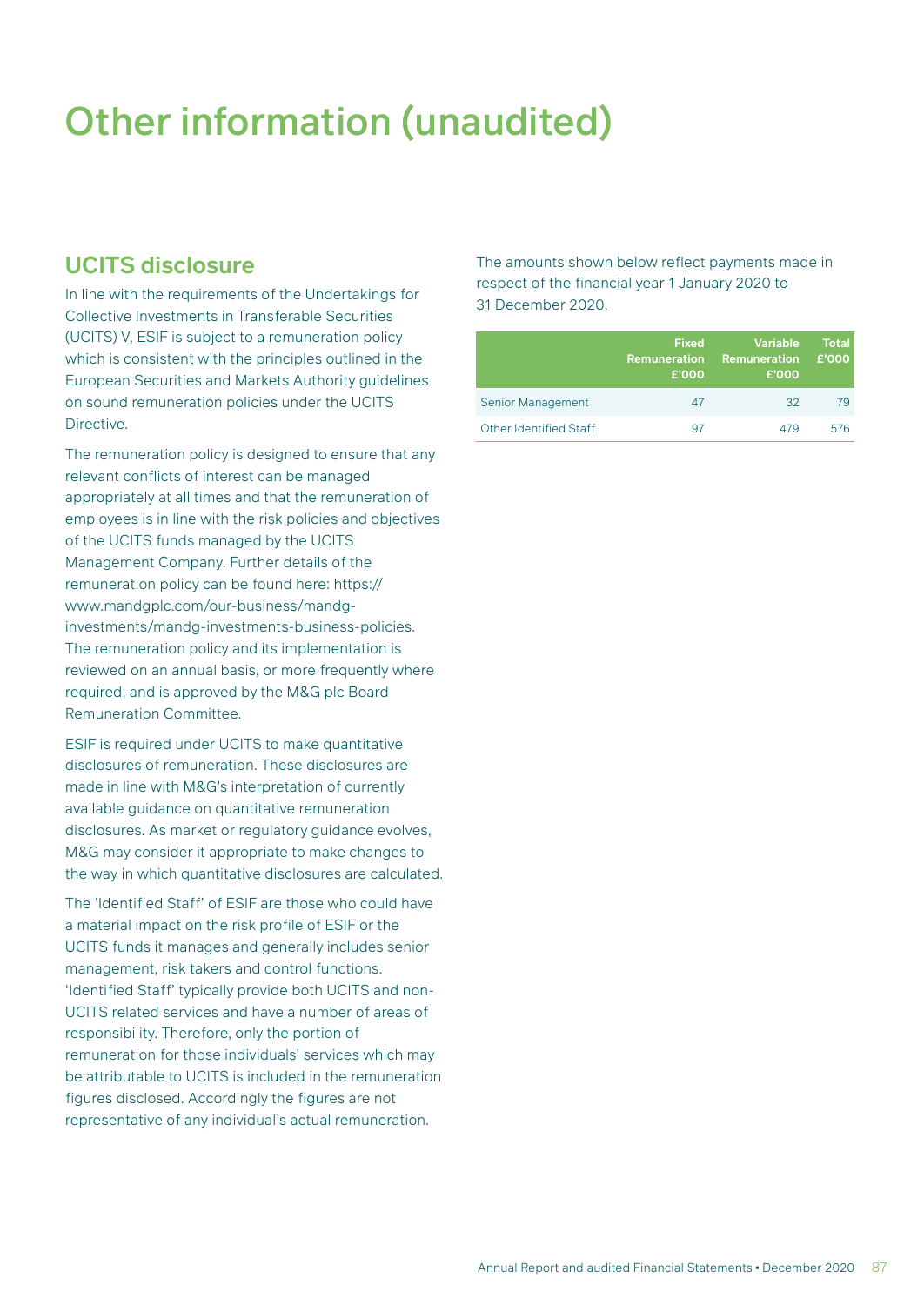## Appendix (Unaudited)

Between 31 December 2020 and 1 April 2021 the net asset values (NAV) per share for all share classes across the funds have fluctuated. The increase in NAV per share stems from market movements in the value of investments driven from the global impacts of COVID 19.

|                                                | 31.12.20     | 01.04.21     |
|------------------------------------------------|--------------|--------------|
| <b>M&amp;G European Credit Investment Fund</b> |              |              |
| Class A (Acc) CHF (Currency Hedged)            |              |              |
| <b>Shares Outstanding</b><br>(No. of units)    | 25,173.76    | 25,173.76    |
| Net Asset Value per Share (€)                  | 99.75        | 99.28        |
| Class A (Acc) EUR                              |              |              |
| <b>Shares Outstanding</b><br>(No. of units)    | 0.00         | 1,091,786.48 |
| Net Asset Value per Share (€)                  | 0.00         | 100.28       |
| Class E (Acc) EUR (previously: Class C)        |              |              |
| <b>Shares Outstanding</b><br>(No. of units)    | 7,343,543.70 | 7,295,934.64 |
| Net Asset Value per Share (€)                  | 159.83       | 159.22       |
| Class E (Dis) EUR                              |              |              |
| <b>Shares Outstanding</b><br>(No. of units)    | 1,031,336.41 | 1,211,289.41 |
| Net Asset Value per Share (€)                  | 103.89       | 103.12       |
| Class F (Acc) EUR                              |              |              |
| <b>Shares Outstanding</b><br>(No. of units)    | 4,279,882.58 | 4,175,496.25 |
| Net Asset Value per Share (€)                  | 107.54       | 107.11       |
| Class Q (Acc) EUR                              |              |              |
| <b>Shares Outstanding</b><br>(No. of units)    | 1,198,378.42 | 1,354,830.83 |
| Net Asset Value per Share (€)                  | 101.41       | 100.98       |
| Class Q (Dis) EUR                              |              |              |
| <b>Shares Outstanding</b><br>(No. of units)    | 451,644.62   | 556,662.56   |
| Net Asset Value per Share (€)                  | 101.41       | 100.76       |

|                                                | 31.12.20     | 01.04.21     |
|------------------------------------------------|--------------|--------------|
| Class QI (Acc) EUR                             |              |              |
| <b>Shares Outstanding</b><br>(No. of units)    | 151,602.99   | 6,945,787.83 |
| Net Asset Value per Share (€)                  | 101.41       | 101.00       |
| Class QI (Dis) EUR                             |              |              |
| <b>Shares Outstanding</b><br>(No. of units)    | 18,681.57    | 51,716.72    |
| Net Asset Value per Share (€)                  | 101.42       | 100.76       |
| Class E (Acc) GBP (Currency Hedged)            |              |              |
| <b>Shares Outstanding</b><br>(No. of units)    | 975,905.87   | 884,507.59   |
| Net Asset Value per Share (€)                  | 116.57       | 116.29       |
| M&G European High Yield Credit Investment Fund |              |              |
| Class E (Acc) EUR (previously: Class A)        |              |              |
| <b>Shares Outstanding</b><br>(No. of units)    | 1,830,673.65 | 1,811,437.31 |
| Net Asset Value per Share (€)                  | 147.98       | 150.28       |
| <b>M&amp;G Senior Asset Backed Credit Fund</b> |              |              |
| Class A (Dis) EUR (NAV Hedged)                 |              |              |
| <b>Shares Outstanding</b><br>(No. of units)    | 50,000.00    | 50,000.00    |
| Net Asset Value per Share (€)                  | 89.52        | 100.04       |
| Class Q (Acc) EUR (NAV Hedged)                 |              |              |
| <b>Shares Outstanding</b><br>(No. of units)    | 0.00         | 100.00       |
| Net Asset Value per Share (€)                  | 0.00         | 99.97        |
| Class Q (Dis) EUR (NAV Hedged)                 |              |              |
| <b>Shares Outstanding</b><br>(No. of units)    | 0.00         | 100.00       |
| Net Asset Value per Share (€)                  | 0.00         | 99.96        |
| Class QI (Acc) EUR (NAV Hedged)                |              |              |
| <b>Shares Outstanding</b><br>(No. of units)    | 0.00         | 100.00       |
| Net Asset Value per Share (€)                  | 0.00         | 99.97        |
| Class QI (Dis) EUR (NAV Hedged)                |              |              |
| <b>Shares Outstanding</b><br>(No. of units)    | 0.00         | 100.00       |
| Net Asset Value per Share (€)                  | 0.00         | 99.96        |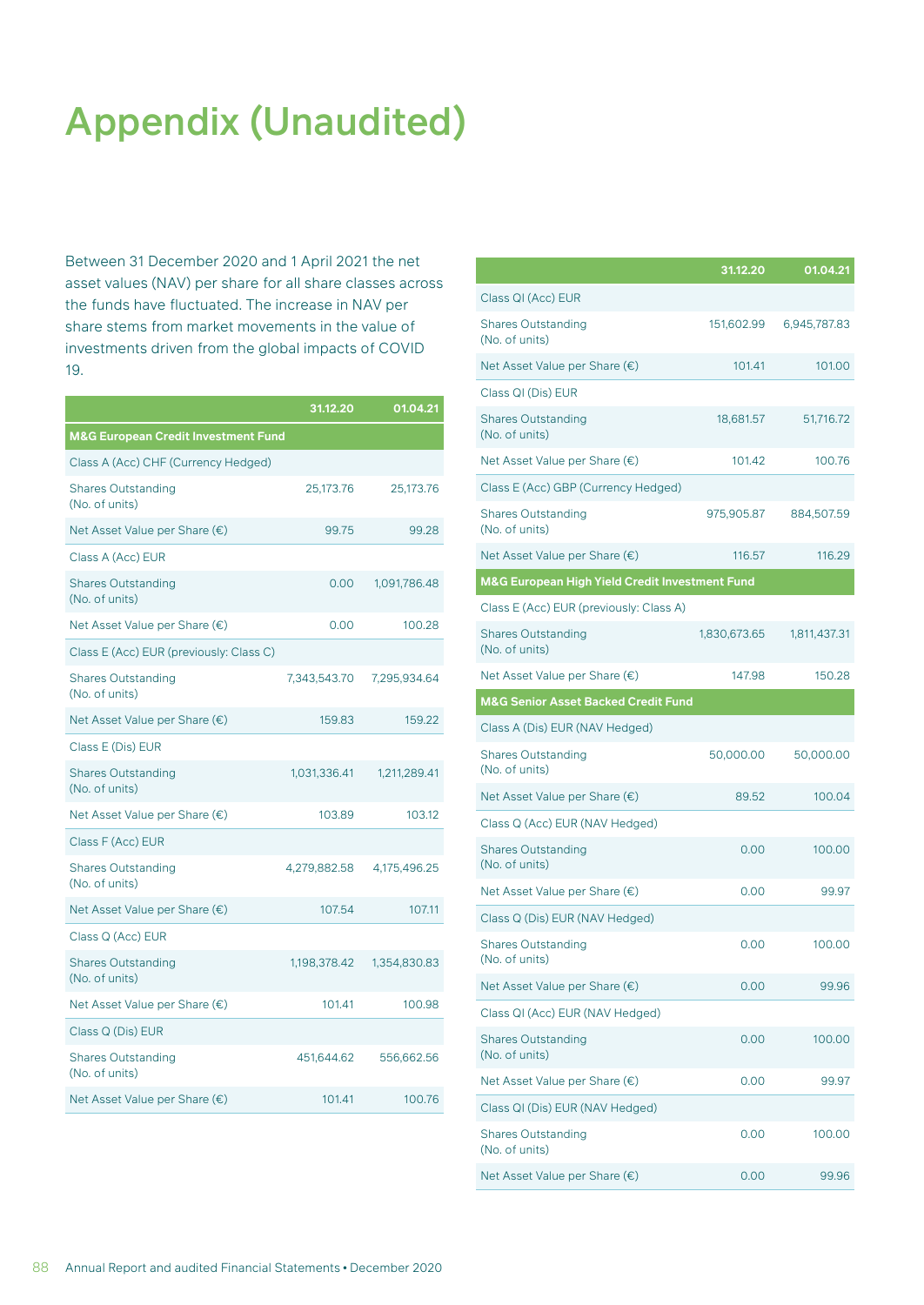# Appendix (Unaudited)

|                                                    | 31.12.20     | 01.04.21     |
|----------------------------------------------------|--------------|--------------|
| Class A (Acc) GBP                                  |              |              |
| <b>Shares Outstanding</b><br>(No. of units)        | 250,000.00   | 250,000.00   |
| Net Asset Value per Share (€)                      | 100.19       | 100.62       |
| Class A (Dis) GBP                                  |              |              |
| <b>Shares Outstanding</b><br>(No. of units)        | 1,840,313.07 | 3,847,765.55 |
| Net Asset Value per Share (€)                      | 100.37       | 100.37       |
| Class Q (Acc) USD (NAV Hedged)                     |              |              |
| <b>Shares Outstanding</b><br>(No. of units)        | 0.00         | 100.00       |
| Net Asset Value per Share (€)                      | 0.00         | 99.99        |
| Class Q (Dis) USD (NAV Hedged)                     |              |              |
| <b>Shares Outstanding</b><br>(No. of units)        | 0.00         | 100.00       |
| Net Asset Value per Share (€)                      | 0.00         | 99.98        |
| Class QI (Acc) USD (NAV Hedged)                    |              |              |
| <b>Shares Outstanding</b><br>(No. of units)        | 0.00         | 100.00       |
| Net Asset Value per Share (€)                      | 0.00         | 99.99        |
| Class QI (Dis) USD (NAV Hedged)                    |              |              |
| <b>Shares Outstanding</b><br>(No. of units)        | 0.00         | 100.00       |
| Net Asset Value per Share (€)                      | 0.00         | 99.98        |
| <b>M&amp;G Total Return Credit Investment Fund</b> |              |              |
| Class A (Acc) EUR                                  |              |              |
| <b>Shares Outstanding</b><br>(No. of units)        | 1,890,242.95 | 1,950,101.22 |
| Net Asset Value per Share $(\epsilon)$             | 125.22       | 127.34       |
| Class Q (Acc) EUR                                  |              |              |
| <b>Shares Outstanding</b><br>(No. of units)        | 45,904.00    | 56,020.00    |
| Net Asset Value per Share (€)                      | 103.20       | 104.92       |
| Class Q (Dis) EUR                                  |              |              |
| <b>Shares Outstanding</b><br>(No. of units)        | 100.00       | 100.00       |
| Net Asset Value per Share (€)                      | 103.08       | 103.81       |

|                                                      | 31.12.20     | 01.04.21     |
|------------------------------------------------------|--------------|--------------|
| Class QI (Acc) EUR                                   |              |              |
| <b>Shares Outstanding</b><br>(No. of units)          | 100.00       | 84,165.39    |
| Net Asset Value per Share (€)                        | 103.22       | 104.94       |
| Class QI (Dis) EUR                                   |              |              |
| <b>Shares Outstanding</b><br>(No. of units)          | 100.00       | 117,409.73   |
| Net Asset Value per Share (€)                        | 103.09       | 103.82       |
| Class A (Acc) GBP (NAV Hedged) (previously: Class C) |              |              |
| <b>Shares Outstanding</b><br>(No. of units)          | 7,987,279.77 | 7,615,032.22 |
| Net Asset Value per Share (€)                        | 127.41       | 129.75       |
| Class A (Dis) GBP (NAV Hedged) (previously: Class D) |              |              |
| <b>Shares Outstanding</b><br>(No. of units)          | 748,806.25   | 768,851.55   |
| Net Asset Value per Share (€)                        | 109.70       | 110.61       |
| Class B CAP GBP (NAV Hedged)                         |              |              |
| <b>Shares Outstanding</b><br>(No. of units)          | 3,955,451.64 | 4,241,888.10 |
| Net Asset Value per Share (€)                        | 103.79       | 105.71       |
| Class F (Acc) GBP (NAV Hedged)                       |              |              |
| <b>Shares Outstanding</b><br>(No. of units)          | 1,562,211.46 | 1,601,992.11 |
| Net Asset Value per Share (€)                        | 132.51       | 134.95       |